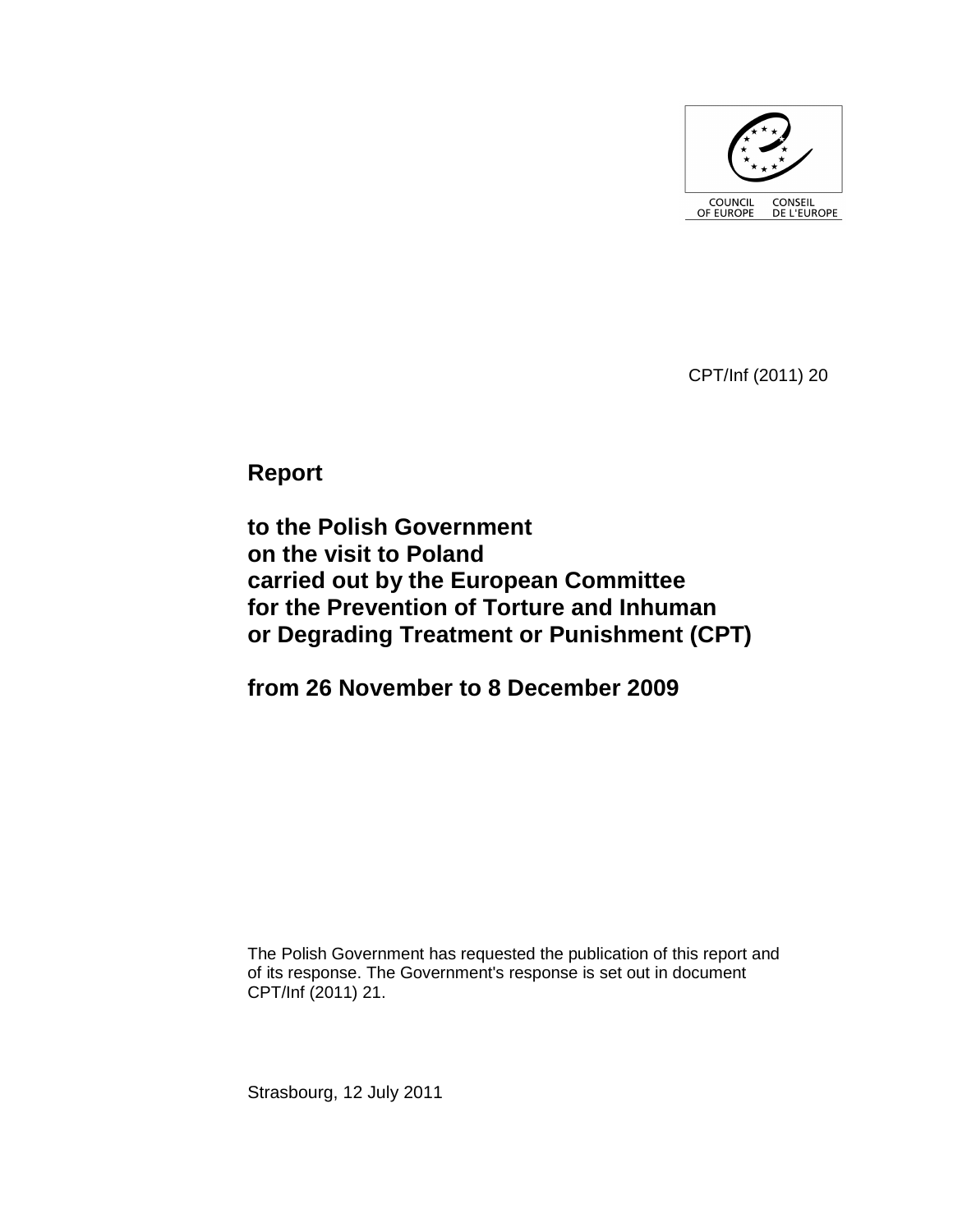*Certain names have been deleted in accordance with Article 11, paragraph 3, of the European Convention for the Prevention of Torture and Inhuman or Degrading Treatment or Punishment*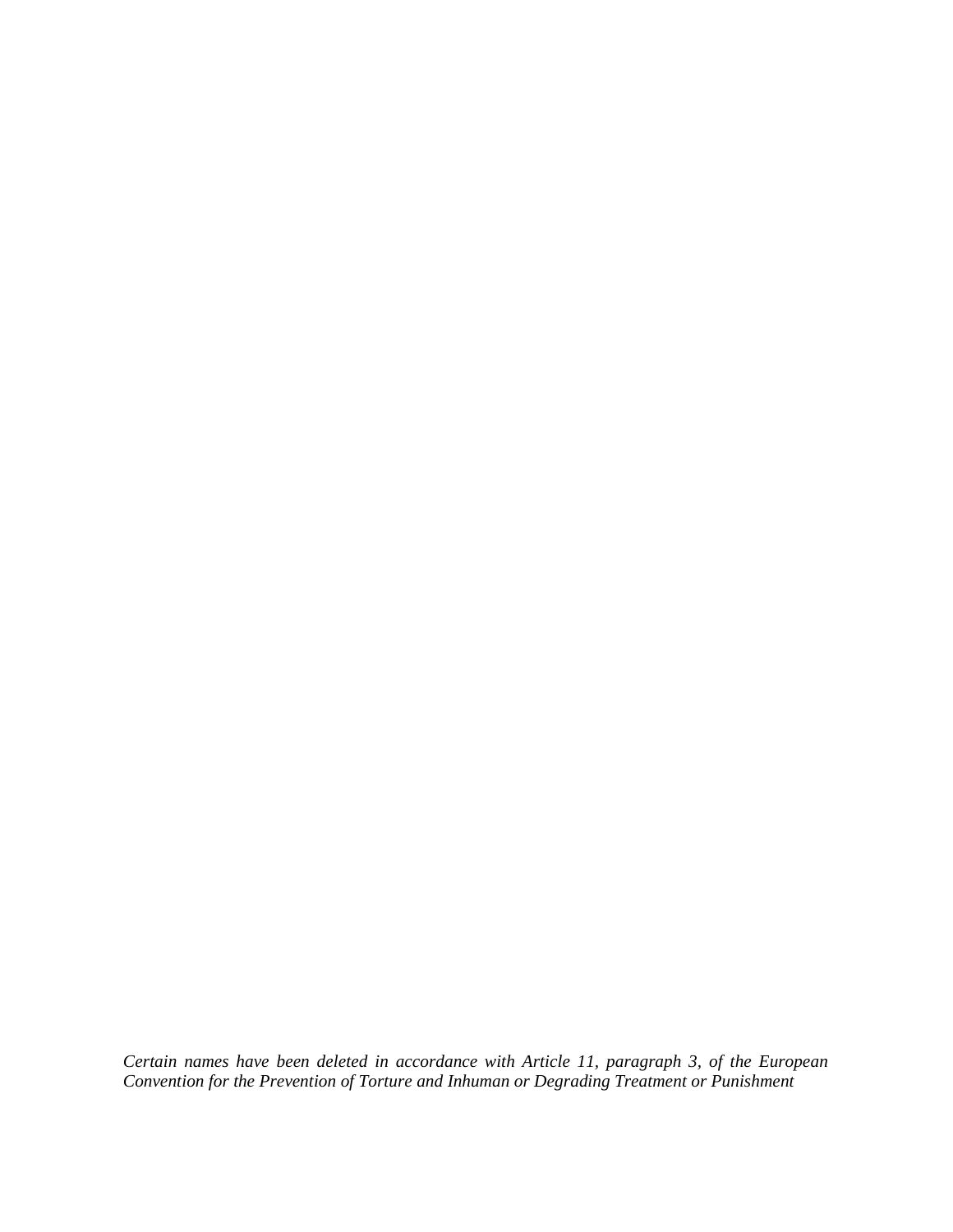# **CONTENTS**

| I.             |    |                                                      |  |  |  |
|----------------|----|------------------------------------------------------|--|--|--|
| A.             |    |                                                      |  |  |  |
| <b>B.</b>      |    |                                                      |  |  |  |
| $\mathbf{C}$ . |    |                                                      |  |  |  |
| D.             |    |                                                      |  |  |  |
| II.            |    | FACTS FOUND DURING THE VISIT AND ACTION PROPOSED  11 |  |  |  |
| A.             |    |                                                      |  |  |  |
|                | 1. |                                                      |  |  |  |
|                | 2. |                                                      |  |  |  |
|                | 3. |                                                      |  |  |  |
|                | 4. |                                                      |  |  |  |
|                | 5. |                                                      |  |  |  |
|                |    | a.                                                   |  |  |  |
|                |    | b.                                                   |  |  |  |
| <b>B.</b>      |    |                                                      |  |  |  |
|                | 1. |                                                      |  |  |  |
|                | 2. |                                                      |  |  |  |
|                | 3. |                                                      |  |  |  |
|                |    | a.                                                   |  |  |  |
|                |    | b.                                                   |  |  |  |
|                | 4. |                                                      |  |  |  |
|                | 5. |                                                      |  |  |  |
|                | 6. |                                                      |  |  |  |
|                |    | a.                                                   |  |  |  |
|                |    | b.                                                   |  |  |  |
|                | 7. |                                                      |  |  |  |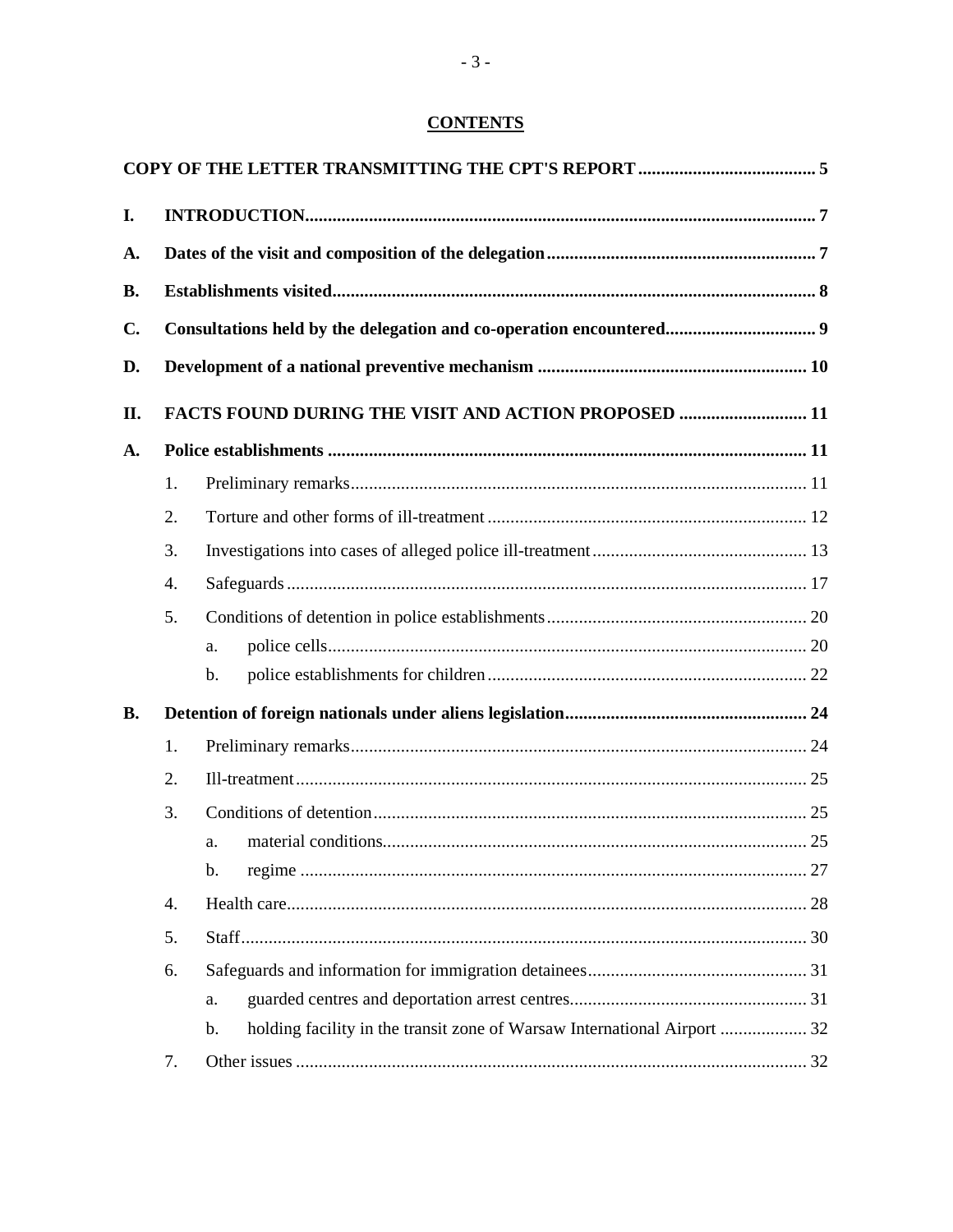|    | 1.<br>2.<br>3.<br>4. | a.<br>$\mathbf{b}$ .                                       |  |  |  |
|----|----------------------|------------------------------------------------------------|--|--|--|
|    |                      |                                                            |  |  |  |
|    |                      |                                                            |  |  |  |
|    |                      |                                                            |  |  |  |
|    |                      |                                                            |  |  |  |
|    |                      |                                                            |  |  |  |
|    |                      |                                                            |  |  |  |
|    |                      | $\mathbf{C}$ .                                             |  |  |  |
|    | 5.                   |                                                            |  |  |  |
|    | 6.                   |                                                            |  |  |  |
|    | 7.                   |                                                            |  |  |  |
|    |                      | a.                                                         |  |  |  |
|    |                      | $\mathbf{b}$ .                                             |  |  |  |
|    |                      | i.                                                         |  |  |  |
|    |                      | ii.                                                        |  |  |  |
|    | 8.                   |                                                            |  |  |  |
|    |                      | a.                                                         |  |  |  |
|    |                      | b.                                                         |  |  |  |
|    |                      | $\mathbf{C}$ .                                             |  |  |  |
|    |                      | d.                                                         |  |  |  |
| D. |                      |                                                            |  |  |  |
|    | 1.                   |                                                            |  |  |  |
|    | 2.                   |                                                            |  |  |  |
|    | 3.                   |                                                            |  |  |  |
|    | 4.                   |                                                            |  |  |  |
|    | 5.                   |                                                            |  |  |  |
|    |                      | APPENDIX I LIST OF THE CPT'S RECOMMENDATIONS, COMMENTS AND |  |  |  |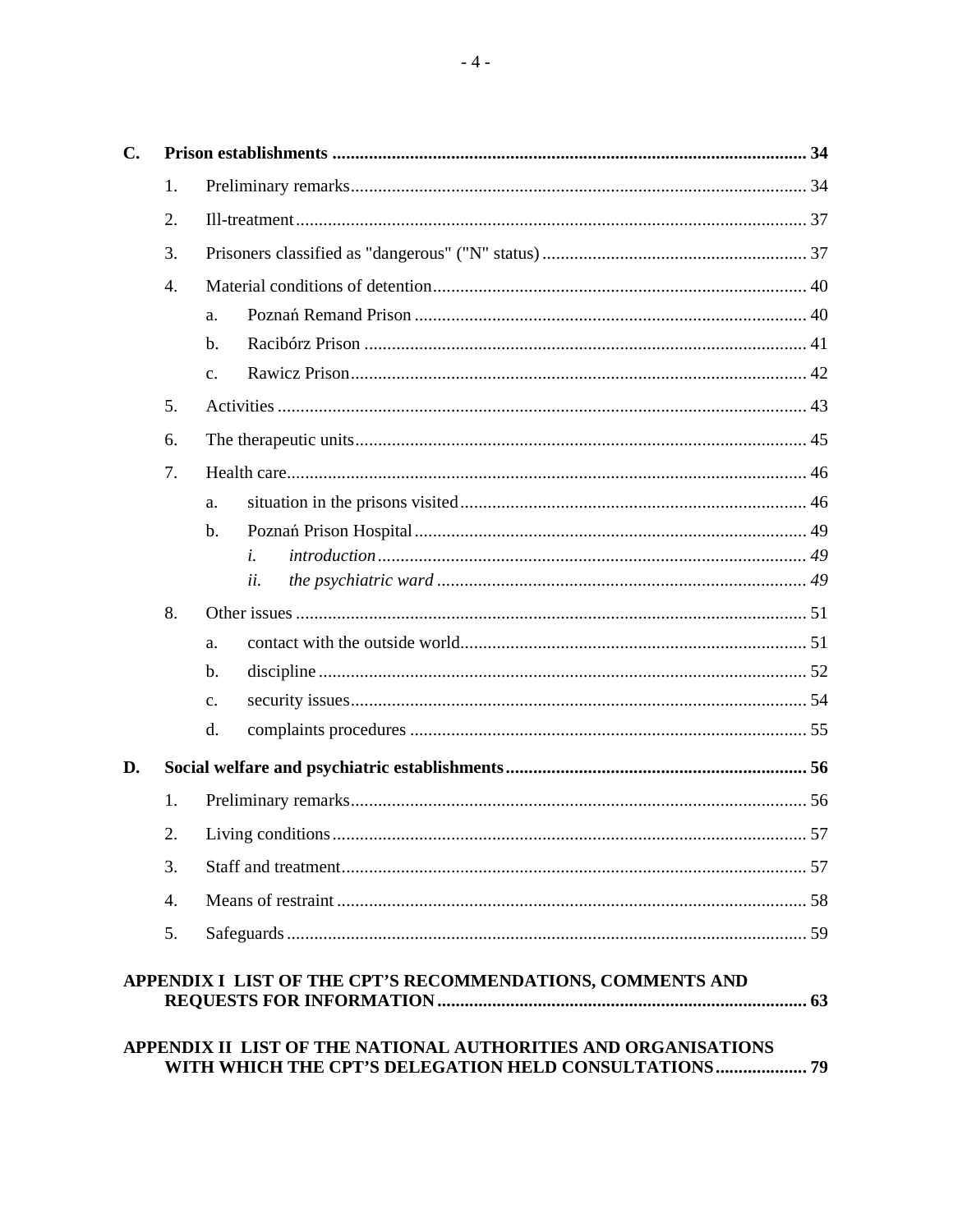#### **Copy of the letter transmitting the CPT's report**

 Ms Anna Adamiak National Prosecutor's Office Ministry of Justice al. Ujazdowskie 11 00-950 WARSZAWA POLAND

Strasbourg, 30 July 2010

Dear Ms Adamiak

 In pursuance of Article 10, paragraph 1, of the European Convention for the Prevention of Torture and Inhuman or Degrading Treatment or Punishment, I enclose herewith the report to the Polish Government drawn up by the European Committee for the Prevention of Torture and Inhuman or Degrading Treatment or Punishment (CPT) after its visit to Poland from 26 November to 8 December 2010. The report was adopted by the CPT at its  $72<sup>nd</sup>$  meeting, held from 5 to 9 July 2010.

The various recommendations, comments and requests for information formulated by the CPT are listed in Appendix I. As regards more particularly the CPT's recommendations, having regard to Article 10 of the Convention, the Committee requests the Polish authorities to provide **within six months** a response giving a full account of action taken to implement them.

The CPT trusts that it will also be possible for the Polish authorities to provide, in the above-mentioned response, reactions to the comments formulated in this report as well as replies to the requests for information made.

In respect of the recommendation made in paragraph 43 of the report, the CPT requests the Polish authorities to provide a response **within two months**.

The CPT would ask, in the event of the responses being forwarded in the Polish language, that they be accompanied by an English or French translation. It would also be most helpful if the Polish authorities could provide a copy of the responses in a computer-readable form.

 I am at your entire disposal if you have any questions concerning either the CPT's visit report or the future procedure.

Yours sincerely

Mauro Palma President of the European Committee for the Prevention of Torture and Inhuman or Degrading Treatment or Punishment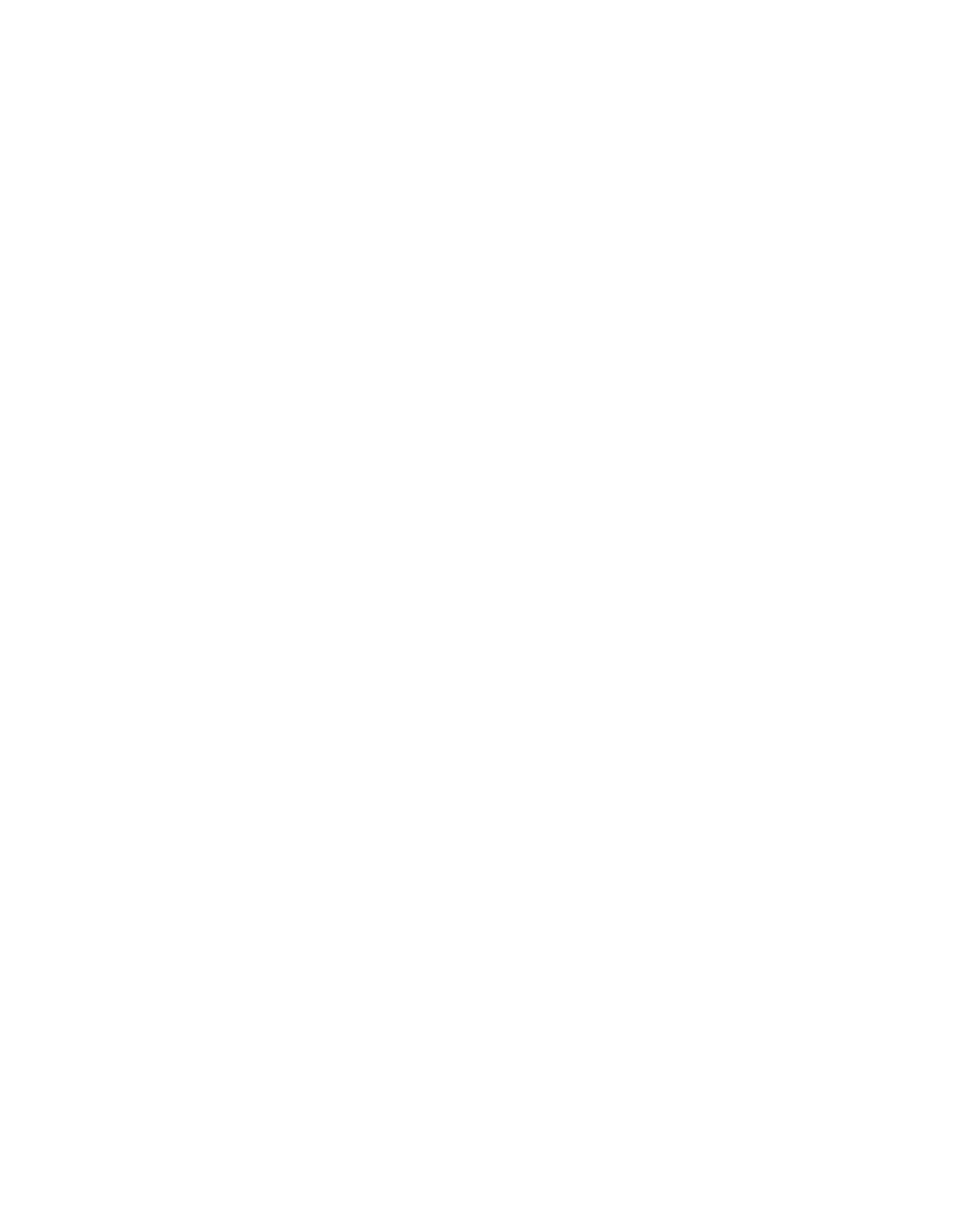## **I. INTRODUCTION**

## **A. Dates of the visit and composition of the delegation**

1. In pursuance of Article 7 of the European Convention for the Prevention of Torture and Inhuman or Degrading Treatment or Punishment (hereinafter referred to as "the Convention"), a delegation of the CPT visited Poland from 26 November to 8 December 2009. The visit formed part of the Committee's programme of periodic visits for 2009 and was the fourth visit carried out to Poland by the  $CPT<sup>1</sup>$ .

- 2. The visit was carried out by the following members of the CPT:
	- Andres LEHTMETS, Head of delegation
	- Celso DAS NEVES MANATA
	- Birgit LIE
	- Dajena POLLO
	- Tatiana RĂDUCANU.

They were supported by the following members of the CPT's Secretariat:

- Michael NEURAUTER (Head of Division)
- Isabelle SERVOZ-GALLUCCI

and were assisted by:

 $\frac{1}{1}$ 

- Eric DURAND, medical doctor, France (expert)
- James McMANUS, Professor of Criminal Justice, Glasgow Caledonian University, United Kingdom (expert)
- Andrzej GRZĄDKOWSKI (interpreter)
- Aleksander JAKIMOVICZ (interpreter)
- Rafal ROGOWSKI (interpreter)
- Aleksandra SOBCZAK (interpreter)
- Artur ZAPAŁOWSKI (interpreter).

The first periodic visit took place in June/July 1996, the second in May 2000 and the third in October 2004. All visit reports and related Government responses have been published on the CPT's website: http://www.cpt.coe.int/en/states/pol.htm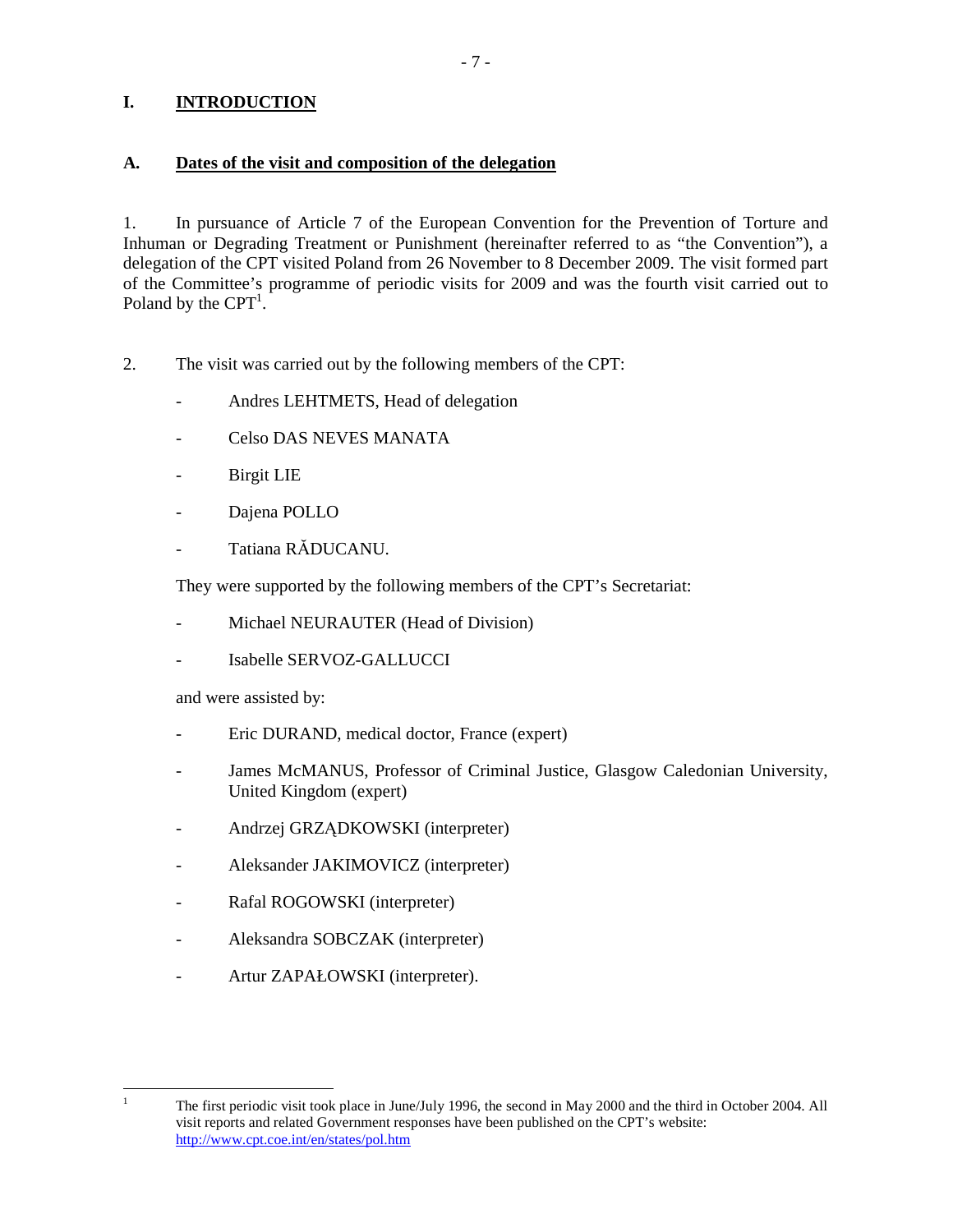### **B. Establishments visited**

3. The delegation visited the following places of detention:

### Establishments under the Ministry of Internal Affairs and Administration

- Municipal Police Department, Biała Podlaska
- Municipal Police Department, Jaworzno
- Municipal Police Department, Leszno
- Police Department Nowe Miasto, Poznań
- Police Department Stare Miasto, Poznań
- District Police Department, Racibórz
- District Police Department, Rawicz
- Municipal Police Department, Rybnik
- Police establishment for children, Będzin
- Police establishment for children, Katowice
- Police establishment for children, Poznań
- Border Guard Centre for Foreigners, Biała Podlaska
- Border Guard Deportation Arrest Centre, Biała Podlaska
- Border Guard Centre for Foreigners, Lesznowola\*
- Border Guard Deportation Arrest Centre at Warsaw International Airport\*
- Holding facilities for foreign nationals at Warsaw International Airport (transit zone)\*

### Establishments under the Ministry of Justice

- Poznań Remand Prison and Prison Hospital
- Racibórz Prison
- Rawicz Prison

 The delegation also paid brief visits to Warsaw-Białołęka and Katowice Remand Prisons in order to interview recently-arrived remand prisoners.

### Establishment under the Ministry of Labour and Social Policy

Bytom Social Care Home for Adults with chronic mental illnesses.

The delegation also paid a brief visit to Lubliniec Psychiatric Hospital, in order to consult certain medical files and to examine the procedures for the use of means of restraint.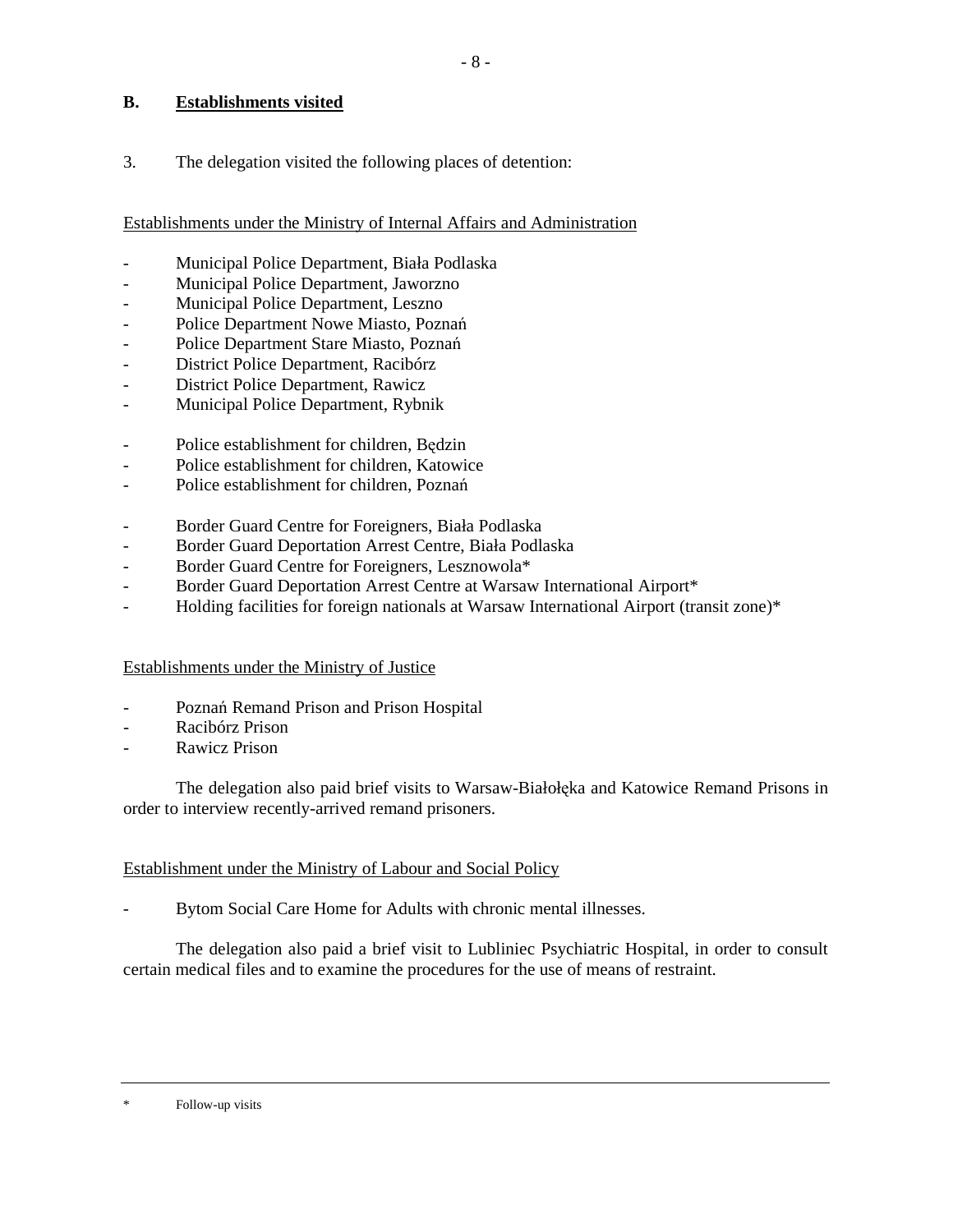#### **C. Consultations held by the delegation and co-operation encountered**

4. The CPT is grateful for the time devoted to discussions with the delegation by Krysztof KWIATKOWSKI, Minister of Justice, as well as Igor DZIALUK and Stanisław CHMIELEWSKI, Vice-Ministers of Justice. The delegation also had fruitful consultations with senior officials from the Ministries of Internal Affairs and Administration, Justice, Health, and Labour and Social Policy. Meetings were also held with representatives of the Office of the Commissioner for Civil Rights Protection. Further, the delegation had meetings with representatives of the UNHCR Office in Warsaw and non-governmental organisations active in areas of concern to the CPT.

A list of the national authorities and organisations consulted during the visit is set out in Appendix II to this report.

5. The CPT wishes to express its appreciation for the assistance provided to its delegation before, during and after the visit, by the liaison officer appointed by the Polish authorities, Anna ADAMIAK, Prosecutor at the National Prosecutor's Office.

6. The co-operation provided to the CPT's delegation during the visit by both the national authorities and staff at the establishments visited was generally very good. The delegation enjoyed immediate access to all the places visited (including ones not notified in advance), and was able to speak in private with persons deprived of their liberty and, with one exception, was provided with all the information necessary for the carrying out of its task.

The above-mentioned exception concerned the Prosecutor's Office in Cracow, where the delegation was denied access, during the visit, to an investigation file relating to the alleged illtreatment of a detainee by police officers.

Assessing the effectiveness of action taken by the competent investigatory authorities when ill-treatment may have occurred constitutes an integral part of the CPT's mandate, given the implications that such action has for future conduct by public officials. In order to be able to make such an assessment, it is essential for the CPT to have access to detailed information on the investigations concerned. By virtue of Article 8, paragraph 2 (d), of the Convention, Parties are obliged to provide the Committee with such information. The most straightforward way of meeting this obligation – and the practice followed in other Parties to the Convention – is for the CPT to have access to the relevant files held by the authorities responsible for the investigation.

The CPT welcomes the fact that following the visit, relevant information was provided by the Polish authorities in this respect. Nevertheless, **the CPT trusts that appropriate steps will be taken by the relevant authorities to enable the Committee's delegations to have effective access in future to any criminal investigation files which are related to the alleged illtreatment of detained persons**.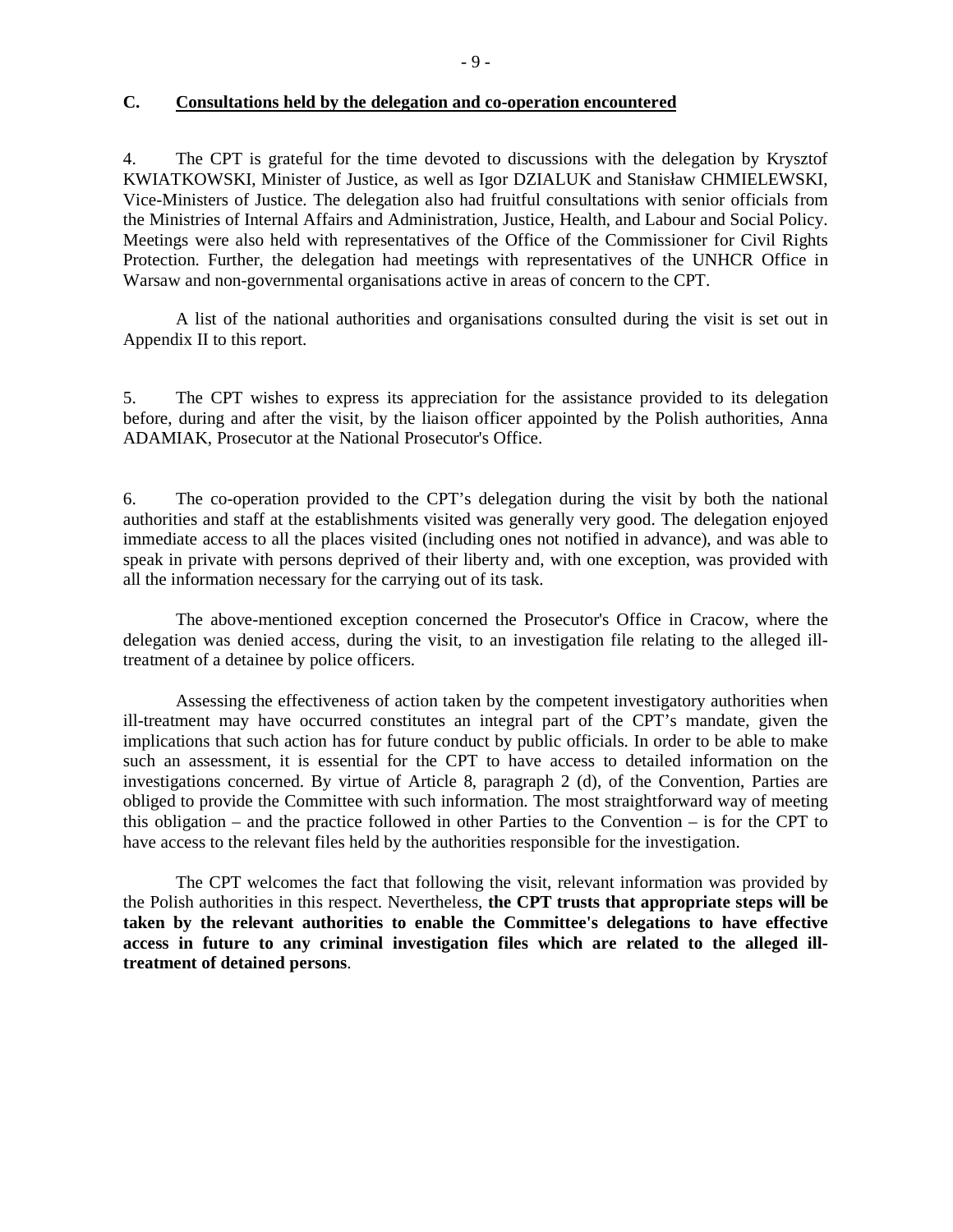7. As was already stressed after the previous visit to Poland in 2004, the principle of cooperation between State Parties and the CPT is not limited to steps taken to facilitate the task of a visiting delegation. It also requires that decisive action be taken to improve the situation in the light of the Committee's recommendations. In this respect, despite certain improvements made since the visit in 2004, the findings from the 2009 visit indicate that the action taken in respect of a number of long-standing recommendations of the CPT fails to meet the Committee's concerns (in particular in the areas of legal safeguards against ill-treatment of persons in police custody, combating overcrowding in prisons, and the treatment of "N" status prisoners).

Decisive steps must be taken to improve the situation in the light of the CPT's recommendations, in accordance with the principle of co-operation which lies at the heart of the Convention establishing the Committee.

8. At the end of its visit, the delegation called upon the Polish authorities to take immediate steps to ensure that all children detained by the police for more than 24 hours are able to benefit from at least one hour of outdoor exercise per day. The delegation requested to be provided, within two months, with an account of the measures taken to meet this requirement.

By a letter of 8 February 2010, the Polish authorities informed the Committee of measures taken in response to the delegation's end-of-visit statement. This information will be considered later in the report.

### **D. Development of a national preventive mechanism**

9. The CPT noted that further progress has been made since the 2004 visit as regards the setting up of a national preventive mechanism (NPM), pursuant to Poland's obligations under the Optional Protocol to the United Nations Convention against Torture and other Cruel, Inhuman or Degrading Treatment or Punishment (OPCAT)<sup>2</sup>. These tasks had been assigned to the Commissioner for Civil Rights Protection in January 2008. The Commissioner published his first report in his capacity as NPM in  $2009<sup>3</sup>$ . The delegation was informed that these additional functions were not accompanied by an appropriate increase in budgetary resources. **The CPT would like to receive the comments of the Polish authorities on this matter**.

 $\frac{1}{2}$  Entered into force in June 2006 in Poland. 3

The report indicated that between 18 January and 31 December 2008, the representatives of the Commissioner for Civil Rights Protection, while executing the tasks of the NPM, carried out visits to 76 places of detention, including penal institutions, remand centres, cells for detained persons on police premises, police emergency centres for children, emergency detoxification centres, youth care centres, youth socio-therapy centres, juvenile detention centres, juvenile reform schools, military disciplinary detention centres, psychiatric hospitals, guarded centres for foreigners, and deportation centres.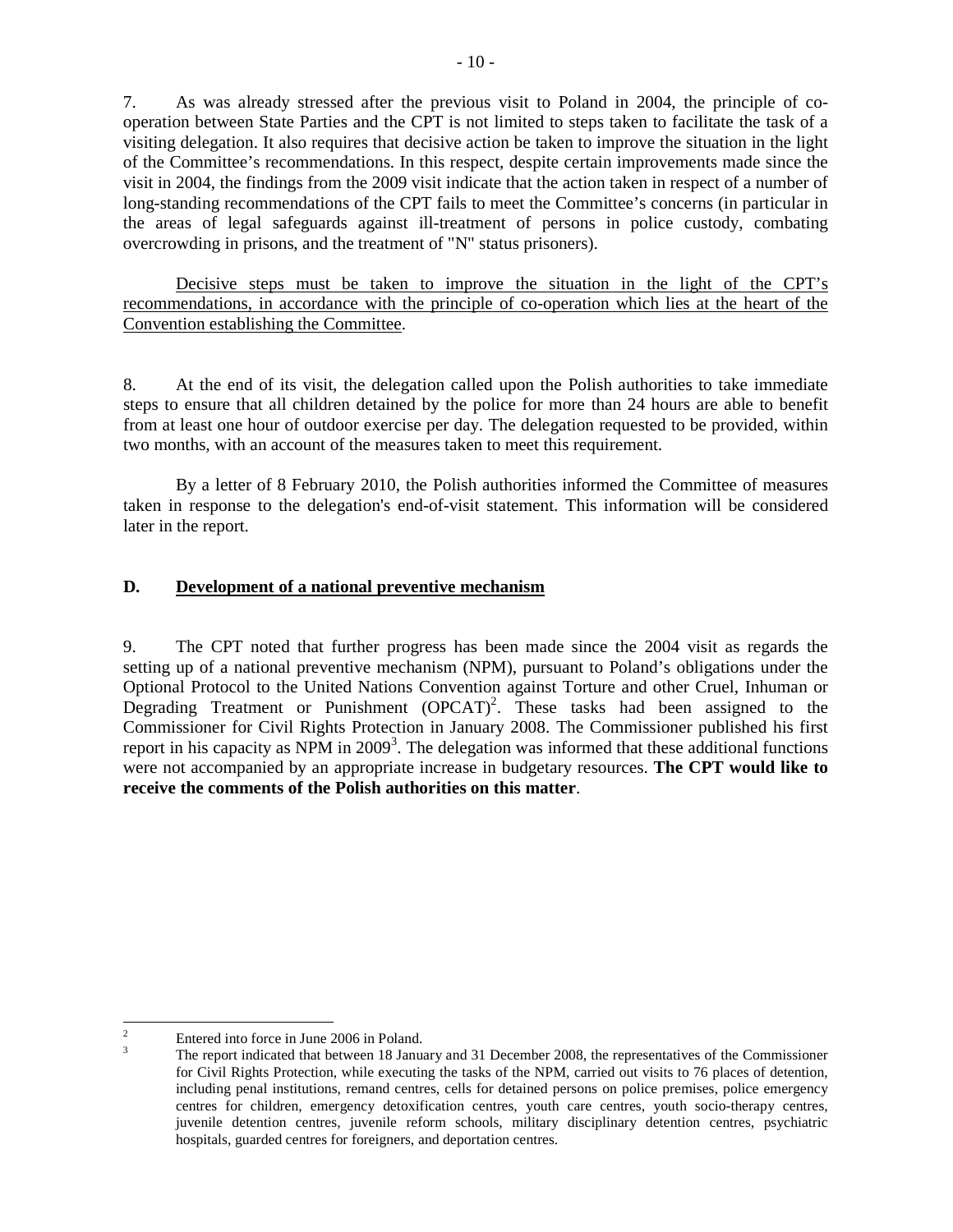#### **II. FACTS FOUND DURING THE VISIT AND ACTION PROPOSED**

#### **A. Police establishments**

#### **1. Preliminary remarks**

10. The legal framework governing the detention of criminal suspects by the police has remained basically unchanged since the previous CPT visit carried out in 2004. Persons apprehended by the police must be brought before the court within 48 hours of apprehension with a request for applying temporary arrest. The apprehended person must be released if, within 24 hours from that moment, he/she has not received a copy of the court decision on the request. The information gathered by the CPT's delegation during the 2009 visit suggests that apprehended persons who were not subsequently released were usually transferred to a remand establishment well within the 72 hour period. The only exception concerned persons apprehended on the basis of an outstanding warrant who could spend up to five days in police cells, awaiting transfer to a remand establishment<sup>4</sup>.

11. The legal provisions applicable to the detention of juveniles suspected of criminal offence have also remained unchanged. Such juveniles have to be released from police detention if, within 72 hours, a court decision on the placement in a shelter for juveniles, an appropriate protective educational facility or an appropriate treatment facility has not been issued<sup>3</sup>. However, Polish legislation apparently contains no time limit for the accommodation of juveniles in a police establishment after a court decision has been issued, pending their transfer to another institution.

Compared to the situation observed in 2004, detention periods in police establishments for children were generally shorter<sup>6</sup>. Out of a total of some 1,500 juveniles who had been detained in 2009 in the three police establishments visited, the vast majority were held there for less than 72 hours. This is a welcome development. However, in rare cases, suspected juvenile offenders were detained by the police for much longer periods (up to several weeks and, in one case, two months) before being transferred to a specialised institution for juveniles; this was the case in particular at Będzin and Katowice. The delegation was informed that these delays were caused by great difficulties in finding a place in suitable establishments.

The CPT has noted with interest that the inter-ministerial working group for improving the effectiveness of the execution of court judgments (under the auspices of the Ministry of Justice) has prepared a draft amendment to the Juveniles Act, with a view to remedying the above-mentioned lacuna by introducing an absolute time limit of seven days for the detention in police establishments of suspected juvenile offenders. **The Committee encourages the Polish authorities to take the necessary steps to ensure that the Juveniles Act is amended accordingly**.

 $\frac{1}{4}$  Such cases were not found during the visit, but the review of custody records showed that it happened occasionally.

<sup>5</sup> Section 40, paragraph 6, of the Juveniles Act.

<sup>6</sup> It should be noted that the maximum period during which a juvenile who had absconded from an educational facility may be detained in a police establishment had already been reduced from 17 to 5 days since the previous visit.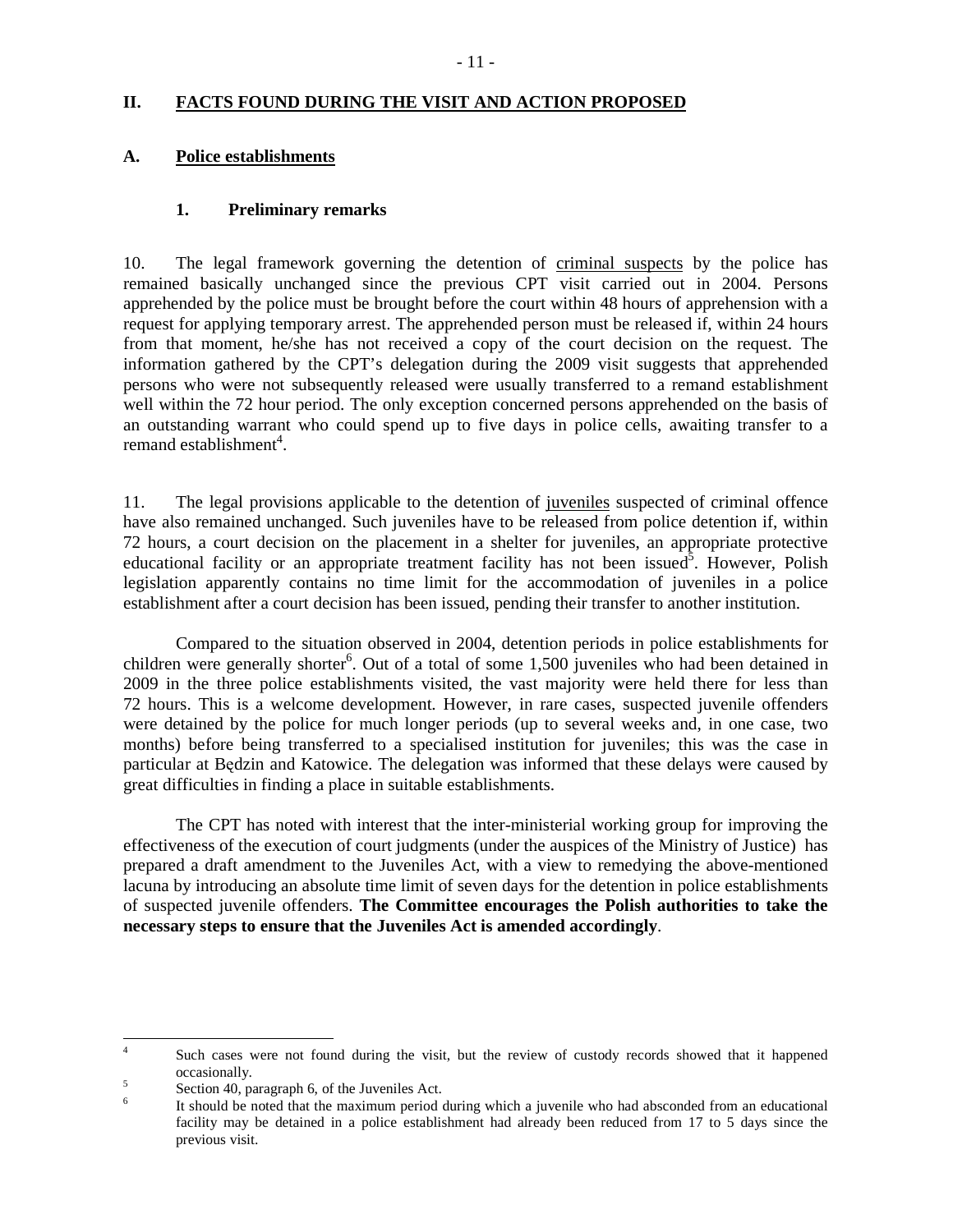12. Finally, the delegation noted that a draft Juveniles Code was still under discussion at the time of the visit. **The CPT would like to be informed concerning the state of the debate as regards the adoption of a new Juveniles Code**.

### **2. Torture and other forms of ill-treatment**

13. As was the case in 2004, the majority of the persons met by the delegation who were, or had recently been, detained by the police, indicated that they had been correctly treated, both at the time of their apprehension and during questioning. In addition, no allegations were received of illtreatment by custodial staff in police establishments for children.

However, the delegation received a number of allegations of excessive use of force by police staff at the time of apprehension (e.g. kicks, punches, tight handcuffing). In addition, several detained persons, including juveniles, made allegations of physical ill-treatment and threats to use violence and/or verbal abuse during questioning, with a view to obtaining confessions or other information. The ill-treatment alleged by two detained persons was of such a severity that it could well be considered as amounting to torture (e.g. blows on the soles of the feet, the infliction of electric shocks on the genitals<sup>7</sup>). In both cases, the alleged ill-treatment was said to have taken place during police questioning.

 It should be added that, in a number of cases, the examination of the persons concerned by medical members of the delegation and/or the consultation of medical files, revealed injuries which were fully consistent with the persons' allegations of ill-treatment by the police.

**The CPT recommends that police officers throughout Poland be reminded that all forms of ill-treatment (including verbal abuse) of persons deprived of their liberty are not acceptable and will be the subject of severe sanctions.** 

**Police officers should also be reminded that no more force than is strictly necessary is to be used when effecting an apprehension and that, once apprehended persons have been brought under control, there can be no justification for striking them.** Further, **police officers must be trained in preventing and minimising violence in the context of an apprehension. In cases in which the use of force becomes necessary, they need to be able to apply professional techniques which reduce as much as possible any risk of harm to the persons whom they are seeking to apprehend.**

14. In January 2009, a new computerised system for collecting and analysing information on complaints against police officers was introduced. The delegation was informed that, with this new database, it was possible to filter all relevant data by category of misconduct, one specific category covering various forms of police ill-treatment ("use of force", "inhuman or degrading treatment", "means of coercion", and "psychological violence or intimidation"). The CPT welcomes this initiative **and would like to know whether the same system will henceforth also be used by the Border Guards.**

-<br>7

See paragraph 19.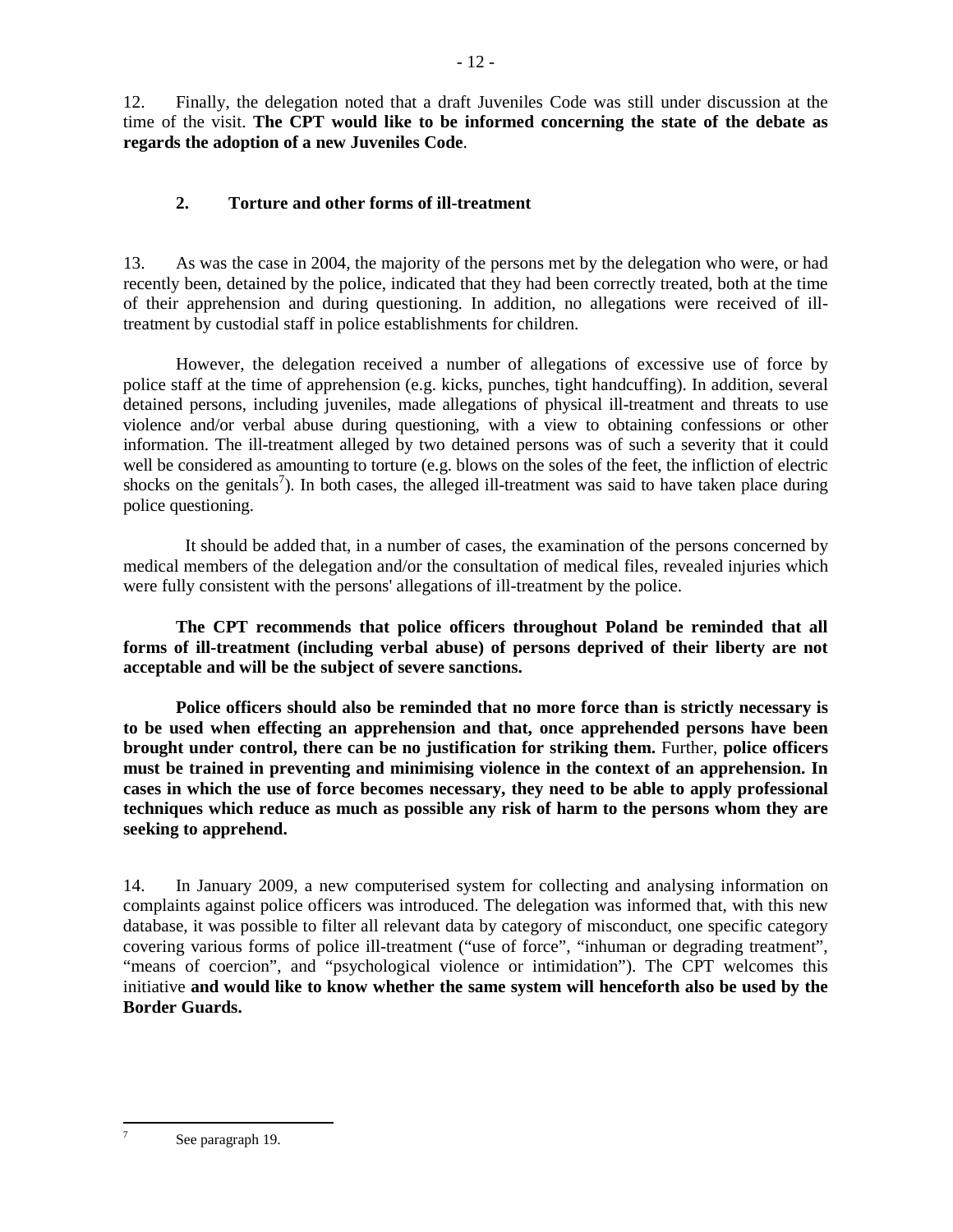15. In order to obtain a nationwide picture of the situation, **the Committee would like receive the following information, in respect of the period from 1 January 2009 to the present time:**

- **the number of complaints of ill-treatment made against police officers and Border Guard officers and the number of criminal/disciplinary proceedings which have been instituted as a result;**
- **an account of criminal/disciplinary sanctions imposed following such complaints.**

16. The CPT noted with interest that a network of human rights protection officers ("plenipotentiaries") has recently been created within law enforcement agencies. One such officer has been appointed on a full-time basis at the Police Central Headquarters and in each Provincial Headquarters, as well as at the Border Guard Headquarters. In addition, in every Border Guard Unit, one designated officer performs the functions of human rights officer in addition to his/her normal duties.

The main tasks of human rights officers include, among other things, the promotion of human rights, the monitoring of actions of law enforcement officials, the maintenance of contacts with relevant non-governmental organisations, the organisation of specialised training and the preparation of annual reports.

**The CPT would like to receive copies of the most recent annual report of the human rights officers of the police and Border Guards.** 

### **3. Investigations into cases of alleged police ill-treatment**

17. It is well-established that effective investigations capable of leading to the identification and punishment of those responsible for ill-treatment are essential to give practical meaning to the prohibition of torture and inhuman or degrading treatment or punishment. Failing to meet this requirement will inevitably create a climate of impunity. For an investigation to be "effective", it must offer, *inter alia*, guarantees of independence, promptness, thoroughness and expeditiousness.

18. In this connection, the delegation reviewed a number of individual cases of remand prisoners who arrived at a prison with visible injuries alleging that these injuries had been caused by police illtreatment. To make its assessment, the delegation interviewed the prisoners concerned and consulted their medical files and, in some cases, examined extracts from criminal investigation files which were transmitted by the Polish authorities to the CPT by a letter of 25 March 2010 (see, in this regard, the remarks made in paragraph 6). In addition, the delegation had consultations with staff in the establishments visited, as well as with senior prosecutors in Katowice and Krakow.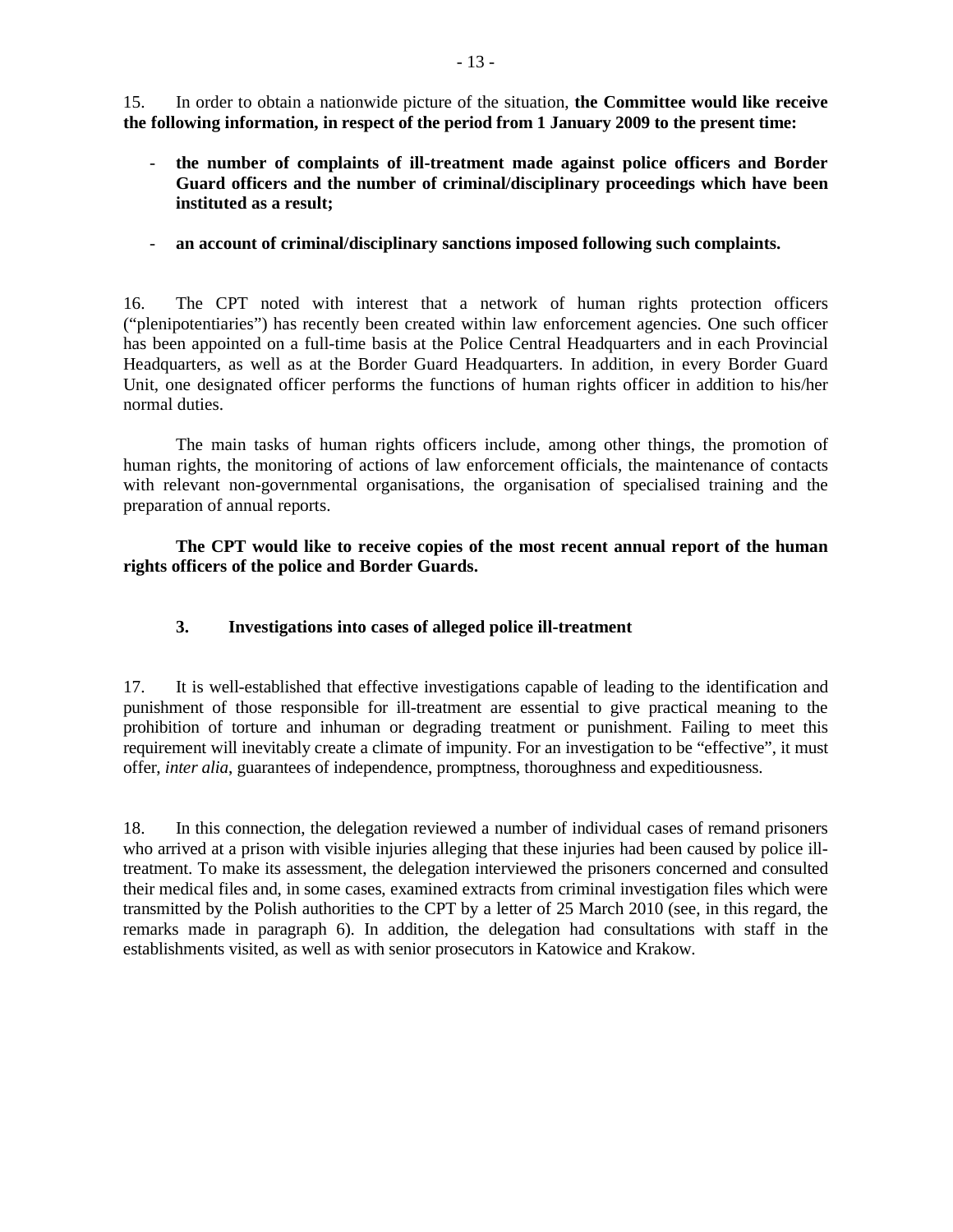### 19. The following two cases<sup>8</sup> illustrate the nature of the issues which the delegation has identified:

#### Case 1

 On 7 October 2009, K. J. was apprehended in the apartment of his parents in Krakow by eight officers of the Anti-Terrorism Operations Office of Bielsko-Biala Police Headquarters. He claimed that he was repeatedly kicked by several officers, after having been restrained on the floor. Throughout his transportation to a police establishment in Krakow, he was allegedly kicked and beaten by police officers, whilst his head was hooded with a jacket. Upon arrival at the police establishment, the kicking and beating allegedly continued for about one hour, with a view to obtaining from him a confession to a criminal offence. K. J. further claimed that, after he had fallen on the floor, one of the police officers involved in the beatings applied an activated electric stun device to the vicinity of his genitals, for about 30 seconds, thus inflicting severe pain on him. Due to his poor physical condition, he was transferred to the Bielsko-Biala Emergency Medical Service and then, by ambulance, to the Bielsko-Biala Regional Hospital, where X-rays of his thumb, ribs and the spine near the neck, as well as a computer tomography of his head were apparently performed.

 On 9 October 2009, K. J. was admitted to Katowice Remand Prison and examined, on the same day, by a prison doctor. According to the individual medical file, the following injuries were observed by the doctor: "Many bruises on the right forearm, left lower leg (upper part) and the right leg". It is also mentioned that K. J. made allegations of police ill-treatment.

 On 11 October 2009, K. J. submitted a formal complaint about ill-treatment by police officers to the Director of Katowice Remand Prison, who forwarded the complaint, four days later, to the Appellate Prosecutor's Office in Katowice<sup>9</sup>. On 26 October 2009, the complaint was transmitted, for investigation, to the District Prosecutor's Office in Krakow.

 On 14 December 2009, witness statements were taken from K. J.'s parents by the investigating prosecutor, and, on 22 December 2009, K. J. himself was interviewed by the same prosecutor. It is unclear as to when the decision to open a (preliminary) criminal investigation against the police officers involved was taken by the prosecutor (under reference 4 Ds 380/09).

#### Case 2

 On 16 October 2009, T. D. was apprehended by the police whilst travelling together with acquaintances by car at night in the Szamotulski District. During his subsequent transportation in a police van to a police station, he was allegedly hit on his head by a police officer whilst handcuffed. At the police station, he was allegedly punched in the face by a police officer and thus sustained a "black eye". He further claimed that, on several occasions, he had suffered pain caused by very tight handcuffing and that he had been placed naked in a police custody cell. Following his transfer to another police station in Poznan, he was allegedly severely beaten by several police officers (on his head, face and shoulder). During the ensuing questioning, officers allegedly inflicted pain on him by pulling up the handcuffs behind his back and pushing a knee into his back.

 8 In both cases, the delegation enquired, during the visit, about the state of investigations and requested updated information by a letter of 9 February 2010.

<sup>9</sup> Before his arrival at the prison, K. J. did not complain to a prosecutor or judge of the alleged ill-treatment.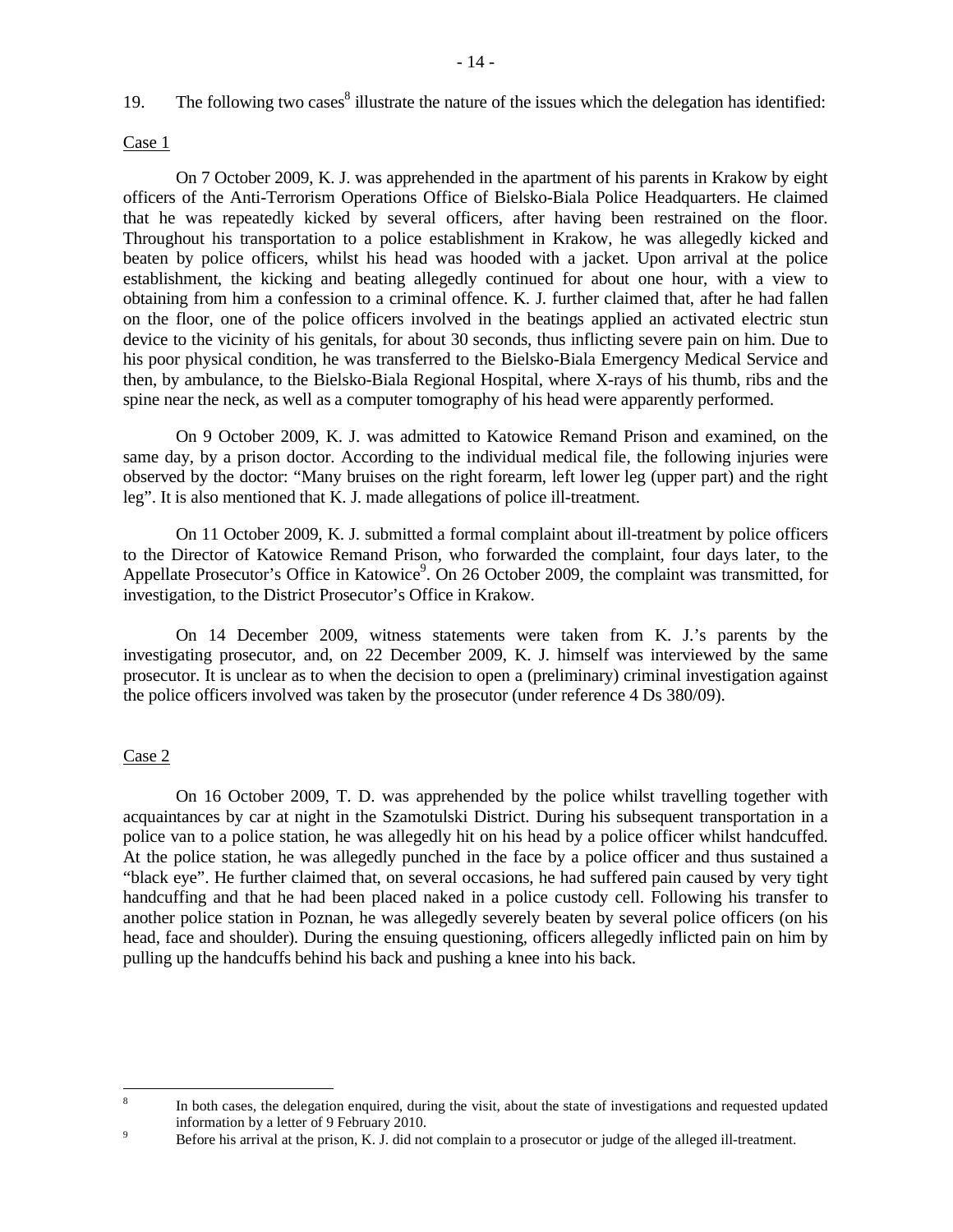On 17 October 2009, T. D. was admitted to Wronki Prison where he was examined, on the following day, by a nurse and, on 19 October 2009, by a doctor. According to the prisoner's medical file, the following injuries were observed by the doctor: "Abrasion of the epidermis in the right forehead region and on the right zygomatic arch. Ecchymosis in the region behind the right ear. Ecchymosis in the inner region of the right shoulder. Transversal wound (approximately 1 cm) and abrasion of the epidermis on the left carpus, as well as on the right carpus. Ecchymosis in the region between the shoulder blades. Abrasion of the epidermis on the lateral surfaces of both legs in the malleolus region".

 On 19 October 2009, T. D. submitted a formal complaint about ill-treatment by police officers to the Director of the prison. On 23 October 2009, the Director informed the competent penitentiary judge who forwarded the complaint on 3 November 2009 to the Prosecutor's Office in Szamotulach.

 On 18 November 2009, T. D. was questioned by a prosecutor, and, on 4 December 2009, a decision was taken by the District Prosecutor in Gniezno to open a preliminary criminal investigation against officers of the Szamotuly Police Headquarters and the Central Investigative Office of Poznan Police Headquarters (under reference 2 Ds 480/09). On 14 January 2010, the police officers involved in the above-mentioned operation were questioned by the investigating prosecutor, and, on 10 February 2010, a forensic medical doctor was requested to provide an assessment of the medical evidence contained in the prison medical file and the allegations made by T. D.. The forensic medical report (dated 22 February 2010) concluded: "These lesions [i.e. those observed by a nurse on 18 October 2009 and a doctor on 19 October 2009 at Wronki Prison] could have arisen under circumstances of overpowering and applying direct coercion, among others in the manner described by T. D. Abrasions of the epidermis in the carpus regions are indicative of traces resulting from the application of handcuffs".

 By letter of 25 March 2010, the Polish authorities informed the CPT that the criminal investigations which had been opened in the two above-mentioned cases were still pending. As regards the case of K.J., the authorities further indicated that the competent prosecutor planned to interview the police officers involved and to order a forensic medical report thereafter. In the case of T. D. (Case 2), a decision had been taken on 31 December 2009 to open a disciplinary procedure against the police officers involved, which was still pending.

20. The persons responsible for, and carrying out, investigations into possible ill-treatment by law enforcement officials should be *independent* from those implicated in the events. In this regard, it is a positive feature of the Polish system that all main criminal investigative activities (including the questioning of potential victims, perpetrators and eye witnesses) are usually carried out by public prosecutors themselves.

 However, from the consultations which the delegation had with senior police officers in various police establishments visited, it transpired that disciplinary procedures against police officers suspected of having ill-treated detained persons were frequently carried out by police officers from the same establishment. Such a state of affairs is highly questionable. In this connection, the CPT notes with great interest that arrangements were being made by the Polish authorities, in co-operation with the Commissioner for Civil Rights (in his capacity as National Preventive Mechanism), in order to set up a special team within the Commissioner's Office which will in future be entrusted to investigate all complaints about ill-treatment by law enforcement officials. **The Committee would like to receive more detailed information on this matter**.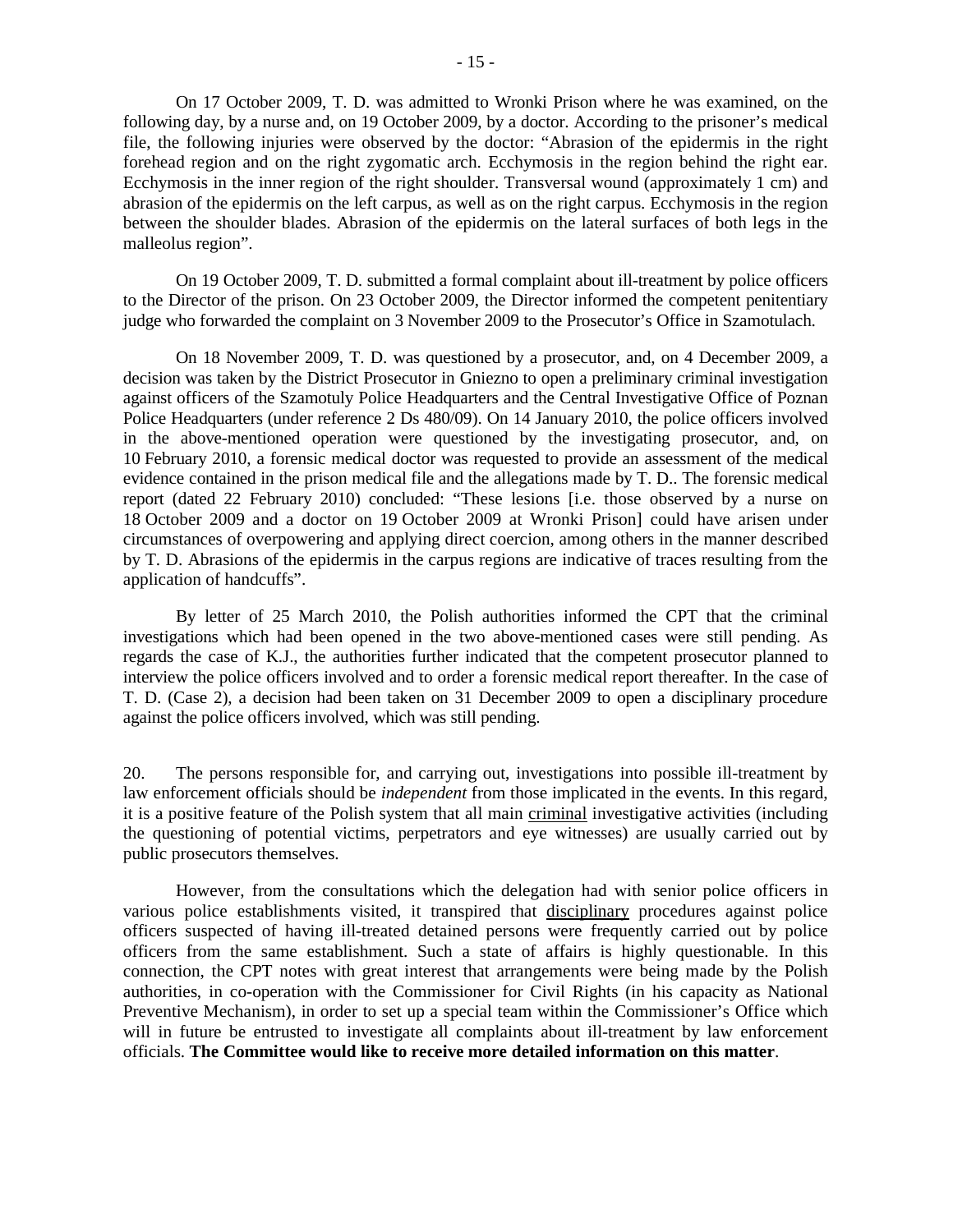21. As regards the criteria of *promptness*, *thoroughness* and *expeditiousness* of investigations, several shortcomings were observed by the delegation.

 In some cases, complaints about ill-treatment by law enforcement officials, which had been lodged by detained persons upon admission to a remand prison, reached the competent prosecutor only after a considerable delay. These delays were caused by the prison management, the penitentiary courts or the prosecutors' offices involved. For instance, at Racibórz Prison, the complaint of a remand prisoner<sup>10</sup> was transmitted to the penitentiary judge by the prison director only after 19 days. Further, in the above-mentioned case of T. D. (Case 2), the penitentiary judge apparently informed the competent prosecutor's office only ten days after having received the prisoner's complaint from Wronki Prison. In the case of K. J. (Case 1), the prisoner's complaint remained with the management of Katowice Remand Prison for four days and then with the Appellate Prosecutor's Office in Katowice for another ten days, before it was forwarded, for investigation, to the Prosecutor's Office in Krakow.

 It is also noteworthy that, in Case 1, the complainant was interviewed by the investigating prosecutor only two months after having lodged a complaint. Further, even five months after the complaint had been lodged, not a single police officer allegedly involved in the incident had been questioned.

 Moreover, there still exists a fundamental flaw in the Polish criminal justice system regarding the collection of medical evidence in the context of investigations into possible cases of ill-treatment by law enforcement officials. According to the prosecutors met by the delegation, forensic medical examinations are usually only commissioned once a formal criminal investigation has been opened, that is several weeks if not months after a complaint has been lodged (see Cases 1 and 2). Inevitably, it is then often too late for a forensic medical examination of the person concerned, and the role of forensic doctors is thus limited to an evaluation of the compatibility of injuries recorded in medical records drawn up elsewhere (e.g. in a remand prison, a hospital or a police establishment) and the allegations made by the complainant $11$ .

 In this regard, the CPT must stress that the medical screening upon admission to a prison cannot be a substitute for a prompt forensic medical examination in cases of alleged police illtreatment.

22. **The CPT recommends that the Polish authorities take the necessary steps to ensure that:** 

- **all complaints lodged by detained persons about alleged ill-treatment by law enforcement officials are promptly transmitted to the competent prosecutor;** 

- in every case when it comes to the attention of a prosecutor that a detained **person may have been the victim of ill-treatment by law enforcement officials (even in the absence of an express allegation of ill-treatment), the person concerned is immediately subjected to a forensic medical examination (including, if necessary, by a forensic psychiatrist); such an approach should be followed irrespective of whether the person concerned bears visible injuries;**
- investigations into cases of possible ill-treatment by law enforcement officials **are always carried out promptly, thoroughly and expeditiously.**

Further, **the Committee would like to be informed of the outcome of the criminal and disciplinary proceedings initiated in the two cases referred to in paragraph 19.** 

 $10<sup>10</sup>$ <sup>10</sup> Case of H. L. (reference 3 Ds 611/09).

In addition to an assessment of the severity of the recorded injuries.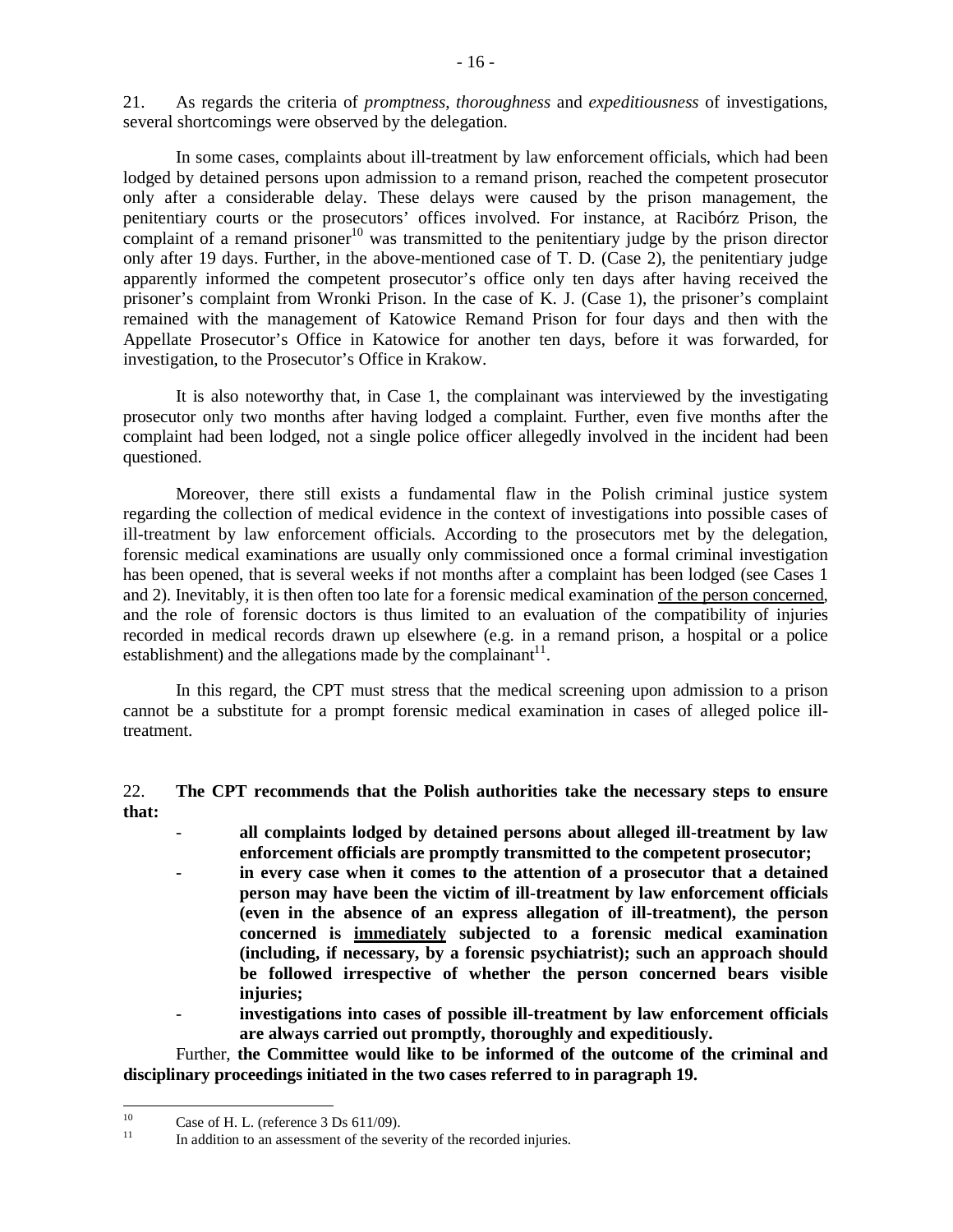23. Finally, the CPT wishes to stress that, in the course of the visit, its delegation observed a lack of awareness in various police establishments and prisons visited of the legal obligation under Section 304 of the Code of Criminal Procedure to report to the competent prosecutor all injuries indicative of possible ill-treatment by law enforcement officials. In this regard, **reference is made to the recommendations made in paragraphs 28 and 122.**

### **4. Safeguards**

24. The observations made in the report on the 2004 visit as regards the three fundamental safeguards advocated by the CPT, namely the rights of detained persons to inform a close relative or another third party of their choice of their situation and to have access to a lawyer<sup>12</sup> and a doctor, remain largely valid. The delegation's findings from the 2009 visit suggest that hardly any improvement has been made to the legal framework in relation to these safeguards; moreover, there continues to be a gap between the practice and the legal provisions currently in force.

25. The situation as regards the right of notification of custody was less favourable than had been observed by the CPT in the past. Although the review of apprehension protocols and interviews with detained persons confirmed that they had usually been informed of this right, a number of persons met by the delegation alleged either that their relatives had not been notified, or that they did not know whether notification had been given. In some of the police establishments visited, police officers indicated that there was no legal obligation to provide feedback to detained persons concerning notification of custody.

As noted in the report on the 2004 visit, the fact that notification of custody was performed by police officers and not by the detained person concerned directly resulted in some detainees entertaining doubts as to whether the notification had in fact been made. In their response to that report, the Polish authorities stated that this could be remedied by amending the relevant legal provisions. **The CPT recommends that steps be taken to ensure that detained persons are provided with feedback on whether it has been possible to notify a close relative or other person of the fact of their detention**.

26. Most detained persons met by the delegation stated that they had been informed of their right of access to a lawyer, upon apprehension or shortly afterwards. However, in practice, it remained extremely rare for persons in police custody to benefit from the presence of a lawyer. There is still no provision in Polish law allowing for the appointment of an *ex officio* lawyer before the stage of court proceedings. Persons in police custody who were not in a position to pay for legal services were effectively deprived of the right of access to a lawyer.

It is clear that without a fully fledged legal aid system, the right of access to a lawyer at this stage of the procedure will remain purely theoretical. **The CPT reiterates its recommendation that a fully fledged and properly funded system of legal aid for persons in police custody who are not in a position to pay for a lawyer be developed as a matter of urgency, and be applicable from the very outset of police custody. If necessary, the relevant legislation should be amended**.

 $12<sup>12</sup>$ 

Reference is made to the jurisprudence of the European Court of Human Rights in this respect (for example, *Salduz v. Turkey,* No. 36391/02).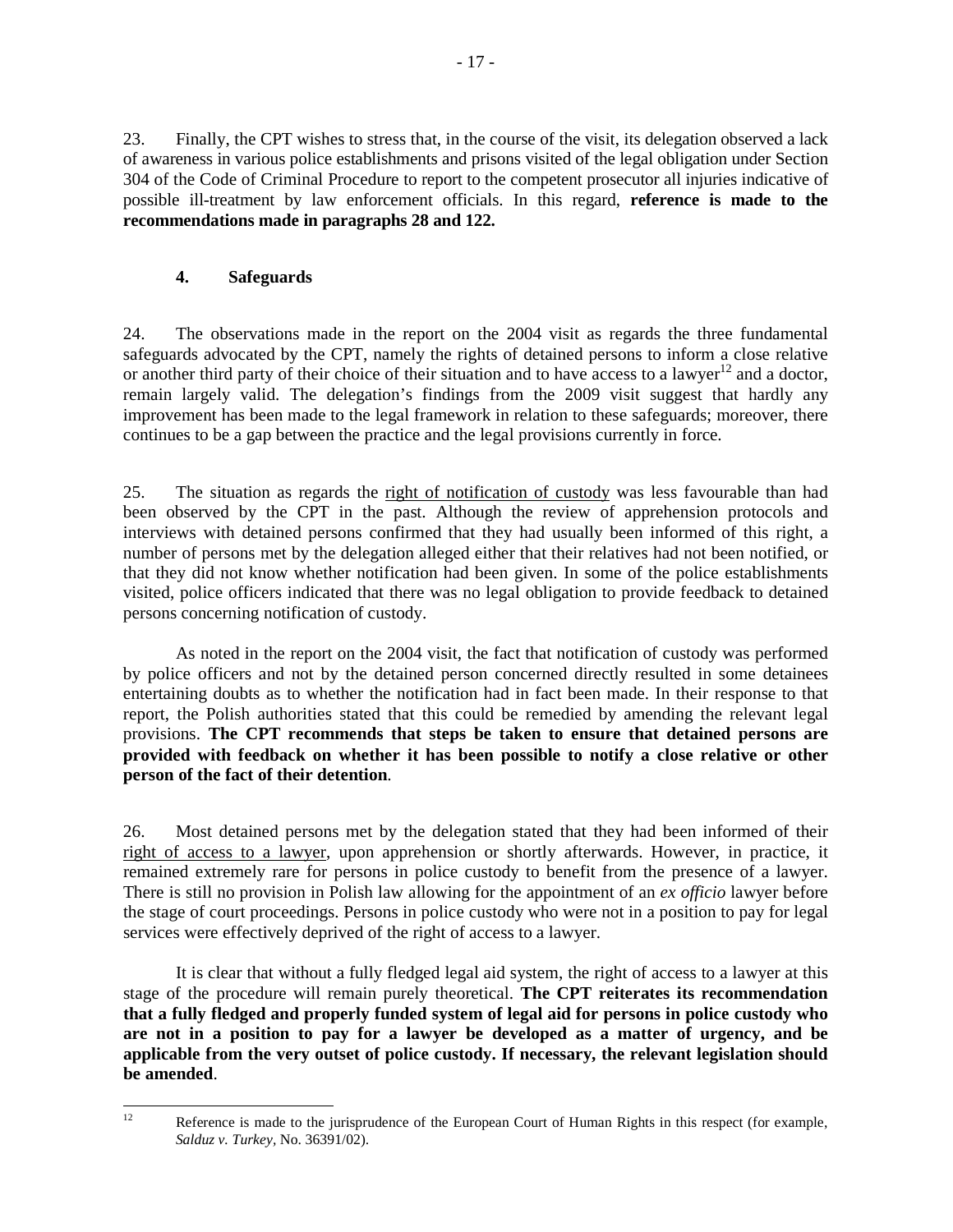27. It transpired during the visit that no amendments had been made to Section 245, paragraph 1, of the Code of Criminal Procedure, which provides for the presence of a police officer during meetings with the lawyer. Not surprisingly, the majority of the persons met during the visit who had benefited from access to a lawyer during police custody, indicated that a police officer was present when they met the lawyer. In certain police establishments visited, police officers indicated that they understood the provision of Section 245, paragraph 1 as an obligation to be present during the meeting. As noted by the CPT in previous reports, this state of affairs can only greatly diminish the effectiveness of the right of access to a lawyer as a safeguard against ill-treatment<sup>13</sup>; and, more generally, it is contrary to the principle of confidentiality of contacts between lawyers and the persons they are assisting. Consequently, **the CPT calls upon the Polish authorities to ensure that persons detained by the police have in all cases the right to talk to a lawyer in private. In this context, Section 245, paragraph 1, of the Code of Criminal Procedure should be amended**.

28. The legal framework surrounding access to a doctor has basically not changed since the visit in 2004. In particular, the right of detained persons to be medically examined by a doctor of their own choice is still not formally guaranteed. On a positive note, the delegation noted that whenever a detained person asked to see a doctor whilst in police custody, the person was either transferred to a hospital or a doctor was called in. That said, medical examinations of detained persons were conducted in the presence of police officers as a matter of routine. The CPT must stress that this practice may well discourage a detained person who has been ill-treated from saying so and, more generally, is contrary to the principle of confidentiality; alternative solutions can and should be found to meet legitimate security requirements.

The medical registers reviewed by the delegation recorded injuries observed as well as, in some cases, the detainee's account of how they had been sustained. However, no conclusion was drawn by the doctor as to the consistency between the objective medical findings and allegations made by the person concerned. In addition, as far as the delegation could ascertain, detainees were not provided with the medical report drawn up after being examined while in police custody. Further, the register of medical examinations was kept in the duty officer's room, together with other registers, and could be accessed by police staff.

**The CPT calls upon the Polish authorities to implement the recommendations made in the 2004 visit report with a view to ensuring that:**

- **the right of persons deprived of their liberty by the police to have access to a doctor includes the right – if the persons concerned so wish – to be medically examined by a doctor of their choice (it being understood that an examination by such a doctor may be carried out at the detainee's own expense);**
- **all medical examinations are conducted out of the hearing and unless the doctor requests otherwise - out of the sight of police/ Border Guard officers;**
- **the results of every examination, as well as any relevant statements by the detained person and the doctor's conclusions, are formally recorded by the doctor and made available to the detainee and his lawyer.**

 $13$ 

Reference is made to the jurisprudence of the European Court of Human Rights in this respect (for example, *Brennan v. United Kingdom*, No. 39846/98, *S. v. Switzerland,* Nos. 12629/87 and 13965/88).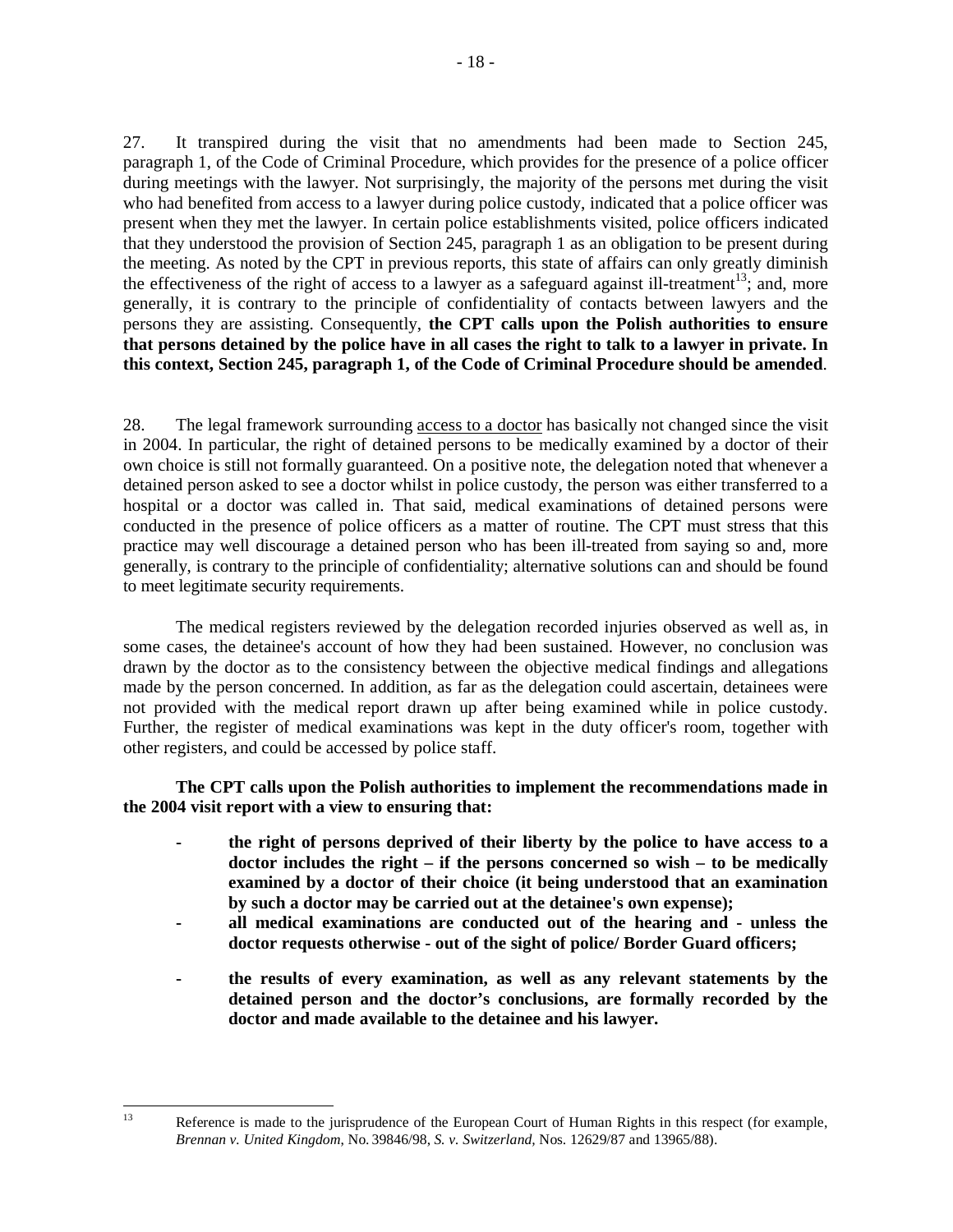In addition, **if a person examined is found to bear injuries consistent with possible illtreatment, the relevant prosecutor should be immediately notified and a copy of the report on the injuries forwarded to him.** 

**The CPT also recommends that information concerning detained persons' health be kept in a manner which ensures respect for medical confidentiality; naturally, health-care staff may inform custodial officers on a need-to-know basis about the state of health of a detained person, including medication being taken and particular health risks**.

29. The delegation noted that computerised recording of information about apprehension/ detention was operating in the police stations visited. There was reportedly a project to include medical data, but it had been suspended due to financial constraints. The CPT would like to stress that including medical data into the apprehension/detention electronic data – which can be at the disposal of anyone operating the system – would result in a breach of medical confidentiality. **Reference is made in this respect to the recommendation of paragraph 28 as regards medical confidentiality**.

30. In respect of information on rights, a number of detained persons interviewed alleged that they had not been informed of their rights and/or did not understand them. The apprehension protocol which detained persons were asked to sign contained a section with information on the detainee's rights. However, in several cases, the review of the protocols revealed that up to seven hours had elapsed between the time of arrival at the police establishment and the moment when the written information was given. Further, the practice regarding the transmission of a copy of the protocol to the detainee varied from one police station to another: in some establishments, it was kept by police officers, while in others it was handed over to the detainee upon request.

**The CPT recommends that the Polish authorities take steps to ensure that all persons detained by the police are fully informed of their rights. This should involve the provision of clear verbal information at the very outset of deprivation of liberty (i.e. when they were obliged to remain with the police), to be supplemented at the earliest opportunity (that is, immediately upon first entry into the police premises) by the provision of written information on detained persons' rights.**

**For this purpose, the Committee recommends that the Polish authorities draw up a separate information sheet on the rights of detained persons, which the detainee should be asked to sign and be able to keep with him/her. This form should be available in an appropriate range of languages. Particular care should be taken to ensure that detained persons are actually able to understand their rights.** 

31. The delegation interviewed a detained foreign national who alleged that she had not benefited from the services of an interpreter at any stage of the procedure and clearly had no understanding of her rights and the steps being taken. **The Committee recommends that effective steps be taken to ensure that detained foreign nationals who do not understand Polish are promptly provided with the services of an interpreter and are not requested to sign any statements or other documents without this assistance**. This reinforces the need for written information on the rights of detained persons in foreign languages.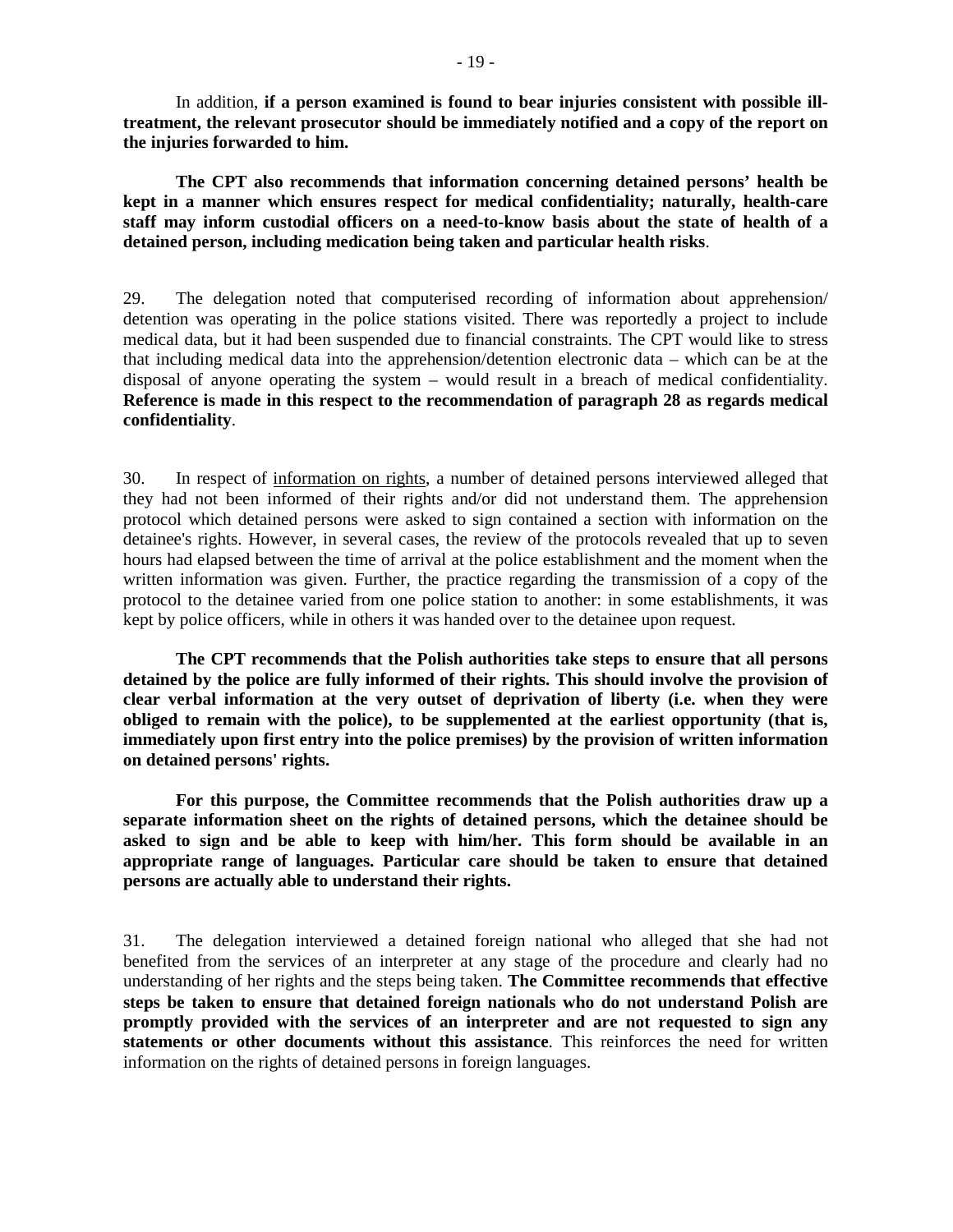32. The Polish legislation contains an obligation for the police to inform immediately a parent or guardian of the apprehension, and the reason for apprehension, of a juvenile<sup>14</sup>. In addition, a juvenile suspected of a criminal offence must have a defence counsel<sup>15</sup>, and the legislation provides for the obligatory presence of a parent, guardian, lawyer or other responsible adult while a juvenile is being questioned<sup>16</sup>. The delegation's findings during the 2009 visit suggest that juveniles below 17 years of age were questioned in the presence of a parent, a guardian or a trusted person. However, this provision did not apply to those aged 17, who were treated as adults and were questioned and signed statements admitting to criminal offences without having the benefit of the presence of a trusted person.

**The CPT recommends that the necessary steps be taken to ensure that all persons under 18 years of age who are detained by the police are treated as juveniles and benefit from the relevant specific safeguards for juveniles.**

33. In one police station visited, the delegation found an information sheet specifically related to the rights of juveniles suspected of a criminal offence. While outdated and incomplete, the document could serve as a basis for developing an exhaustive information sheet on the rights of juveniles detained by the police.

**The CPT recommends that the Polish authorities develop an up-to-date information sheet on rights for distribution to juveniles detained by the police on suspicion of criminal offences. The information sheet should be easy to understand, and special care should be**  taken to ensure that the information provided is in fact fully understood<sup>17</sup>.

34. In various police establishments visited, custody registers only existed for the recording of persons who were physically placed in a detention cell. No records were kept of instances where a person had been deprived of his/her liberty without being formally detained (e.g. for identification purposes), or where a person had been formally detained and transferred to another establishment without being temporarily held in a detention cell.

 **The CPT recommends that steps be taken to ensure that a record is made and kept in each police establishment in Poland of every instance of a person being deprived of his/her liberty on the premises of that establishment**.

### **5. Conditions of detention in police establishments**

a. police cells

35. With a few exceptions, the conditions at the police establishments visited were adequate for the period of custody provided by law.

 $14$ <sup>14</sup> Section 40.4 of the Juveniles Act.

 $15$  Section 79.1 of the Code of Criminal Procedure.

 $\frac{16}{17}$  Section 39 of the Juveniles Act.

<sup>17</sup> Reference is made to Section 15 of Recommendation Rec(2003)20 of the Council of Europe's Committee of Ministers concerning new ways of dealing with juvenile delinquency and the role of juvenile justice.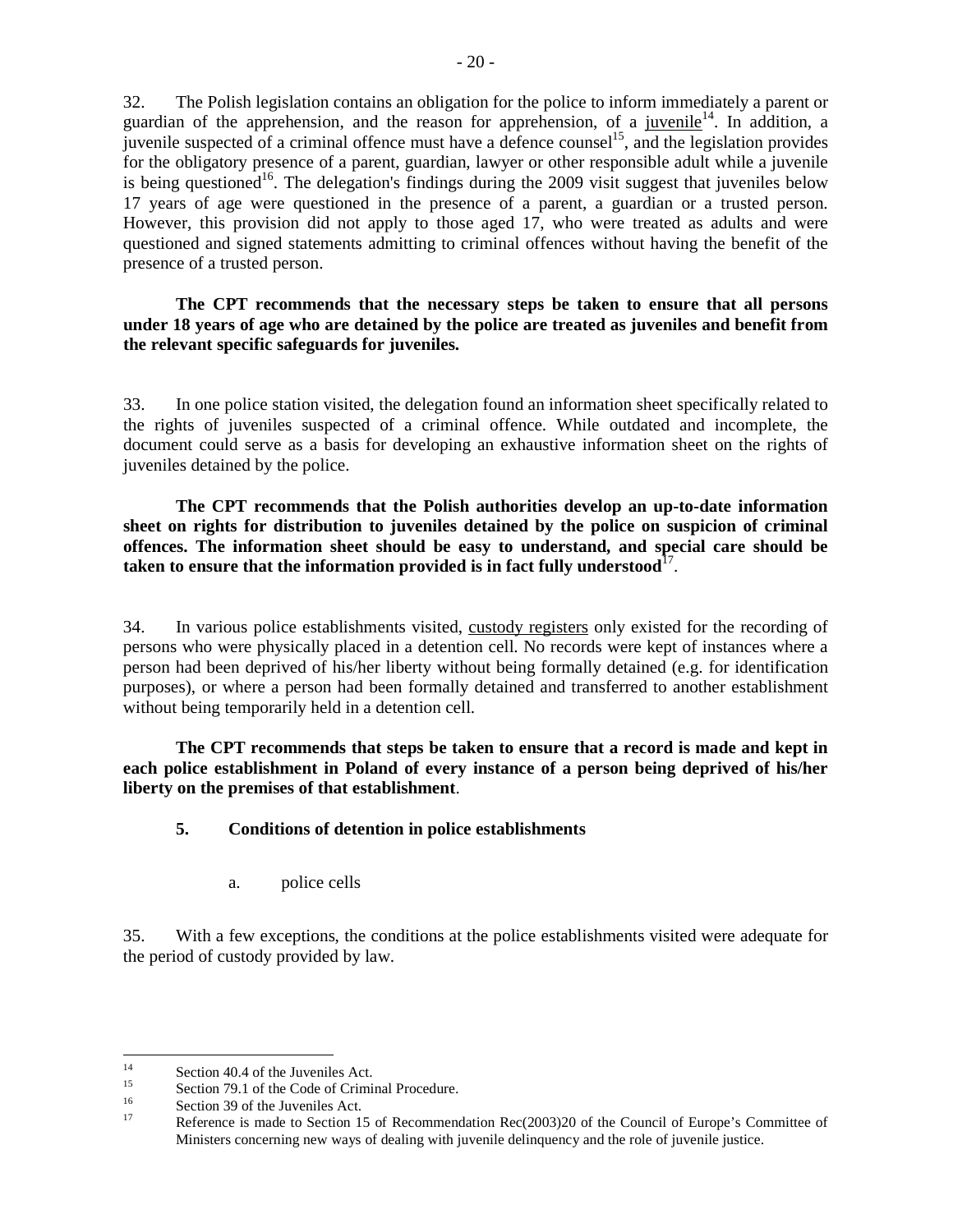Cells were of a good size (ranging from 8 to 12  $m<sup>2</sup>$  for two persons, 12 to 18  $m<sup>2</sup>$  for three persons, and 23 m² for five persons) and adequately equipped (with beds, a table and a bench or stools). At night, detained persons received mattresses, blankets and pillows. Police cells visited had adequate lighting, although access to natural light was limited at some establishments (Jaworzno Municipal Police Department, Poznań Police Department Stare Miasto, Rawicz District Police Department). All cells had a call system, but it was not functioning in every cell at Poznań Police Department Nowe Miasto.

 That said, material conditions left much to be desired at Rybnik Municipal Police Department and Racibórz District Police Department. Cells were in a poor state of repair and cleanliness. Particular mention should be made of Rybnik Municipal Police Department, where the cells were poorly ventilated, dirty, smelly and badly maintained – as was the rest of the detention area – which was problematic both for detained persons and for staff. Ventilation was also poor at Biała Podlaska Municipal Police Department and Racibórz District Police Department.

#### **The CPT recommends that material conditions of detention at Rybnik Municipal Police Department, Racibórz District Police Department and Biała Podlaska Municipal Police Department be improved, in the light of the above remarks**.

36. Detained persons had ready access to communal toilets in all establishments visited which were in a good state of repair and cleanliness, except for those at Jaworzno Municipal Police Department and Rybnik Municipal Police Department. **This failing should be remedied**.

 There were no shower facilities at Biała Podlaska Municipal Police Department, Racibórz District Police Department and Rybnik Municipal Police Department, and at Jaworzno Municipal Police Department, detained persons were not entitled to use the available shower. In addition, not all establishments provided detainees with personal hygiene products.

#### **The CPT recommends that persons in police custody be offered adequate washing facilities, including the possibility to take a shower. Persons detained overnight should also be provided with basic personal hygiene products**.

37. Despite the presence of exercise yards at certain establishments (e.g. Poznań Police Department Nowe Miasto, Rawicz District Police Department), the delegation was informed that only persons apprehended on the basis of an outstanding arrest warrant could benefit from outdoor exercise. **The CPT recommends that all persons held for 24 hours or more in police custody be offered, as far as possible, outdoor exercise every day**.

38. Some police cells were equipped with CCTV (e.g. at Leszno Municipal Police Department and Rawicz District Police Department). The CPT has no objection to the use of a closed-circuit video surveillance system for keeping detention areas under surveillance, provided that persons deprived of their liberty are assured of reasonable privacy when using the toilets, wash basins and showers. However, systems of this kind cannot be a substitute for direct contact with custodial staff and may, moreover, breed a deceptive sense of security; **they should not replace the regular inspection of cells by custodial staff**.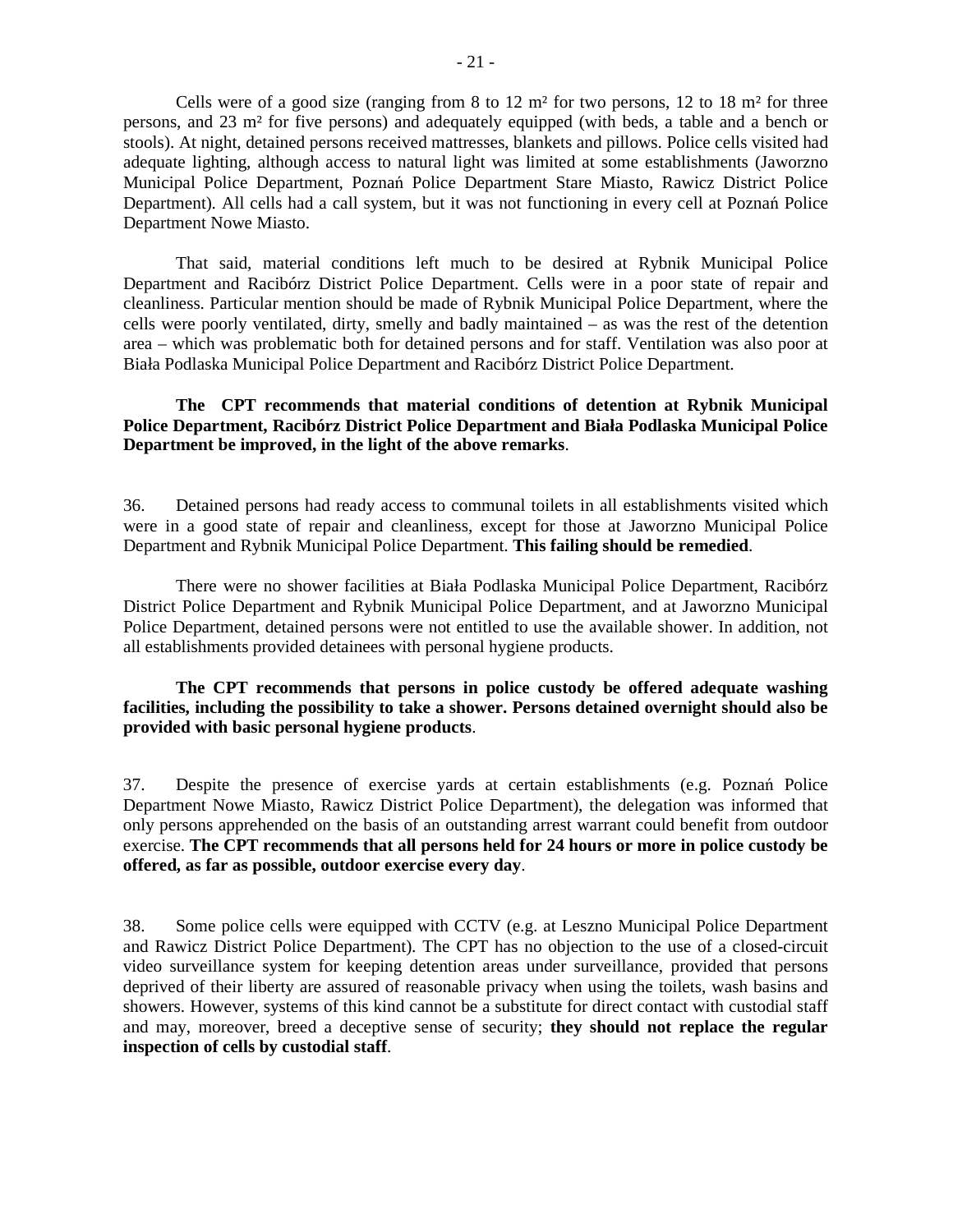#### b. police establishments for children

39. The delegation visited three police establishments for children, in Będzin, Katowice and Poznań. At the time of the visit, five male juveniles were being held at Będzin (for a capacity of 28 places), one male juvenile at Katowice (for a capacity of 28 places) and one male juvenile at Poznań (for a capacity of 20 places).

40. Material conditions of detention were generally satisfactory in all three establishments visited, in terms of living space and lighting (natural light and ventilation). That said, at Będzin, several detention rooms were in a poor state of repair (for this reason, two rooms had temporarily been withdrawn from service), and the outdoor exercise area on the roof of the establishment was totally dilapidated. The delegation was informed that renovation work would start soon. **The CPT would like to receive updated information on this matter.** 

41. At the establishment for children in Poznań, juveniles were provided with sport suits which they wore during the day. However, at Będzin and Katowice, juveniles were obliged to wear pyjamas throughout the day. **The CPT reiterates its long-standing recommendation that the Polish authorities take steps to ensure that juveniles held in police establishments for children are able to wear appropriate daytime clothing (including for outdoor exercise)**.

42. In all three establishments visited, activities offered to juveniles could be considered adequate for short stays. All juveniles had access from 9.30 a.m. until 10 p.m. to an activity room, where they could watch TV or video, play table-tennis, use fitness equipment, read, and play various board games. At Katowice, an officer with some pedagogical training also organised group discussions for one hour per day.

43. At Poznań, the one juvenile detained was able to take outdoor exercise on a daily basis. The situation was less favourable in the two other establishments; no outdoor exercise at all was possible at Będzin, and at Katowice it was only possible during the summer months. Such a state of affairs is not acceptable.

During the end-of-visit talks, the delegation expressed concern about this situation and called upon the Polish authorities to take immediate steps to ensure that all juveniles detained by the police for more than 24 hours are able to benefit from at least one hour of outdoor exercise per day.

By letter of 14 February 2010, the Polish authorities provided the following information: "[T]here is currently no legal basis for the functioning in police facilities for children of open areas or squares, where the children could engage in open-air physical activity. (…) Given this situation, work has started at the Ministry of Internal Affairs and Administration to resolve the problem. (…). In draft amendments to the Police Act, it is proposed that a statutory delegation of authority be given to the Minister of Home Affairs and Administration in the following form: "The Minister responsible for home affairs shall determine, by means of a regulation, the conditions that should prevail on the premises of police facilities for children". Once this amendment has been adopted by the Sejm (Polish Parliament), a corresponding draft regulation will be submitted for consultation. Only in the course of this will it be possible to assess whether providing the conditions for open-air physical recreation for minors in police facilities for children is at all practical".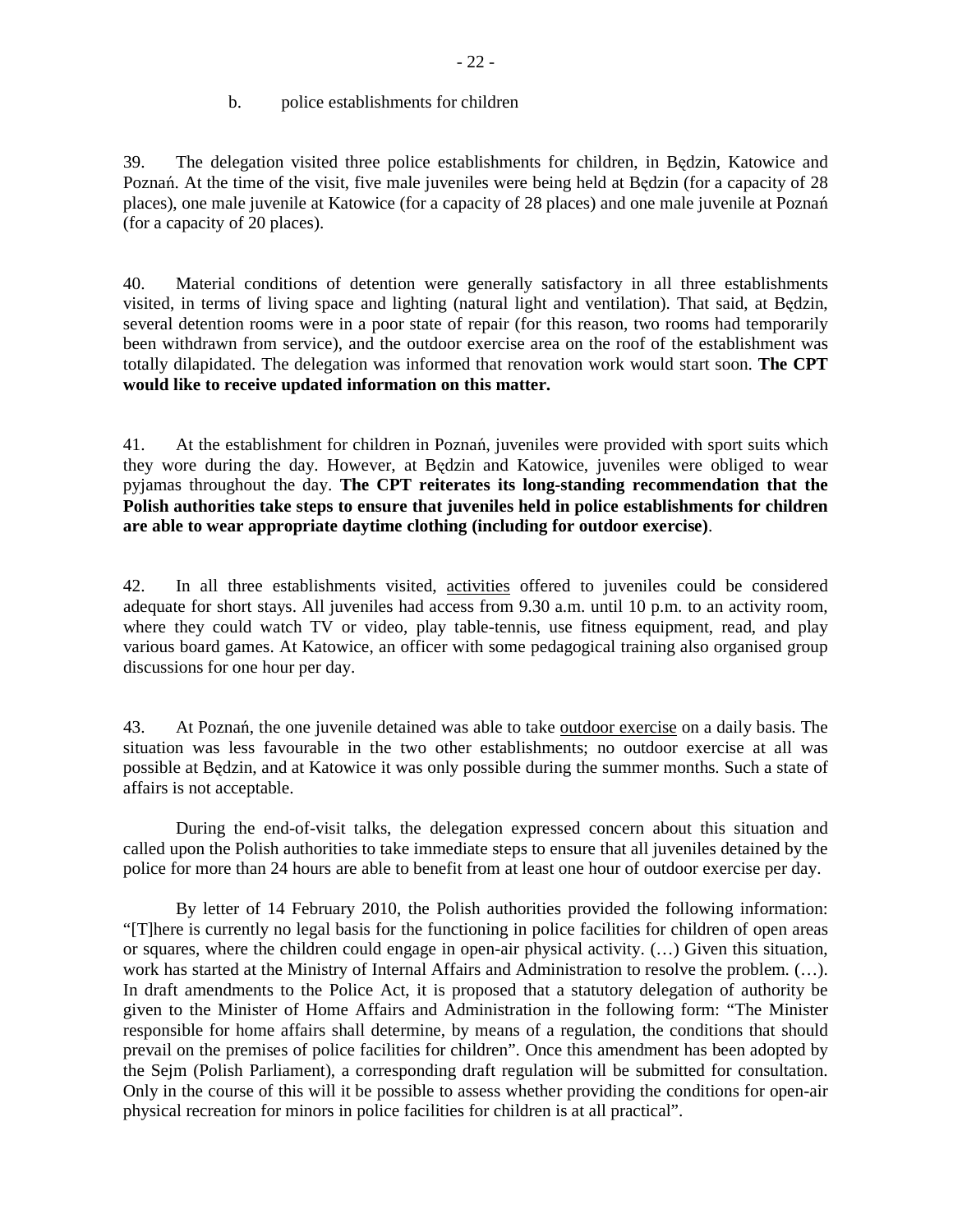For the CPT, the argument that, due to the lack of a legal basis, the police are prevented from allowing detained juveniles to go into the open air is not convincing; the Committee has visited several police establishments for children where outdoor exercise was actually offered to juveniles (albeit not always for one hour per day). Whilst supporting the Polish authorities' initiative to introduce a legal provision regarding outdoor exercise in police establishments, the CPT considers that a solution can and should be found immediately and not only after a time-consuming legislative procedure to amend the existing legal framework.

 **The CPT calls upon the Polish authorities to take steps to implement, without further delay, its long-standing recommendation that all juveniles detained in police establishments be offered at least one hour of outdoor exercise per day.**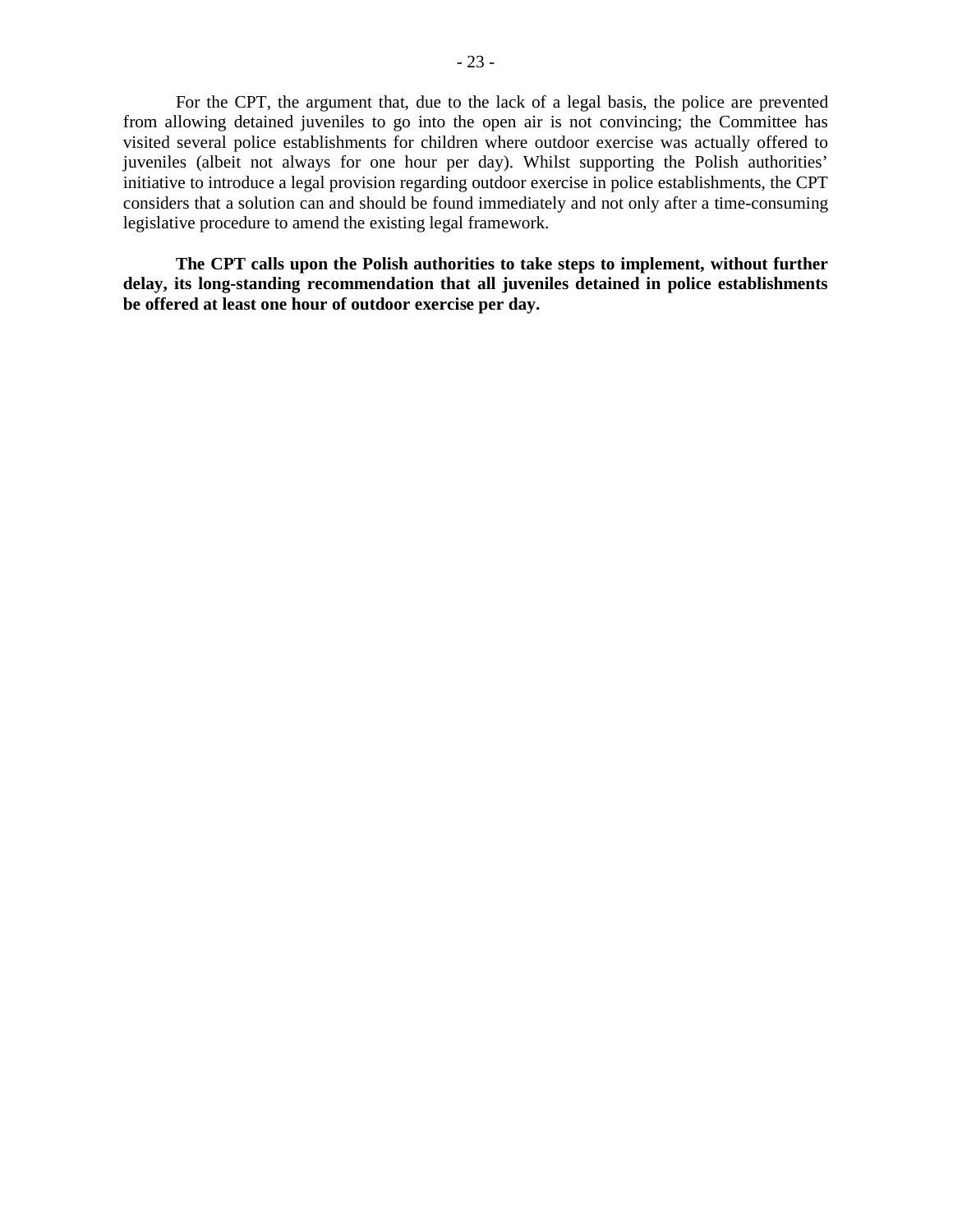### **1. Preliminary remarks**

44. The delegation carried out follow-up visits to the Guarded Centre for Foreigners in Lesznowola, the Airport Deportation Arrest Centre<sup>18</sup> in Warsaw and the holding facilities in the transit area of Warsaw International Airport<sup>19</sup>, while the Guarded Centre and the Deportation Arrest Centre in Biała Podlaska were visited for the first time.

45. In 2008, the Border Guards became responsible for the management of all detention centres/deportation arrest centres in Poland (including those which had previously been run by the police).

46. The legal framework governing the detention of foreign nationals under aliens legislation remains basically unchanged since the 2004 visit. According to the 2003 Aliens  $Act^{20}$ , the police or Border Guard may detain foreign nationals for up to 48 hours if there are circumstances justifying their deportation. They can subsequently be placed in a guarded centre or, if there are grounds to fear that they will not respect the house rules, in a deportation arrest centre. The placement decision is taken by the court. The maximum period of detention is initially set at 90 days, but can be prolonged to up to one year if the deportation order cannot be executed "due to the foreign national's fault". Under certain circumstances<sup>21</sup>, asylum-seekers may also be detained in a guarded centre/deportation arrest centre for up to one year.

47. At Biała Podlaska, the Guarded Centre (with a capacity of 152 places) and the Deportation Arrest Centre (capacity: 30 places) are located on the same premises and are run by the same management<sup>22</sup>. At the time of the visit, the guarded centre was accommodating 96 detainees (79 male and 17 female, including three families) and the deportation arrest centre twelve male detainees. Lesznowola Guarded Centre (with a capacity of 131 places) was accommodating 29 detainees<sup>23</sup> (seven male and 22 female, including four families), the Airport Deportation Arrest Centre<sup>24</sup> in Warsaw 37 detainees (34 male and three female, for a capacity of 41 places) and the holding facility in the transit area of Warsaw International Airport (with a capacity of 30 places) one male foreign national.

<sup>18</sup> <sup>18</sup> Formally, the Airport Deportation Arrest Centre is subordinated to the management of the Lesznowola Border Guard Centre.

<sup>&</sup>lt;sup>19</sup> This holding facility was located in Terminal 2 (the holding facility previously visited by the CPT was no longer in use). Foreign nationals were usually held there for less than 24 hours; only in exceptional cases were foreign nationals obliged to stay overnight.

 $rac{20}{21}$  Sections 101 and 106.

See Sections 87 to 89 of the 2003 Act on Granting Protection to Aliens on the Territory of Poland (Aliens Protection Law).

<sup>&</sup>lt;sup>22</sup> On the same premises, there was also an open reception centre for asylum-seekers (of a capacity of 180 places), as a separate administrative entity (only the administrative building and the canteen were jointly used).

<sup>&</sup>lt;sup>23</sup> Due to the temporary withdrawal from service of the block for male adults, no single men were being held in the guarded centre.

<sup>&</sup>lt;sup>24</sup> At the Airport Deportation Arrest Centre, there were also police custody cells on the ground floor where foreign nationals could be held for up to 48 hours pending their transfer to a designated guarded centre/deportation arrest centre. At the time of the visit, 12 detainees were being held in these cells.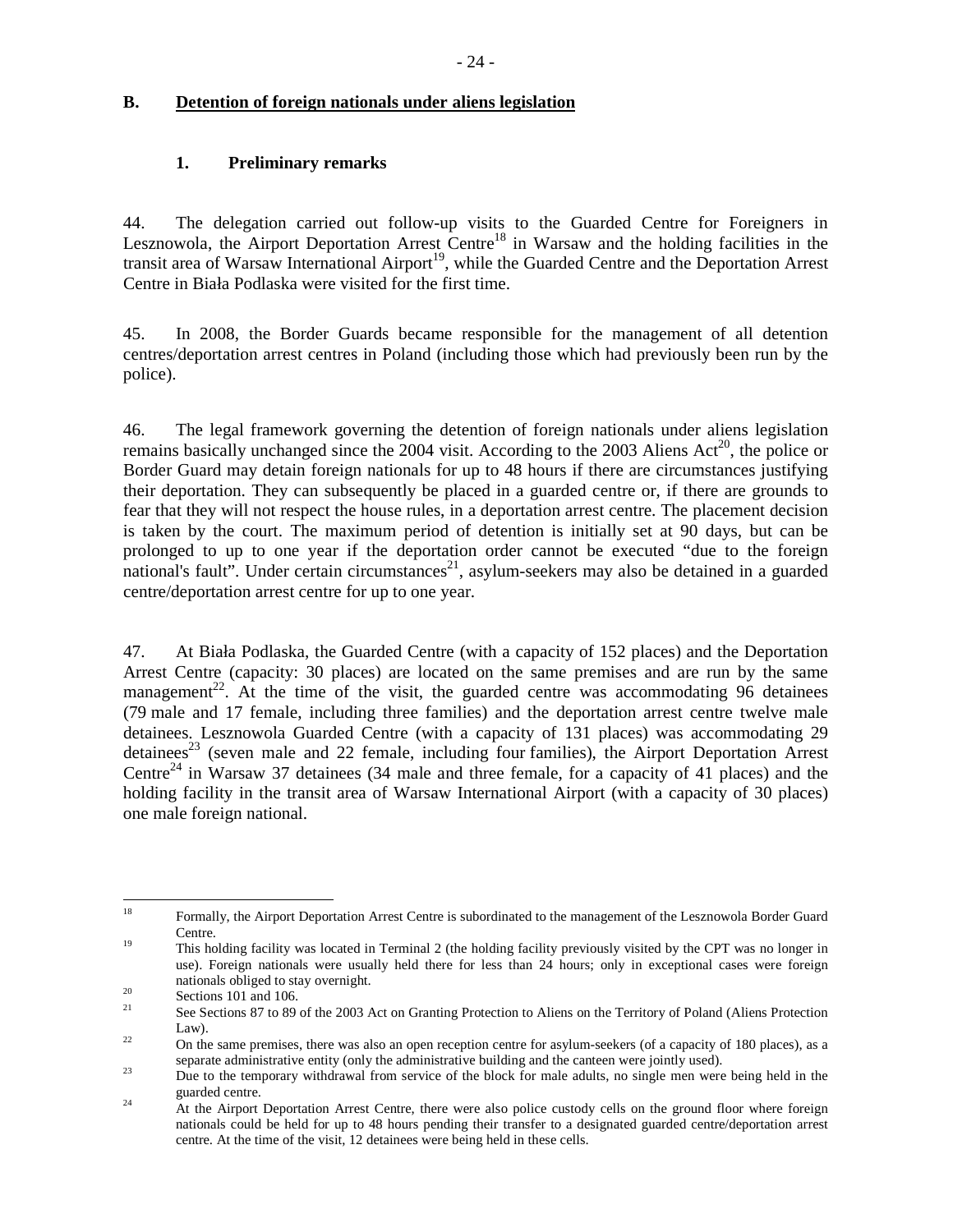48. As a matter of principle, the CPT has reservations regarding the detention of unaccompanied minors in detention centres for foreigners. Under Polish legislation, unaccompanied minors who have not applied for asylum may be detained in a guarded centre (provided that they are kept in a separate unit where no contacts with adult detainees are possible)<sup>25</sup>; accompanied minors may be held together with their parents in a guarded centre.

In the CPT's view, the detention of children is rarely justified and can certainly not be motivated solely by the absence of residence status. The Committee welcomes the fact that unaccompanied minors were never held at the Guarded Centres in Biała Podlaska and Lesznowola. **It would be desirable for the same policy to be followed in all guarded centres in Poland.** 

**More generally**, **every effort should be made to avoid resorting to the deprivation of liberty of minors in detention centres for foreigners.** 

#### **2. Ill-treatment**

49. The delegation received no allegations of physical ill-treatment of detainees by custodial staff in any of the guarded centres/deportation arrest centres visited.

However, a number of complaints of disrespectful behaviour (including racist remarks) were heard at the Guarded Centre and the Deportation Arrest Centre in Biała Podlaska and the Airport Deportation Arrest Centre in Warsaw. **The CPT recommends that Border Guard officers at Biała Podlaska and the Airport Deportation Arrest Centre be reminded that such behaviour is unacceptable and will be punished accordingly.**

### **3. Conditions of detention**

a. material conditions

50. At the *Guarded Centre and the Deportation Arrest Centre in Biała Podlaska*, material conditions were generally of a very high standard, in terms of state of repair, living space and access to natural light. The unit for families (located on the first floor) was particularly wellequipped (with a library, classroom, activity room with a table tennis table and television set, prayer room, kitchenette, etc.) and pleasantly decorated. The units for female detainees (located on the second floor) and the unit for male detainees (located on the third floor) also comprised communal rooms, which were equipped with a table tennis table, a television set and a DVD player.

That said, in both establishments, the mattresses were far too thin and thus unsuitable for prolonged periods of detention. **The CPT recommends that this deficiency be remedied without delay.** 

 $25$ 

See Section 115, paragraph 3, of the Aliens Act. Unaccompanied minors who have applied for asylum are placed in a foster family or a care/educational institution throughout the procedure. Following the rejection of an asylum application and the issuance of an expulsion order, unaccompanied minors are held in a care/educational institution, pending their removal from the country (Sections 62 and 67 of the Aliens Protection Law).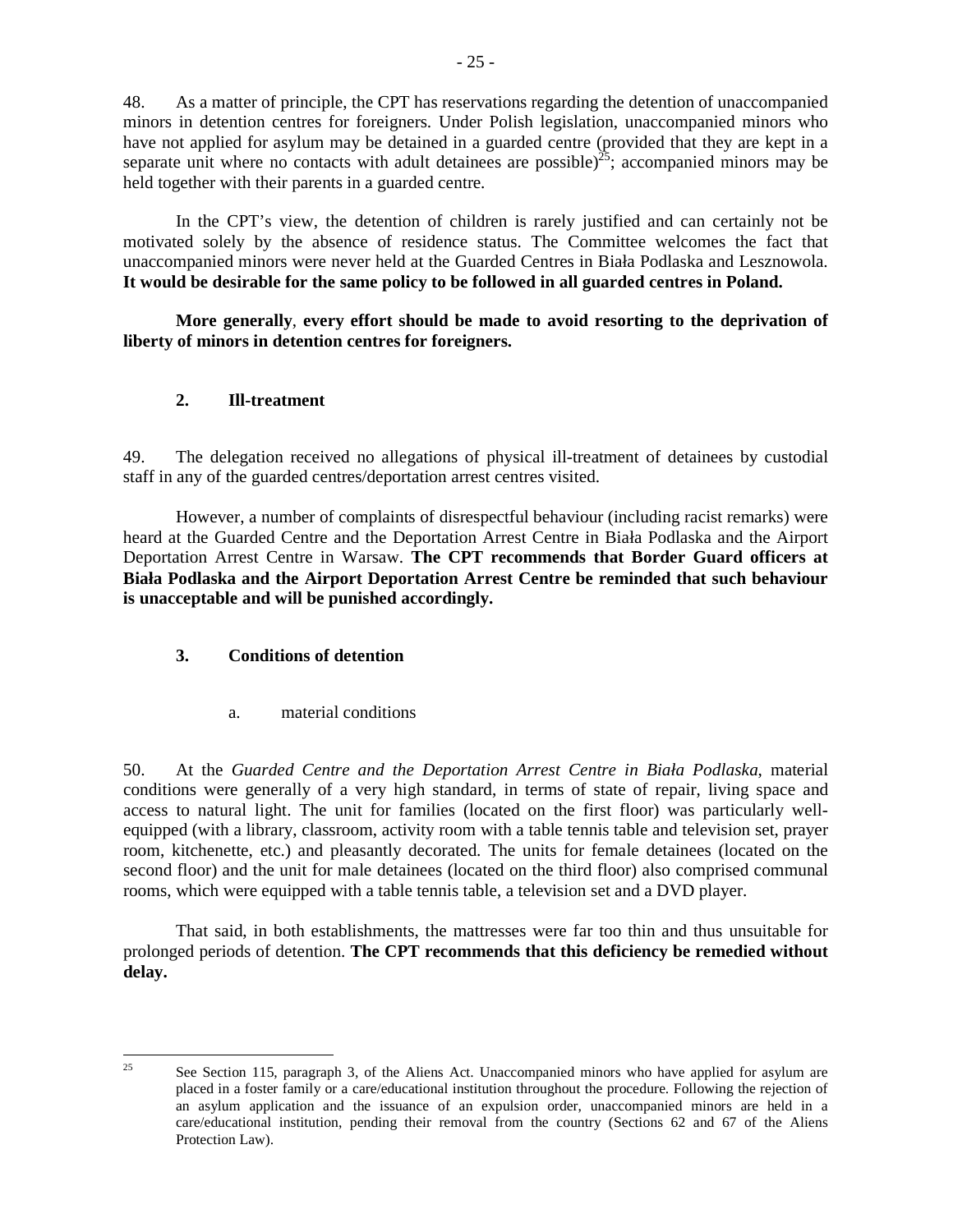51. At the *Guarded Centre for Foreigners in Lesznowola*, material conditions were on the whole adequate in the block for families and female detainees, which had undergone some refurbishment (including the sanitary facilities) since the last visit. The block for male detainees had recently been withdrawn from service, due its poor state of repair $^{26}$ .

52. At the *Airport Deportation Arrest Centre in Warsaw*, material conditions remained acceptable, **although some parts of the male detention area were in need of refurbishment** (e.g. paint was peeling off the walls).

53. Material conditions in the new *holding facility in the transit area of Warsaw International*  Airport were very good. All rooms<sup>27</sup> were equipped with bunk beds, tables and chairs, had good access to natural light, were well ventilated and had a call system. However, it is a matter of concern that foreign nationals who were obliged to stay overnight in the holding facility were not provided with personal hygiene products. **The CPT recommends that this deficiency be remedied.**

54. As regards the *provision of food*, striking differences were observed in the establishments visited. It is noteworthy that, at Biała Podlaksa, particular attention was being paid to the nutritional needs of young detainees (for instance, children were given fruit three times a week) as well as to the dietary requirements of foreign nationals. In contrast, a number of complaints were received in the other establishments visited about the quantity and quality of the food provided. At Lesznowola, the delegation noted that scarcely any fruit was given to children. Further, at both Lesznowola and the Airport Deportation Arrest Centre in Warsaw, very little attention was apparently paid to the dietary requirements of foreign nationals.

The management of the establishments visited indicated that the current budgetary allocation for the provision of food (6.70 Zloty, i.e. the equivalent of 1.70 Euros per person per day) was clearly insufficient, but that the Ministry of the Internal affairs and Administration planned to increase the daily food allowance for immigration detainees in the near future.

#### **The CPT recommends that the provision of food in guarded centres/deportation arrest centres be reviewed, in the light of the above remarks.**

55. At the Biała Podlaska Deportation Arrest Centre and the Airport Deportation Arrest Centre in Warsaw, several detainees claimed that at night they were, on occasion, compelled to use buckets to comply with the needs of nature, since detention rooms were opened by staff only after a considerable delay. Further, at Biała Podlaska, some detainees complained that they did not have enough warm clothes to go outside in winter. **These matters should be reviewed and, if the complaints are substantiated, the shortcomings in question remedied.** 

<sup>26</sup> The delegation was informed that, for budgetary reasons, it was uncertain as to whether and when the block for male detainees would be renovated.

<sup>&</sup>lt;sup>27</sup> There was one larger room (with eight bunk beds) and two smaller rooms (one with three, one with four bunk beds).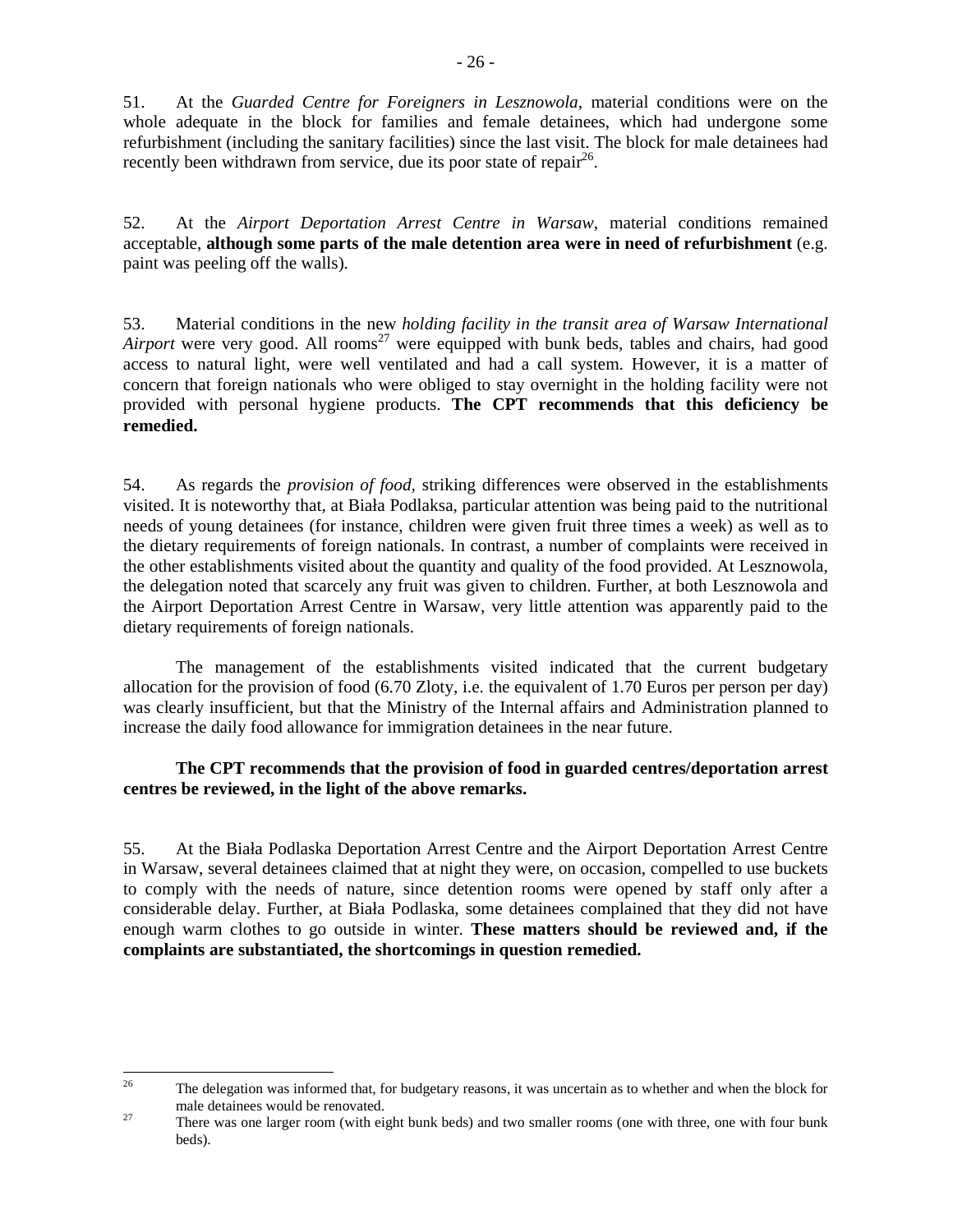56. At the Deportation Arrest Centre in Biała Podlaska, video surveillance cameras were installed not only in the corridor, but also in every detention room, allowing Border Guard officers in the duty office to monitor the movement of all foreign nationals on a 24-hour basis.

The CPT acknowledges that in-room video surveillance may be justified for security reasons in individual cases and under exceptional circumstances, provided that there are appropriate safeguards in place (such as regular review of the measure and recording of events in a logbook at regular intervals). However, given the intrusive nature of such constant monitoring, the systematic use inside detention rooms appears to be disproportionate, bearing in mind, in particular, the prolonged detention periods. **The Committee would like to receive the Polish authorities' views on this point.** 

b. regime

57. As regards regime activities, the situation varied considerably from one establishment to another.

 At *Biała Podlaska*, the delegation gained a particularly favourable impression of the activities organised for children and families<sup>28</sup> (various games, handicrafts, sports, music, Polish language courses, etc.). Further, male and female adults could move freely within the detention area and had access to communal rooms, which were equipped with television sets and table tennis tables. All detainees were allowed to spend at least one hour in the open air a day and could also play football or volleyball on a regular basis.

That said, the conditions under which foreign nationals were held in the deportation arrest centre on the ground floor of the establishment were quite simply unacceptable. All detainees remained locked up in their cells for 23 hours a day without being offered any activities (apart from outdoor exercise, which was taken only with their cell mates, and occasional access to the football field); they were also not allowed to have television sets in their cells.

 At *Lesznowola*, foreign nationals benefited from an "open door" regime, and detainees were able to go into the open air in the morning and the afternoon, each time for at least two hours. However, apart from outdoor exercise, no sports activities or other recreational activities were organised, nor were there board games available. It is all the more worrying that children were not provided with any activities suited to their age.

 The CPT welcomes the fact that at the *Airport Deportation Arrest Centre in Warsaw*, foreign nationals could move freely within their detention area during the day. However, in all other respects, the regime was very limited (no communal room, no television, hardly any board games or reading material). Further, many allegations were received that detainees were often offered only 15 to 30 minutes of outdoor exercise per day.

28

Three educators were employed at the guarded centre.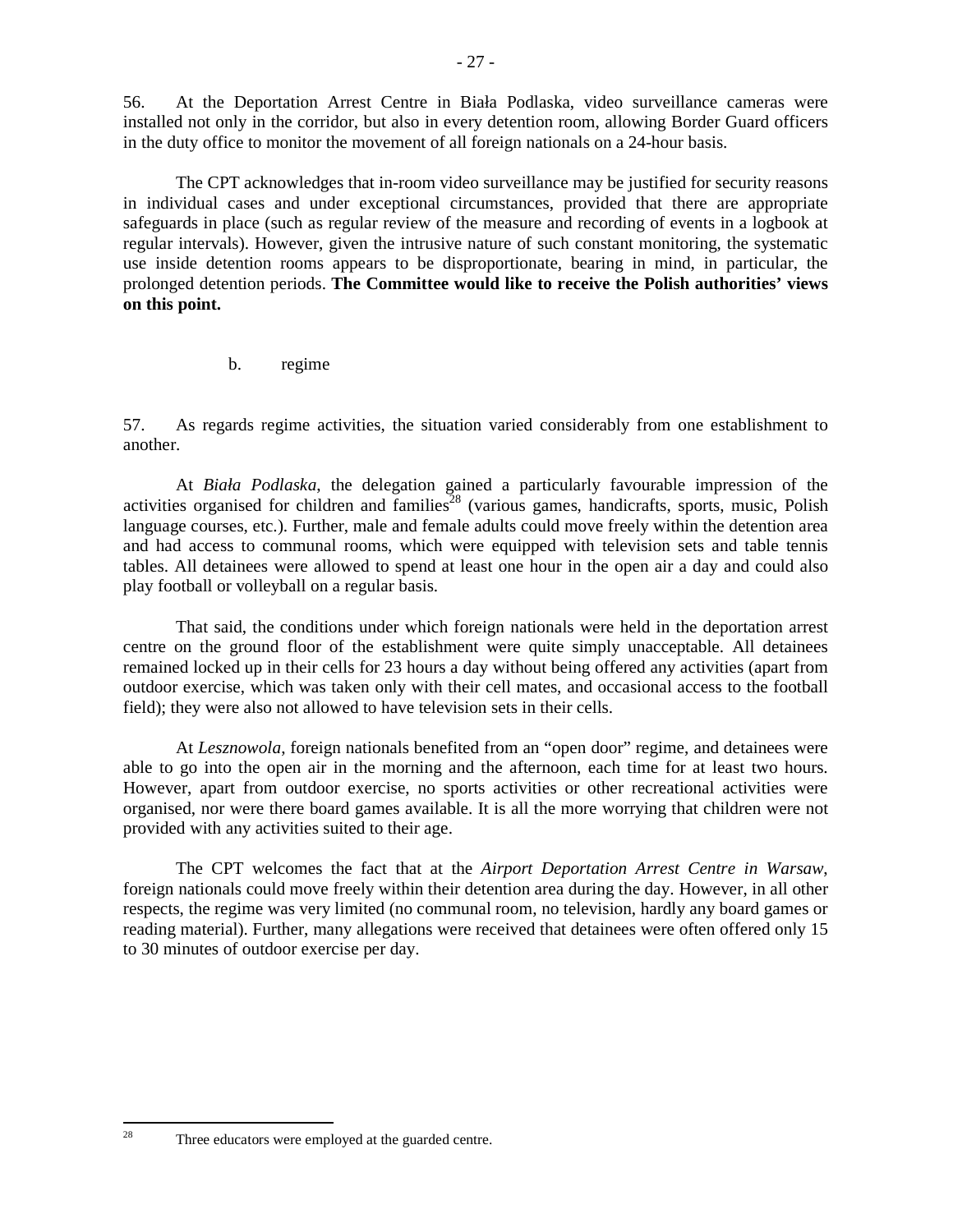**The CPT recommends that steps be taken to ensure that:** 

- **all foreign nationals held in the Warsaw Airport Deportation Arrest Centre are offered at least one hour of outdoor exercise per day;**
- **at the Lesznowola Guarded Centre, children are provided with activities suited to their age and that adult detainees are offered a range of purposeful activities;**
- **detainees held at the Biała Podlaska Deportation Arrest Centre are allowed to move freely within the detention area during the day;**
- **all foreign nationals held at the Biała Podlaska Deportation Arrest Centre and the Airport Deportation Arrest Centre in Warsaw have access to television and are provided with board games and reading material (in the most frequently spoken foreign languages).**

### **4. Health care**

58. Compared to the situation in 2004, the provision of health care seems to have significantly improved in all the establishments for foreign nationals visited. In particular, every establishment had its own in-house health-care service (usually provided by a community-based entity, on the basis of a private service contract).

59. As regards health-care staff, a qualified nurse was present from Mondays to Fridays in all the establishments visited (for six hours per day at Biała Podlaska and eight hours per day at Lesznowola and the Airport Deportation Arrest Centre in Warsaw). Further, all establishments were regularly attended by a general practitioner (for three hours five times per week at Biała Podlaska; twice a week for two to four hours at Lesznowola; once a week at the Airport Deportation Arrest Centre in Warsaw<sup>29</sup>).

That said, it is regrettable that, with the notable exception of Biała Podlaska<sup>30</sup>, no healthcare staff were present at weekends in any of the establishments visited. This also meant that, during weekends, medicines had to be distributed by custodial staff.

60. In all the establishments visited, detainees usually had prompt access to general and specialist health care (including psychiatric care) and were medically screened upon admission. However, there was no systematic screening for transmissible diseases such as tuberculosis.

61. In the CPT's view, deportation operations (particularly those carried out by air) entail a manifest risk of inhuman and degrading treatment, both during preparations for deportation and during the actual operation. In this context, it is also noteworthy that there was no medical screening following a failed deportation attempt by air, unless the foreign nationals concerned displayed visible injuries. Such a state of affairs is not satisfactory.

 $29$ <sup>29</sup> This Centre could also call at any time upon the emergency medical services of the airport.

<sup>30</sup> At Biała Podlaska, a nurse was present on Saturdays and Sundays for three hours per day.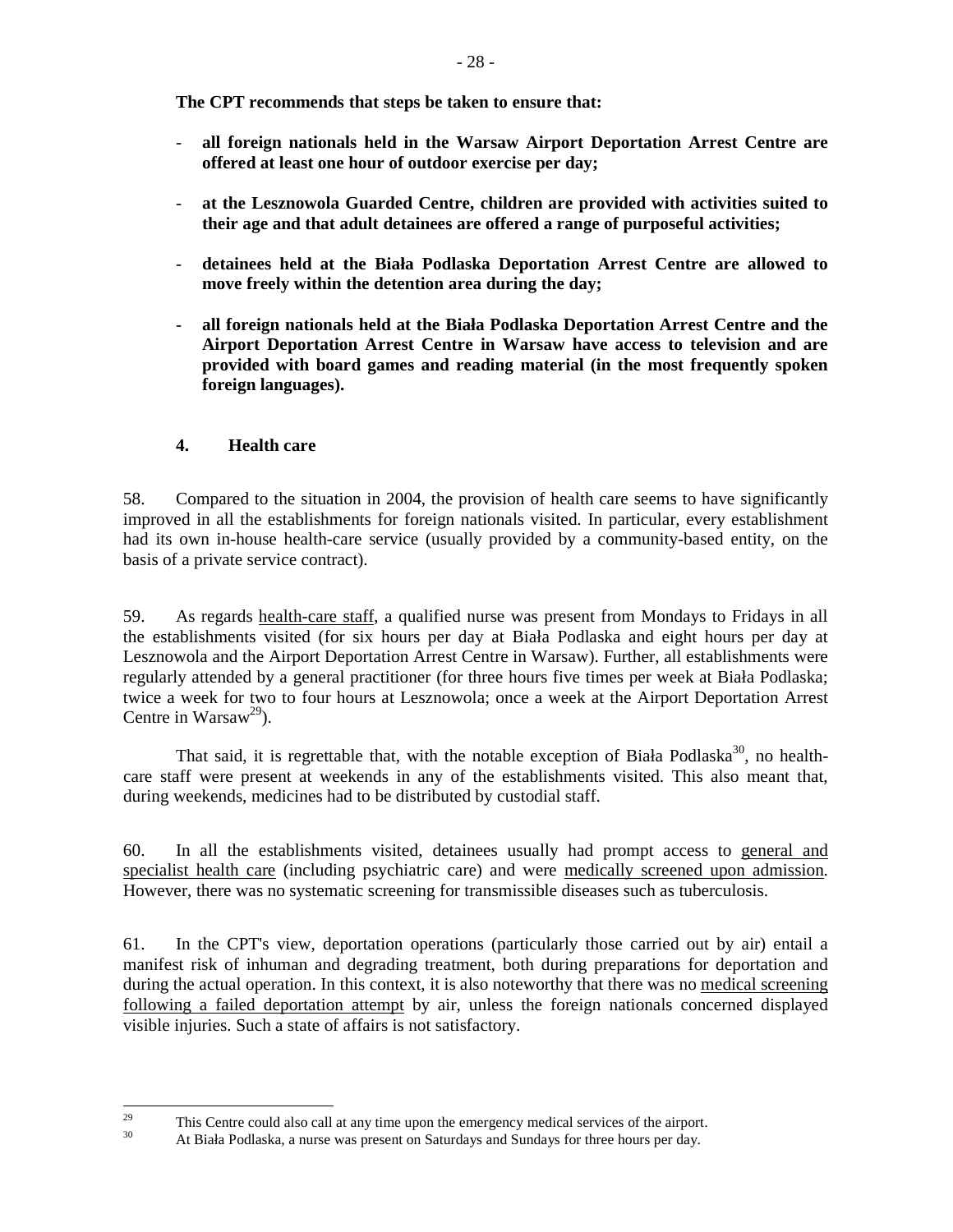62. The CPT welcomes the efforts made at Leznowola to arrange interpretation during medical consultations (including via the telephone). However, it is a matter of serious concern that, in particular at Biała Podlaska, doctors appeared to be very reluctant to call upon the services of a qualified interpreter. The delegation noted that, due to language problems, no medical examinations were performed in several cases, or detainees were not informed of the results of medical examinations/tests performed.

The Committee wishes to stress that for a proper medical examination it is necessary to have an interpreter if the doctor does not speak the language of the detainee concerned (or vice versa). Relying on the services of other detainees is not an adequate alternative.

63. The provision of psychological care to foreign nationals varied from one establishment to another. It is praiseworthy that, at Biała Podlaska, a psychologist was employed on a full-time basis. The situation was less favourable in the other establishments visited. There was no regular presence of a psychologist. Instead, a psychologist at the Border Guard Headquarters in Warsaw was on call and came to the establishment upon request. In practice, however, such visits were organised only infrequently (for instance, at Lesznowola, ten times in 2009).

64. Medical records were generally well kept in all the establishments visited. When foreign nationals arrived in the establishment with injuries, the latter were usually properly recorded. However, in several cases, the medical file contained no information regarding the statements made by the person concerned or the doctor's conclusion.

65. Another problem is the lack of medical confidentiality in several of the establishments visited, despite the specific recommendations made by the Committee in previous visit reports. At Biała Podlaska and the Airport Deportation Arrest Centre in Warsaw, Border Guard officers were often present during medical consultations/examinations<sup>31</sup>, and, at the Airport Deportation Arrest Centre and the holding facility in the transit zone at Warsaw International Airport, medical records were accessible to Border Guard officers (in fact, medical files/reports were attached to the administrative files).

66. **The CPT recommends that the Polish authorities take the necessary steps to ensure that in all guarded centres/deportation arrest centres:** 

- **there is nursing cover by a qualified nurse, not only during the week but also at weekends;**
- a psychologist is present on a regular basis;
- **newly-admitted detainees are systematically screened for transmissible diseases (including tuberculosis);**
- **whenever doctors are unable to communicate with detainees during medical examinations/consultations due to language problems, the persons concerned benefit from the services of a qualified interpreter;**

 $31$ <sup>31</sup> No officers were apparently present during consultations with the psychiatrist and the psychologist at the Airport Deportation Arrest Centre.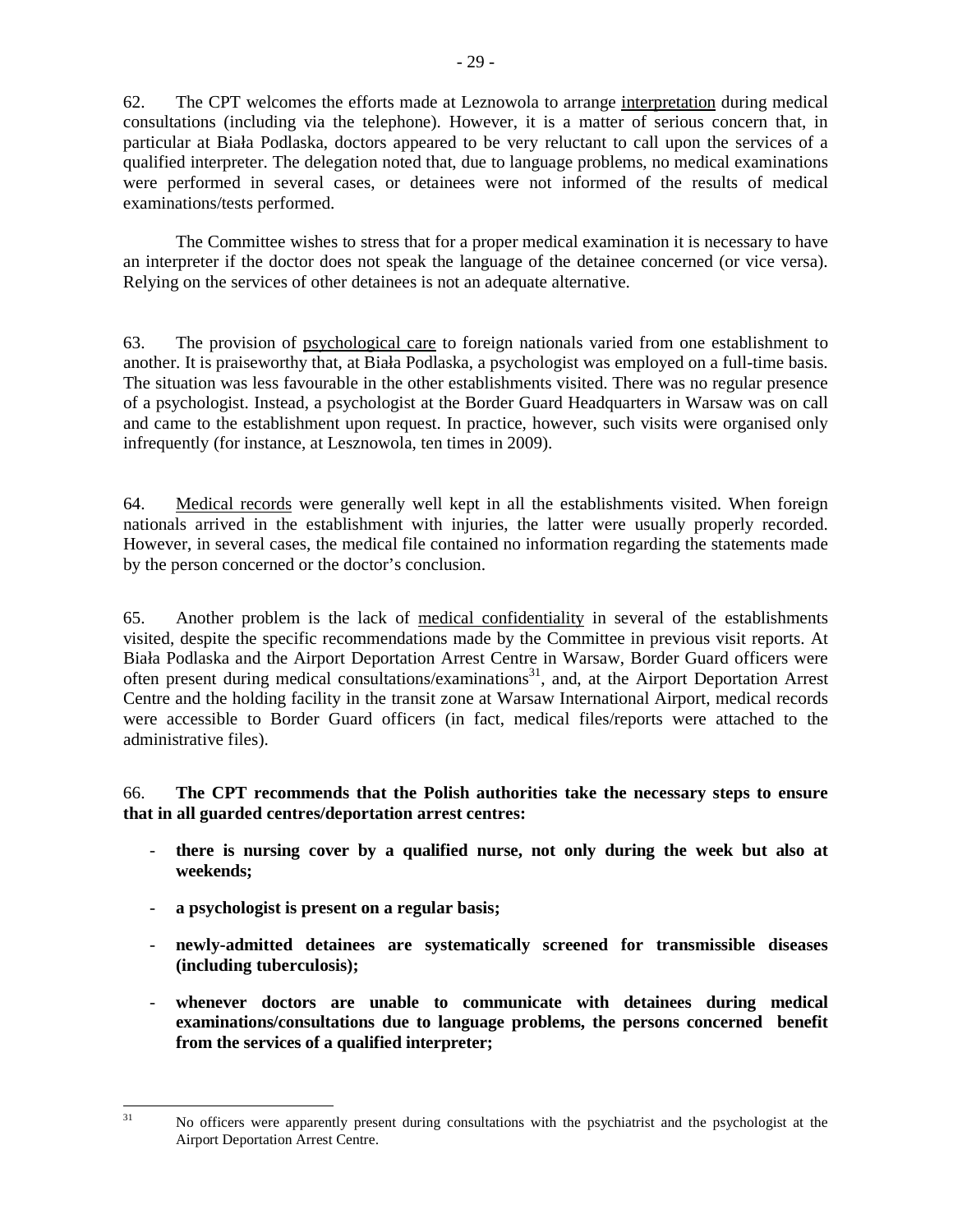- **the record drawn up after a medical examination of a detainee, whether newly-arrived or not, contains:** 
	- **(i) a full account of the objective medical findings based on a thorough examination;**
	- **(ii) a full account of statements made by the detainee concerned which are relevant to the medical examination, including any allegations of ill-treatment made by him/her;**
	- **(iii) the doctor's conclusions in the light of (i) and (ii). In his/her conclusions, the doctor should indicate the degree of consistency between any allegations made and the objective medical findings;**
- any foreign national whose deportation is not carried out successfully, due to the **resistance from the person concerned, is medically examined upon returning to a Border Guard establishment;**
- medical confidentiality is observed in the same way as in the outside community; in **particular, all medical examinations should be conducted out of the hearing and – unless the doctor concerned requests otherwise in a particular case – out of the sight of police officers; detainees' files should not be accessible to non-medical staff but should be the responsibility of the doctor.**

#### **5. Staff**

67. The CPT has constantly stressed that the staff of centres for immigration detainees have a particularly onerous task. Firstly, there will inevitably be communication difficulties caused by language barriers. Secondly, many detained persons will find the fact that they have been deprived of their liberty when they are not suspected of any criminal offence difficult to accept. Thirdly, there is a risk of tension between detainees of different nationalities or ethnic groups. Consequently, the CPT attaches considerable importance to the supervisory staff in such centres being carefully selected and receiving appropriate training. As well as possessing well-developed qualities in the field of interpersonal communication, the staff concerned should be familiarised with the different cultures of the detainees and at least some of them should have relevant language skills. Further, they should be taught to recognise possible symptoms of stress reactions displayed by detained persons (whether post-traumatic or induced by socio-cultural changes) and to take appropriate action.

68. In all the establishments visited, Border Guard officers had followed a general eight-month training course, but had received hardly any specialised training for working with immigration detainees. The delegation was informed that special inter-cultural training sessions were organised for Border Guard officers twice or three times per year by NGOs; however, in practice, only a few officers had apparently benefited from such training thus far.

**The CPT encourages the Polish authorities to provide specialised training to all Border Guard officers working in direct contact with immigration detainees. It would also be desirable for designated officers to receive language training in the most frequently spoken foreign languages.**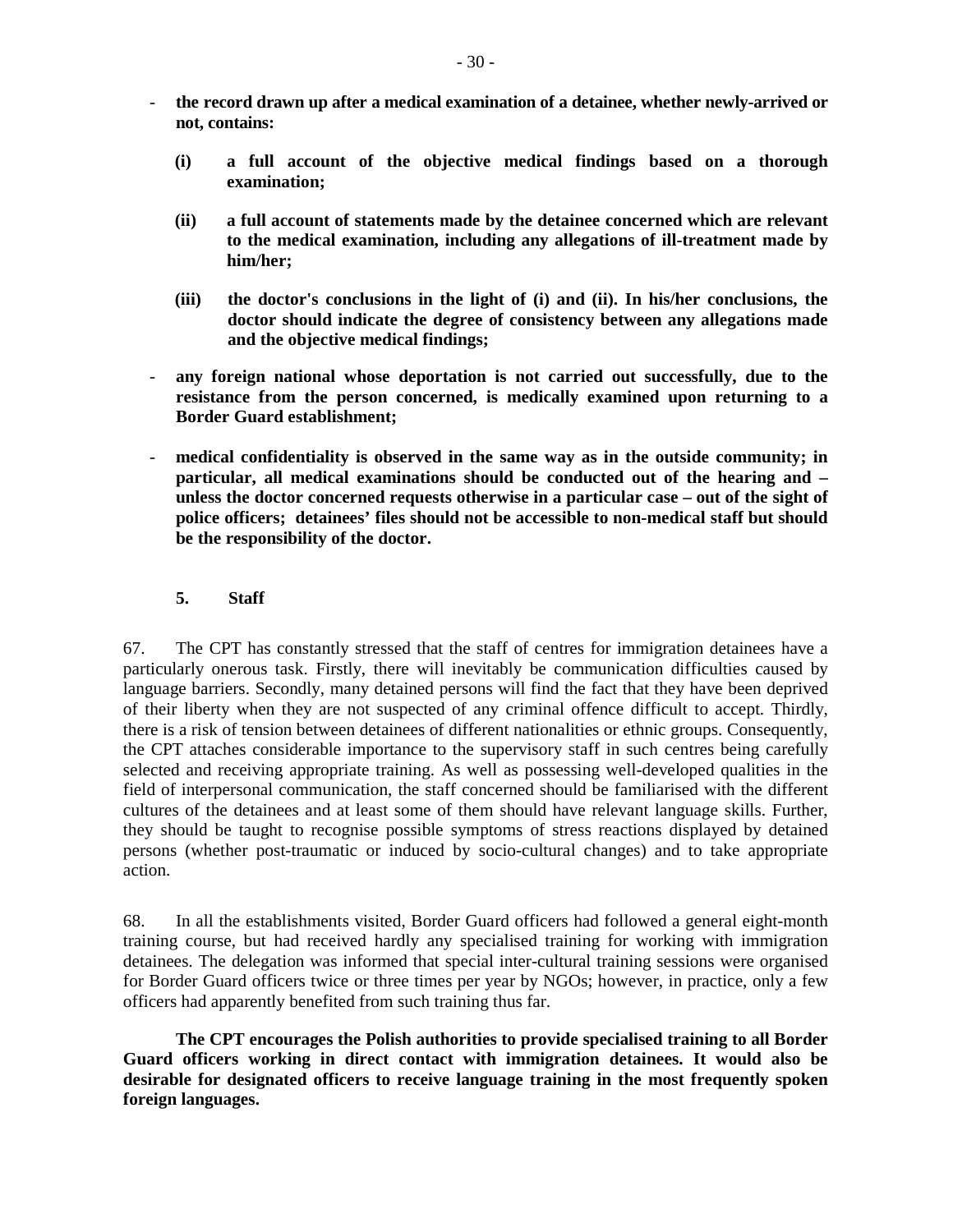69. Immigration detainees (whether asylum seekers or not) should – in the same way as other categories of persons deprived of their liberty – be entitled, as from the outset of their detention in a police or Border Guard establishment, to inform a person of their choice of their situation and to have access to a lawyer and a medical doctor. In this regard, the remarks and recommendations made in paragraphs 25 to 28 equally apply to foreign nationals detained under aliens legislation.

a. guarded centres and deportation arrest centres

70. In all the guarded centres/deportation arrest centres visited, newly-arrived foreign nationals were informed upon admission of the internal rules. For this purpose, a document setting out the rights and duties of detainees was made available in a variety of languages. In addition, an information note containing information about international organisations and associations providing assistance to immigration detainees was posted in the most frequently spoken languages on the units.

71. That said, it is a matter of serious concern that the great majority of foreign nationals met by the delegation appeared to be unaware of their legal situation and the procedures applied to them. In particular, many foreign nationals had little or no knowledge about the decisions on their expulsion and subsequent detention, or about the existing legal remedies to challenge such decisions. Consulting a lawyer outside the establishment remained a rather theoretical option, since most foreign nationals had no financial means to pay for a lawyer.

At Biała Podlaska, representatives of Caritas came to the establishment every two weeks (on the basis of a special co-operation agreement) to provide legal assistance to detainees, while in all other establishments the legal assistance provided by NGOs was only sporadic.

The delegation was informed that plans were afoot to establish a legal counselling service in guarded centres/deportation arrest centres. **The CPT recommends that the Polish authorities pursue these plans as a matter of priority in order to ensure that all foreign nationals detained under aliens legislation are effectively able to benefit from legal counselling and, if necessary, legal representation. For indigent foreign nationals, these services should be provided free of charge.** 

Further, **it would be desirable for foreign nationals to receive a written translation in their own language of the conclusions of decisions regarding their detention/expulsion, as well as of information on the modalities and deadlines for appealing against such decisions**.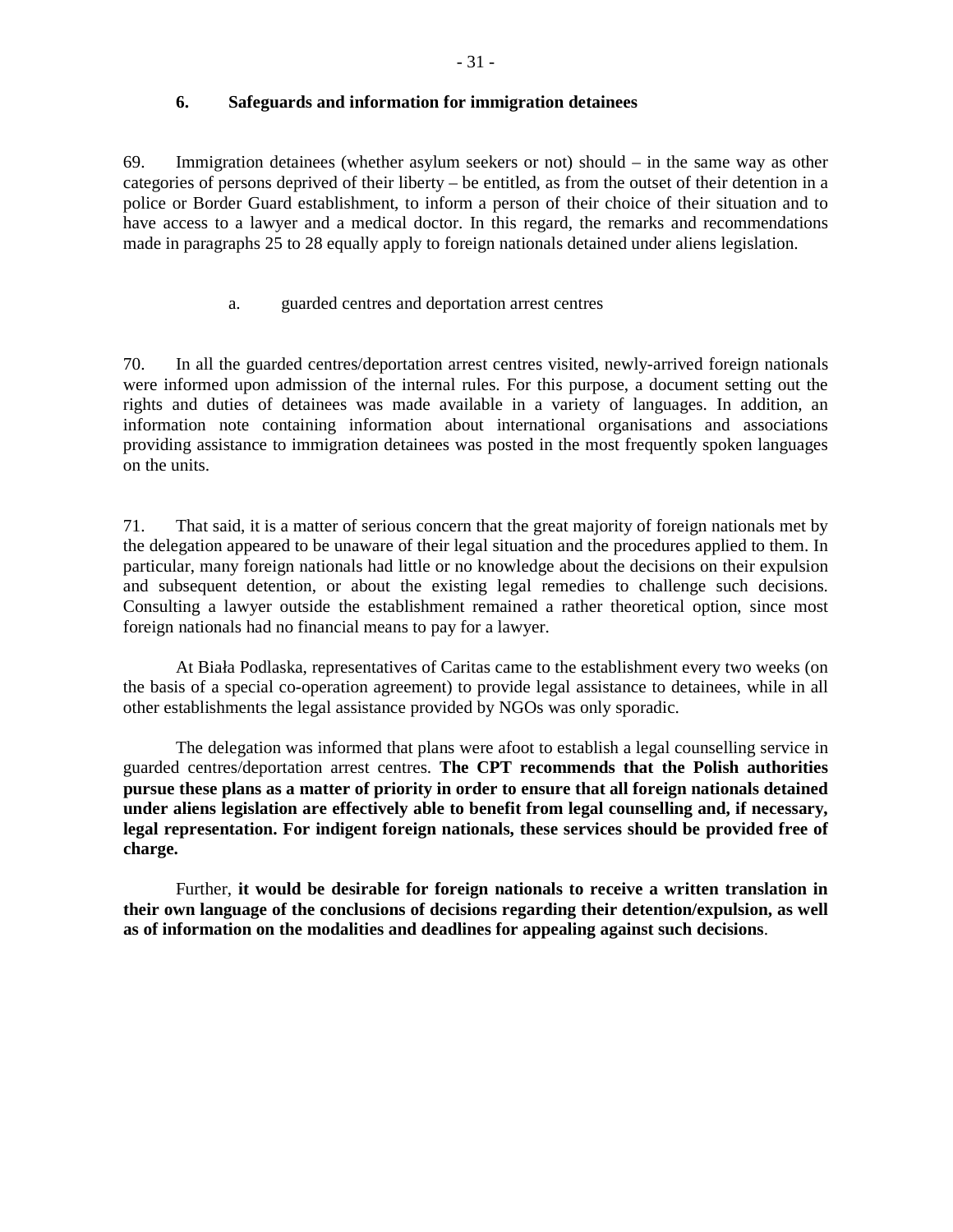72. At the holding facility in the transit zone of Warsaw International Airport, foreign nationals were in principle entitled to notify a family member of their situation, to contact a lawyer and to consult a doctor. However, the delegation was informed that foreign nationals were not allowed to meet a lawyer whilst being held in the transit area. Such a state of affairs is not acceptable. **The CPT recommends that the Polish authorities take the necessary measures to ensure that foreign nationals who are held in the holding facility of an international airport and request to meet a lawyer are effectively able to do so.**

73. Specific forms were available in several foreign languages setting out the rights of persons who were denied access to the country. However, the persons concerned were apparently not systematically provided with a copy of the forms.

 Further, the recording of placements of foreign nationals in the holding facility was inadequate. In many cases, the existing log book contained no information on the identity of the persons concerned and/or the time during which they were held there.

## **The CPT recommends that the above-mentioned deficiencies be remedied.**

## **7. Other issues**

74. The situation concerning contact with the outside world had improved since the 2004 visit. In all the guarded centres/deportation arrest centres visited, authorisations for visits were usually granted within a few days, and detainees were also allowed to keep their mobile phones<sup>32</sup>.

 Further, upon admission, detainees were entitled to make one free telephone call. Given the fact that many detainees had no financial means to pay for phone cards, **the CPT invites the Polish authorities to consider the possibility of allowing indigent foreign nationals to make at least one telephone call per month free of charge.** 

75. The delegation noted that efforts had been made in the establishments visited to accommodate smokers and non-smokers in different rooms. That said, in several establishments, the delegation received complaints from non-smoking detainees about frequent exposure to cigarette smoke within the day-rooms/communal areas. In this regard, **the CPT encourages the management of detention centres for foreigners to provide, as far as possible, areas free from passive smoking (which is known to have negative consequences for health) to all detainees who request this**.

76. At Biała Podlaska, the delegation saw a large arsenal of security devices (including pepper spray, electric body-contact stun devices, and firearms) stored in a secure depot.

77. The CPT has misgivings about the practice observed at Biała Podlaska of custodial officers carrying *pepper spray* within the detention areas<sup>33</sup>.

 $32$ Provided that the mobile phones had no integrated camera or voice-recorder.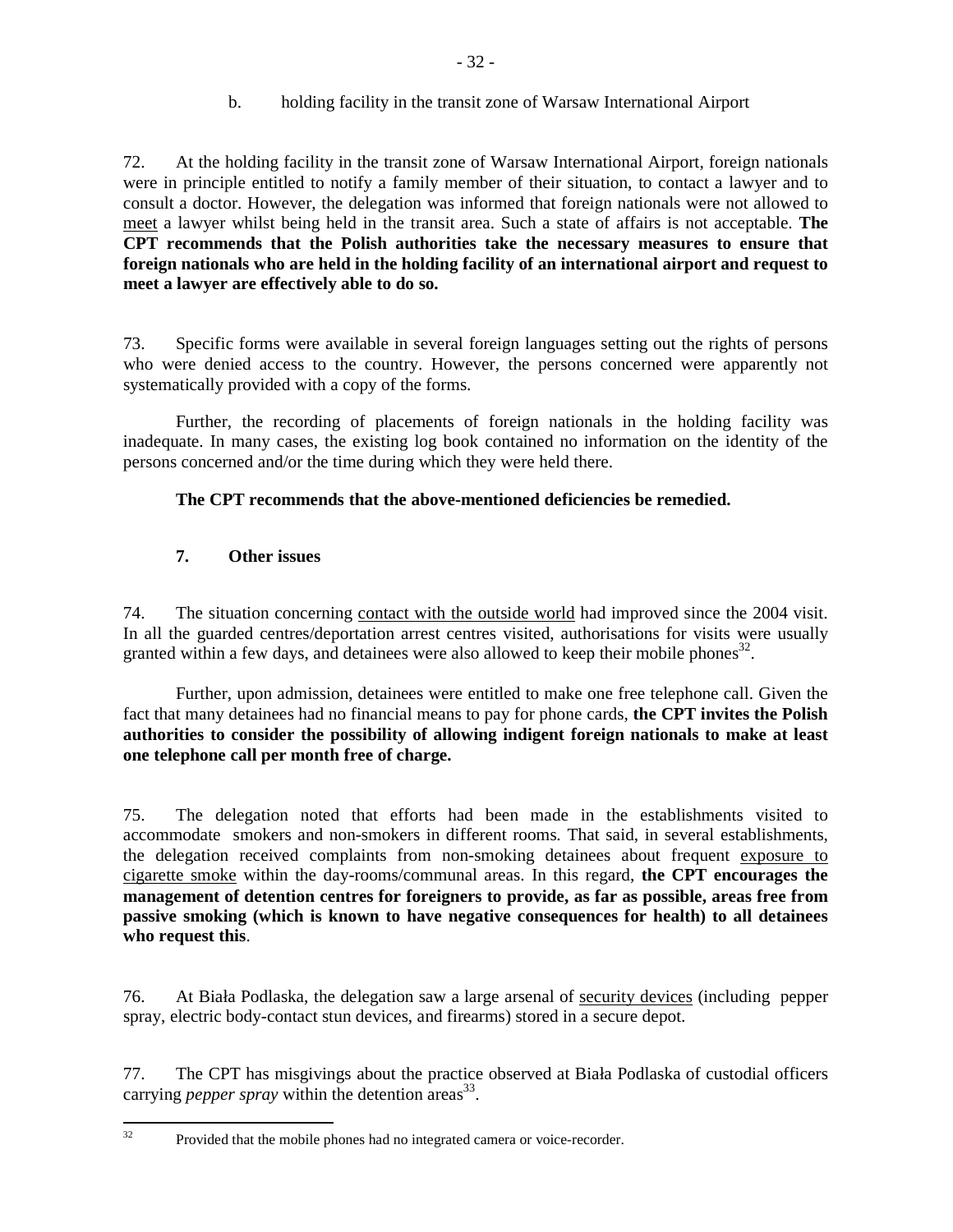Given the potentially dangerous effect of this substance, the CPT considers that pepper spray should not form part of the standard equipment of Border Guard officers in detention facilities and should, as a rule, not be used in confined spaces. Whenever recourse is had to pepper sprays, there should be clearly defined safeguards in place. In particular, detainees exposed to pepper spray should be granted immediate access to a medical doctor and should be immediately be supplied with means to reverse the effects effectively and rapidly.

**The Committee recommends that the Polish authorities review their policy as regards the use of pepper sprays in Border Guard establishments, in the light of the above remarks.** Further, **it would like to receive detailed information on the special training Border Guard officers receive during their general training course concerning the use of pepper sprays.**

78. Electrical discharge weapons can cause acute pain and lend themselves to misuse. The CPT has serious reservations about the use of such weapons in the setting of a secure detention facility, such as a Guarded Centre for Foreigners. These reservations are particularly strong as regards weapons of the kind found at Biała Podlaska; they were small hand-held stun devices (approximately the size of an electric shaver) which could only be employed through direct contact with the person who is the target<sup>34</sup>. Properly trained custodial staff will have many other control techniques available to them when they are in touching distance of a person who has to be brought under control.

The Committee notes that, according to the management of the Centre, these devices had thus far never been used against detainees. **The CPT recommends that they be withdrawn from the armoury of the Biała Podlaska Guarded Centre (as well from any other Guarded Centres which have been supplied with such weapons).** 

79. *Firearms* were never carried inside the detention area, but appeared to be part of the standard equipment of Border Guard officers when escorting immigration detainees outside the establishment. In this connection, the Committee has serious doubts as to whether the use of potentially lethal force in situations where immigration detainees attempt to escape (without endangering the health or life of another person) can ever be justified. **The CPT would like to receive the Polish authorities' comments on this point.** 

80. Finally, at Biała Podlaska, the delegation saw two new specially equipped vehicles (a bus with benches for 30 persons and a separate cabin for one person and a minibus with a four-person cabin) for the transportation of immigration detainees. Both vehicles were of a very good standard, in terms of space, access to natural light and ventilation. That said, it is regrettable that neither vehicle was equipped with any safety devices (such as safety belts or a rigid protection system) to protect detainees in the case of an accident or abrupt braking. **Steps should be taken to ensure that all vehicles of law enforcement agencies which are used for the transportation of detained persons are equipped with appropriate safety devices.** 

 $33$ 33 None of the staff members interviewed by the delegation could recall a single case of having recourse to it.

The devices seen at Biała Podlaska have a voltage of 300,000 V and an amperage of 10.0 mA.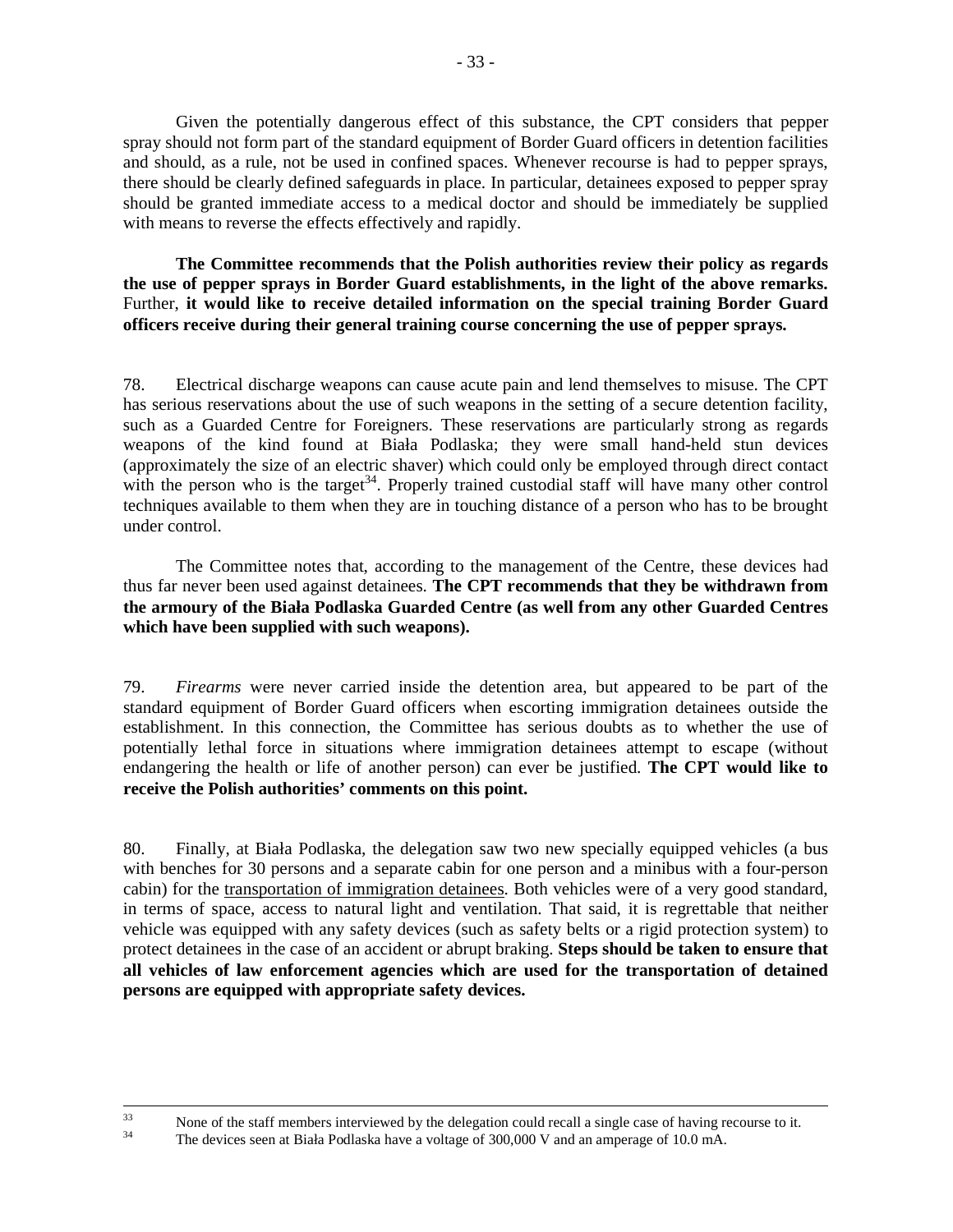#### **C. Prison establishments**

#### **1. Preliminary remarks**

81. The delegation carried out full visits to Poznań Remand Prison and Prison Hospital, Racibórz Prison and Rawicz Prison. It also paid brief visits to Katowice and Warsaw-Białołęka Remand Prisons with a view to interviewing recently-arrived remand prisoners.

82. At the time of the visit, the prison population stood at around 84,000 people (compared to 79,000 at the time of the previous country's visit carried out by the CPT in 2004). The occupancy rate was 101 %, on the basis of the standard of 3 m² of living space per prisoner provided for in Polish law<sup>35</sup>.

 Overcrowding was observed in all the establishments visited. That said, efforts were being made to reduce the occupancy levels with a view to providing each prisoner with the legal minimum of 3 m² of living space in advance of the deadline of 6 December 2009 set by the Polish Supreme Court<sup>36</sup>. In certain areas of the prisons visited, the CPT's standard of at least  $4 \text{ m}^2$  of living space per prisoner in a multi-occupancy cell was being met. However, this was not the case for the vast majority of inmates.

According to the Ministry of Justice, the proportion of remand prisoners (11%) had significantly dropped due to an amendment of the Code of Criminal Procedure passed in 2007, requiring the Court of Appeal to be involved in decisions to extend remand custody beyond two years. Other steps had been taken with a view to shortening the length of remand custody (e.g. courts set time limits and granted compensation if these were not met; the work of prosecutors was put under scrutiny by publishing the number of cases running for more than a year/two years, as well as the number of cases where a not-guilty verdict was reached).

Amongst measures to combat prison overcrowding, the delegation was informed that a new law on electronic surveillance had entered into force in September  $2009^{37}$ ; it was expected to reduce the prison population by some 7,500. The Ministry of Justice was also planning the creation of a further 17,000 prison places, essentially by refurbishing and expanding existing prisons and the building of a new prison (with a capacity of some 600 places).

83. In the 2004 visit report, the CPT stressed that in order to control overcrowding and achieve the Committee's standard of at least 4 m² of living space per prisoner, the Polish authorities should adopt policies designed to limit or modulate the number of persons sent to prison. This implies, inter alia, an emphasis on non-custodial measures in the period before the imposition of a sentence and, secondly, the adoption of measures which facilitate the reintegration into society of persons who have been deprived of their liberty.

 $35$  $\frac{35}{16}$  A further 40,000 sentenced persons were on a waiting list for prison places.

<sup>36</sup> Following a judgment of the Polish Constitutional Court (May 2008) which had held that the serious and chronic nature of prison overcrowding in Poland could in itself be qualified as inhuman and degrading treatment.

<sup>&</sup>lt;sup>37</sup> "Law on the electronic surveillance of persons serving a penalty of imprisonment outside penitentiary facilities".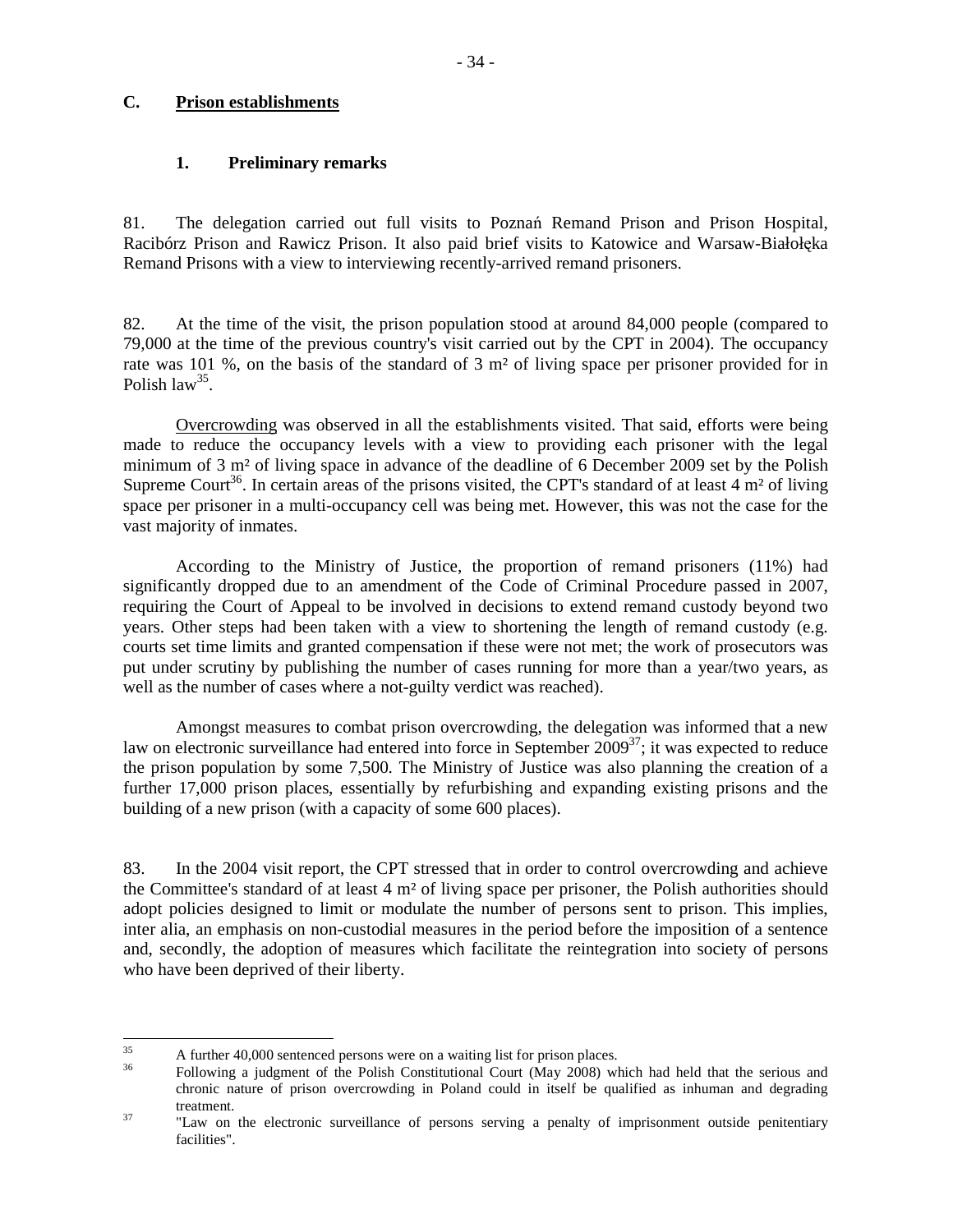Whilst acknowledging the measures already taken, **the CPT encourages the Polish authorities to pursue their endeavours to combat prison overcrowding and, in so doing, to be guided by Recommendation Rec(99)22 of the Committee of Ministers of the Council of Europe concerning prison overcrowding and prison population inflation, Recommendation Rec(2000)22 on improving the implementation of the European rules on community sanctions and measures, Recommendation Rec(2003)22 on conditional release (parole) and Recommendation Rec(2006)13 on the use of remand in custody, the conditions in which it takes place and the provision of safeguards against abuse**.

**The CPT also reiterates its recommendation that the Polish authorities revise as soon as possible the norms fixed by legislation for living space per prisoner, ensuring that they provide for at least 4 m² per inmate in multi-occupancy cells**.

84. With the notable exception of Rawicz Prison, the situation as regards the provision of organised activities (work, training, education, sports, etc.) to inmates in the prison establishments visited was unsatisfactory. As regards in particular remand prisoners, the almost total lack of activities aggravated the experience of imprisonment and rendered it more punitive than the regime for sentenced persons. Taken together with limited living space, poor material conditions and restrictions on contact with the outside world and association, this produced a regime which was oppressive and stultifying. The Ministry of Justice informed the delegation of certain efforts made to improve the situation as regards the provision of purposeful activities and work in penitentiary facilities<sup>38</sup>. However, much more remained to be done.

**The CPT reiterates its recommendation that the Polish authorities step up their efforts to develop the programmes of activities for sentenced and remand prisoners. The aim should be to ensure that both categories of prisoner are able to spend a reasonable part of the day (eight hours or more) outside their cells, engaged in purposeful activity of a varied nature**.

85. Pursuant to Polish law, young prisoners can share a cell with one or more adult prisoners who have been specially selected to give guidance. At Poznań Remand Prison, the delegation was informed that the policy was to hold young prisoners separately from adults. At Racibórz Prison, young prisoners were being accommodated separately from adult inmates at the time of the visit, but interviews revealed that, until very recently, some young prisoners had been accommodated with adults. At Rawicz Prison, young prisoners usually shared cells with one specially selected adult prisoner. In such cases, the consent of the adult prisoner was required.

In previous visit reports, the CPT has expressed reservations about the practice of accommodating young prisoners with adults. In the Committee's view, if, exceptionally, young prisoners are held in an institution for adults, they must always be accommodated separately from adults, in a distinct unit specifically designed for persons of this age, offering regimes tailored to their needs and staffed by persons trained in dealing with the young. The CPT believes that the risks inherent in young prisoners sharing accommodation with adult prisoners are such that this should not occur.

**The CPT recommends that the Polish authorities take the necessary steps in the light of the above remarks**.

<sup>38</sup> 

<sup>38</sup> A project of voluntary work by sentenced prisoners in hospices and care homes had been launched in 2008, which involved 60 prisons and a total of 800 prisoners.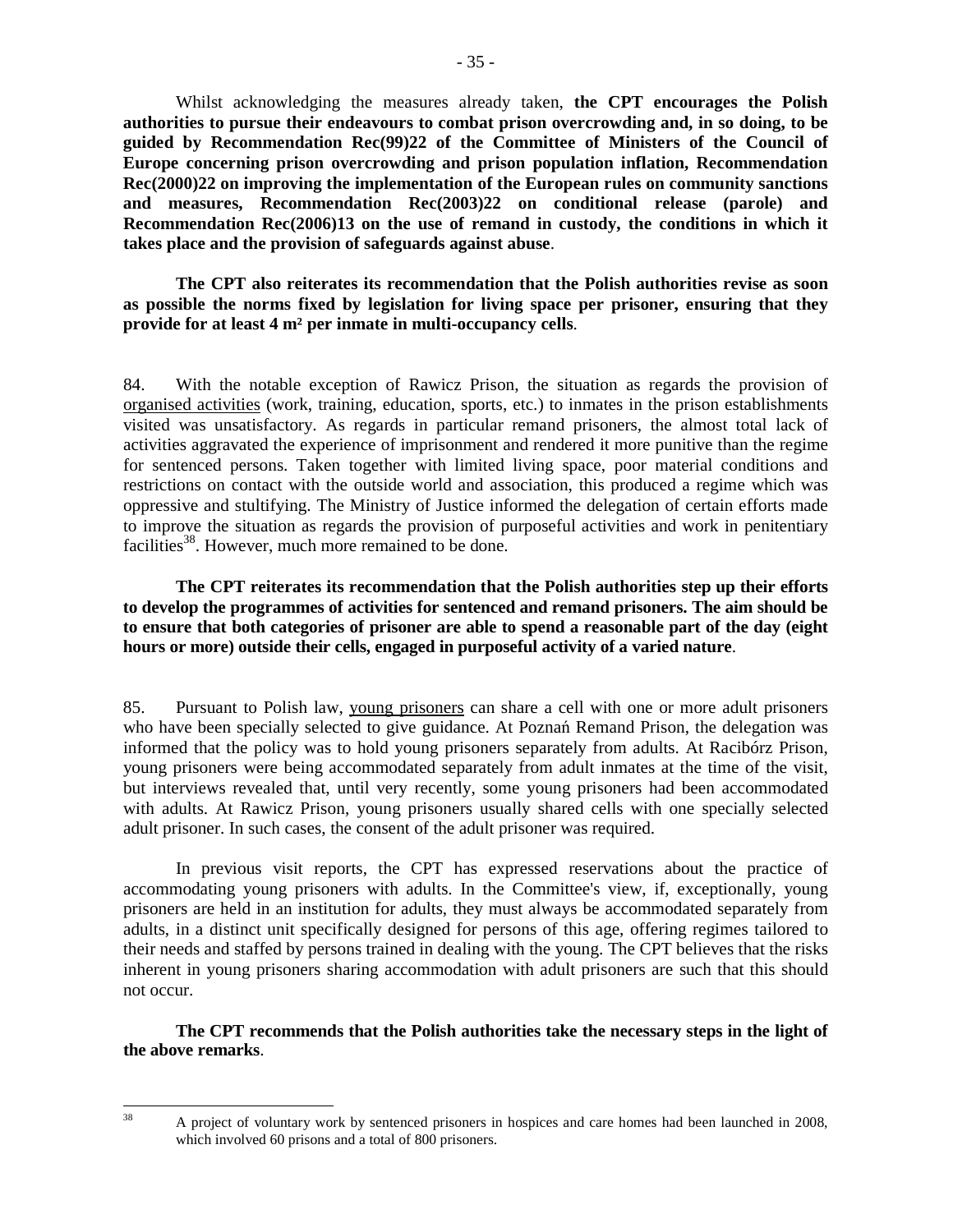86. On 5 November 2009 the Polish Sejm adopted an Act amending the legislation with a view to introducing compulsory pharmacological treatment or psychotherapy of sex offenders in a closed institution or in out-patient conditions. Such treatment can also be ordered after the sentence has been served with a view to preventing repeated commission of the same crime in particular by weakening the perpetrator's perturbed sexual impulse. The CPT notes with great concern that this Act, which entered into force on 8 June 2010, displays a number of serious shortcomings.

According to the Act, compulsory (pharmacological) treatment can be ordered by a court on the basis of the opinions of at least two psychiatrists and an expert sexologist appointed by the court. The possibility for the defendant to request an independent expertise as well as the periodicity of review seem to be absent from the legal provisions.

Further, from the consultations the delegation had during the visit with the relevant authorities, it came to light that there was a lack of clarity concerning the implementation of the new Act, e.g. the officials met by the delegation were not in a position to provide information as regards the guidelines to be developed, the institutions which would accommodate the persons for treatment, the measures which could be applied to persons who do not consent to treatment and the qualifications/training of staff required in this respect. **The CPT would like to receive information on the practical modalities surrounding the entry into force of the new legislation**.

87. As a matter of principle, the CPT considers that anti-androgen treatment should always be based on a thorough individual psychiatric and medical assessment and that such treatment should be given on a purely voluntary basis. As should be the case before starting any medical treatment, the free and informed written consent of the person concerned should be obtained prior to the commencement of anti-androgen treatment, it being understood that the consent can be withdrawn at any time; in addition, such persons should be given a detailed explanation (including in writing) of the purpose and possible adverse effects of the treatment concerned, as well as the consequences of refusal to undergo such treatment, and no person should be put under pressure to accept antiandrogen treatment. **The CPT recommends that the Polish authorities revise the relevant legislation regarding the treatment of sex offenders, taking into account the above remarks**. **In this respect, a comprehensive and detailed procedure should be elaborated including the following additional safeguards:** 

- **inclusion and exclusion criteria for such treatment;**
- **medical examinations before, during and after treatment;**
- **access to outside consultation, including an independent second opinion; and**
- **regular evaluation of the treatment by an independent medical authority.**

**The CPT wishes to stress that the administration of anti-androgens should be combined with psychotherapy and other forms of counselling in order to further reduce the risk of re-offending. Further, anti-androgen treatment should not be a general condition for the release of sex offenders, but be administered to selected individuals based on an individual assessment.**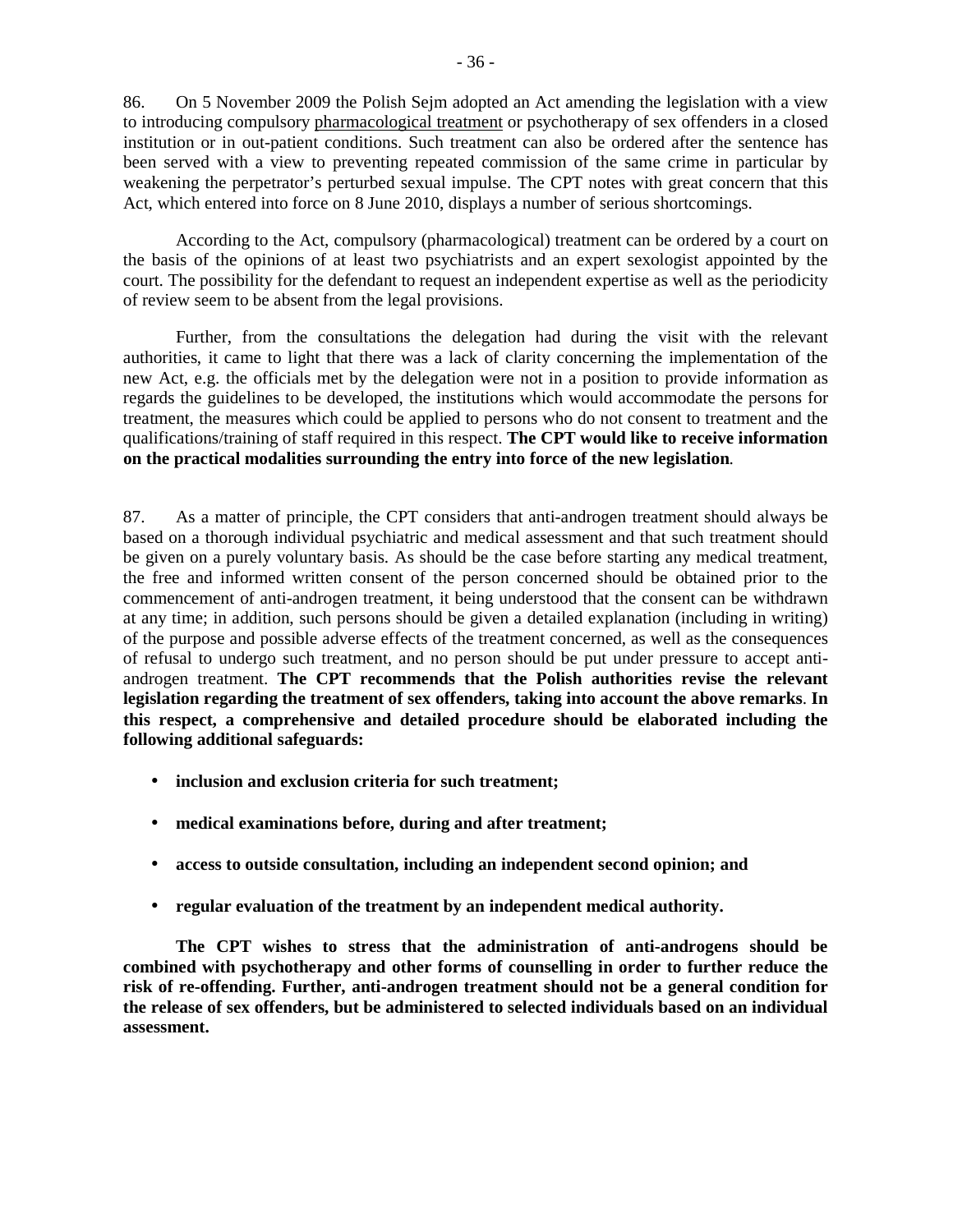#### **2. Ill-treatment**

88. Not a single allegation of physical ill-treatment of prisoners by staff was received at Racibórz and Rawicz Prisons, where inmates indicated that they were being treated by staff in a correct manner. As regards Rawicz Prison in particular, the delegation observed that relations between staff and inmates were positive.

A few isolated allegations of physical ill-treatment (consisting of slaps) and verbal abuse of prisoners by staff were heard at Poznań Remand Prison. Further, in respect of the hospital attached to that prison, the delegation received allegations of occasional rough language by security staff. **The CPT recommends that the management of Pozna**ń **Remand Prison deliver to staff the clear message that all forms of ill-treatment, including verbal abuse, are not acceptable and will be the subject of severe sanctions**.

#### **3. Prisoners classified as "dangerous" ("N" status)**

89. The 2009 visit provided an opportunity to review the situation of prisoners classified as "dangerous" and the extent to which the recommendations made in the 2004 visit report had been implemented. Poznań and Racibórz Prisons had separate "N" units, while Rawicz Prison had three cells reserved for "N" status prisoners.

90. The "N" unit at Poznań Remand Prison had 12 cells with a capacity of 24 (six single cells of 11 m² each, and six triple cells of 15 m² each) and was holding 16 prisoners at the time of the visit. As regards material conditions, the unit was clean and in a less dilapidated state than the rest of Block A where it was located (see paragraph 97). Cells were equipped with beds, fixed tables and chairs, as well as a telephone, and a call bell system. However, the cells had opaque windows covered by dense wiring, allowing hardly any natural light and fresh air to enter.

All areas, including the inside of the cells, were covered by closed-circuit TV. As for outdoor exercise, it was taken in five small yards of a very oppressive design: surrounded by high walls, topped with metal wiring and covered with plastic panes, not allowing direct access to sunlight.

The "N" unit at Racibórz Prison was accommodating 11 prisoners, for a capacity of 22. The unit was located in a wing opened in 2003, the conditions of which contrasted favourably with the rest of the prison. Single cells measured 9 m² and double cells some 13.5 m². The cells were well equipped. That said, the cell windows were positioned high on the wall, preventing inmates from seeing outside, and inmates complained that ventilation was insufficient, especially in summer. The unit had five exercise yards, a common room (equipped with a running machine, wall bars, and a TV), shower facilities, a medical room, a barber's shop, and a library with some 300 books.

 The cells for "N" status prisoners at Rawicz Prison measured 7 m² and were intended for single occupancy; they were well lit and ventilated, and had screened toilets. "N" status prisoners took outdoor exercise in four exercise yards which were bare and without protection against inclement weather. However, the delegation was informed that the yards would soon be renovated.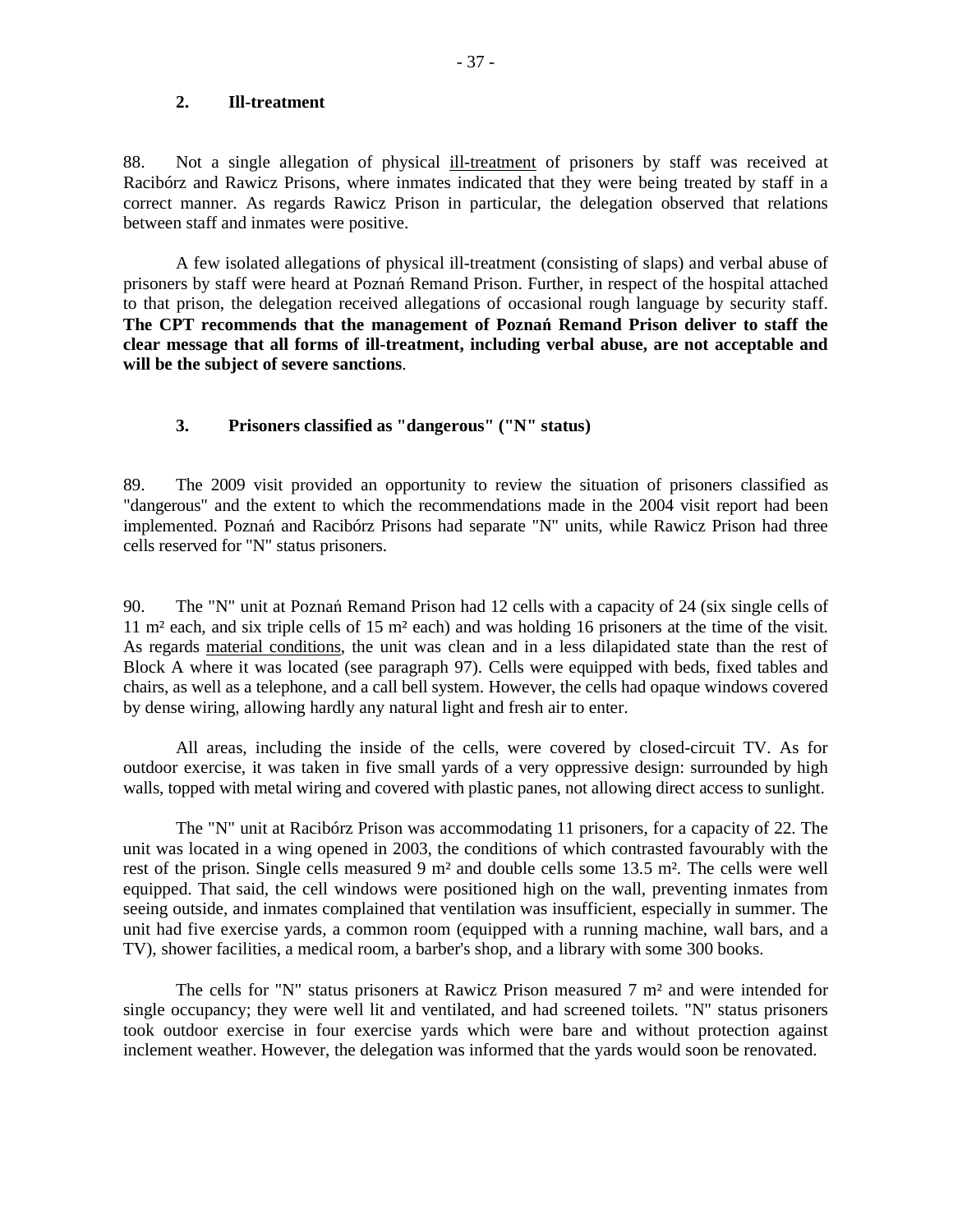**The CPT recommends that steps be taken to:** 

- **remedy the deficiencies observed in the cells at Pozna**ń **Remand Prison as regards access to natural light and ventilation;**
- **verify the ventilation in the cells at Racibórz Prison;**
- **render the outdoor exercise area at Pozna**ń **Remand Prison less oppressive and allow direct access to sunlight;**
- **equip the exercise yards at the three establishments visited with some protection against inclement weather**.

91. The regime applied to "N" category prisoners remained very restrictive, similar to the one described in the report on the  $2004$  visit<sup>39</sup>. Out-of-cell time consisted essentially of one hour of outdoor exercise per day (taken either alone or in the company of a cellmate) and access to a recreation room twice weekly at Poznań Remand Prison and Racibórz Prison. Inmates could have their own TV in the cell. They were entitled to a weekly shower, two visits a month, and two phone calls per month for sentenced prisoners (at the prosecutor's discretion for remand prisoners) at Rawicz and Racibórz prisons, and a five-minute-daily phone call for sentenced prisoners at Poznań Remand Prison. Contact with staff was limited to occasional visits by educators, psychologists and a chaplain.

The delegation was informed that in 2008, efforts had been made at Racibórz and Rawicz prisons to offer in-cell work to "N" status prisoners; this was praised by both inmates and staff, but had regrettably been discontinued. At Poznań Remand Prison, individual plans for "N" status prisoners were in the process of being developed, involving regular meetings with an educator and a psychologist; the director, educator, psychologist and head of security had also started to meet regularly to discuss each "N" status case. That said, there appeared to be little or no structurally planned intervention on the part of the staff to attempt to provide appropriate mental and physical stimulation to prisoners.

 The CPT remains of the opinion that the regime for "N" status prisoners should be fundamentally reviewed. Solitary confinement or small-group isolation for extended periods is more likely to de-socialise than re-socialise people. There should instead be a structured programme of constructive and preferably out-of-cell activities, and educators and psychologists should be proactive in working with "N" status prisoners to encourage them to take part in that programme and attempt to engage them safely with other prisoners for at least a part of each day. As stressed in the report on the visit in 2004, regardless of the gravity of the offences of which prisoners are accused or have been convicted and/or their presumed dangerousness, efforts must be made to provide them with appropriate stimulation and, in particular, with adequate human contact.

**The CPT again calls upon the Polish authorities to review the regime applied to "N" status prisoners and to develop individual plans aimed at providing appropriate mental and physical stimulation to prisoners.** 

Further, **immediate steps should be taken to improve the activities available to "N" status prisoners at Rawicz Prison**.

39

See paragraph 77 of CPT/Inf (2006) 11.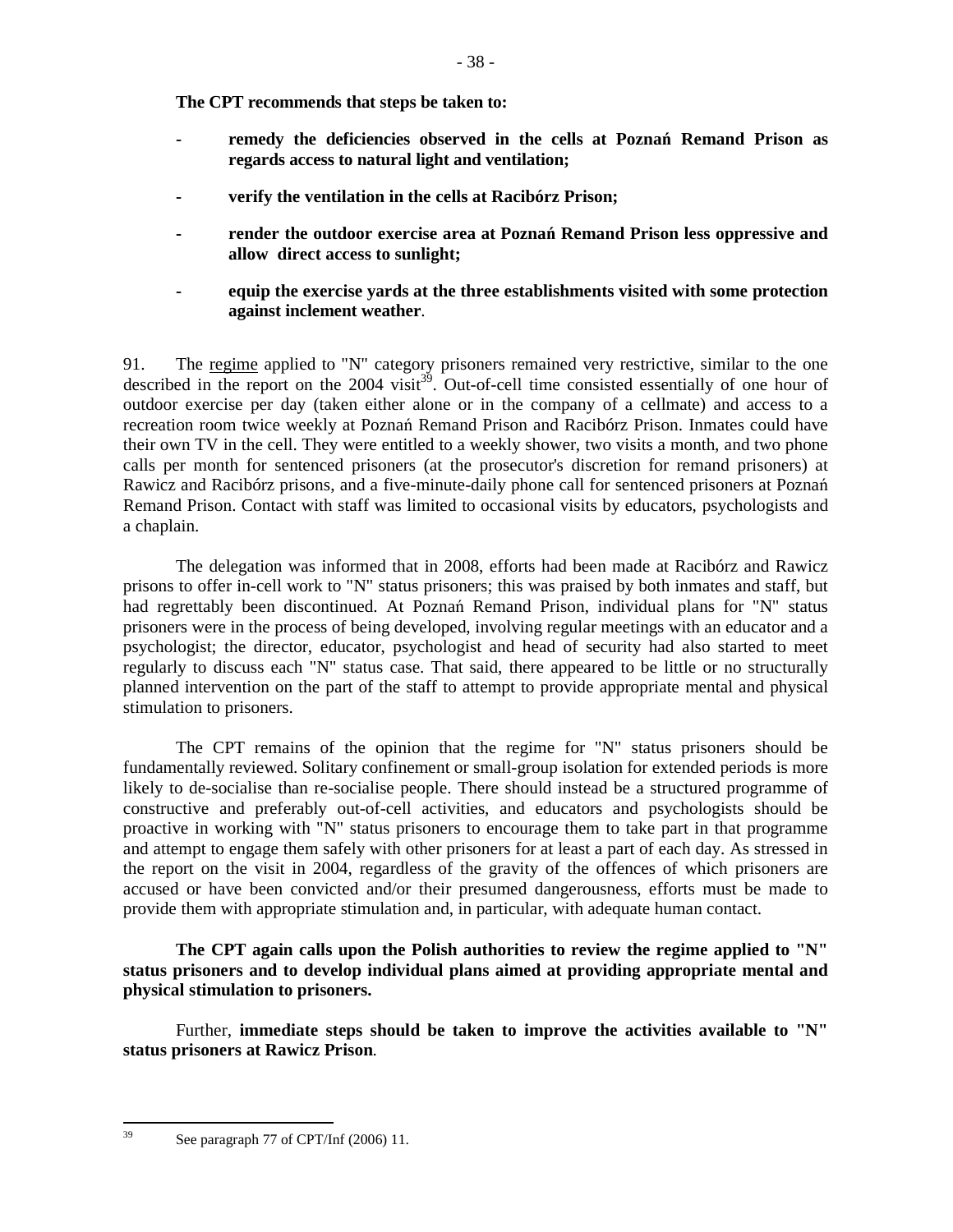92. The procedure for allocation and review of "N" status remained unchanged<sup>40</sup>. Despite the presence of regular quarterly reviews, most prisoners remained in "N" status for lengthy periods of  $time<sup>41</sup>$ . That said, the delegation noted that, at Poznań Remand Prison and Rawicz Prison, a number of prisoners<sup>42</sup> had been moved off this status in 2008.

The Committee must stress that placement in an "N" unit should not be a purely passive response to the prisoner's attitude and behaviour. Instead, reviews of placement should be objective and meaningful, and form part of a positive process designed to address the prisoner's problems and permit his (re-)integration into the mainstream prison population. In the CPT's opinion, the procedure for allocating a prisoner to "N" status should be refined to ensure that only those who pose an ongoing high risk if accommodated in the mainstream of the prison population are accorded this status. Reviews of "N" status should specify clearly what is to be done to assist the prisoner concerned to move away from the "N" status and provide clear criteria for assessing development. Prisoners should be fully involved in all review processes. **The Committee reiterates its recommendation that the Polish authorities review current practice with a view to ensuring that "N" status is only applied and maintained in relation to prisoners who genuinely require to be placed in such a category**.

93. At Poznań Remand Prison and Racibórz Prison, different levels of security measures were applied to "N" status prisoners, based on an individual risk assessment: some were systematically ankle cuffed whenever taken out of their cells, some were only handcuffed, and, at Poznań Remand Prison, some had no security measures applied. All restraints were removed during exercise and visits (however see paragraph 124).

At Poznań Remand Prison and Racibórz Prison, it appeared that all staff interviews with "N" status prisoners were conducted through a cage-like structure in a specific room. As noted in the report on the 2004 visit, such an approach could be considered as degrading both for prisoners and staff. Further, it is not conducive to the development of a good staff/inmate relationship and genuine therapeutic relationship in the case of medical interviews. Rooms should be designed in such a way as to limit security risks. **The CPT calls upon the Polish authorities to put an end to this practice**.

94. The CPT also has serious misgivings about the systematic practice of obliging "N" status prisoners to undergo routine strip-searches whenever entering or leaving their cells. The prisoners concerned had to undress completely, and squat fully naked in view of the guards and any prisoner(s) sharing the cell while all their clothes were examined.

In the CPT's opinion, such a practice could be considered as amounting to degrading treatment. **The Committee recommends that strip-searches only be conducted on the basis of a concrete suspicion and in an appropriate setting and be carried out in a manner respectful of human dignity**.

 $40<sup>2</sup>$ <sup>40</sup> See paragraphs 69 of CPT/Inf  $(2002)9$  and 73 of CPT/Inf  $(2006)11$ .

<sup>41</sup> Two prisoners at Poznań Remand Prison had been on this status for six years, and one in Racibórz Prison for five years. In Rawicz Prison, the three prisoners were put on "N" status in 2008 and 2009.

<sup>42</sup> Six at Poznań Remand Prison and four at Rawicz Prison.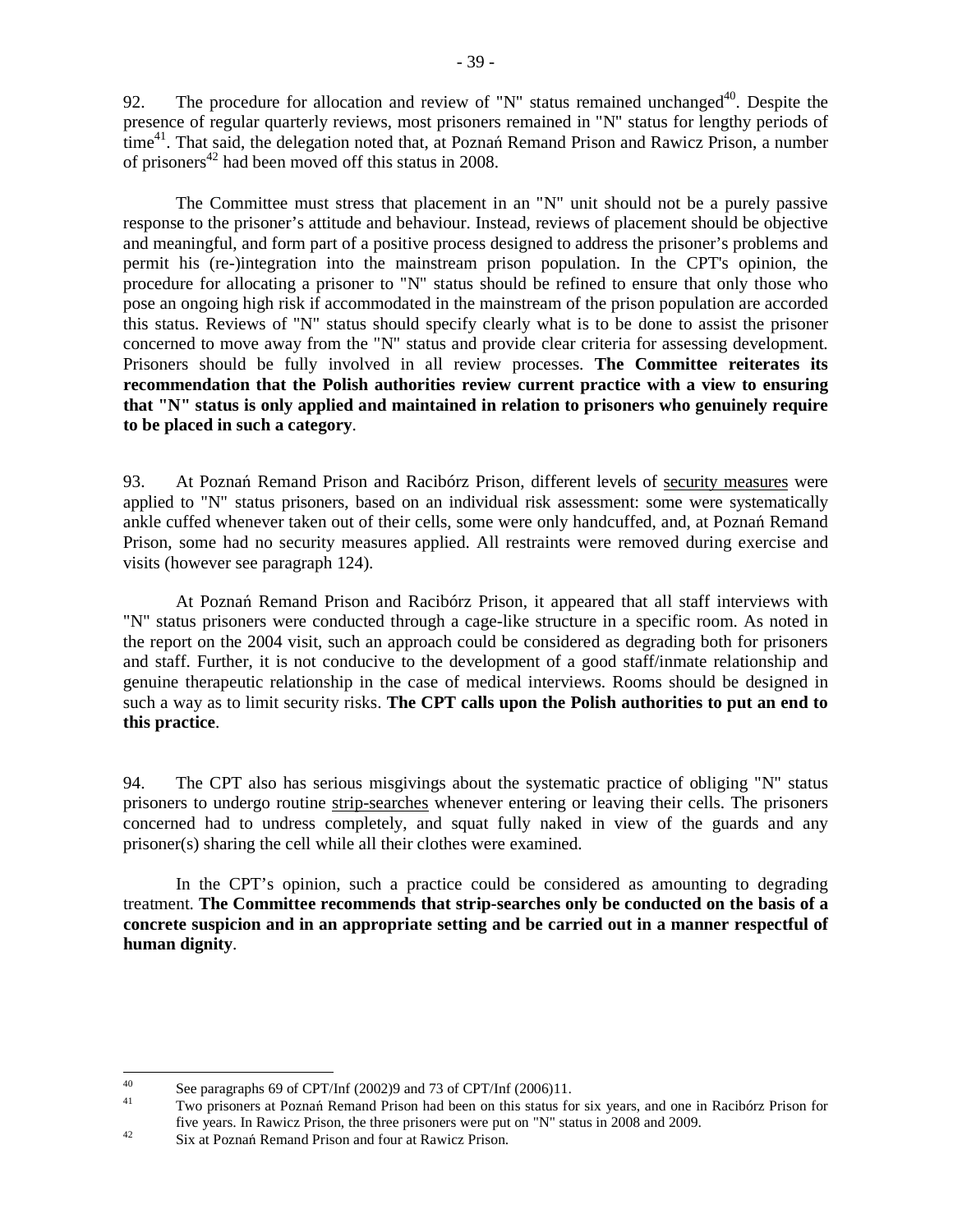# **4. Material conditions of detention**

# a. Poznań Remand Prison

95. Despite its name, Poznań Remand Prison is a multi-purpose establishment comprising four units: a main facility located in the centre of Poznań and three external units for sentenced prisoners in open and semi-open conditions<sup>43</sup>. The delegation focused on the main facility which is composed of a remand prison for men, a semi-open unit for sentenced prisoners, a prison hospital, a diagnostic unit, and an outpatient consultation unit. With an official capacity of 662 places, the main facility was holding 672 inmates at the time of the visit: 408 sentenced prisoners and 264 remand prisoners (including  $\overline{29}$  young prisoners<sup>44</sup> and 16 "N" status prisoners). As regards the prison hospital, it was accommodating 84 patients (81 men and 3 women).

96. The main facility, which dates back to the early  $19<sup>th</sup>$  century, had undergone major refurbishment in 1979. Prisoners were accommodated in three blocks (A, C and D). With a view to reaching the Polish minimum standard of 3 m² per prisoner, ahead of the deadline of 6 December 2009, some recreation rooms had been converted into cells. This had had the unfortunate secondary effect of further limiting the already impoverished regime of activities provided to prisoners.

97. Conditions varied from one block to another. In Block A, cells were in a poor state of repair (damaged floor surface, broken windows) and cleanliness. Inmates were held in cells for two (measuring 7.5 m<sup>2</sup>) to fourteen persons (measuring  $45.5$  m<sup>2</sup>). The cell equipment consisted of bunk beds, tables, chairs and shelves, which were often dilapidated. Further, many inmates complained of poor ventilation in the summer. In addition, the in-cell toilets (which were usually not equipped with a partition) were dirty and malodorous, and the communal shower facilities were in a poor state of repair. On a more positive note, all cells were equipped with a call system.

Block C was undergoing some renovation (replacing of windows, painting). Cells measured between 8.5 to 11 m² and were usually holding two, and occasionally three, prisoners.

 In Blocks A and C, the majority of cells had small windows covered with opaque panes which did not allow the entry of sufficient natural light, and the artificial lighting was dim in the larger cells. In addition, the electricity was switched off during the week from 9 a.m. to 2.30 p.m.

 The best conditions were observed in Block D for sentenced prisoners subject to a semiopen type regime. The cells were clean and well ventilated, enjoyed good access to natural and artificial light, and were in a satisfactory state of repair.

98. The delegation received a number of complaints about the food, which was reportedly monotonous, lacking vegetables, fruits and dairy products.

 $43$ <sup>43</sup> On 27 November 2009, the prison was accommodating 1,117 inmates (826 sentenced prisoners and 291 remand prisoners).

<sup>&</sup>lt;sup>44</sup> Up to 21 years of age. They were all above 18 save one 17-year-old.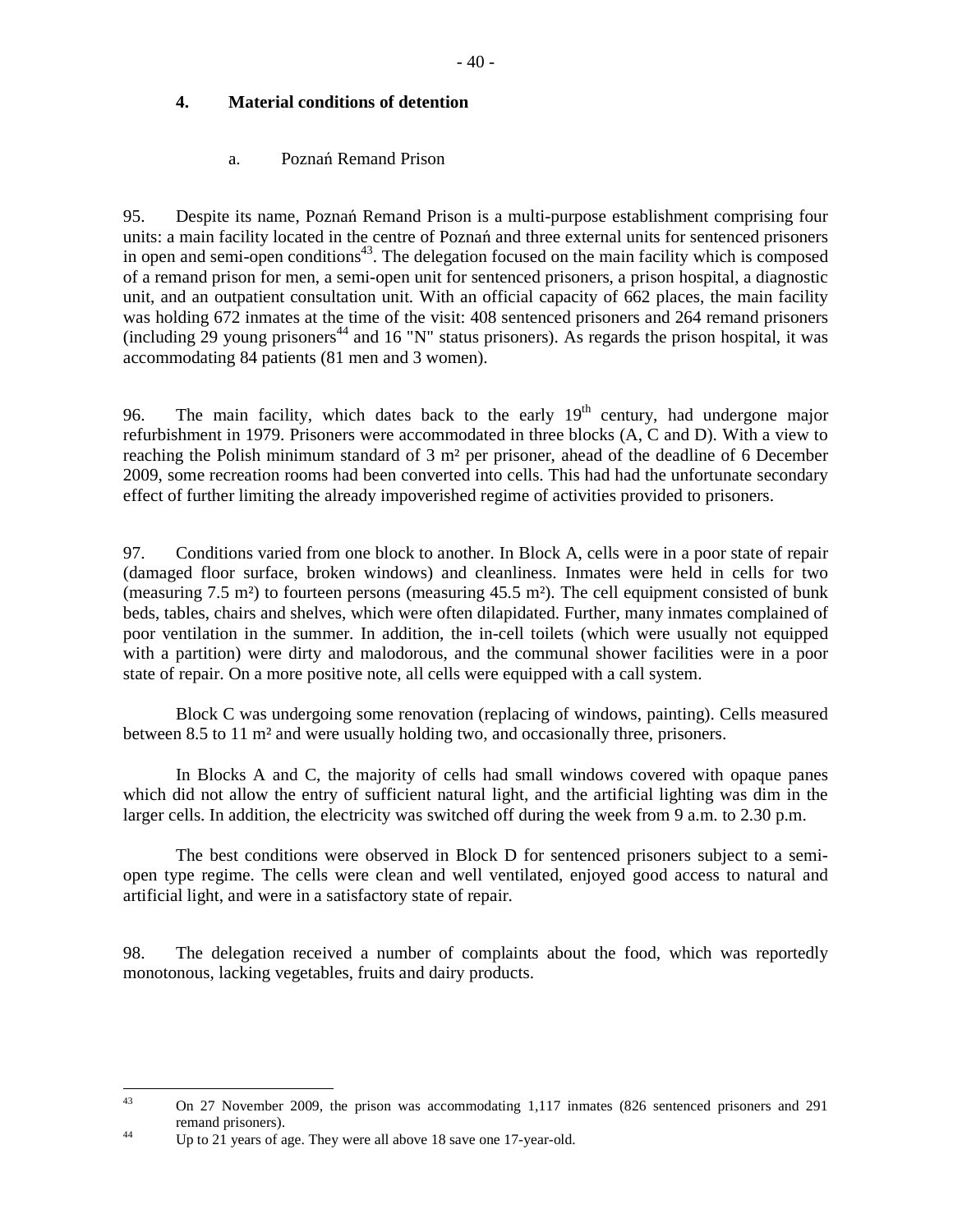- 99. **The CPT recommends that steps be taken at Pozna**ń **Remand Prison to:** 
	- further reduce the cell occupancy rates, the objective being to offer a minimum **of 4 m² of living space per prisoner in multi-occupancy cells;**
	- **refurbish Block A so as to remedy the deficiencies described in paragraph 97 (including as regards showers and toilets);**
	- remedy the deficiencies observed in Blocks A and C as regards access to natural **light and artificial lighting**. **The design of the cell windows should be reviewed so as to allow inmates to see outside their cells**.

Further, **the Committee invites the Polish authorities to verify the quality of food provided to prisoners, in the light of the above remarks**.

b. Racibórz Prison

100. Racibórz Prison dates back to the mid-19<sup>th</sup> century and is located in the centre of Racibórz, a small town in upper Silesia. With a capacity of 812, the prison was holding 841 men at the time of the visit (699 sentenced prisoners, 142 on remand, including 10 young prisoners<sup>45</sup>, 11 "N" status prisoners, 7 lifers, and 56 inmates in the therapeutic unit). Most of the sentenced prisoners were repeat offenders. A garment factory is located on the premises of the prison.

The prison was built on the Panopticon design, with four blocks opening off a central circle. Prisoners were accommodated in six blocks  $(A, B, C, D, E$  and  $F<sup>46</sup>$ ). The buildings were outdated, but some refurbishment was underway in Blocks A, B, C and E.

101. In certain cells, the CPT's standard of at least 4 m² of living space per prisoner was being met (e.g. two inmates in a cell of 13.5 m², 13 inmates in a cell of 60 m²). However, this was not the case for the majority of inmates, who lived in cramped conditions (e.g. 3 persons in a cell of some 11 m², 8 in a cell of 24.5 m²); some cells in Block B were accommodating three prisoners in cells measuring less than 9 m².

In all the blocks, cells were clean; however, access to natural light and artificial lighting was insufficient in most cells, as was the ventilation. The situation was aggravated by the fact that electricity was switched off during the week from 9 a.m. to 2.30 p.m. The cell equipment consisted of bunk beds, tables, chairs and shelves, which were often dilapidated. Further, in many cells, the sanitary facilities were only semi-partitioned and in need of repair. On a positive note, all cells were equipped with a call system.

102. The delegation received a number of complaints about the quality and quantity of the food provided, and it noted the absence of fresh fruit in the diet.

 $45$ <sup>45</sup> None of them were under 18 at the time of the visit.

Block F accommodated the "N" unit described in paragraph 90 above.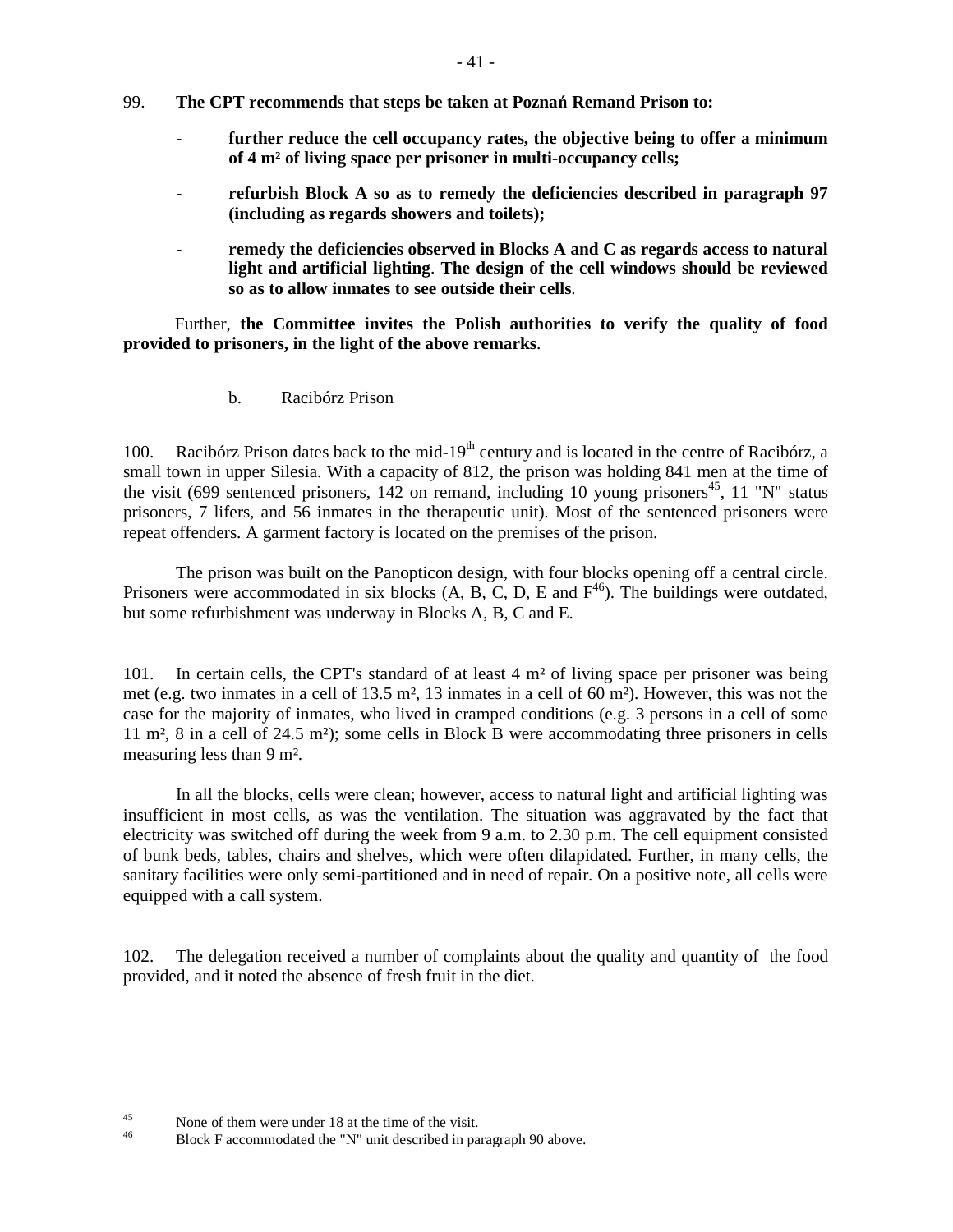- 103. **The CPT recommends that steps be taken at Racibórz Prison to:** 
	- **further reduce the cell occupancy rates, the objective being to offer a minimum of 4 m² of living space per prisoner in multi-occupancy cells;**
	- **remedy the deficiencies observed as regards access to natural light and artificial lighting, and ventilation in the cells;**
	- **renovate the in-cell sanitary facilities**.

Further, **the CPT invites the Polish authorities to verify the quality and quantity of food provided to prisoners, in the light of the above remarks**.

c. Rawicz Prison

104. Rawicz Prison was built in 1820 on the site of a monastery in Rawicz, a small town in the region of Greater Poland. With a capacity of 841, the prison was accommodating 843 men at the time of the visit: 788 sentenced prisoners (including 9 lifers), 48 remand prisoners and 7 persons serving administrative sentences. The prisoner population included 43 young prisoners<sup>47</sup>, 3 "N" status prisoners and 210 inmates in the therapeutic unit. Most of the sentenced prisoners were firsttime offenders.

 The prison occupies an extensive compound comprising three accommodation blocks and a factory (including a carpentry vocational school).

105. Although most prisoners were accommodated in cramped conditions, efforts were being made to reduce the occupancy levels with a view to providing inmates with the legal minimum of 3m². Cells for two inmates measured 7.5 m², and cells for three some 11 m². In certain areas, living space was more generous (e.g. some  $17 \text{ m}^2$  for 2 to 3 inmates, especially in cells holding young prisoners; 4 to 5 inmates in a cell of 20 m²; 10 inmates in a cell of 41 m²).

The best conditions were observed in the semi-open facility (Block B). The cells were adequately furnished, clean, and well lit and ventilated. Block C was undergoing an extensive refurbishment and almost all the cells had already been refurbished, as well as the shower facilities; that said, not all the in-cell toilets had been equipped with a partition. In Block A, which had not benefited from a refurbishment, most cells were in need of repair, and the in-cell sanitary annexes were often dilapidated.

In contrast to Racibórz Prison and Poznań Remand Prison, no complaints were received at Rawicz Prison as regards the provision of food.

106. **The CPT recommends that steps be taken to further reduce the cell occupancy rates at Rawicz Prison, the objective being to offer a minimum of 4 m² of living space per prisoner in multi-occupancy cells. The remainder of the prisoner accommodation should be refurbished, including the in-cell sanitary facilities of Block A. The shortcoming observed as regards the incell sanitation in Block C should also be remedied.**

47

All were aged over 19, except for one 16-year-old.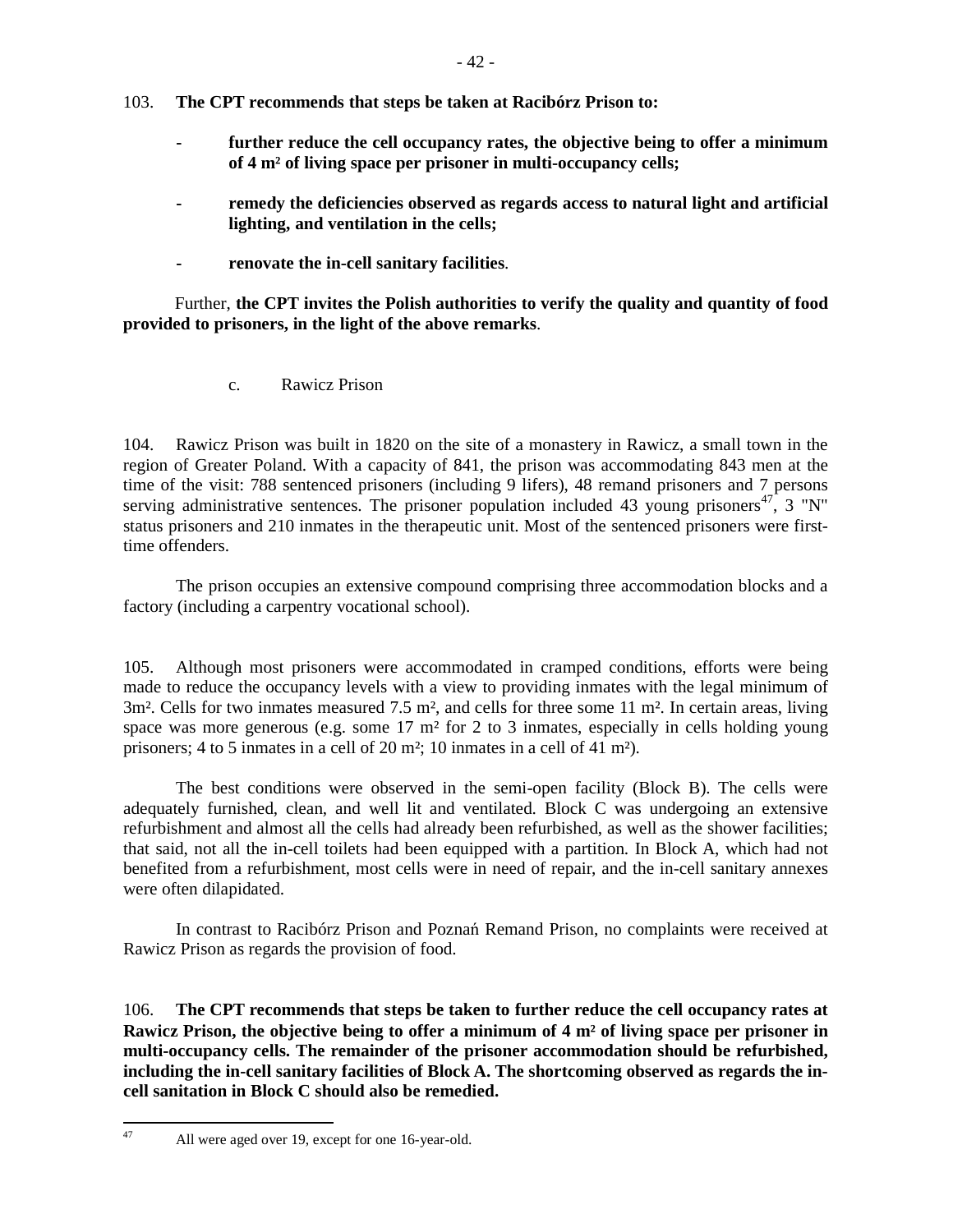**\***  \* \*

107. In each of the three prisons visited, inmates were entitled to one shower a week. The shower facilities were clean and in an adequate state of repair, except for those in Block A at Poznań Remand Prison (see paragraph 97). Further, prisoners were periodically provided with personal hygiene products.

**The CPT invites the Polish authorities to consider increasing the frequency of showers for inmates, in the light of Rule 19.4 of the revised European Prison Rules<sup>48</sup>** .

# **5. Activities**

108. At *Pozna*ń *Remand Prison*, work was provided mainly to sentenced prisoners held in the semi-open and open units (which were not visited by the delegation). As regards prisoners in the main facility, only those in Block D (i.e. some 40 sentenced inmates held under a semi-open regime) had work, essentially maintenance and cleaning tasks within the prison.

Inmates could have TV and radio in their cells, and had access to a library and a chapel. However, save for short periods spent in the recreation rooms (which were equipped with TV, sometimes a DVD player and table football), remand prisoners and the majority of sentenced inmates were locked in their cells for 23 hours a day. Their only regular activity was one hour of outdoor exercise per day. Block A had five small exercise yards measuring some 12 to 18 m², and Block C and the prison hospital shared six exercise yards of some 25 m². The yards were of an oppressive design (surrounded by high brick walls topped with barbed wire) and had no shelter against inclement weather.

109. At *Racibórz Prison*, the delegation was informed that 270 inmates (i.e. some 32%) had work: 222 inmates performed paid work (in the garment factory and on public works in the municipality) and 48 performed unpaid work (maintenance and cleaning tasks inside the prison). No educational or training activities were offered to prisoners, apart from those in the semi-open unit.

As a rule, prisoners had one hour of <u>outdoor exercise</u> per day. That said, working prisoners in the semi-open unit complained that due to their work, they often missed the time slot for exercise. Remand prisoners took outdoor exercise in four yards of some 50 m² and sentenced prisoners in six yards of some 80 m². The yards contained nothing but a bench (except for one which had a table tennis table) and were not equipped with protection against inclement weather. In addition, as the surface was unpaved, it became waterlogged when it rained.

Each block had one to two small recreation rooms (equipped with tables, sometimes a TV set and a table tennis table). Inmates interviewed by the delegation stated they were rarely given the possibility to go to these rooms and in any event usually did not take advantage of this opportunity as there was not much to do there. It transpired from interviews with inmates that apart from outdoor exercise, inmates who did not work could only access the library and go to the chapel, and that working prisoners in the semi-open unit could not access the library and therefore could not get books.

<sup>48</sup> 

Adequate facilities shall be provided so that every prisoner may have a bath or shower, at a temperature suitable to the climate, if possible daily but at least twice a week (or more frequently if necessary) in the interest of general hygiene.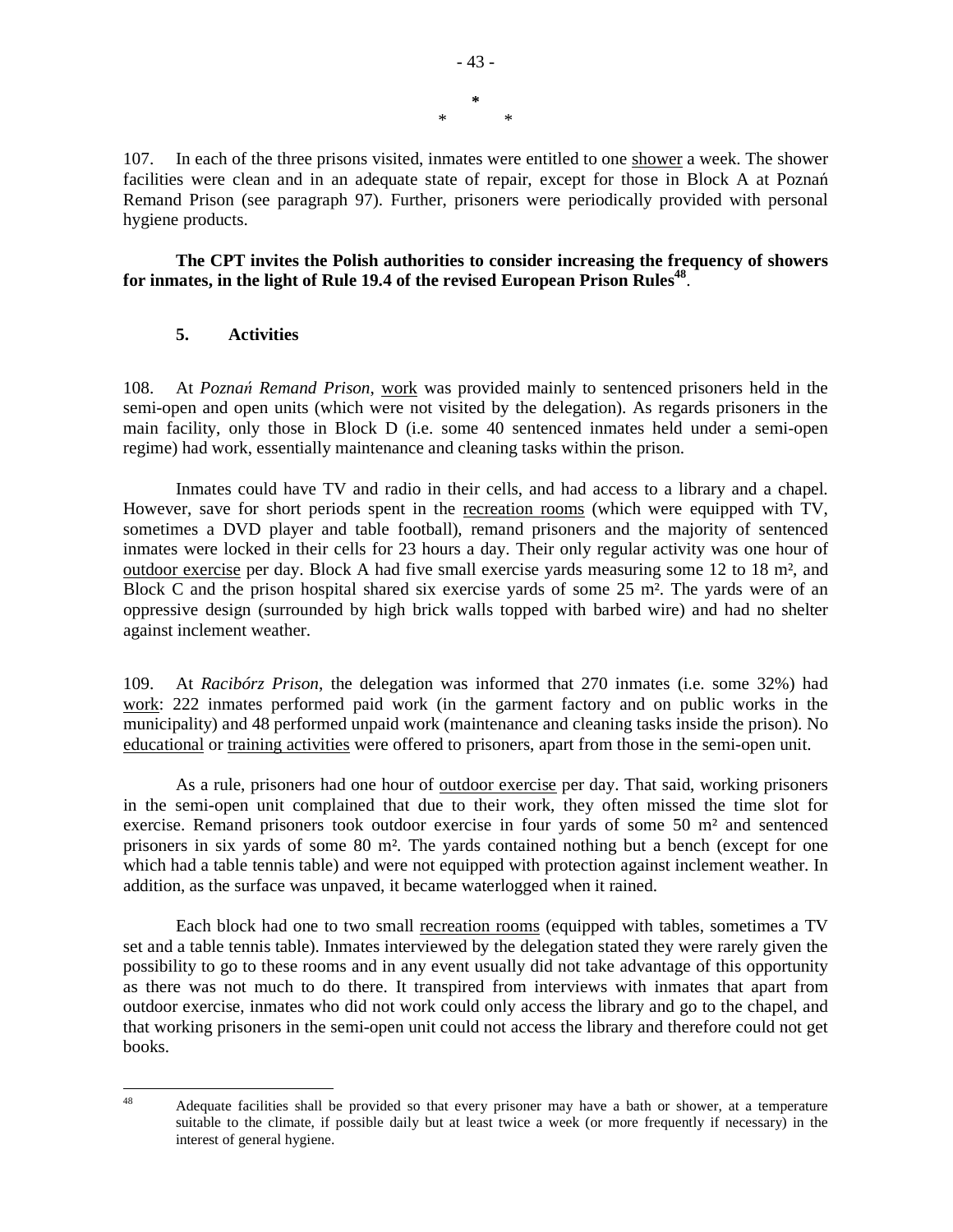110. At *Rawicz Prison*, the delegation observed that the management was striving to provide work and vocational training to inmates. At the time of the visit, 310 inmates (i.e. some 37 %) had work: 198 inmates had paid jobs (in the auxiliary factory and in cleaning, maintenance and the prison kitchen), and 112 performed unpaid jobs consisting of cleaning and maintenance tasks, and of public works outside the establishment).

 In addition, 19 training courses (painting and decorating, computer skills, English language, psychology and sociology, social skills) had been organised in 2009, and a total of 215 prisoners (including remand prisoners) had taken part in them. Some 60 inmates were also following EUfunded vocational training in construction, renovation and welding.

 Hobby clubs (chess, modelling, self-education in study groups) were organised in all units and were open to all inmates, including remand prisoners. All blocks had recreation rooms (with table tennis and table football) and exercise rooms. Adult inmates had access to these facilities twice a week and young prisoners three times a week. There was also a large library, a bookbinding workshop and a chapel. It is noteworthy that life sentenced prisoners were given the same work, schooling and recreation opportunities as other categories of prisoner.

Outdoor exercise was provided on a daily basis in large yards (400 m²) equipped with benches and with some grass areas, and an even larger one which was used for football matches. That said, the yards were not equipped with any protection against inclement weather. In addition, some prisoners in the semi-open unit complained that they could not always benefit from outdoor exercise because it took place during their working hours.

111. To sum up, at Rawicz Prison, the balance of work, education and therapeutic activities offered an excellent menu to address the needs of almost all categories of prisoners. The availability and involvement of educators was praised by the vast majority of inmates interviewed by the delegation. The CPT commends the efforts of the management and staff in this regard.

 This contrasted with the situation observed in Poznań Remand Prison and Racibórz Prison. Due to the shortage of work and other constructive activities, the majority of inmates, including all remand prisoners, spent 23 hours per day in their cells. This very limited regime was further aggravated by the withdrawal of electricity of five-and-a-half hours per day at Poznań Remand Prison and Racibórz Prison. Overall, there was a need for determined action by the managements at Poznań Remand Prison and Racibórz Prison to create a more positive and constructive regime.

112. **The CPT recommends that strenuous efforts be made to develop the programme of activities for remand and sentenced prisoners at Pozna**ń **Remand Prison and Racibórz Prison. The aim should be to ensure that both categories of prisoners are able to spend a reasonable part of the day (eight hours or more) outside their cells, engaged in purposeful activities of a varied nature**.

**Efforts should also be made to ensure that all prisoners, including working prisoners, at Racibórz and Rawicz prisons can benefit from outdoor exercise. In addition, steps should be taken to enable working prisoners of the semi-open unit of Racibórz Prison to borrow books from the library**.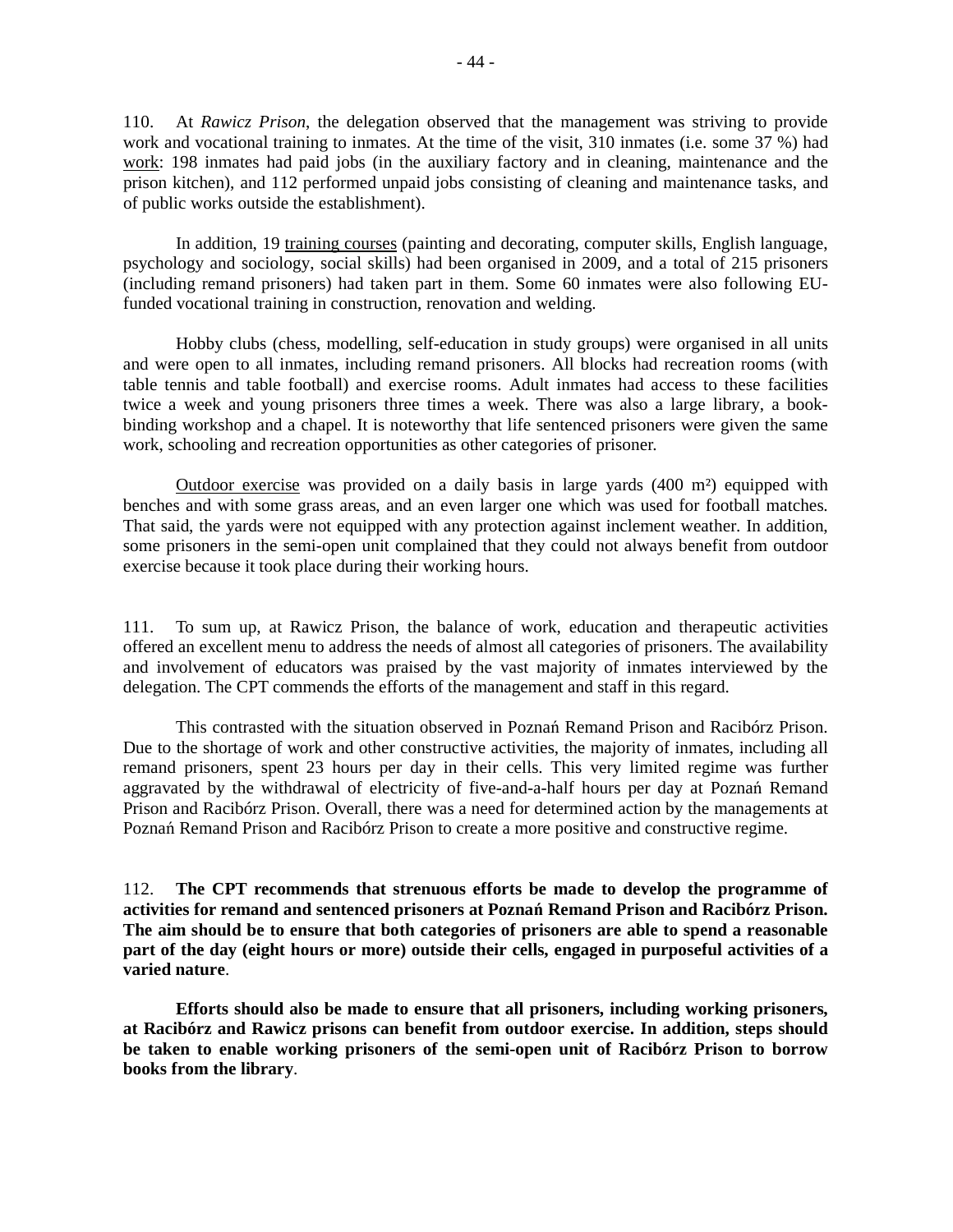113. Although a lack of purposeful activity is detrimental for any prisoner, it is especially harmful for juveniles, who have a particular need for physical activity and intellectual stimulation. Juveniles deprived of their liberty should be offered a full programme of education, sport, vocational training, recreation and other purposeful activities. Physical education should constitute an important part of that programme. **If the establishments visited were to continue to hold juveniles, the necessary arrangements should be made to enable them to follow a regime appropriate to their age group.** 

114. The delegation was informed that the on-going refurbishment process in the three establishments visited would include the prisons' exercise yards. In this respect, **the outdoor exercise yard at Pozna**ń **Remand Prison should be enlarged and steps taken to avoid the yards becoming waterlogged at Racibórz Prison when it rains. Further, the yards of each of the three prisons visited should be equipped with shelters against inclement weather**.

# **6. The therapeutic units**

115. Rawicz and Racibórz Prisons had each a therapeutic unit, the one at Rawicz being the largest in the country. With respective capacities of 240 and 52 places, at the time of the visit, the units were accommodating 210 and 56 persons displaying one or more forms of mental disorder, as well as persons suffering from alcohol dependence and substance abuse.

 The therapeutic unit at *Rawicz Prison*, located in Block C, was undergoing extensive refurbishment. Material conditions were on the whole satisfactory despite the limited living space in the cells (there were two inmates in cells measuring some 8 m²). However, not all in-cell sanitary facilities were equipped with a partition; **reference is made in this respect to the recommendation made in paragraph 106**.

 In contrast, at *Racibórz Prison*, material conditions were far from satisfactory. Some cells were dilapidated and dirty, with poor ventilation and inadequate artificial lighting. Further, certain cells were overcrowded (e.g. three persons in cells measuring 8 m²). **The CPT refers to the recommendations made in paragraph 103 in this respect**; **moreover, steps should be taken to improve the state of repair and cleanliness of the cells in the therapeutic unit**.

116. The unit at *Rawicz Prison* was staffed by six full-time psychologists, two occupational therapists and five educators. The unit also has a medical room used by the health-care staff of the prison for consultations.

The unit at *Racibórz Prison* was staffed by two psychologists, one occupational therapist and two educators. Two nurses from the health-care unit were assigned to work in the therapeutic unit, but with no involvement in the therapeutic programmes. In addition, the unit benefited from the presence of a part-time psychiatrist.

117. In both units, prisoners were offered a range of therapies and activities<sup>49</sup>. At *Rawicz Prison*, each inmate had an individual treatment plan, and staff made efforts to engage inmates placed in the therapeutic unit in various programmes and activities.

<sup>&</sup>lt;sup>-</sup><br>49 *Rawicz therapeutic unit*: courses on family matters, motor activation, support group for disadapted prisoners, cognitive and social training for handicapped, dual diagnosis, social skills, job-seeking, AA, drugs anonymous, health diet, illiteracy classes, relaxation, anger management, English for autodidacts, and occupational therapy. Inmates also had access to an indoor gym, gardening activities and, in summer, outdoor volley-ball. At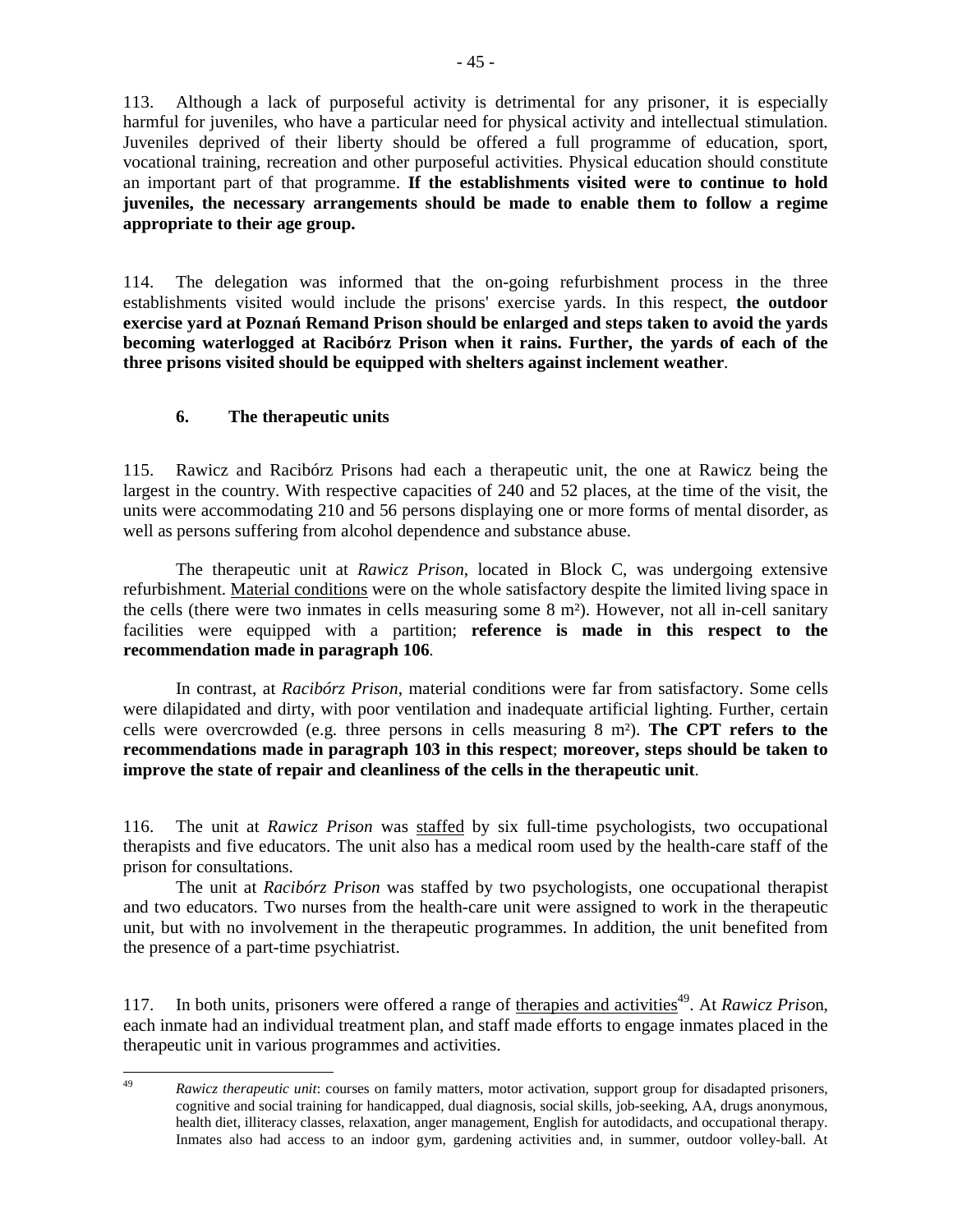In contrast, at *Racibórz Prison*, despite the wide range of activities and therapies, there were no individual treatment plans and, more generally, a passive approach was observed towards involving prisoners in individual programmes.

**The approach followed at Rawicz Prison consisting of engaging inmates referred to the therapeutic unit in programmes and activities should be adopted at the national level to ensure consistency in developing appropriate programmes**.

## **7. Health care**

a. situation in the prisons visited

118. The health-care team at *Pozna*ń *Remand Prison* (considered separately from the prison hospital) consisted of four general practitioners (three full-time, one part-time<sup>50</sup>), two dentists (one full-time, one part-time<sup>51</sup>) and twelve nurses. The prison hospital provided 24-hour medical cover. Further, prisoners had access to a number of medical specialists from the prison hospital.

At *Racibórz Prison*, the health-care team consisted of two general practitioners (one fulltime, one half-time), one full-time dentist, one assistant dentist, one half-time pharmacist and six nurses. One half-time post of general practitioner was vacant. At night and weekends, health care was provided by the emergency services. Further, a number of medical specialists, including a psychiatrist, held surgeries at the prison (half a day once a week for each specialist).

At *Rawicz Prison*, the health-care service comprised four half-time general practitioners, one full-time dentist, one full-time pharmacist and nine nurses. A psychiatrist attended the prison for half a day a week and was on call the rest of the time. Twenty-four hour health-care cover was provided by doctors "on call".

**The CPT recommends that steps be taken at Racibórz Prison to fill the vacant post of general practitioner and ensure that someone qualified to provide first aid, preferably a person with a recognised nursing qualification, is always present in the prison**. **Consideration should also be given to increasing the hours of attendance of the psychiatrist at Racibórz and Rawicz Prisons.** 

119. The delegation received complaints about delays in having access to health care at Poznań Remand Prison and Racibórz Prison. In this connection, the medical services at both prisons had established a system of consultations whereby prisoners in a given unit could only have access to the doctor on a specific weekday, except in case of emergency. The CPT considers that prisoners should be able to have access to a doctor at any time, irrespective of the unit in which they are held. The health-care service should be organised in such a way as to enable requests made by prisoners to consult a doctor to be met without undue delay. **The CPT invites the Polish authorities to reorganise the system of medical consultations at Pozna**ń **Remand Prison and Racibórz Prison accordingly**.

*Racibórz therapeutic unit*: courses on family matters, social skills, cognitive and social training for the handicapped, relaxation, health and personal hygiene, occupational therapy for drug-addicted sentenced prisoners, AA, therapy for sex offenders, anger management; inmates also had access to a carpentry workshop, gardening activities, table tennis.

 $\ddot{\phantom{a}}$ 

 $^{50}$  Equivalent to a 3/4 full-time post.

Equivalent to a 1/5 full-time post.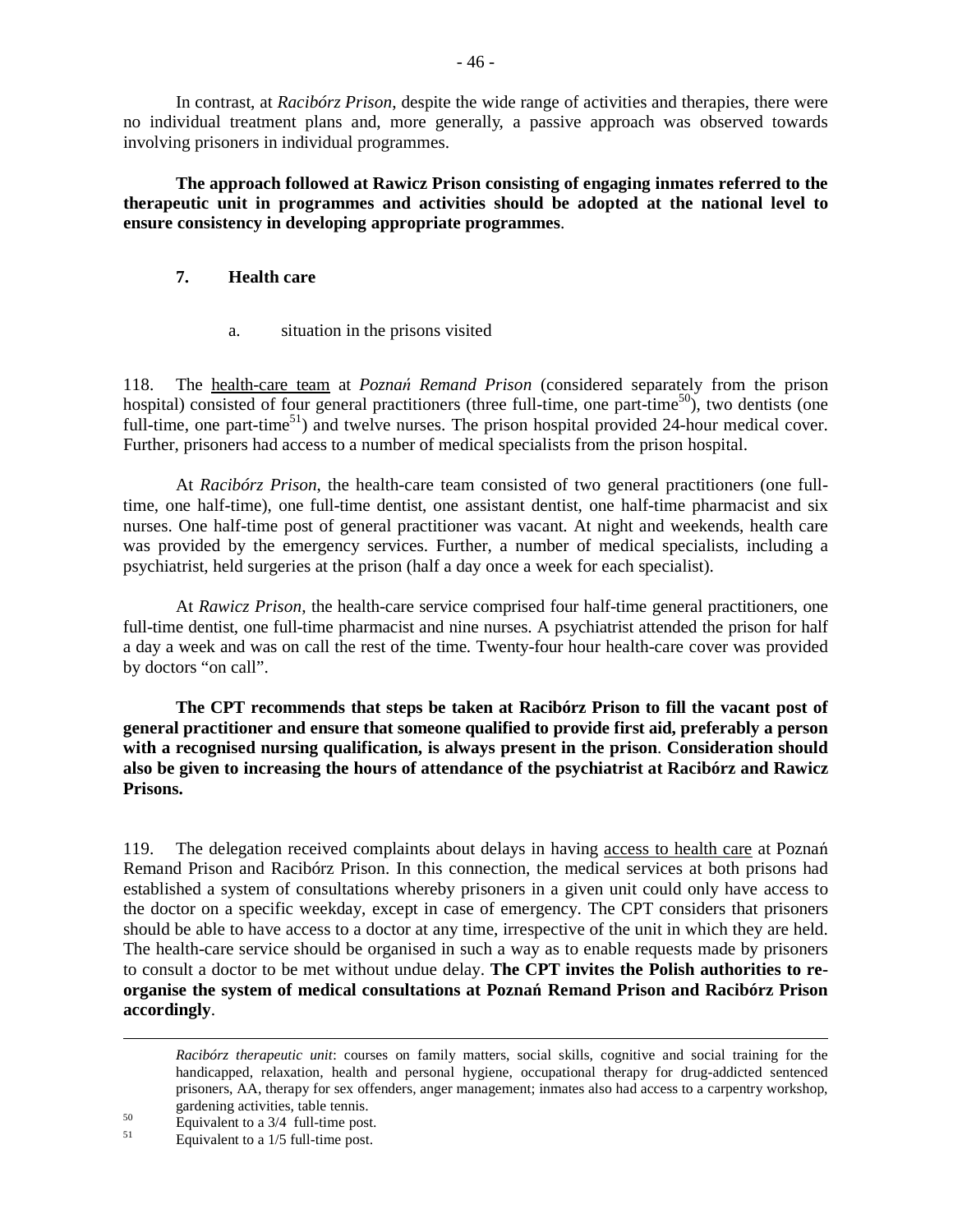120. In the 2004 report, the CPT expressed reservations about the practice of prison doctors treating both prisoners and prison staff. The Committee was pleased to note that this practice did not exist in any of the establishments visited.

121. Newly-arrived prisoners were in principle seen by a doctor or a nurse reporting to a doctor within 48 hours following arrival. The medical reception procedure included screening for tuberculosis (X-ray of the thorax). Other tests (e.g. HIV) were performed on a voluntary basis. Further, all newly-arrived prisoners were given a dental check-up within 15 days of arrival. However, at Racibórz Prison, the delegation found that, in certain cases, prisoners had had to wait up to 15 days to be seen by a doctor. In the CPT's view, every newly-arrived prisoner should be properly interviewed and physically examined by a medical doctor as soon as possible after his admission; save in exceptional circumstances, the interview/examination should be carried out on the day of admission, especially insofar as remand establishments are concerned. Such medical screening on admission could also be performed by a fully qualified nurse reporting to a doctor. **The CPT recommends that measures be taken to ensure that all newly-arrived prisoners are seen by a member of the health-care team (either a doctor or a fully qualified nurse reporting to a doctor) within 24 hours of their arrival**.

122. Prison health-care services can make a significant contribution to the prevention of illtreatment by the police, through the systematic recording of injuries observed on newly-arrived prisoners and, if appropriate, the provision of information to the relevant authorities.

In this regard, the delegation noted that none of the establishments visited held a specific register recording injuries observed on newly-arrived prisoners. Such information was entered in the personal medical files. The entries did not contain conclusions as to the consistency between allegations made and the objective medical findings. Further, there was no transmission of information on injuries to the relevant prosecutor, unless the person concerned had lodged a complaint; this state of affairs also constitutes an infringement of Section 304 of the Code of Criminal Procedure.

**The CPT recommends that the medical record drawn up after the medical screening of a newly-arrived prisoner should contain: (i) a full account of statements made by the person concerned which are relevant to the medical examination (including his description of his state of health and any allegations of ill-treatment), (ii) a full account of objective medical findings based on a thorough examination, and (iii) the doctor's conclusions in the light of (i) and (ii), indicating the degree of consistency between any allegations made and the objective medical findings**. **Further, the results of every examination, including the above-mentioned statements and the doctor's conclusions, should be made available without delay to the prisoner and his lawyer.** 

**The Committee also recommends that steps be taken to ensure that whenever injuries are recorded by a doctor which are consistent with allegations of ill-treatment made by a prisoner (whether on arrival or at a later stage of his detention) or which, even in the absence of an allegation, are indicative of ill-treatment, the record is systematically brought to the attention of the relevant prosecutor**. **Moreover, a "register of traumatic lesions" should be kept by the health-care service of each penitentiary establishment**.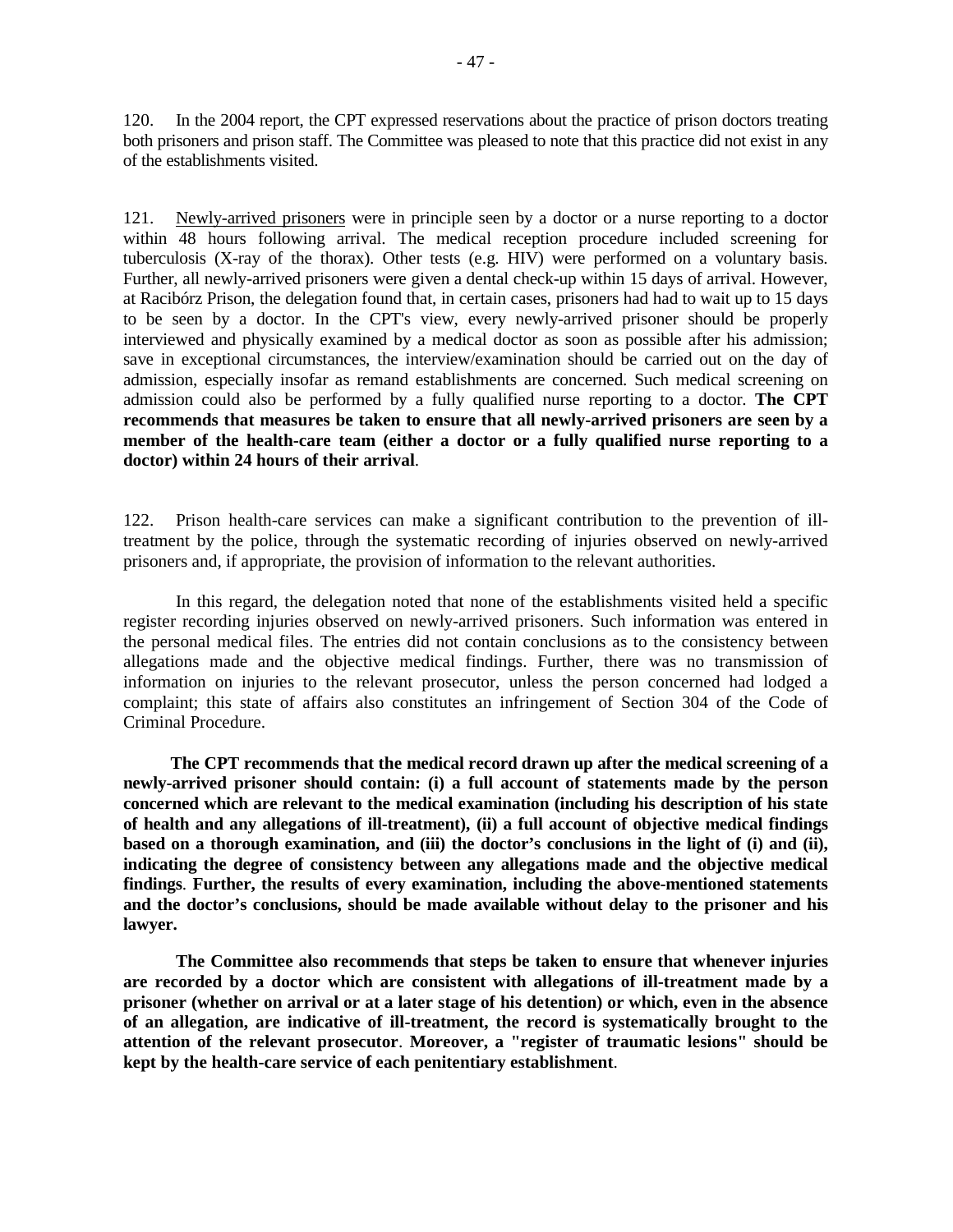123. As regards the confidentiality of medical information, only health-care staff had access to prisoners' medical files. However, it transpired that the medical examinations of prisoners often took place in the presence of prison officers. The CPT has serious misgivings about this approach. It acknowledges that special security measures may be required during medical examinations in a particular case, when a security threat is perceived by the medical staff. However, there can be no justification for prison guards being systematically present during such examinations; their presence is detrimental to the establishment of a proper doctor-patient relationship and usually unnecessary from a security point of view. Alternative solutions can and should be found to reconcile legitimate security requirements with the principle of medical confidentiality. One possibility might be the installation of a call system, whereby a doctor would be in a position to rapidly alert prison officers in those exceptional cases when a detainee becomes agitated or threatening during a medical examination. **The CPT recommends that the Polish authorities take steps to bring practice in line with the above considerations. If necessary, the law should be amended accordingly.** 

124. As regards "N" status prisoners, not only were they medically examined in the presence of non-medical prison staff, but they were usually handcuffed, and sometimes ankle-cuffed. The practice of applying means of restraint to prisoners during medical consultations infringes upon the dignity of the prisoners concerned, prohibits the development of a proper doctor-patient relationship and may even be prejudicial to the establishment of objective medical observations. **The CPT calls upon the Polish authorities to abandon the policy of routine application of means of restraint to "N" status prisoners during medical consultations**.

125. Practically no progress had been made as regards the care of inmates with drug-related problems, the services offered to them, or the development of a prevention policy<sup>52</sup>. Methadone substitution programmes were not available in the establishments visited<sup>53</sup>, with the exception of Poznań Prison Hospital where a few prisoners were being treated with methadone. Further, none of the establishments visited had in place harm-prevention measures (such as, for instance, the provision of bleach and information on how to sterilise needles, needle-exchange programmes or the supply of condoms).

The CPT wishes to stress that the management of drug-addicted prisoners must be varied – combining detoxification, psychological support, socio-educational programmes, rehabilitation and substitution programmes – and linked to a real prevention policy. It goes without saying that healthcare staff must play a key role in drawing up, implementing and monitoring the programmes concerned and co-operate closely with the other (psycho-socio-educational) staff involved.

 **The CPT reiterates the recommendation made in its 2004 visit report that the Polish authorities develop and implement a comprehensive policy for the provision of care to prisoners with drug-related problems**.

 $52$  $5<sup>52</sup>$  See paragraph 126 of CPT/Inf (2006) 11.

Those requiring such treatment were systematically referred to outside hospitals.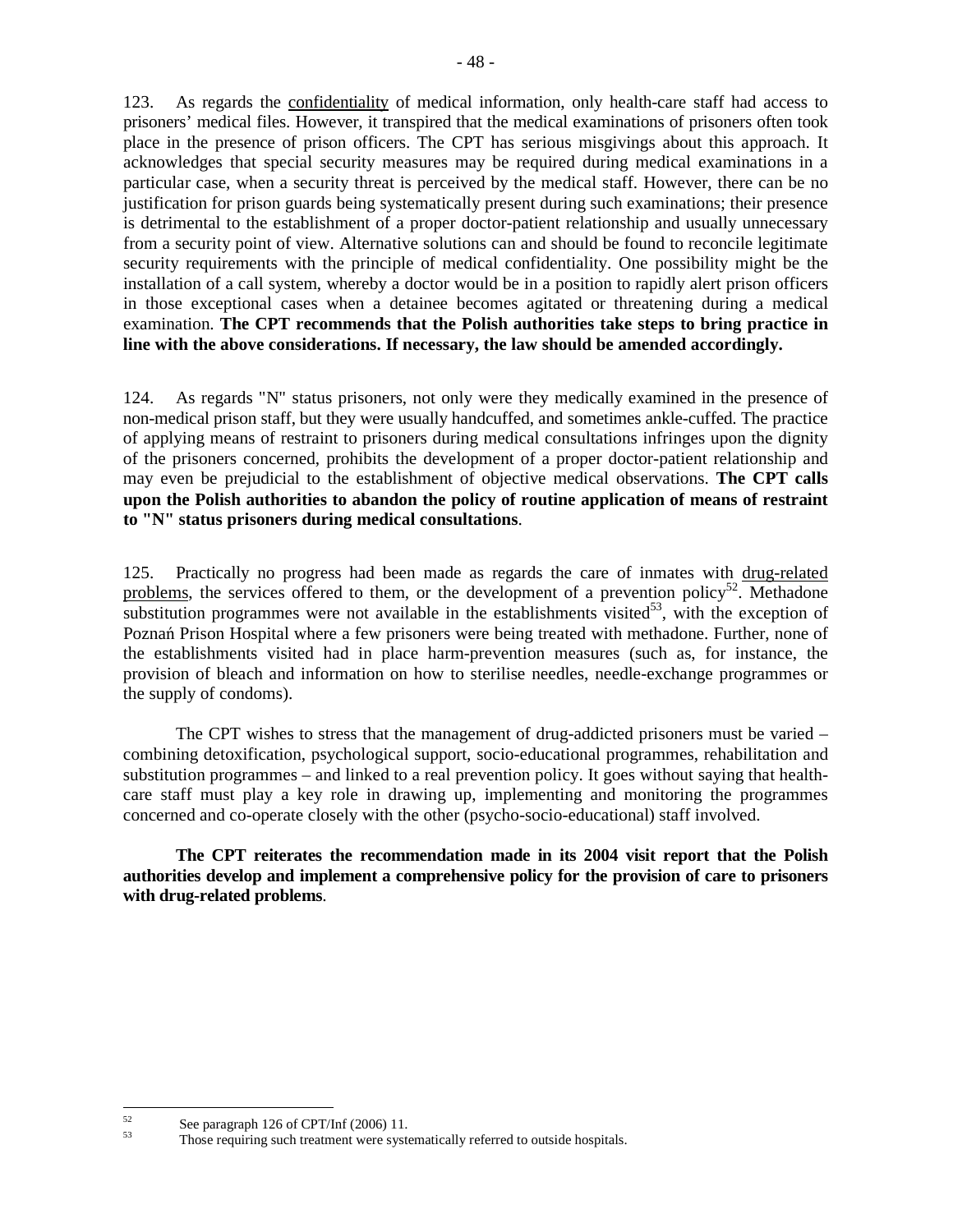# b. Poznań Prison Hospital

# *i. introduction*

126. The prison hospital had a total capacity of 102 beds and comprised, among other things, a ward for internal medicine (with a capacity of 31 beds), one for dermatology (29 beds)<sup>54</sup>, and one for psychiatry (29 beds). At the time of the visit, 84 prisoners (27 remand and 57 sentenced) were being accommodated at the hospital.

127. The patients' rooms had good access to natural light, artificial lighting and ventilation, and were clean and adequately equipped. However, the occupancy rates (e.g. three inmates in a room measuring some 9 m<sup>2</sup>, two inmates in a room measuring some 7.5 m<sup>2</sup>) resulted in cramped conditions. Reference is made in this respect to paragraph 99.

 The hospital was equipped with a recreation room (with TV, table-tennis table, table football, an exercise bike) and an art therapy room, both being accessible to patients from all the wards. However, it transpired from interviews with inmates that they were rarely offered the possibility to use these rooms.

128. The delegation observed that inmates in the dermatology and psychiatric wards were usually dressed around the clock in pyjamas, including when taking outdoor exercise. In this connection, it should be stressed that the practice of continuously dressing ambulant inmates in pyjamas is not conducive to strengthening personal identity and self-esteem; individualisation of clothing should form part of the therapeutic process. **The CPT recommends that steps be taken to ensure that an individualised approach is followed as regards inmates' clothing in the hospital wards**.

129. The staffing levels<sup>55</sup> and medical equipment in the internal medicine and dermatology wards were of a standard expected in a hospital facility.

## *ii. the psychiatric ward*

130. The psychiatric ward (including forensic psychiatry) catered for several regions. At the time of the visit, it was accommodating 20 inmates receiving treatment and 4 undergoing assessment. The staff consisted of three psychiatrists, seven nurses, two psychologists, a part-time educator and a part-time occupational therapist<sup>56</sup>. There was also one prison officer assigned to the unit.

<sup>54</sup>  $^{54}$  Catering for the entire country.

Two full-time doctors and seven full-time nurses on each ward seven days a week. There was a doctor on duty at night on weekdays and at weekends the doctor in the adjacent prison was on call.

<sup>56</sup> Both equivalent to a 1/3 full-time post.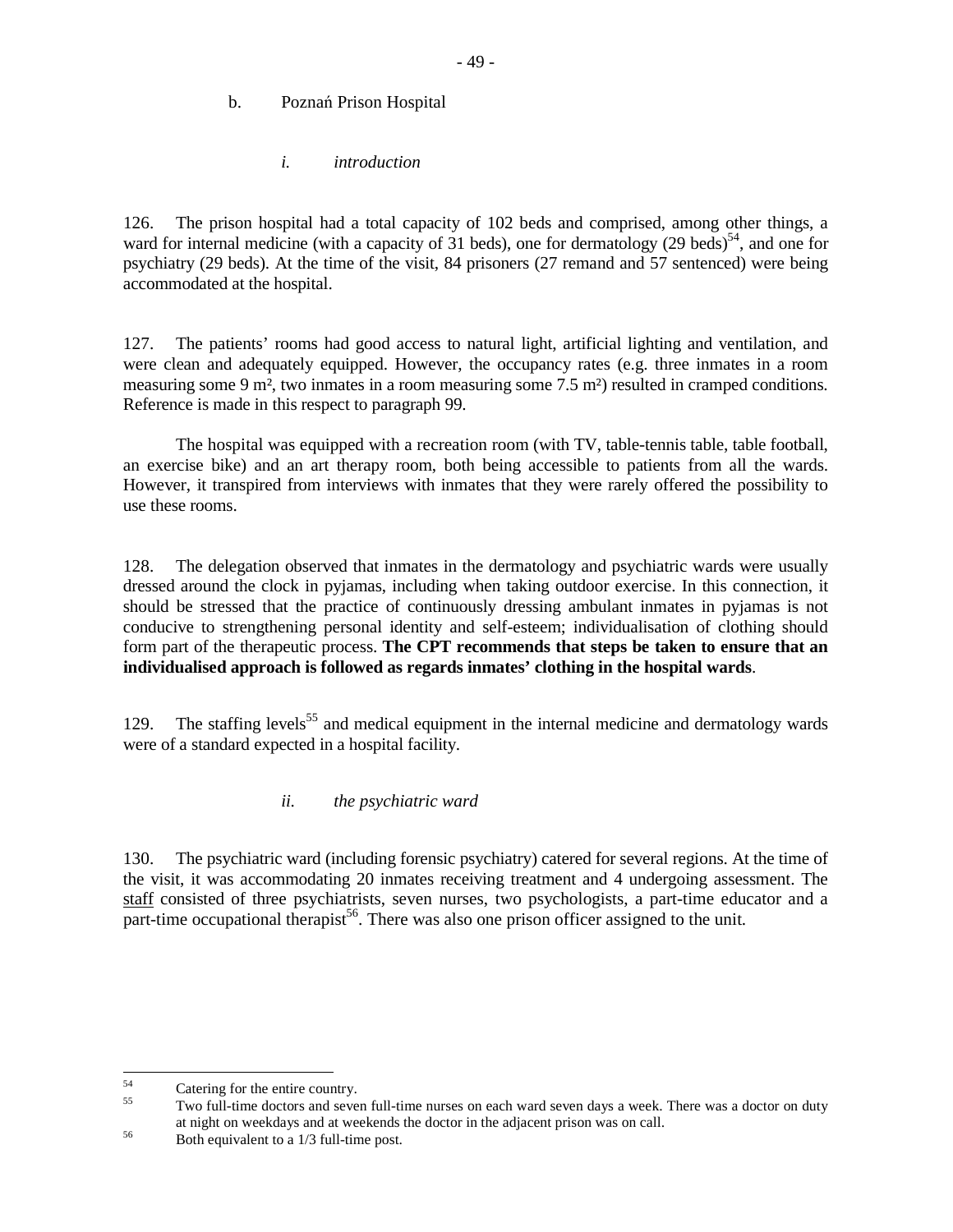131. The rooms had a barred separation right behind the door, thus reducing even more the living space of patients. Some interviews and medical procedures conducted in the patient's room were carried out through these bars. Such a practice can hardly be described as conducive to a genuine therapeutic relationship and is degrading to both patients and staff. **The CPT recommends that an end be put to this practice**.

Further, **the Committee invites the Polish authorities to provide a more congenial and personalised environment; in particular, the current oppressive design of the patients' rooms should be reviewed with a view to creating an accommodation structure which preserves the dignity of the patient**.

132. The treatment relied primarily on pharmacotherapy. Some occupational therapy was provided in the art therapy room and inmates could also go to the recreation room once or twice a week. Outdoor exercise was in principle provided on a daily basis; however, the delegation came across a female inmate who alleged that she had not had any outdoor exercise since her arrival (some two weeks before).

**The CPT recommends that steps be taken in the psychiatric ward at Pozna**ń **Prison Hospital to set up individual treatment plans for patients based on a broader range of therapeutic, rehabilitative and recreational activities. This implies the recruitment of an appropriate number of corresponding staff. Moreover, all persons accommodated in a prison psychiatric ward should be offered, health permitting, at least one hour a day of outdoor exercise in a reasonably spacious and secure setting** (see also the recommendation in paragraph 114).

133. It became apparent that while interviews with doctors and psychologists usually took place in private, nursing procedures and the distribution of medication were carried out in the presence of a prison officer. There can be no justification for custodial staff being systematically present during medical examinations or therapeutic interventions. Alternative solutions can and should be found to reconcile legitimate security requirements with the principle of medical confidentiality. **In this respect, reference is made to the recommendation in paragraph 123**.

134. The use of means of restraint was governed by the provisions of Article 18 of the Mental Health Act and the Minister of Health's Ordinance of 23 August 1995 on "The methods of application of restraint<sup>57</sup>. The individual medical files and nurses' log book contained some entries as to resort to mechanical restraint, but it transpired that not all cases were recorded; further, chemical restraint (such as sedatives, antipsychotics, hypnotics and tranquillisers) was not recorded in any document. Seclusion could be resorted to in a specific room – "monitoring cell", of the same design as the other rooms and additionally equipped with CCTV – which could be used both for medical purposes and security issues<sup>58</sup> ("N" status prisoners).

<sup>57</sup> <sup>57</sup> According to the law, physical restraint consists of holding, compulsory medication, immobilisation or seclusion. The decision to use physical restraint is made by a doctor, who determines the type of physical restraint to be applied and supervises its implementation. In emergency situations, when a doctor is not available, the decision may be taken by a nurse who must notify the doctor immediately.

<sup>58</sup> A "N" status prisoner undergoing psychiatric assessment or treatment would be placed in such a cell for example.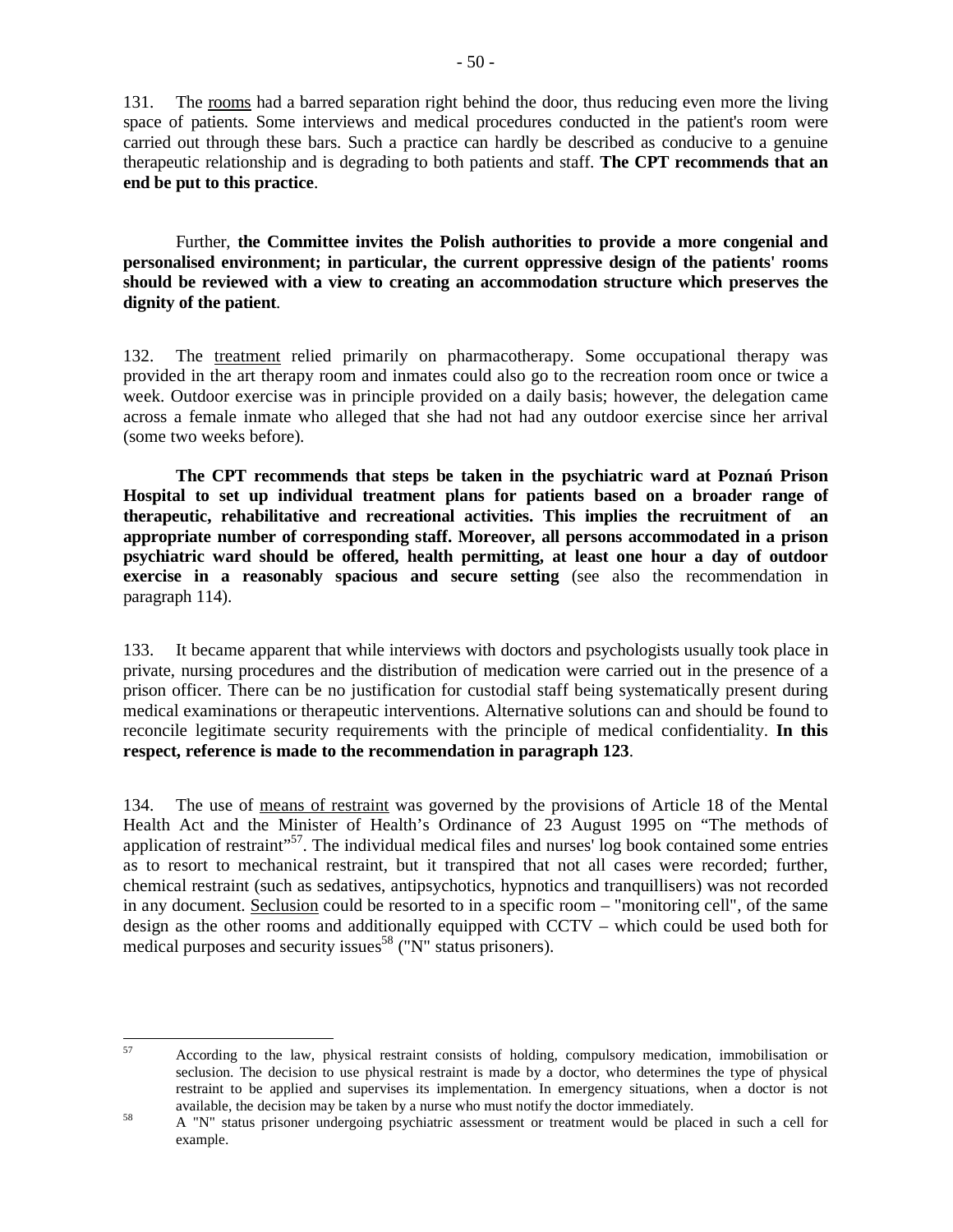135. In the CPT's view, every psychiatric establishment should have a comprehensive, carefully developed, policy on restraint. The involvement and support of both staff and management in elaborating the policy is essential. Such a policy should make clear which means of restraint may be used, under what circumstances they may be applied, the practical means of their application, the supervision required and the action to be taken once the measure is terminated. Further, if resort is had to chemical restraint, it should be subjected to the same safeguards as mechanical restraints. In this context, guidelines on the use of restraint should include the following points:

- Any resort to means of restraint should always be either expressly ordered by a doctor or immediately brought to the attention of a doctor with a view to seeking his/her approval.
- The use of mechanical restraint in an appropriate manner requires considerable staff resources. For example, when the limbs of a patient are held with straps or belts, a trained member of staff should be continuously present in order to maintain the therapeutic alliance and to provide assistance. Such assistance may include escorting the patient to a toilet facility or helping him/her to drink/consume food. Video surveillance cannot replace such a continuous staff presence.
- Locking up a vulnerable mentally disordered patient alone in a room must be very carefully applied and should only be a measure of last resort and for the shortest possible period; seclusion should not be resorted to due to the lack of alternative strategies, staff and regime provision.
- Every instance of the use of means of restraint whether physical or chemical of a patient must be recorded in a specific register established for that purpose, in addition to the individual's file. The entry should include the times at which the measure began and ended, the circumstances of the case, the reasons for resorting to the measure, the name of the doctor who ordered or approved it, and an account of any injuries sustained by the person or staff. This will greatly facilitate both the management of such incidents and oversight into the extent of their occurrence.

**The CPT recommends that the Polish authorities take steps to ensure that these principles are applied in the psychiatric ward of Pozna**ń **Prison Hospital as well as in all other prison psychiatric wards in Poland**.

# **8. Other issues**

a. contact with the outside world

136. The rules and practice applicable to family visits, correspondence and access to telephone for *sentenced prisoners* were on the whole adequate. That said, **it would be desirable for**  sentenced prisoners to be entitled to at least one visit per week<sup>59</sup>.

 $59$ 

Pursuant to the Executive Penal Code, sentenced prisoners are entitled to three visits per month in semi-open regime and two visits per month in the closed-type regime. Visits last one hour.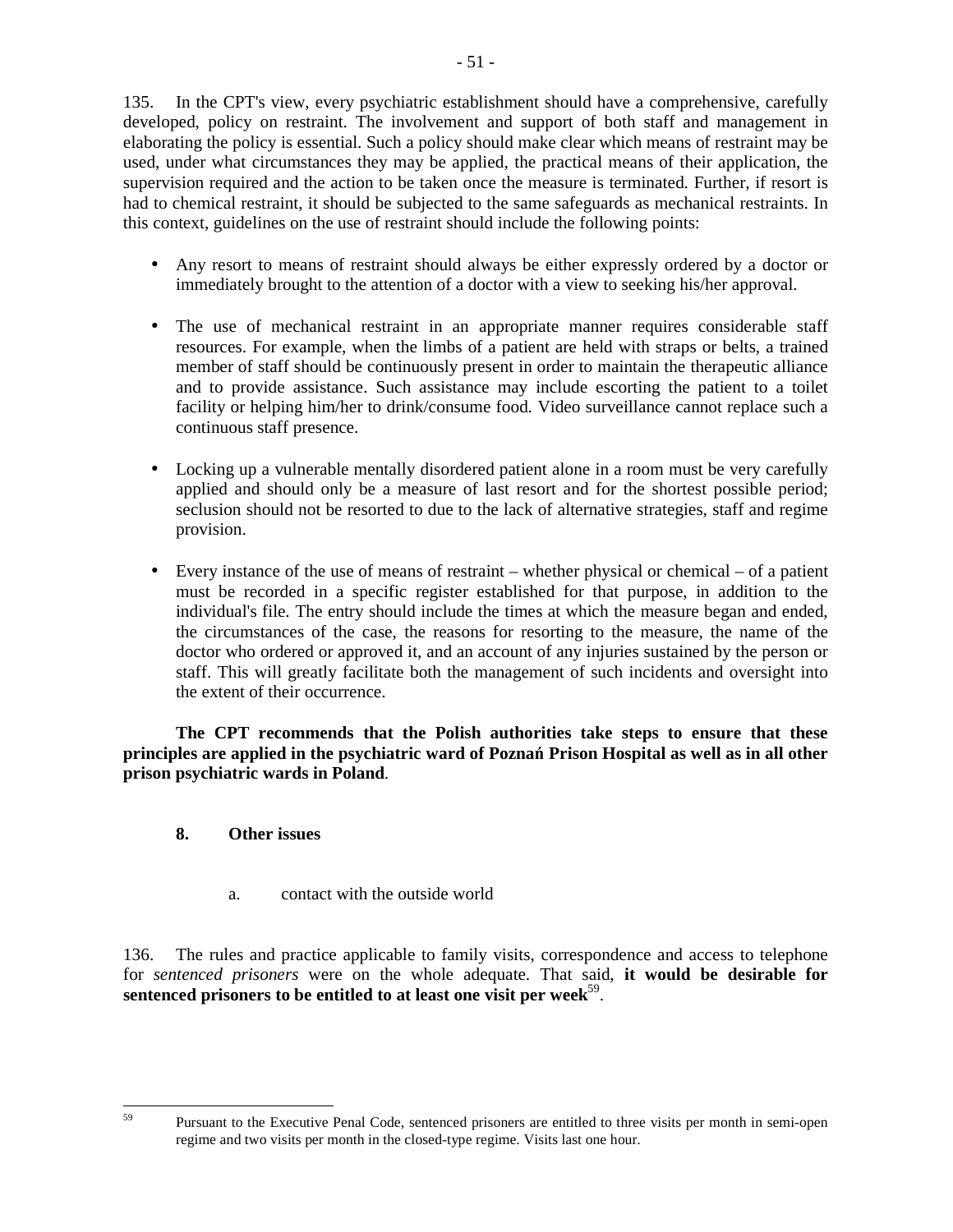137. The visiting facilities were very good in all the establishments visited, and especially in Rawicz Prison where efforts had been made to render the visiting rooms as pleasant as possible for both visitors and prisoners. That said, at Poznań Remand Prison, visitors had to spend a long time waiting outside the establishment. Further, at Racibórz Prison, many complaints were received as regards the visiting schedule, which had been changed recently and excluded weekends.

**The CPT invites the Polish authorities to introduce a visit booking system at Pozna**ń **Remand Prison, and to add at least one weekend day to the schedule of visits at Racibórz Prison**.

138. The delegation found that *remand prisoners* could receive visits once or twice a month, which represents a positive development compared to the situation observed in 2004. That said, in the CPT's view, a visiting time of one hour per month is not sufficient to enable persons on remand to maintain appropriate contact with the outside world. **The objective should be to offer a visit every week, of a duration of at least one hour.**

 Further, the restrictive rules on correspondence and the total ban on telephone calls for remand prisoners remained unchanged $^{60}$ . The CPT recalls that all prisoners, including remand prisoners, should have access to the telephone. Any restrictions on access to the telephone should be strictly limited to the requirements of a given case and applied for as short a time as possible. **The CPT calls upon the Polish authorities to review the arrangements concerning contact with the outside world for remand prisoners, taking into consideration the above remarks and Rules 24.1 and 99 of the European Prison Rules<sup>61</sup>** .

b. discipline

139. The disciplinary procedure applicable to prisoners had remained unchanged<sup>62</sup>. In the three establishments visited, the use of disciplinary cells appeared limited. In the first 11 months of 2009, the sanction of placement in a disciplinary cell had been resorted to 9 times at Poznań Remand Prison (for periods never exceeding 14 days), 47 times at Rawicz Prison (usually for 5 to 7 days, occasionally for up to 14 days) and 26 times at Racibórz Prison (mostly for 14 days). The protocols recording such episodes were very well kept and provided detailed accountability.

 However, the delegation was unable to ascertain the level of use of disciplinary sanctions other than solitary confinement, due to the absence of a system for recording such sanctions. **The CPT invites the Polish authorities to introduce a system, in each establishment, for recording all types of disciplinary sanctions**.

<sup>60</sup> <sup>60</sup> See paragraphs 141 and 153 of CPT/Inf (98)13, paragraph 142 of CPT/Inf (2002)9, and paragraphs 133 and 134 of CPT/Inf (2006)11.

<sup>&</sup>lt;sup>61</sup> Rule 24.1: Prisoners shall be allowed to communicate as often as possible by letter, telephone or other forms of communication with their families, other persons and representatives of outside organisations and to receive visits from these persons.

Rule 99: Unless there is a specific prohibition for a specified period by a judicial authority in an individual case, untried prisoners: *a.* shall receive visits and be allowed to communicate with family and other persons in the same way as convicted prisoners; *b.* may receive additional visits and have additional access to other forms of communication; and *c.* shall have access to books, newspapers and other news media.

<sup>&</sup>lt;sup>62</sup> The maximum length of disciplinary solitary confinement is 28 days for sentenced prisoners and 14 days for remand prisoners, non-renewable in both cases. Prisoners have the right to be heard on the subject of the offence with which they are charged and can appeal against the disciplinary sanction of solitary confinement to the penitentiary judge.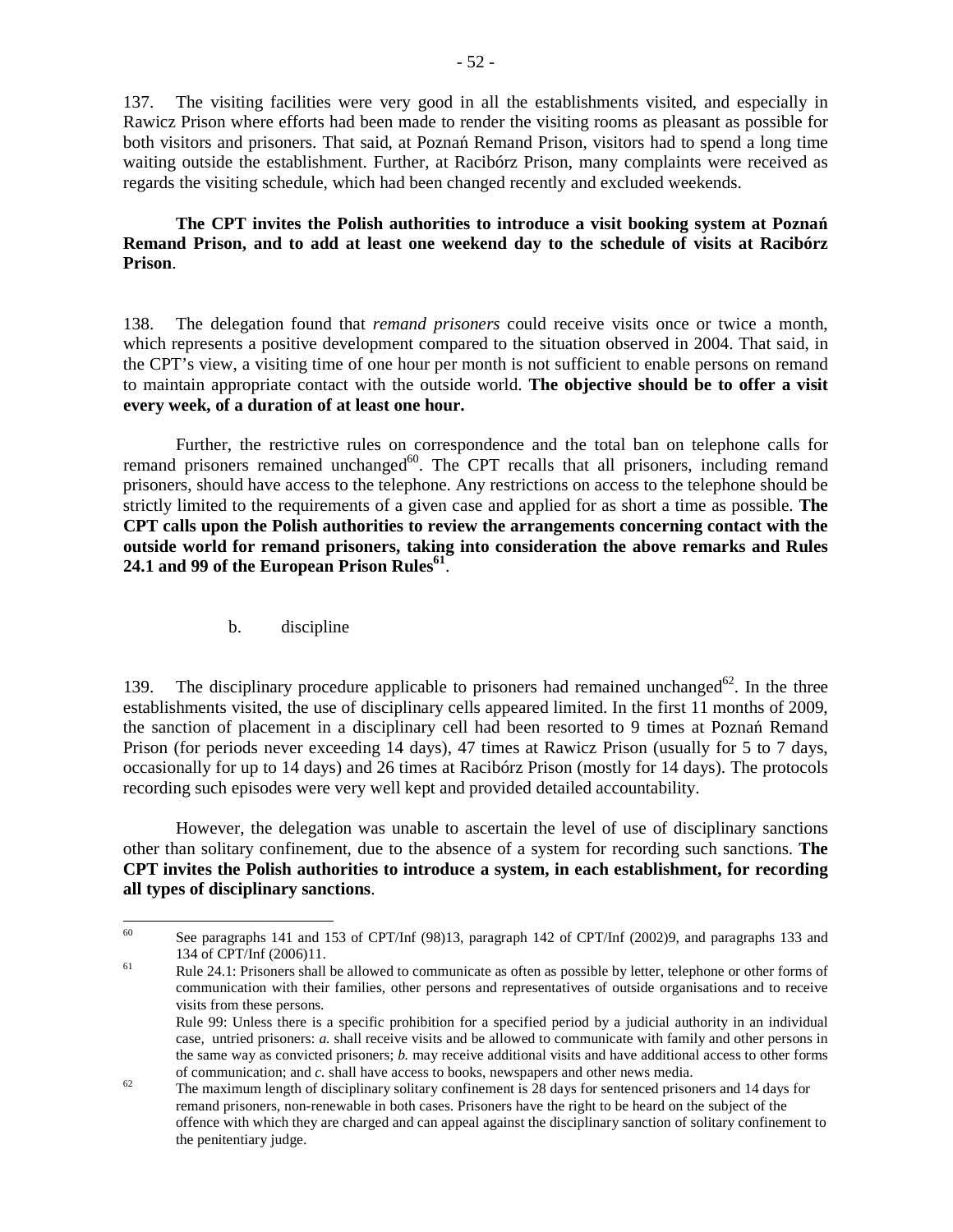140. It should be added that prisoners subjected to the sanction of solitary confinement are, as a rule, automatically deprived of contact with the outside world (the right to receive visits, to write letters or to make phone calls).

In this connection, the CPT wishes to stress that disciplinary punishment of prisoners should not involve a prohibition of family contact and that any restrictions on family contact as a punishment should be imposed only where the offence relates to such contact<sup>63</sup>. The CPT **recommends that the rules governing disciplinary sanctions be revised accordingly**.

141. The cells used for disciplinary punishment at Rawicz Prison were of an adequate size (7 m²) and well-equipped. At Poznań Remand Prison, one cell measured some 4 m², and the other one some 7 m<sup>2</sup>; the equipment consisted of a bed and a cupboard. At Racibórz Prison, the cells measured some 4 m², and had poor access to natural light. **The CPT recommends that all disciplinary cells measuring less than 6 m² be either enlarged or taken out of service. In addition, access to natural light should be improved in the cells at Racibórz Prison**.

142. Prisoners subject to the sanction of placement in a disciplinary cell were seen prior to their placement by the doctor, whose signature was required to certify whether the prisoner was fit to undergo the punishment. The CPT wishes to stress that medical practitioners working in prisons act as the personal doctors of prisoners, and ensuring that there is a positive doctor-patient relationship between them is a major factor in safeguarding the health and well-being of prisoners. Obliging prison doctors to certify that prisoners are fit to undergo punishment is scarcely likely to promote that relationship. This point was recognised in the Committee of Ministers' Recommendation (2006) 2 on the European Prison Rules; indeed, the rule in the previous version of the Rules, stipulating that prison doctors must certify that a prisoner is fit to sustain the punishment of disciplinary confinement, has now been removed.

**The CPT recommends that existing regulations and practice concerning the role of prison doctors in relation to disciplinary matters be reviewed. In so doing, regard should be had to the European Prison Rules<sup>64</sup> and the comments made by the CPT in paragraph 53 of its 15th General Report (CPT/Inf (2005) 17).** 

<sup>63</sup> See also Rule 60.4 of the European Prison Rules and Rule 95.6 of the European Rules for juvenile offenders subject to sanctions or measures, as well as the commentaries on these Rules.

<sup>&</sup>lt;sup>64</sup> Rule 43.3: The medical practitioner shall report to the director whenever it is considered that a prisoner's physical or mental health is being put seriously at risk by continued imprisonment or by any condition of imprisonment, including conditions of solitary confinement.

 $1<sup>st</sup>$  sub-paragraph of paragraph 53 of CPT/Inf (2005) 17 : "One thorny issue in the field of health care in prisons concerns the role of prison doctors in relation to disciplinary matters. Medical practitioners working in prisons act as the personal doctor of prisoners, and ensuring that there is a positive doctor/patient relationship between them is a major factor in safeguarding the health and well-being of prisoners. Obliging prison doctors to certify that prisoners are fit to undergo punishment that might have an adverse effect on their health is scarcely likely to promote that relationship. […]."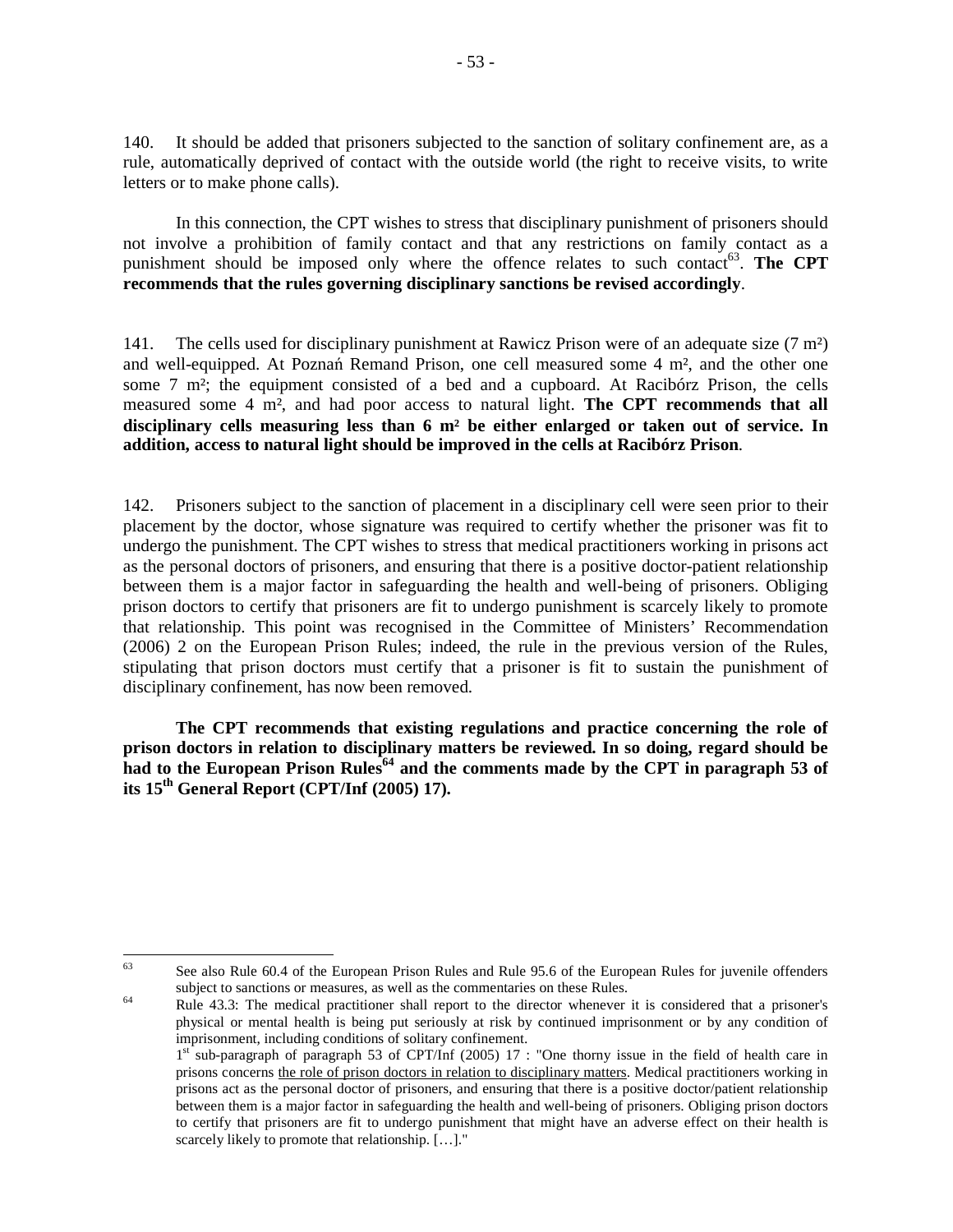c. security issues

143. The examination of documentation revealed that, in the first 11 months of 2009, very limited use of means of restraint ("direct means of coercion") had been made at Poznań Remand Prison (7 times) and Rawicz Prison (6 times). Records reviewed by the delegation were detailed.

At Racibórz Prison, 29 cases of placement in a security cell were noted during the same period, involving, in four cases, the use of pepper spray as well as handcuffs and truncheons. The delegation was concerned by the case of an inmate with mental problems who had been kept in a security cell on two occasions over two days, with a break of five hours, without being seen by a psychiatrist. His file contained a diagnosis of schizophrenia from some three years previously and a psychologist had spoken to him twice on the first day in the security cell and identified disorderly thought processes and delusional conversations. The video recording of an episode of staff trying to apply a one-piece body belt (handcuffs on a belt) to the inmate while in the security cell revealed that it took them several minutes to find the belt and that, by the time it was applied, the necessity for applying it was dubious.

Further, the application of the belt was not followed by a medical examination (the inmate was not seen by the doctor before he was removed from the cell, i.e. three hours after the belt had been removed). The prisoner concerned was transferred to a psychiatric hospital three days later and remained there.

144. As already stressed in the report on the visit carried out in  $2004^{65}$ , while understanding that it can be necessary on rare occasions to resort to means of restraint in a prison setting, the CPT is of the view that means of mechanical restraint in addition to placement in a security cell should rarely need to be applied for more than a few hours, unless there was a medical condition requiring it. Means of mechanical restraint should only be used as a last resort to prevent the risk of harm to the individual or others and only when all other reasonable options fail satisfactorily to contain those risks. It should never be used as a punishment or to compensate for shortages of trained staff. Further, it should not be used in a non-medical setting when hospitalisation would be a more appropriate intervention; and any resort to immobilisation should be immediately brought to the attention of a doctor in order to assess the need for the measure, as opposed to certifying the individual's fitness for it. In addition, there should be regular refresher courses on control and restraint techniques for staff.

## **The CPT recommends that steps be taken to review the resort to means of restraint at Racibórz Prison and, if necessary, in other Polish prisons, in the light of the above remarks**.

As regards the use of pepper spray, **the remarks and recommendation made in paragraph 77 apply equally to prison establishments**.

145. Material conditions in the security cells could be considered as adequate at Poznań Remand Prison and Racibórz Prison. However, at Rawicz Prison, the security cells measured a mere 4.75m²; **the CPT recommends that the security cells at Rawicz Prison be either enlarged or taken out of service**.

See paragraph 71 of CPT/Inf (2006) 11.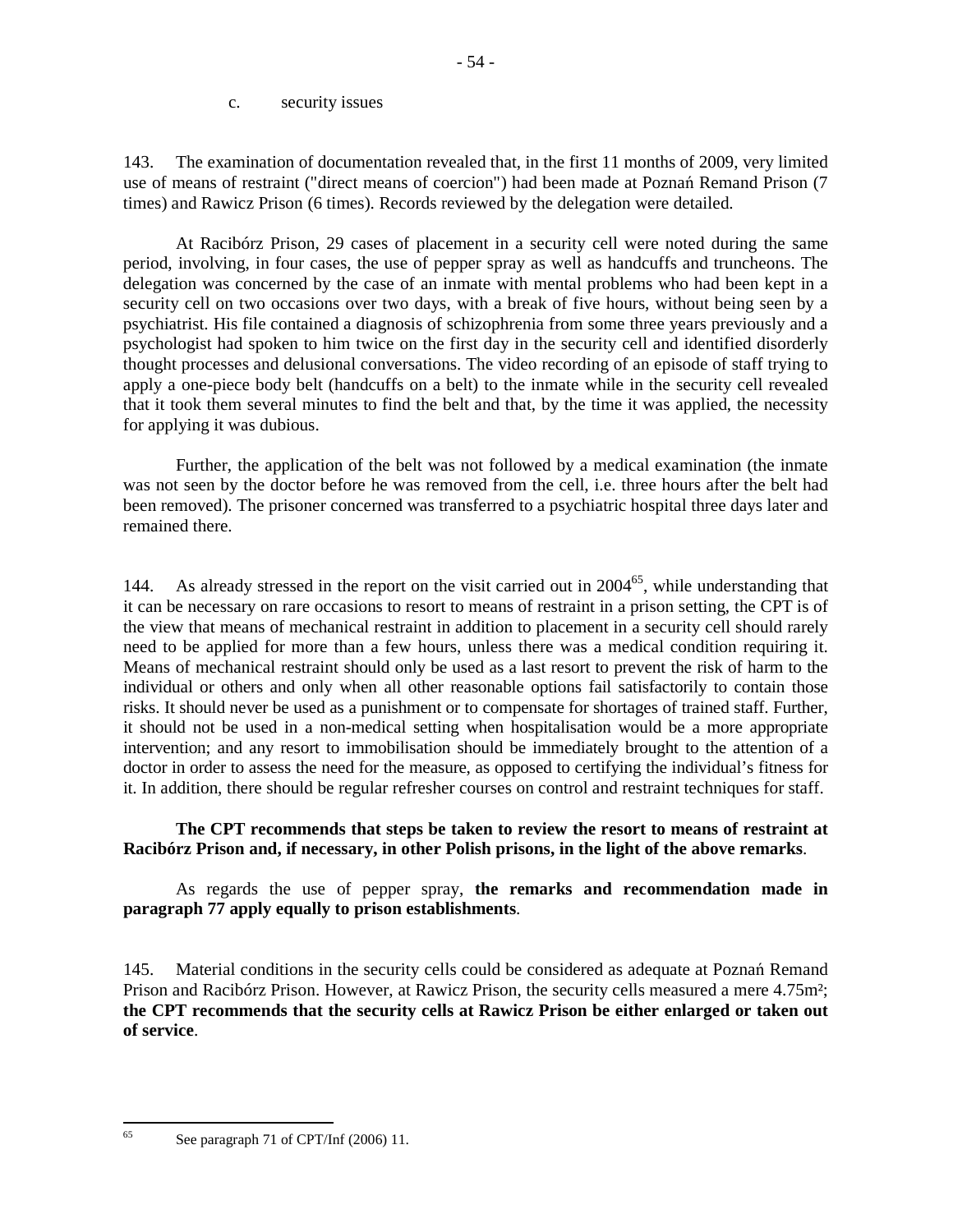#### d. complaints procedures

146. Prisoners at the three establishments visited were well-informed of the avenues of complaints and made use of them<sup>66</sup>. Complaints appeared to be well handled, but the multi-stage system for considering complaints occasionally generated delays in providing answers<sup>67</sup>. Most of the complaints<sup>68</sup> related to issues which could have been handled locally, but they were addressed to the regional or general directors of the Prison Service. **The CPT would like to receive the comments of the Polish authorities on this matter**.

<sup>66</sup> There had been 500 complaints at Poznań Remand Prison from January to November 2009, 237 cases at Racibórz Prison and 57 at Rawicz.

<sup>&</sup>lt;sup>67</sup> Most complaints were addressed to the regional or general directors of the Prison Service, they were then returned to the establishment concerned, and the answers were sent back to the regional or general Prison Service to be forwarded to the prisoners.

<sup>68</sup> At Poznań Remand Prison and Racibórz Prison, complaints usually concerned medical care, in particular access to specialist services outside the prison, living conditions, refusal of transfer to a prison nearer home (impossible usually because of overcrowding), food and decisions of the penitentiary commission. At Rawicz, they mostly came from Block C – the therapeutic unit – and many concerned transfers or the "therapeutic" classification.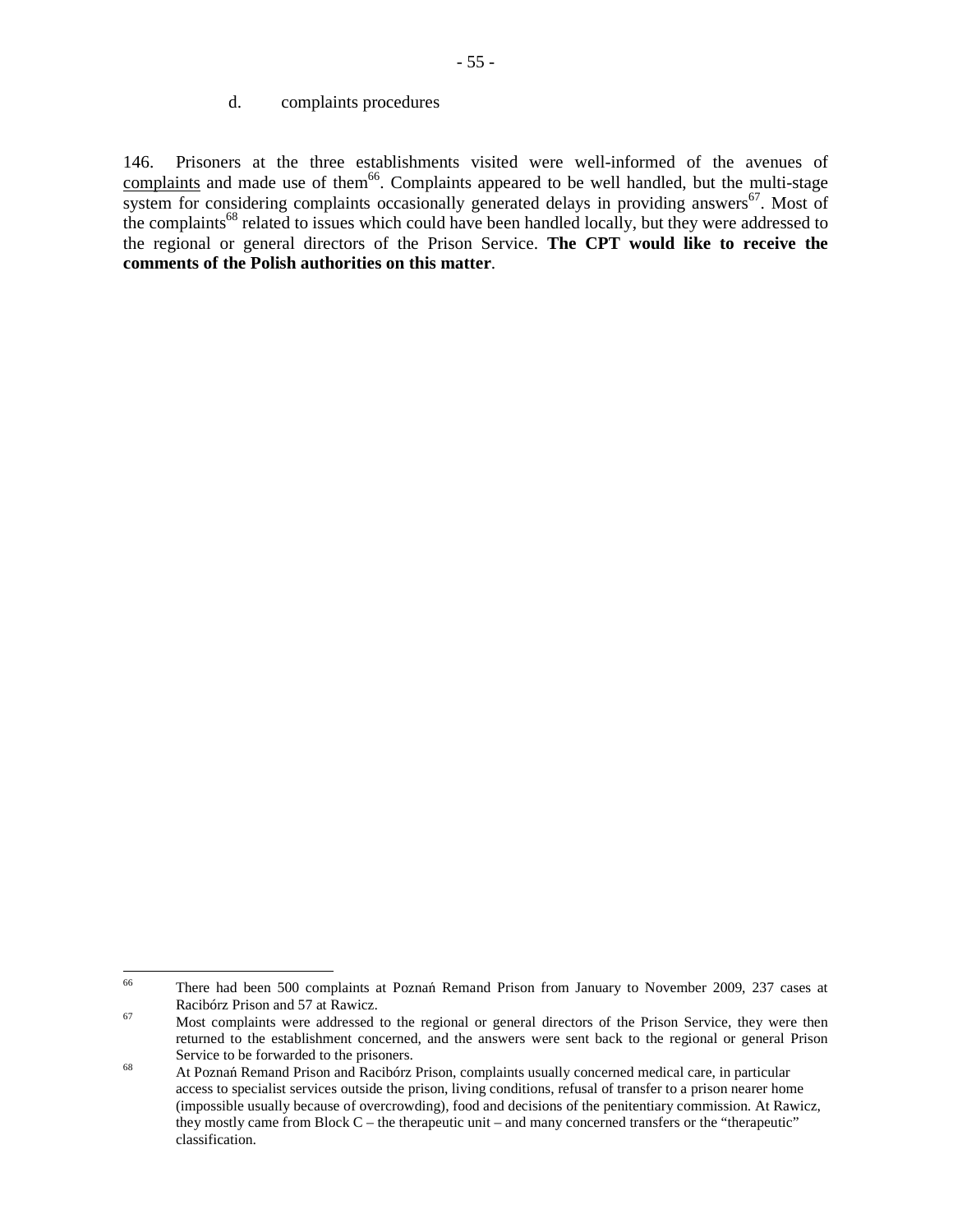# **D. Social welfare and psychiatric establishments**

## **1. Preliminary remarks**

147. The delegation visited, for the first time in Poland, a social welfare institution, namely the Social Care Home for Adults with Chronic Mental Illnesses in Bytom (hereinafter: "Bytom Social Care Home"). It also went to Lubliniec Psychiatric Hospital, in order to consult certain medical files and to examine the procedures for the use of means of restraint.

148. The Bytom Social Care Home, which was opened in 1870 as a social welfare institution of a religious order, is located in the centre of the town of Bytom (some 20 km north of Katowice) and comprises three buildings, a small garden and a larger yard. At present, the care home is administered by the Municipality of Bytom (Municipal Centre for Family Affairs), which has recently acquired the ownership. The establishment has an official capacity of 160 places. At the time of the visit, it was accommodating 139 residents (60 men and 79 women) who were suffering from various chronic mental disorders. 32 residents had been placed in the care home upon court order.

149. Admission to a social care home is governed by Sections 38 to 41 of the Mental Health Act:

 A person who, due to mental illness or mental retardation, is incapable of self-sufficiently satisfying his basic vital needs, has no possibility to obtain care from others and needs continuous care and nursing services but does not require hospital treatment, may be admitted to a nursing home with his own or his legal representative's consent (Section 38). If the person referred to in Section 38 or that person's legal representative does not give consent to the referral to a nursing home, while lack of care possess a risk to that person's life, a social welfare agency may apply to the guardianship court and file a motion for his referral to a nursing home without that person's consent (Section 39, paragraph 1). If the person in need of referral to a nursing home, due to his mental state, is incapable of giving his consent, the guardianship court shall adjudicate the referral of such a person to a nursing home (Section 39, paragraph 3).

The above-mentioned procedures and related legal safeguards are examined in paragraphs 160 to 167.

150. At the outset, the CPT wishes to stress that the delegation received no allegations of illtreatment of residents by staff at the Bytom Social Care Home. On the contrary, the general atmosphere appeared to be relaxed and relations between staff and patients were positive.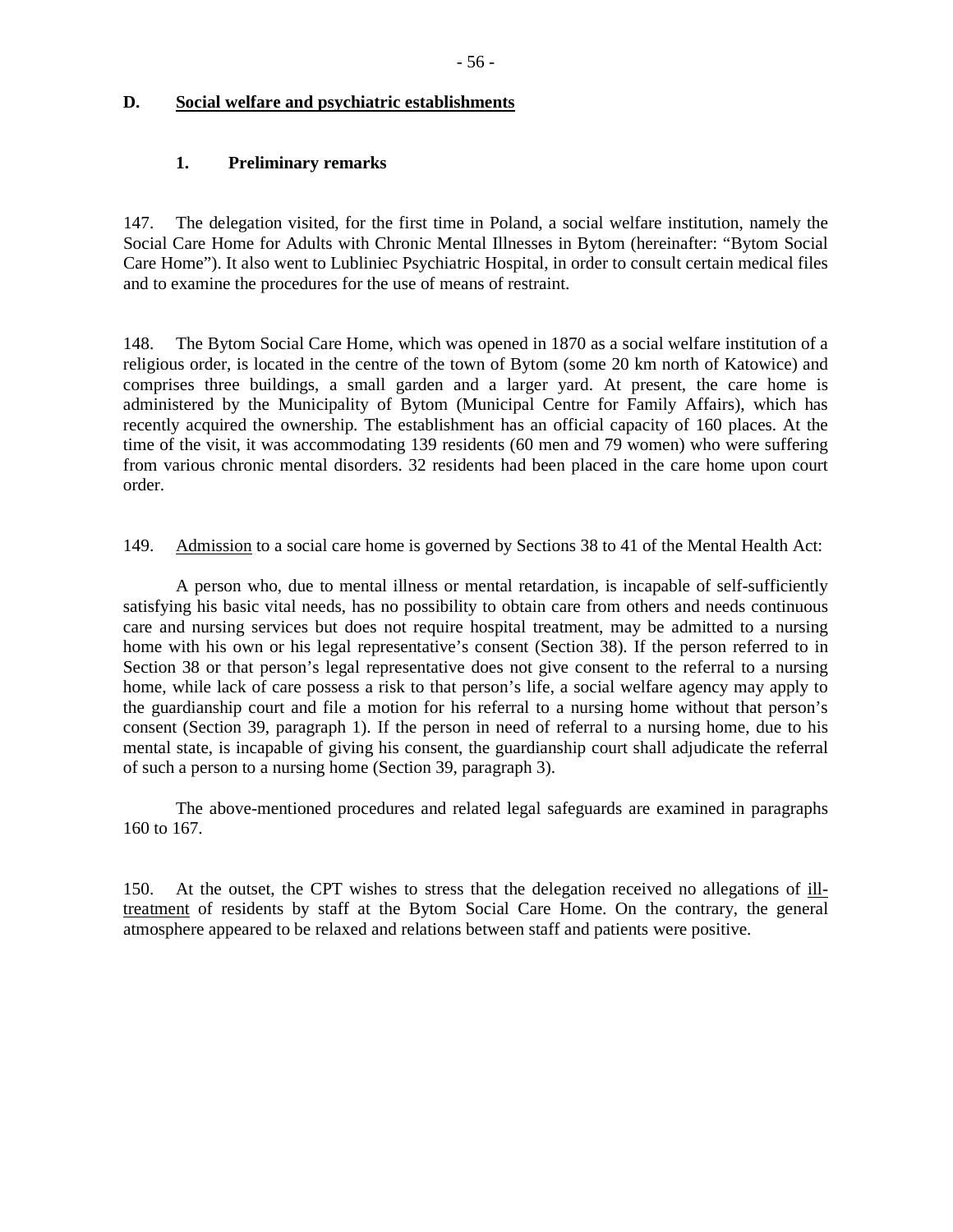### **2. Living conditions**

151. At the Bytom Social Care Home, the entire establishment was undergoing major refurbishment at the time of the visit. The delegation was impressed by the material conditions in the buildings which had already been renovated (Buildings 1 and 2). All bedrooms were of an adequate size (at least  $8 \text{ m}^2$  in single rooms and more than  $4 \text{ m}^2$  per resident in multiple occupancy rooms), had very good access to natural light, and were well equipped and impeccably clean. The rooms also had adjacent sanitary annexes (shower, sink, toilet) of a high standard. Further, all communal rooms/areas were pleasantly decorated.

The CPT understands that the remaining parts of the care home (in particular, Building 3) will be renovated in the near future. **The Committee would like to receive updated information on this matter.** 

152. The delegation gained a favourable impression of the activities which were being organised for residents (such as embroidery, drawing, cooking, dancing, outings). Residents also had unrestricted access to the garden area.

However, a number of physically impaired residents were not able to go into the open air every day, due to lack of assistance by staff. **The CPT recommends that steps be taken by the management of the Bytom Social Care Home to ensure that all residents suffering from physical impairments receive the necessary assistance so that they can effectively benefit from at least one hour of outdoor exercise per day (if their state of health permits).** 

### **3. Staff and treatment**

153. Staffing levels at the Bytom Social Care Home were generally adequate for the needs of the establishment. The health-care team comprised nine qualified nurses (with an equivalent of seven full-time posts), five qualified nursing assistants, one psychologist, one physiotherapist and three occupational therapists (all working on a full-time basis). In addition, 17 orderlies and three social workers were employed on a full-time basis. Further, the establishment was visited twice a week by a psychiatrist who was also on call outside attendance hours.

There was no general practitioner employed, since all residents were cared for by their family doctor in the outside community.

154. The delegation gained a generally positive impression of the treatment provided to residents at the Bytom Social Care Home. There was good availability of suitable medicines (including "new generation" neuroleptics such as olanzapine and risperidone). In addition to pharmacotherapy, residents were offered a range of therapeutic activities, such as occupational therapy and physiotherapy, on the basis of individual needs assessments. There were three therapeutic teams (one in each building), who also maintained a register of all therapeutic activities on a daily basis.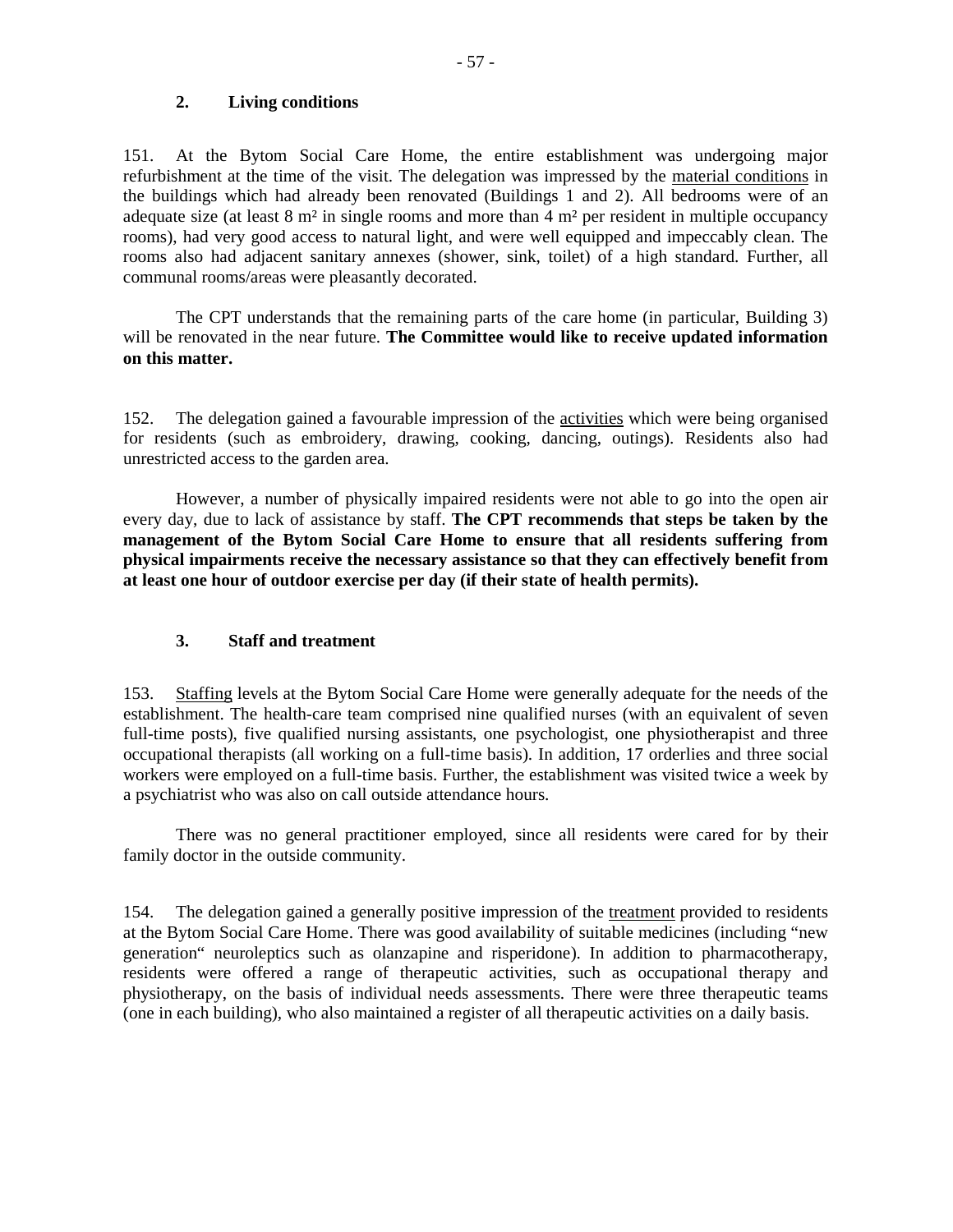# **4. Means of restraint**

155. Health-care staff at the Bytom Social Care Home had at their disposal mechanical means of restraint (straps) to restrain agitated residents<sup>69</sup>. However, the straps had apparently not been used in recent years. Instead, agitated residents were usually transferred to a psychiatric hospital. The delegation was informed that, in practice, such transfers only occurred very rarely.

The main exception constituted a male resident who had repeatedly become severely agitated and violent. Each time, he had been transferred to Lubliniec Psychiatric Hospital, where he had been immobilised, on occasion, for prolonged periods (see paragraph 156).

The only shortcoming found was that the care home had no special register for the use of means of restraint. **The CPT recommends that such a register be established at the Bytom Social Care Home.**

156. The delegation went to Lubliniec Psychiatric Hospital, in order to examine the manner in which the above-mentioned resident had been managed and, on this occasion, also reviewed the restraint procedures generally applied in the hospital. For this purpose, the delegation had talks with medical staff and consulted a number of medical records.

The means of restraint used in the hospital included manual control, immobilisation with straps/belts or a straitjacket, chemical restraint and seclusion.

157. As far as the delegation could ascertain, means of restraint were applied in accordance with Section 18 of the Mental Health Act and the Ordinance of the Minister of Health and Social Assistance of 23 August 1995 on the "Methods of Application of Restraints". According to the above-mentioned Ordinance, the immobilisation and/or seclusion of a patient must always be ordered by a doctor (or, in emergency situations, by a nurse who has to report to a doctor without delay) and may be applied for a maximum of four hours. If necessary, the doctor – having personally examined the patient – may prolong the immobilisation by further six-hour periods. Every application of restraint must be recorded in the patient's medical file; instances of immobilisation and seclusion also have to be recorded in a special restraint form and reported to the director of the establishment. The condition of an immobilised or secluded person must be checked at least every 15 minutes by the duty nurse, who is required to note down his/her observations on the above-mentioned restraint form.

158. However, the CPT noted with concern that, at Lubliniec Psychiatric Hospital, patients were, on occasion, subjected to means of mechanical restraint for prolonged periods. According to his medical file, the above-mentioned resident/patient had repeatedly been subjected to mechanical restraint for periods of up to twelve days at a time in 2008 and 2009 (with occasional interruptions of a few minutes).

The Committee wishes to stress that the duration of any immobilisation of a patient should be for the shortest possible time (usually minutes or a few hours); to apply mechanical restraints for periods of days at a time cannot have any justification and could well be considered as amounting to ill-treatment.

69

There was no seclusion room in the care home.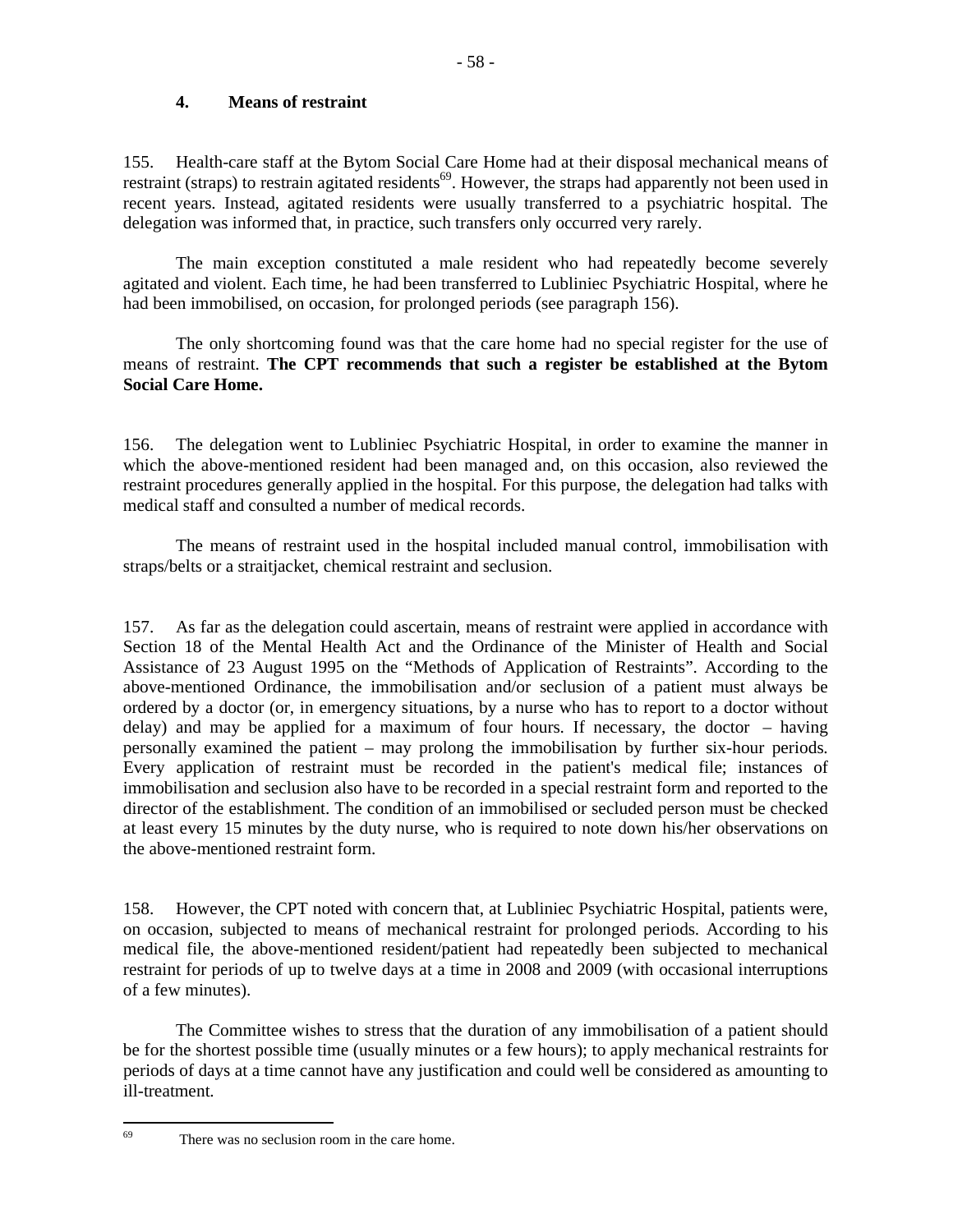# **The CPT recommends that the use of mechanical restraints be reviewed at Lubliniec Psychiatric Hospital, in the light of the above remarks**.

159. The CPT also wishes to highlight that the above-mentioned Ordinance, which equally applies to psychiatric hospitals and social welfare institutions, suffers from two flaws. Firstly, it does not contain a requirement that instances of chemical restraint also be recorded in the special restraint form and reported to the director of the establishment. Secondly, it does not provide for a continuous, direct and personal supervision of an immobilised patient/resident by a nearby member of staff, the rule being that patients be checked by a nurse every 15 minutes.

In the CPT's view, every immobilised patient/resident should, at all times, have his/her mental and physical state continuously and directly monitored by an identified member of the health-care staff, who can offer immediate human contact to the person concerned, reduce his/her anxiety, communicate with the individual and rapidly respond, including to the individual's personal needs. Such individualised staff supervision should be performed from within the room or very near the door (within hearing so that personal contact can be established immediately).

# **The CPT recommends that the above-mentioned Ordinance be amended accordingly**.

# **5. Safeguards**

160. The procedure by which involuntary placement in a social welfare establishment is decided should offer guarantees of independence and impartiality as well as of external psychiatric expertise. Further, such placement should cease as soon as it is no longer required by the resident's mental state. Consequently, the need for placement should be reviewed at regular intervals. In addition, the resident himself/herself should be able to request at reasonable intervals that the necessity for placement be reviewed by a judicial authority.

161. Persons may be admitted to a social welfare home at their own request or that of their legal representative/guardian, or by a decision of the competent guardianship court<sup>70</sup>. The delegation was informed that, out of a total of 139 residents, 32 had been admitted to the Bytom Social Care Home by court order, while all the others were classified as voluntary residents.

162. According to Sections 38 and 39 of the Mental Health Act (see paragraph 149), a placement decision by the guardianship court is required whenever a person does not agree to the placement (whilst he/she is in a position to give valid consent) or when a person is incapable of giving valid consent<sup>71</sup>. The same rule applies to persons deprived of their legal capacity when consent to the placement is given by the guardian, but the person concerned objects to the placement.

<sup>70</sup> As a rule, court decisions indicated the type of establishment, whereas the precise institution was decided upon by the Municipality Centre for Family Assistance.

 $71$  See, however, paragraph 164.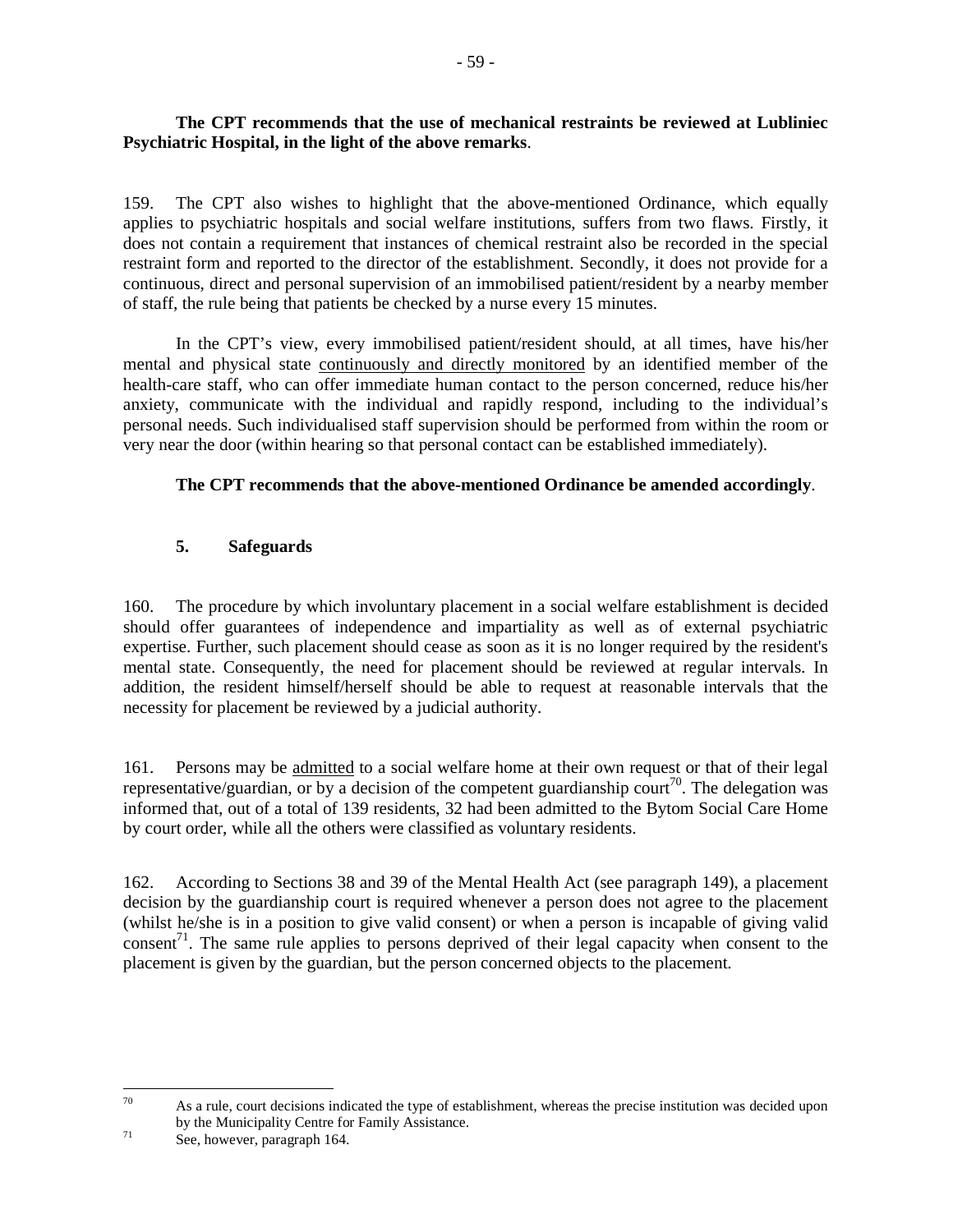It is also noteworthy that, pursuant to Section 54, paragraph 4, of the Law on Social Assistance, the management of a social care home is under a legal obligation to notify to the competent court (or, in the case of persons under guardianship, to the competent public prosecutor) all residents who refuse to express their consent to the placement or withdraw their consent after

having been placed in the establishment.

163. The Mental Health Act contains important safeguards in the context of an involuntary placement procedure before the guardianship court (Sections 42 to 49). In particular, the judge is obliged to hold a court hearing and request an expert opinion of at least one psychiatrist, before issuing a placement order.

164. When examining the individual files of a number of residents, who had been admitted on an involuntary basis, the delegation was struck by the scantiness of placement decisions issued by courts. The majority of the decisions did not contain any reasoning or any information on existing legal remedies.

Whereas other documents contained in the residents' files revealed that an expert opinion by a psychiatrist had usually been sought by the court prior to the placement decision, it remained unclear whether the person to be admitted had also been heard by the judge. **The CPT would like to receive further clarification of this point.**

Further, **the Committee recommends that steps be taken to ensure that all residents who are placed in a social welfare home on an involuntary basis, as well as their guardians, are systematically notified in writing of the court decision and are informed, in writing and verbally, of the reasons for the decision and the avenues/deadlines for lodging an appeal against that decision.** 

165. Involuntary placement decisions are issued for an indefinite period. According to Section 41, paragraph 1, of the Mental Health Act, residents (as well as close relatives and, where appropriate, their guardian) are entitled to submit a request for discharge to the competent guardianship court.

 That said, Polish legislation does not provide for an automatic review, at regular intervals, by an independent body of the need for a continuation of the placement. **The CPT recommends that such a review procedure be established by amending the relevant legislation.** 

166. Further, from the consultations which the delegation held with the management and staff as well as from interviews with residents, it became apparent that a number of residents who had the status of being "voluntary" were actually not or no longer in a position to give a valid consent to their stay in the care home and also had no court-appointed guardian. As a result, they were *de facto* deprived of their liberty without benefiting from the safeguards provided for by law.

**The CPT recommends that steps be taken at the Bytom Social Care Home and, where appropriate, in other social welfare institutions in Poland, to ensure that all residents who are not or no longer able to give a valid consent to their placement, do not have a guardian and are prevented from leaving the establishment, are notified to the competent court.**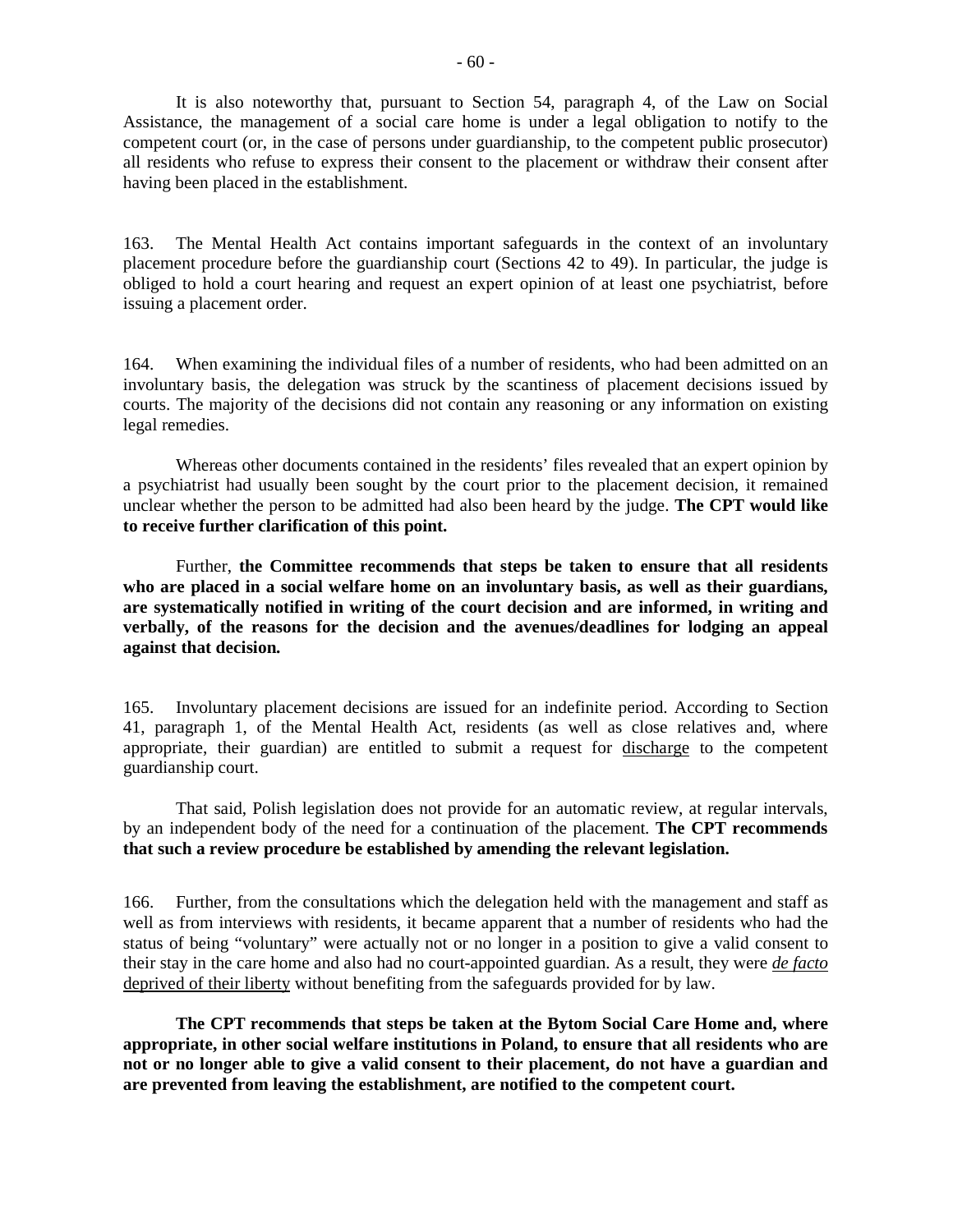167. The delegation also observed that staff at the Bytom Social Care Home acted as courtappointed guardians for a number of residents who were deprived of their legal capacity. The very fact that it is also the role of a guardian to defend the rights of an incapacitated person vis-à-vis the hosting social welfare institution may easily lead to a conflict of interest and, eventually, compromise the independence and impartiality of the guardian. Therefore, **the CPT recommends that the Polish authorities strive to find alternative solutions which would better guarantee the independence and impartiality of guardians.**

168. Finally, the CPT attaches considerable importance to social welfare establishments being visited on a regular basis by an independent outside body which is responsible for the inspection of residents´ care. This body should be authorised, in particular, to talk privately with patients, receive directly any complaints which they might have and make any necessary recommendations.

The Bytom Social Care Home was inspected twice a year by a team of inspectors of the Voivodship Office for Social Assistance<sup>72</sup>. Further, the establishment was visited every six months by a judge of the competent guardianship court. According to Section 43 of the Mental Health Act, the visiting judge has the right to supervise the legality of admissions to and the stay in the institution, the respect for residents' rights and the living conditions.

However, from the most recent inspection reports drawn up by visiting judges, it transpired that judges hardly ever took the initiative to talk to residents. **The CPT recommends that guardianship courts be encouraged to adopt a more active approach in this regard.**

See Sections 126 *et seq.* of the Law on Social Assistance.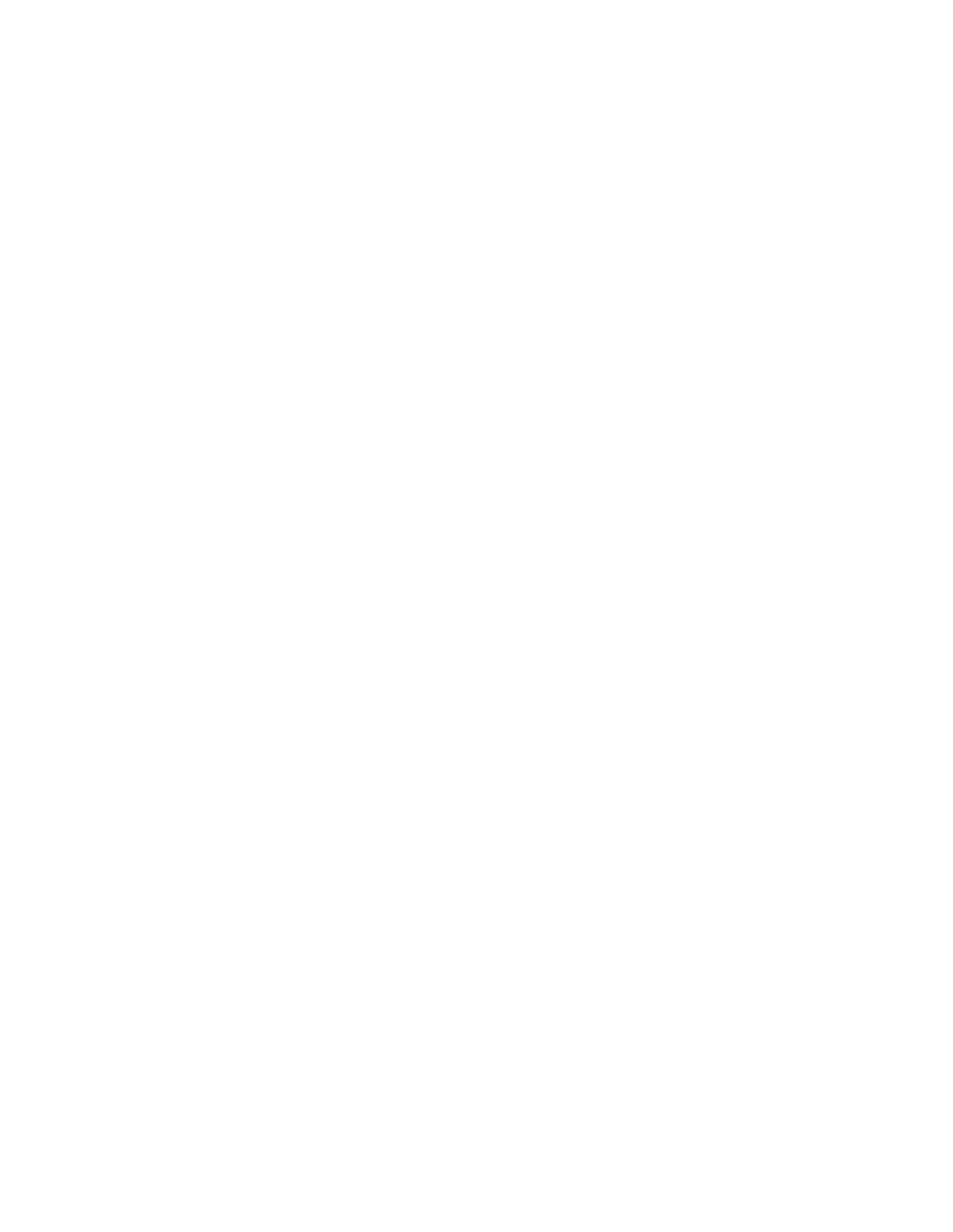# **APPENDIX I**

## **LIST OF THE CPT'S RECOMMENDATIONS, COMMENTS AND REQUESTS FOR INFORMATION**

#### **Introduction**

#### comments

- the CPT trusts that appropriate steps will be taken by the relevant authorities to enable the Committee's delegations to have effective access in future to any criminal investigation files which are related to the alleged ill-treatment of detained persons (paragraph 6).

#### requests for information

- the comments of the Polish authorities on the issue of budgetary resources allocated to the Commissioner for Civil Rights Protection for performing the additional functions of national preventive mechanism (paragraph 9).

### **Police establishments**

#### **Preliminary remarks**

#### comments

- the Polish authorities are encouraged to take the necessary steps to ensure that the Juveniles Act is amended with a view to introducing an absolute time limit of seven days for the detention in police establishments of suspected juvenile offenders (paragraph 11).

#### requests for information

- the state of the debate as regards the adoption of a new Juveniles Code (paragraph 12).

#### **Torture and other forms of ill-treatment**

- police officers throughout Poland to be reminded that all forms of deliberate ill-treatment (including verbal abuse) of persons deprived of their liberty are not acceptable and will be the subject of severe sanctions (paragraph 13);
- police officers to be reminded that no more force than is strictly necessary is to be used when effecting an apprehension and that, once apprehended persons have been brought under control, there can be no justification for striking them (paragraph 13);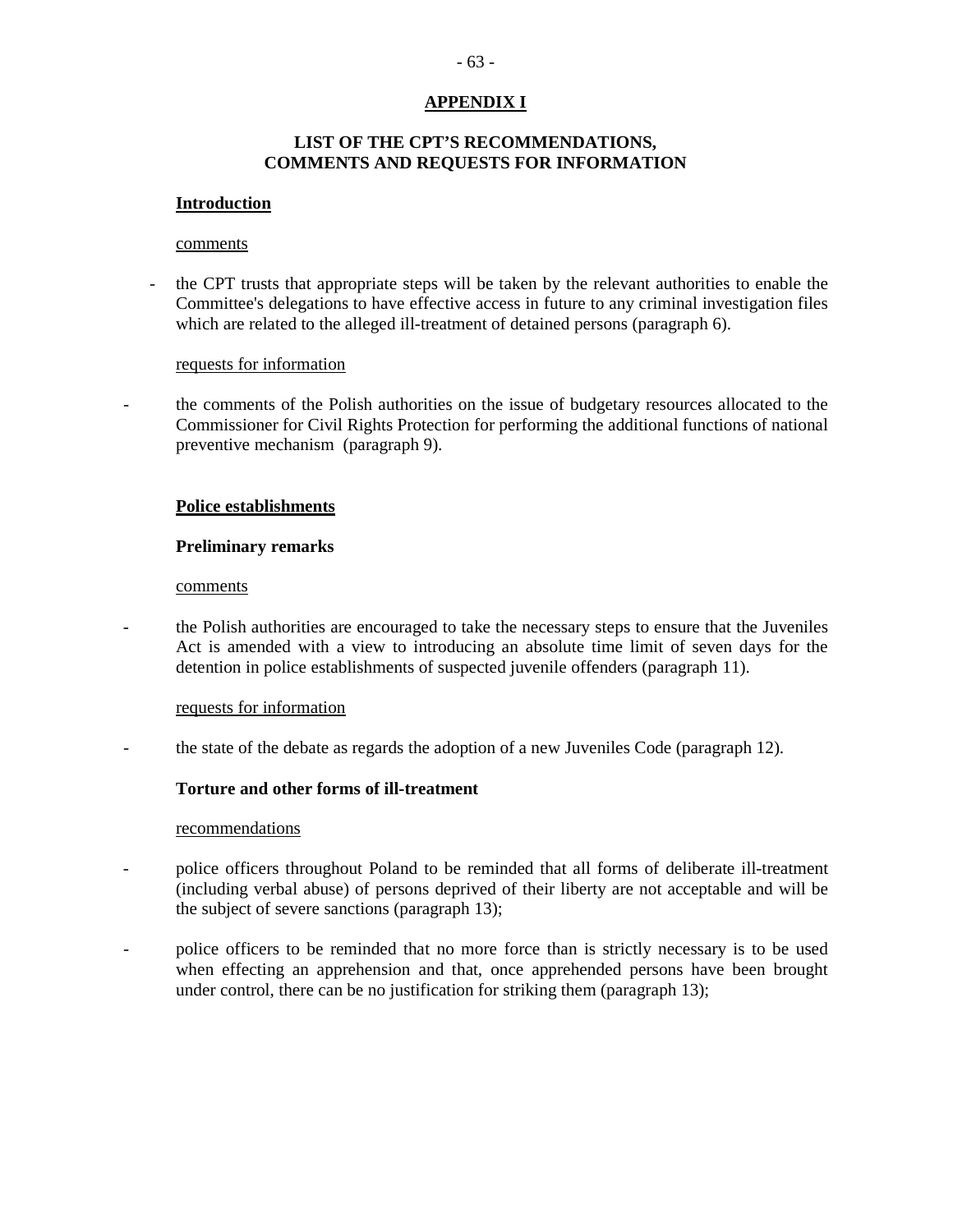- police officers to be trained in preventing and minimising violence in the context of an apprehension. In cases in which the use of force becomes necessary, they need to be able to apply professional techniques which reduce as much as possible any risk of harm to the persons whom they are seeking to apprehend (paragraph 13).

### requests for information

- whether the same computerised system for collecting and analysing information on complaints against police officers will also be used by the Border Guards (paragraph 14);
- the following information, in respect of the period from 1 January 2009 to the present time:
	- the number of complaints of ill-treatment made against police officers and Border Guard officers and the number of criminal/disciplinary proceedings which have been instituted as a result;
	- an account of criminal/disciplinary sanctions imposed following such complaints (paragraph 15);
- copies of the most recent annual report of the human rights officers of the police and Border Guards (paragraph 16).

## **Investigations into cases of alleged police ill-treatment**

### recommendations

- all complaints lodged by detained persons about alleged ill-treatment by law enforcement officials to be promptly transmitted to the competent prosecutor (paragraph 22);
- in every case when it comes to the attention of a prosecutor that a detained person may have been the victim of ill-treatment by law enforcement officials (even in the absence of an express allegation of ill-treatment), the person concerned to be immediately subjected to a forensic medical examination (including, if necessary, by a forensic psychiatrist); such an approach should be followed irrespective of whether the person concerned bears visible injuries (paragraph 22);
- investigations into cases of possible ill-treatment by law enforcement officials to be always carried out promptly, thoroughly and expeditiously (paragraph 22).

## requests for information

- detailed information on the team to be set up within the Office of the Commissioner of Civil Rights in order to investigate all complaints about ill-treatment by law enforcement officials (paragraph 20).;
- the outcome of the criminal and disciplinary proceedings initiated in the two cases referred to in paragraph 19 (paragraph 23).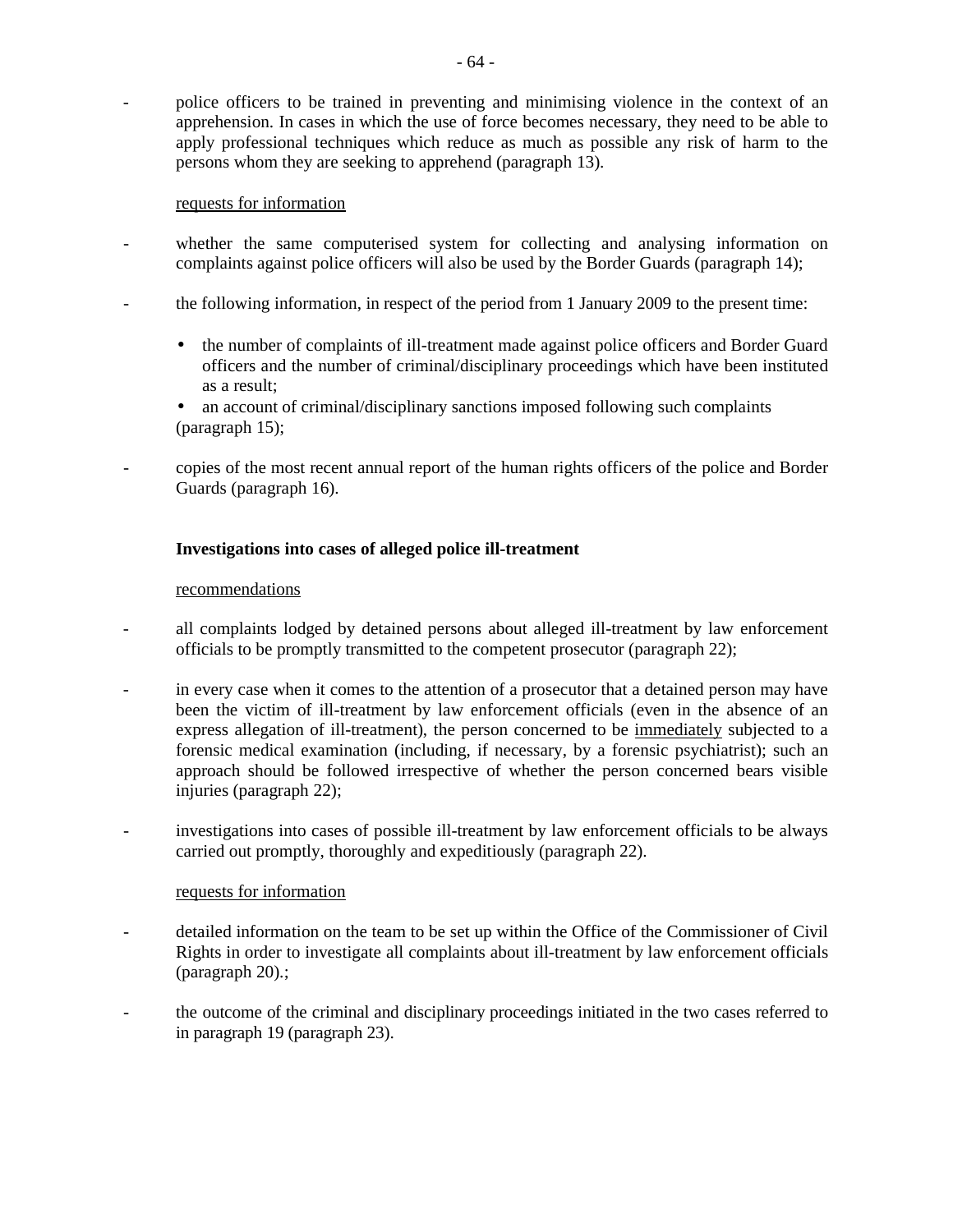### **Safeguards**

- steps to be taken to ensure that detained persons are provided with feedback on whether it has been possible to notify a close relative or other person of the fact of their detention (paragraph 25);
- a fully fledged and properly funded system of legal aid for persons in police custody who are not in a position to pay for a lawyer to be developed as a matter of urgency, and to be applicable from the very outset of police custody. If necessary, the relevant legislation should be amended (paragraph 26);
- the Polish authorities to ensure that persons detained by the police have in all cases the right to talk to a lawyer in private. In this context, Section 245, paragraph 1, of the Code of Criminal Procedure should be amended (paragraph 27);
- the Polish authorities to implement the recommendations made in the 2004 visit report with a view to ensuring that:
	- the right of persons deprived of their liberty by the police to have access to a doctor includes the right – if the persons concerned so wish – to be medically examined by a doctor of their choice (it being understood that an examination by such a doctor may be carried out at the detainee's own expense);
	- all medical examinations are conducted out of the hearing and unless the doctor requests otherwise – out of the sight of police/ Border Guard officers;
	- the results of every examination, as well as any relevant statements by the detained person and the doctor's conclusions, are formally recorded by the doctor and made available to the detainee and his lawyer (paragraph 28);
- if a person examined is found to bear injuries consistent with possible ill-treatment, the relevant prosecutor to be immediately notified and a copy of the report on injuries forwarded to him (paragraph 28);
- information concerning detained persons' health to be kept in a manner which ensures respect for medical confidentiality; health-care staff may inform custodial officers on a need-to-know basis about the state of health of a detained person, including medication being taken and particular health risks (paragraph 28);
- steps to be taken to ensure that all persons detained by the police are fully informed of their rights. This should involve the provision of clear verbal information at the very outset of deprivation of liberty (i.e. when they were obliged to remain with the police), to be supplemented at the earliest opportunity (that is, immediately upon first entry into the police premises) by provision of written information on detained persons' rights (paragraph 30);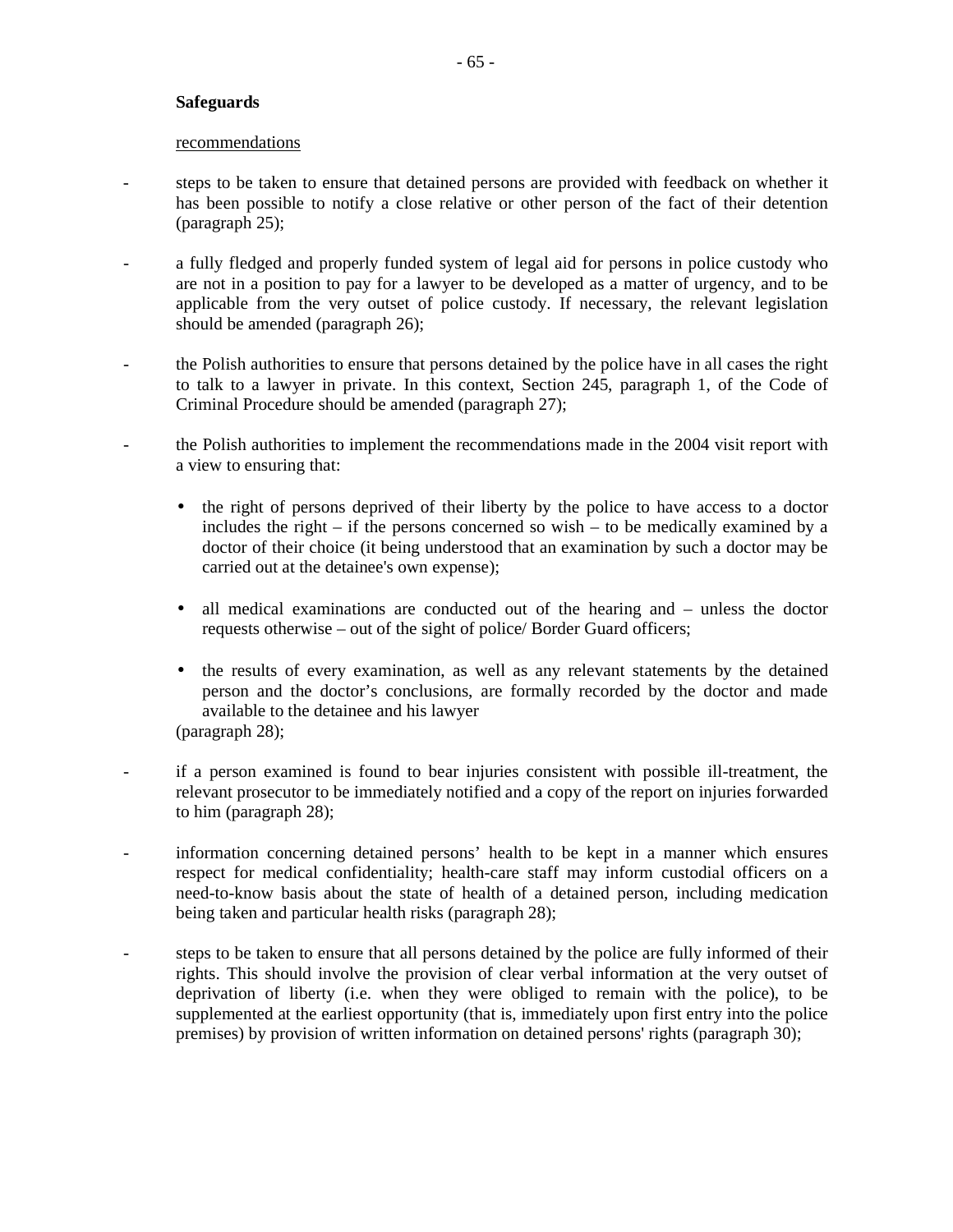- the Polish authorities to draw up a separate information sheet on the rights of detained persons, which the detainee should be asked to sign and be able to keep with him/her. This form should be available in an appropriate range of languages. This form should be available in an appropriate range of languages. Particular care should be taken to ensure that detained persons are actually able to understand their rights (paragraph 30);
- effective steps to be taken to ensure that detained foreign nationals who do not understand Polish are promptly provided with the services of an interpreter and are not requested to sign any statements or other documents without this assistance (paragraph 31);
- steps to be taken to ensure that all persons under 18 years of age who are detained by the police are treated as juveniles and benefit from the relevant specific safeguards for juveniles (paragraph 32);
- an up-to-date information sheet on rights to be developed for distribution to juveniles detained by the police on suspicion of criminal offences. The information sheet should be easy to understand, and special care should be taken to ensure that the information provided is in fact fully understood (paragraph 33);
- steps to be taken to ensure that a record is made and kept in each police establishment in Poland of every instance of a person being deprived of his/her liberty on the premises of that establishment (paragraph 34).

## **Conditions of detention in police establishments**

- material conditions of detainees at Rybnik Municipal Police Department, Racibórz District Police Department and Biała Podlaska Municipal Police Department to be improved, in the light of the remarks in paragraph 35 (paragraph 35);
- the communal toilets at Jaworzno Municipal Police Department and Rybnik Municipal Police Department to be kept in a good state of repair and cleanliness (paragraph 36);
- persons in police custody to be offered adequate washing facilities, including the possibility to take a shower. Persons detained overnight to be provided with basic personal hygiene products (paragraph 36);
- all persons held for 24 hours or more in police custody to be offered, as far as possible, outdoor exercise every day (paragraph 37);
- the Polish authorities to take steps to ensure that juveniles held in police establishments for children are able to wear appropriate daytime clothing (including for outdoor exercise) (paragraph 41);
- the Polish authorities to take steps to implement, without further delay, the CPT's longstanding recommendation that all juveniles detained in police establishments be offered at least one hour of outdoor exercise per day (paragraph 43).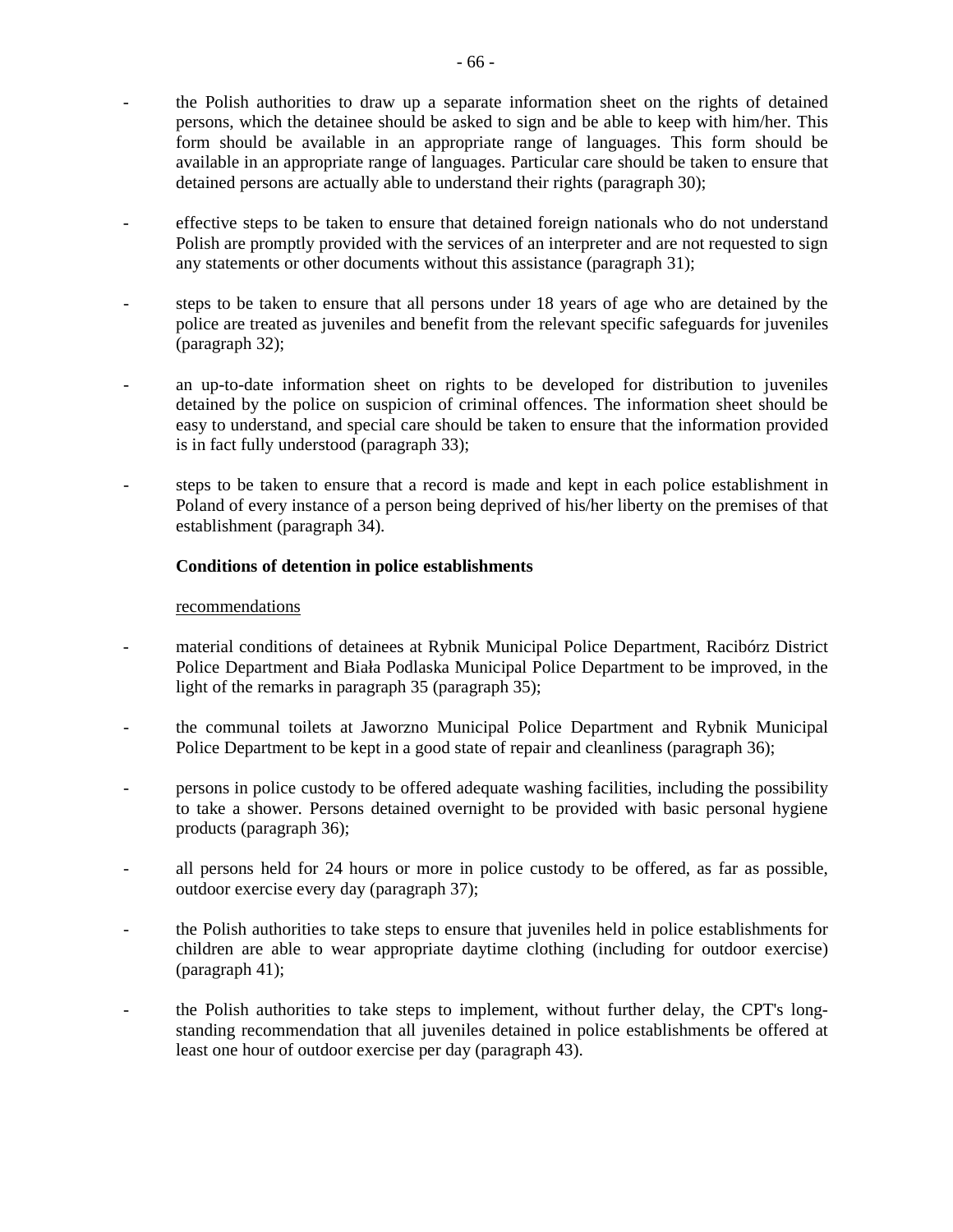#### comments

- closed-circuit video surveillance should not replace the regular inspection of cells by custodial staff (paragraph 38).

#### requests for information

- the state of play regarding the renovation work to be carried out at Będzin Police establishment for children (paragraph 40).

## **Detention of foreign nationals under aliens legislation**

### **Preliminary remarks**

#### recommendations

every effort to be made to avoid resorting to the deprivation of liberty of minors in detention centres for foreigners. (paragraph 48).

#### comments

- it would be desirable for the policy of not holding unaccompanied minors at the Guarded Centres in Biała Podlaska and Lesznowola to be followed in all guarded centres in Poland (paragraph 48).

## **Ill-treatment**

#### recommendation

- Border Guard officers at the Guarded Centre and Deportation Arrest Centre in Biała Podlaska and the Airport Deportation Arrest Centre in Warsaw to be reminded that disrespectful behaviour (including racist remarks) is unacceptable and will be punished accordingly (paragraph 49).

## **Conditions of detention**

- the mattresses at the Guarded Centre and the Deportation Arrest Centre in Biała Podlaska to be replaced (paragraph 50);
- foreign nationals who are obliged to stay overnight in the holding facility in the transit area of Warsaw International Airport to be provided with personal hygiene products (paragraph 53);
- the provision of food in guarded centres/deportation arrest centres to be reviewed, in the light of the remarks in paragraph 54 (paragraph 54);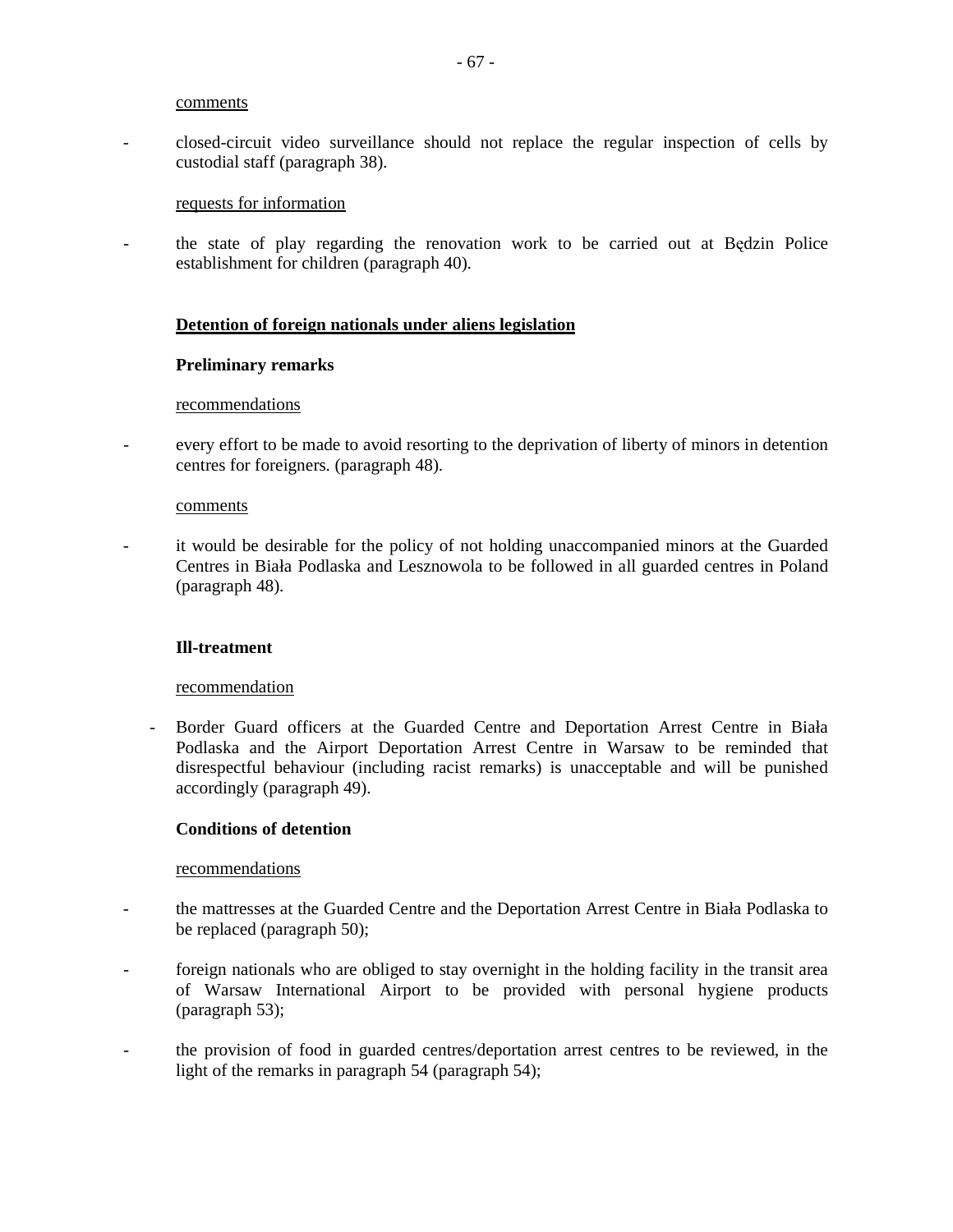steps to be taken to ensure that:

- all foreign nationals held in the Warsaw Airport Deportation Arrest Centre are offered at least one hour of outdoor exercise per day;
- at the Lesznowola Guarded Centre, children are provided with activities suited to their age and adult detainees are offered a range of purposeful activities;
- detainees held at the Biała Podlaska Deportation Arrest Centre are allowed to move freely within the detention area during the day;
- all foreign nationals held at the Biała Podlaska Deportation Arrest Centre and the Airport Deportation Arrest Centre in Warsaw have access to television and are provided with board games and reading material (in the most frequently spoken foreign languages)

(paragraph 57).

#### comments

- some parts of the male detention area at the Airport Deportation Arrest Centre in Warsaw were in need of refurbishment (paragraph 52);
- detainees' access to the toilet at night should be reviewed at the Biała Podlaska Deportation Arrest Centre and the Airport Deportation Arrest Centre in Warsaw and any shortcomings found remedied; the same should be done as regards the provision of warm clothing in winter at the Biała Podlaska Deportation Arrest Centre (paragraph 55).

#### requests for information

- the Polish authorities' views on the monitoring of detainees on a 24-hour basis within the detention rooms at the Deportation Arrest Centre in Biała Podlaska (paragraph 56).

### **Health care**

- the necessary steps to be taken to ensure that in all guarded centres/deportation arrest centres:
	- there is nursing cover by a qualified nurse, not only during the week but also at weekends;
	- a psychologist is present on a regular basis;
	- newly-admitted detainees are systematically screened for transmissible diseases (including tuberculosis);
	- whenever doctors are unable to communicate with detainees during medical examinations/consultations due to language problems, the persons concerned benefit from the services of a qualified interpreter;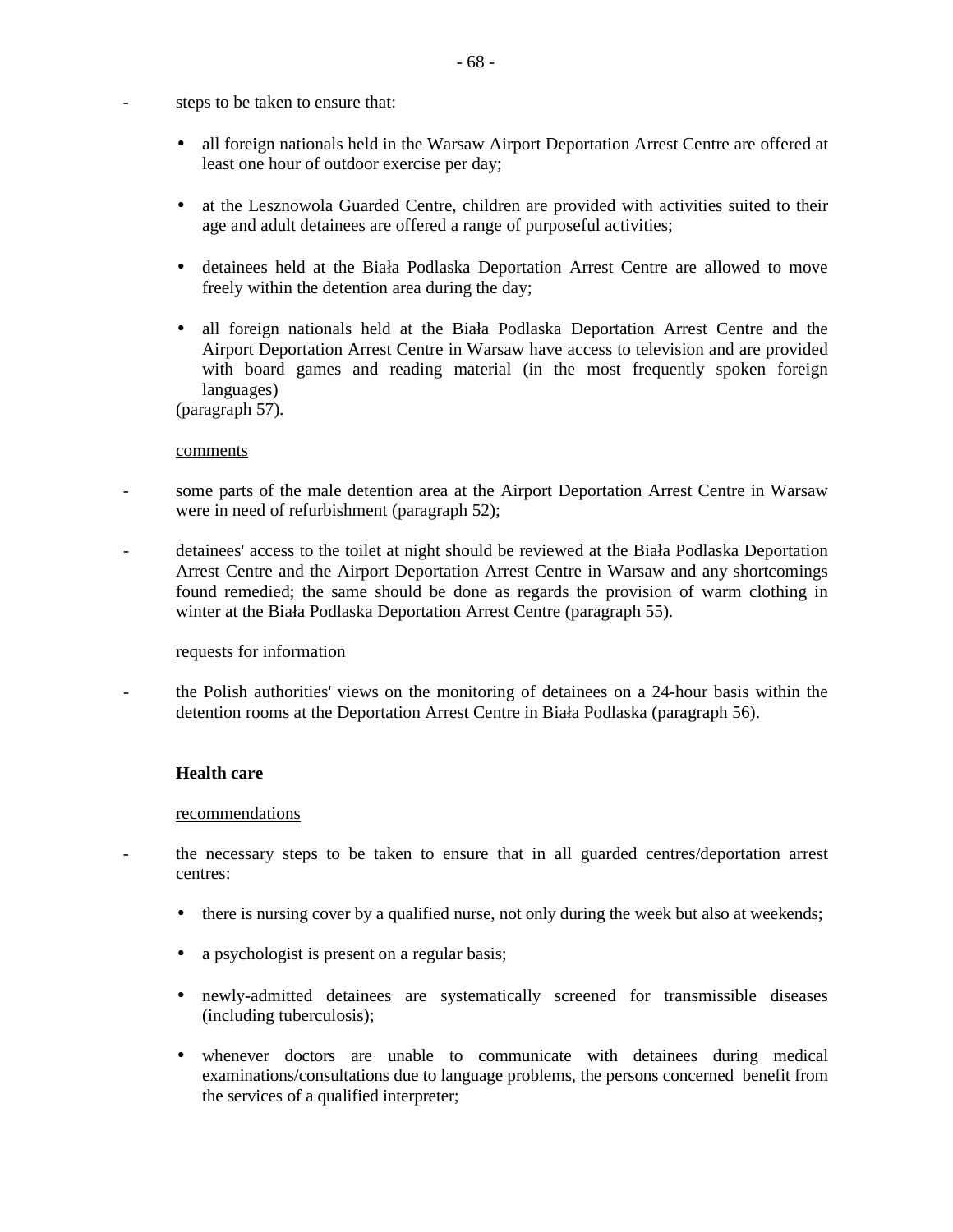- the record drawn up after a medical examination of a detainee, whether newly-arrived or not, contains:
	- (i) a full account of the objective medical findings based on a thorough examination;
	- (ii) a full account of statements made by the detainee concerned which are relevant to the medical examination, including any allegations of ill-treatment made by him/her;
	- (iii) the doctor's conclusions in the light of (i) and (ii). In his/her conclusions, the doctor should indicate the degree of consistency between any allegations made and the objective medical findings;
- any foreign national whose deportation is not carried out successfully, due to the resistance from the person concerned, is medically examined upon returning to a Border Guard establishment;
- medical confidentiality is observed in the same way as in the outside community; in particular, all medical examinations should be conducted out of the hearing and – unless the doctor concerned requests otherwise in a particular case – out of the sight of police officers; detainees' files should not be accessible to non-medical staff but should be the responsibility of the doctor

(paragraph 66).

### **Staff**

### comments

**-** the Polish authorities are encouraged to provide specialised training to all Border Guard officers working in direct contact with immigration detainees. It would also be desirable for designated officers to receive language training in the most frequently spoken foreign languages (paragraph 68).

## **Safeguards and information for immigration detainees**

- the Polish authorities to pursue as a matter of priority the plans to establish a legal counselling service in guarded centres/deportation arrest centres, in order to ensure that all foreign nationals detained under aliens legislation are effectively able to benefit from legal counselling and, if necessary, legal representation. For indigent foreign nationals, these services should be provided free of charge (paragraph 71);
- the Polish authorities to take the necessary measures to ensure that foreign nationals who are held in the holding facility of an international airport and request to meet a lawyer are effectively able to do so (paragraph 72);
- the deficiencies observed in the transit zone of Warsaw International Airport as regards the provision of rights' forms and the recording of placement in the holding facility to be remedied (paragraph 73).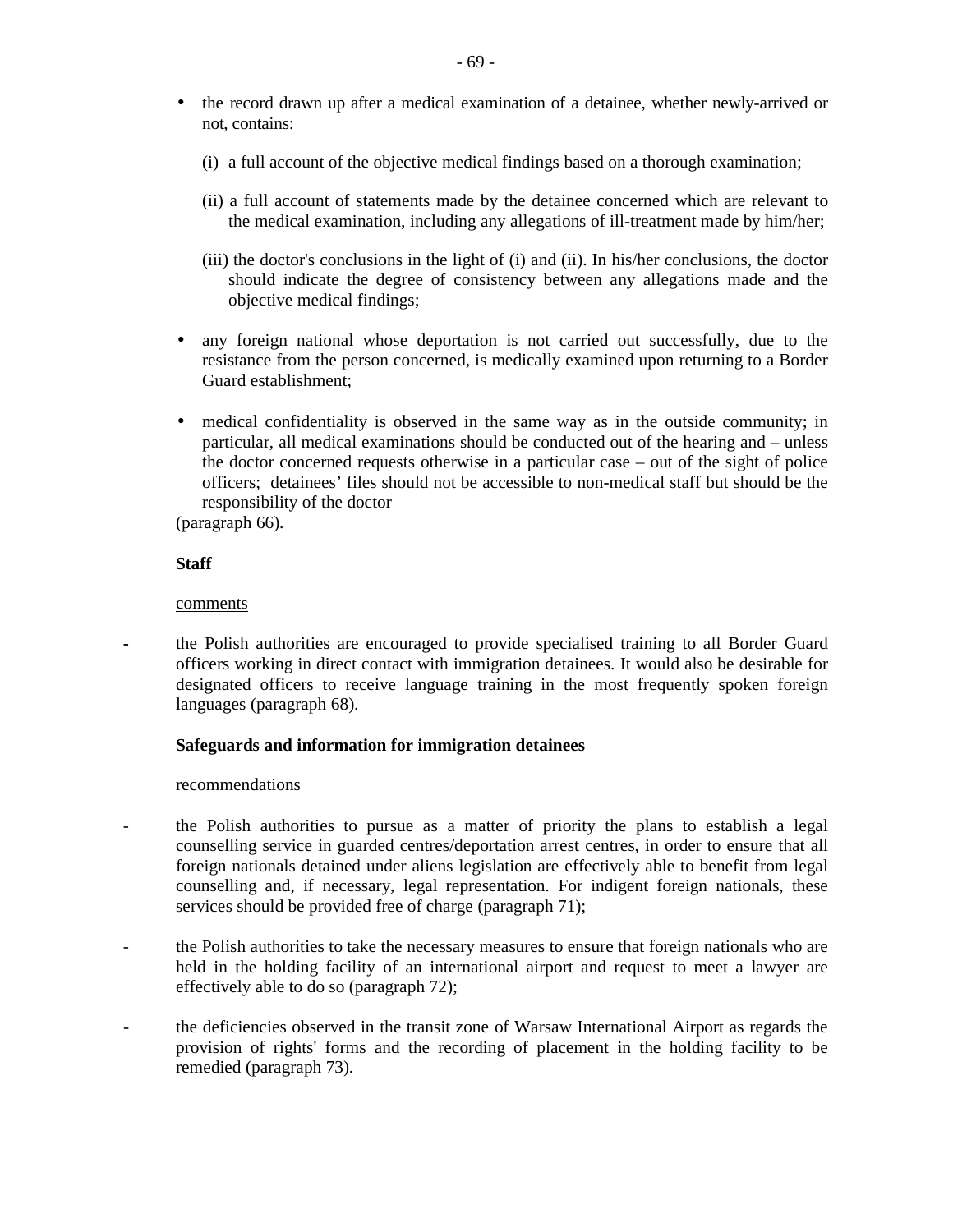#### comments

- it would be desirable for foreign nationals to receive a written translation in their own language of the conclusions of decisions regarding their detention/expulsion, as well as of information on the modalities and deadlines for appealing against such decisions (paragraph 71).

#### **Other issues**

### recommendations

- the Polish authorities to review their policy as regards the use of pepper sprays in Border Guard establishments, in the light of the remarks in paragraph 77 (paragraph 77);
- the hand-held stun devices found at the Biała Podlaska Guarded Centre to be withdrawn from the armoury of the Centre (as well from any other Guarded Centres which have been supplied with such weapons), (paragraph 78);
- steps to be taken to ensure that all vehicles of law enforcement agencies which are used for the transportation of detained persons are equipped with appropriate safety devices (paragraph 80).

#### comments

- the Polish authorities are invited to consider the possibility of allowing indigent foreign nationals to make at least one telephone call per month free of charge (paragraph 74);
- the management of detention centres for foreigners are encouraged to provide, as far as possible, areas free from passive smoking (which is known to have negative consequences for health) to all detainees who request this (paragraph 75).

#### requests for information

the Polish authorities' comments on the use of potentially lethal force in situations where immigration detainees attempt to escape (paragraph 79).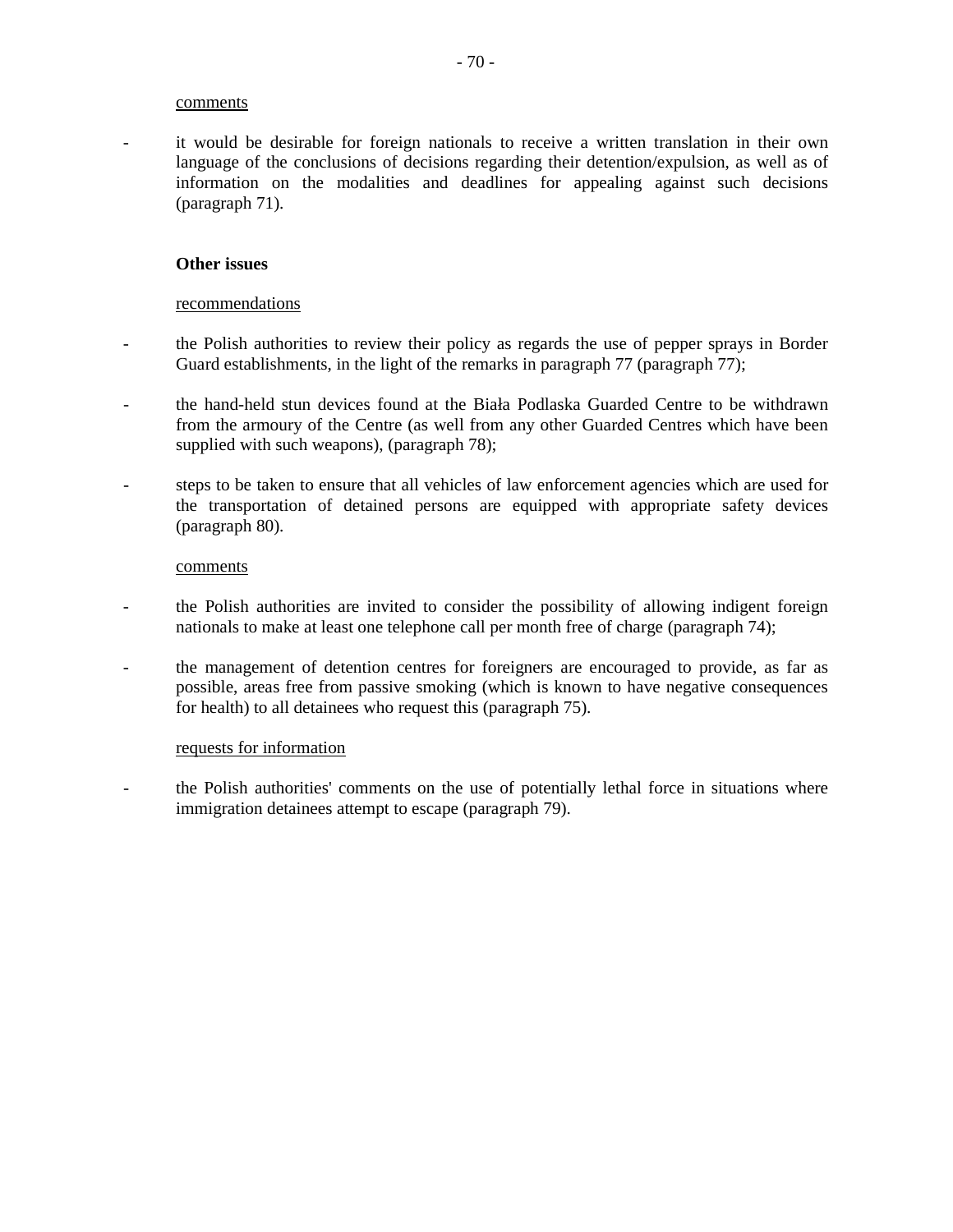# **Prison establishments**

## **Preliminary remarks**

#### recommendations

- the Polish authorities to revise as soon as possible the norms fixed by legislation for living space per prisoner, ensuring that they provide for at least  $4 \text{ m}^2$  per inmate in multioccupancy cells (paragraph 83);
- the Polish authorities to step up their efforts to develop the programmes of activities for sentenced and remand prisoners. The aim should be to ensure that both categories of prisoner are able to spend a reasonable part of the day (eight hours or more) outside their cells, engaged in purposeful activity of a varied nature (paragraph 84);
- the Polish authorities to take the necessary steps to separate young prisoners from adults (paragraph 85);
- the Polish authorities to revise the relevant legislation regarding the treatment of sex offenders taking into account the remarks in paragraph 87. In this respect, a comprehensive and detailed procedure should be elaborated including the following additional safeguards:
	- inclusion and exclusion criteria for such treatment;
	- medical examinations before, during and after treatment;
	- access to outside consultation, including an independent second opinion; and
	- regular evaluation of the treatment by an independent medical authority.

 The administration of anti-androgens should be combined with psychotherapy and other forms of counselling in order to further reduce the risk of re-offending. Further, antiandrogen treatment should not be a general condition for the release of sex-offenders, but be administered to selected individuals based on an individual assessment. (paragraph 87).

#### comments

- the Polish authorities are encouraged to pursue their endeavours to combat prison overcrowding and, in so doing, to be guided by Recommendation Rec(99)22 of the Committee of Ministers of the Council of Europe concerning prison overcrowding and prison population inflation, Recommendation Rec(2000)22 on improving the implementation of the European rules on community sanctions and measures, Recommendation Rec(2003)22 on conditional release (parole) and Recommendation Rec(2006)13 on the use of remand in custody, the conditions in which it takes place and the provision of safeguards against abuse (paragraph 83).

### requests for information

- the practical modalities surrounding the entry into force of the new legislation concerning compulsory pharmacological treatment of sex offenders (paragraph 86).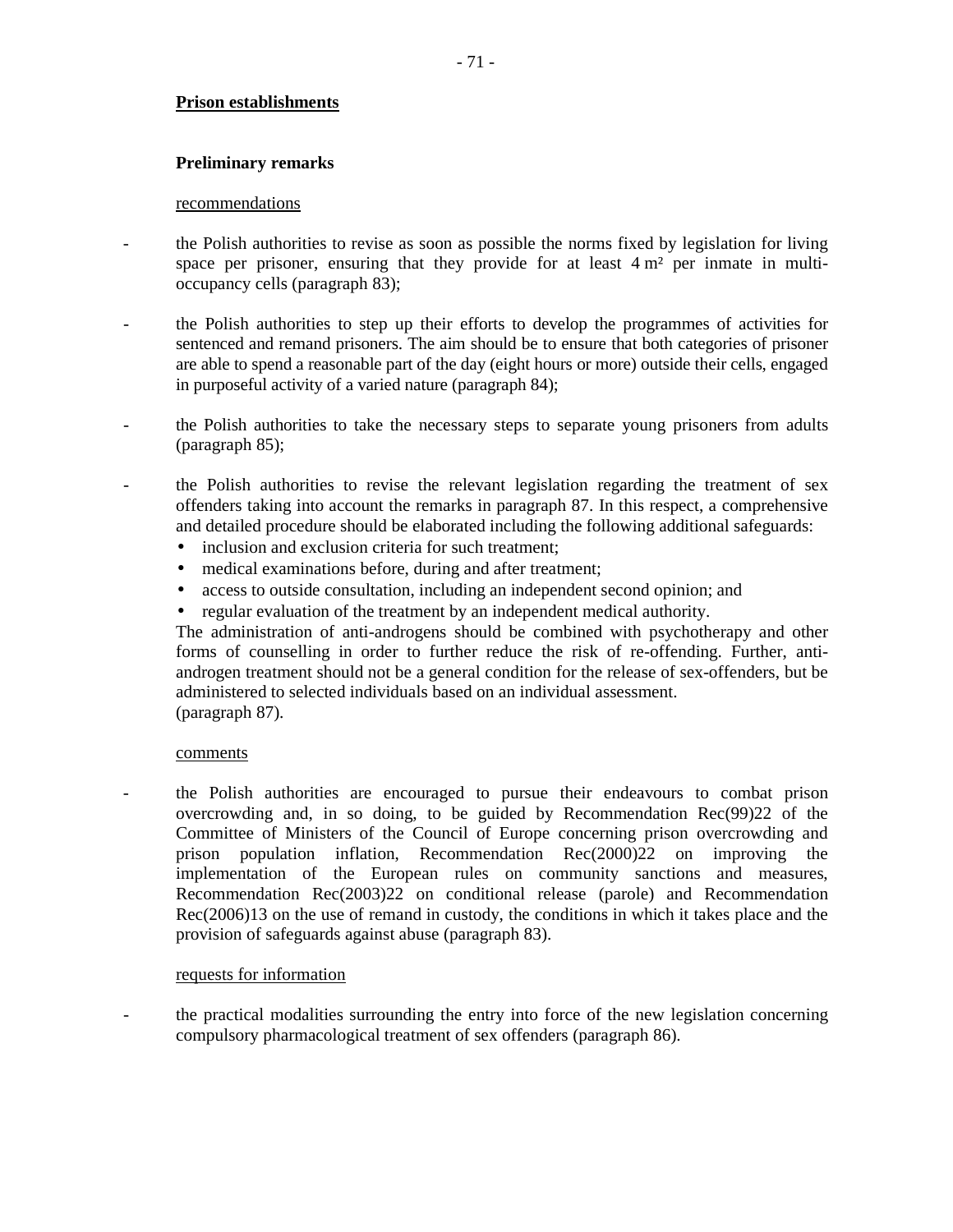### **Ill-treatment**

#### recommendations

- the management of Poznań Remand Prison to deliver to staff the clear message that all forms of ill-treatment, including verbal abuse, are not acceptable and will be the subject of severe sanctions (paragraph 88).

## **Prisoners classified as "dangerous" ("N" status)**

### recommendations

- steps to be taken to:
	- remedy the deficiencies observed in the cells of the "N" unit at Poznań Remand Prison as regards access to natural light and ventilation;
	- verify the ventilation in the cells of the "N" unit at Racibórz Prison;
	- render the outdoor exercise area at Poznań Remand Prison less oppressive and allow direct access to sunlight;
	- equip the exercise yards at the three establishments visited with some protection against inclement weather

(paragraph 90);

- the Polish authorities to review the regime applied to "N" status prisoners and to develop individual plans aimed at providing appropriate mental and physical stimulation to prisoners (paragraph 91);
- immediate steps to be taken to improve the activities available to "N" status prisoners at Rawicz Prison (paragraph 91);
- the Polish authorities to review current practice with a view to ensuring that "N" status is only applied and maintained in relation to prisoners who genuinely require to be placed in such a category (paragraph 92);
- the practice at Poznań Remand Prison of conducting staff interviews with "N" status prisoners through a cage-like structure to be stopped (paragraph 93);
- strip-searches to be conducted only on the basis of a concrete suspicion and in an appropriate setting, and to be carried out in a manner respectful of human dignity (paragraph 94).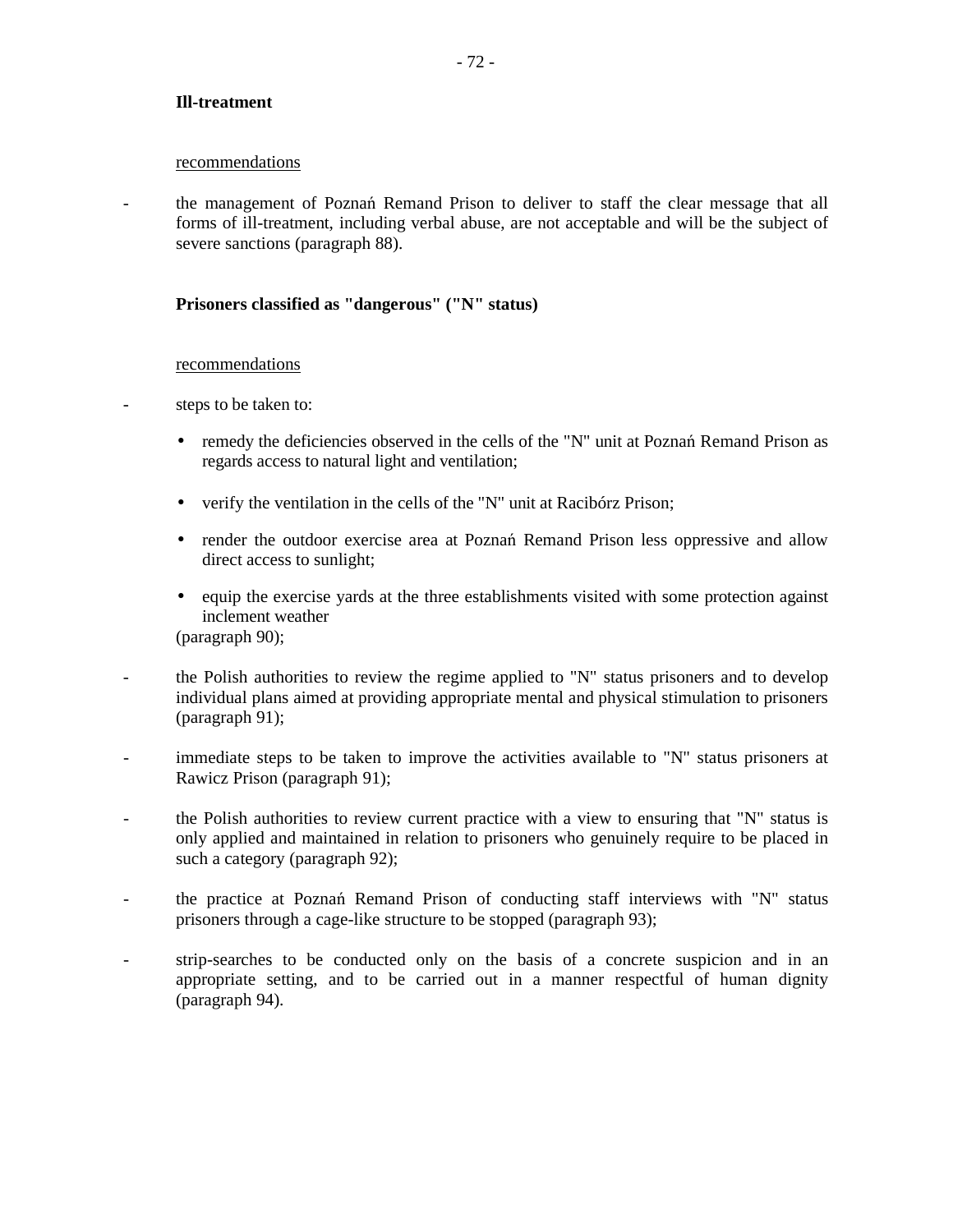# **Material conditions of detention**

#### recommendations

- steps to be taken at Poznań Remand Prison to:
	- further reduce the cell occupancy rates, the objective being to offer a minimum of  $4 \text{ m}^2$ of living space per prisoner in multi-occupancy cells;
	- refurbish Block A so as to remedy the deficiencies described in paragraph 97 (including as regards showers and toilets);
	- improve access to natural light and the artificial lighting in Blocks A and C. The design of the cell windows should be reviewed so as to allow inmates to see outside their cells (paragraph 99);
- steps to be taken at Racibórz Prison to:
	- further reduce the cell occupancy rates, the objective being to offer a minimum of 4 m<sup>2</sup> of living space per prisoner in multi-occupancy cells;
	- remedy the deficiencies observed as regards access to natural light and artificial lighting and ventilation in the cells;
	- renovate the in-cell sanitary facilities; (paragraph 103);
- steps to be taken, at Rawicz Prison, to further reduce the cell occupancy rates, the objective being to offer a minimum of 4 m² of living space per prisoner in multi-occupancy cells. The remainder of the prisoner accommodation should be refurbished, including the in-cell sanitary facilities of Block A. The in-cell toilets in Block C should be equipped with a partition (paragraph 106).

## comments

- the Polish authorities are invited to verify the quality of food provided to inmates at Poznań Remand Prison, in the light of the remarks in paragraph 98 (paragraph 99);
- the Polish authorities are invited to verify the quality and quantity of food provided to prisoners at Racibórz Prison, in the light of the remarks in paragraph 102 (paragraph 103);
- the Polish authorities are invited to consider increasing the frequency of showers for inmates, in the light of Rule 19.4 of the revised European Prison Rules (paragraph 107).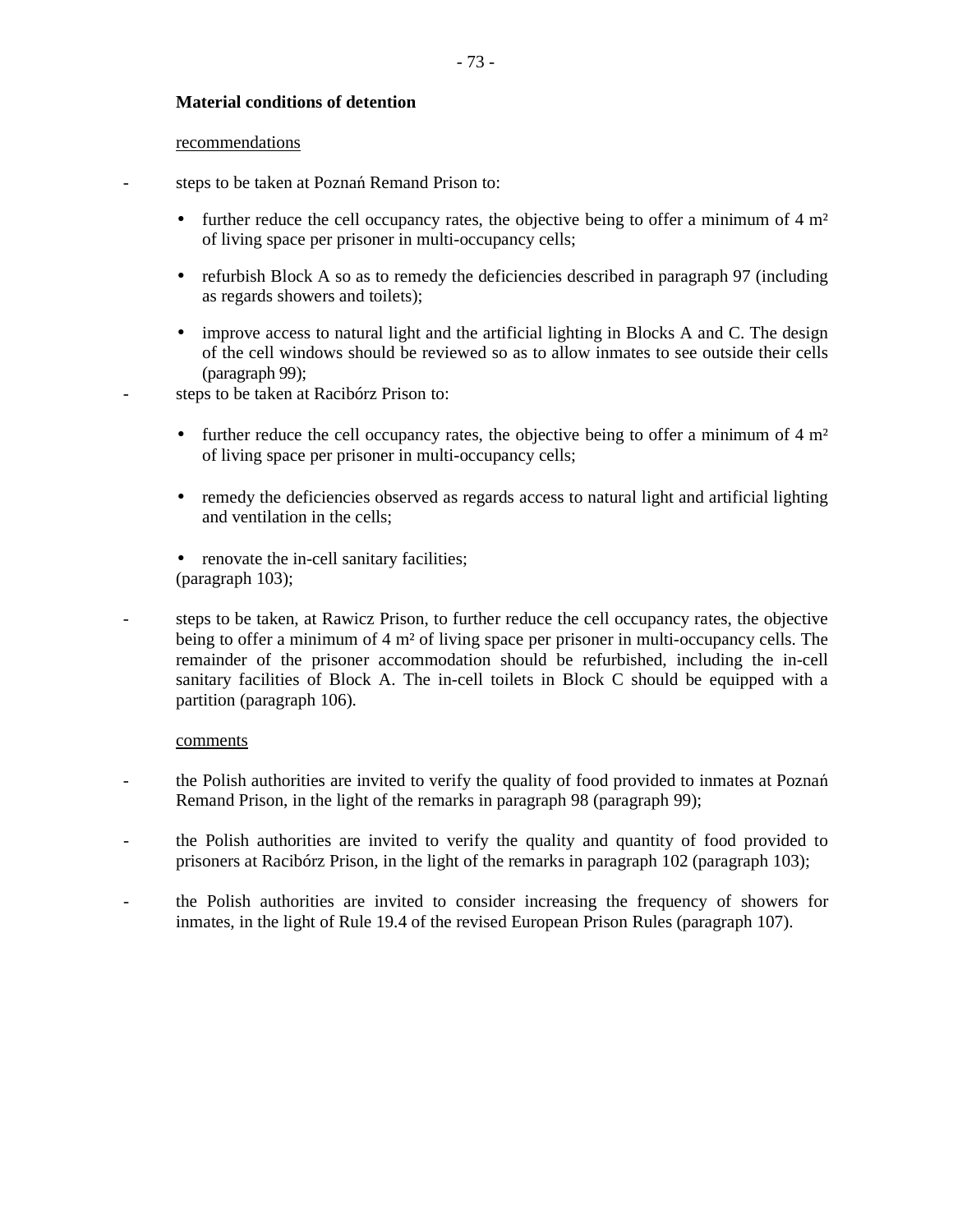## **Activities**

#### recommendations

- strenuous efforts to be made to develop the programme of activities for remand and sentenced prisoners at Poznań Remand Prison and Racibórz Prison. The aim should be to ensure that both categories of prisoners are able to spend a reasonable part of the day (eight hours or more) outside their cells, engaged in purposeful activities of a varied nature (paragraph 112);
- efforts to be made to ensure that all prisoners, including working prisoners, at Racibórz and Rawicz prisons can benefit from outdoor exercise (paragraph 112);
- steps to be taken to enable working prisoners of the semi-open unit of Racibórz Prison to borrow books from the library (paragraph 112);
- if the establishments visited were to continue to hold juveniles, the necessary arrangements to be made to enable them to follow a regime appropriate to their age group (paragraph 113);
- the outdoor exercise yard at Poznań Remand Prison to be enlarged and steps to be taken to avoid the yards becoming waterlogged at Racibórz Prison when it rains. Further, the yards of each of the three prisons visited should be equipped with shelters against inclement weather (paragraph 114).

# **The therapeutic units**

## recommendations

- steps to be taken to improve the state of repair and cleanliness of the cells in the therapeutic unit at Racibórz Prison (paragraph 115).

## comments

- the approach followed at Rawicz Prison, consisting of engaging inmates referred to the therapeutic unit in programmes and activities, should be adopted at the national level to ensure consistency in developing appropriate programmes (paragraph 117).

## **Health care**

## recommendations

- steps to be taken at Racibórz Prison to fill the vacant post of general practitioner and ensure that someone qualified to provide first aid, preferably a person with a recognised nursing qualification, is always present in the prison (paragraph 118);
- measures to be taken to ensure that all newly arrived prisoners are seen by a member of the health-care team (either a doctor or a fully qualified nurse reporting to a doctor) within 24 hours of their arrival (paragraph 121);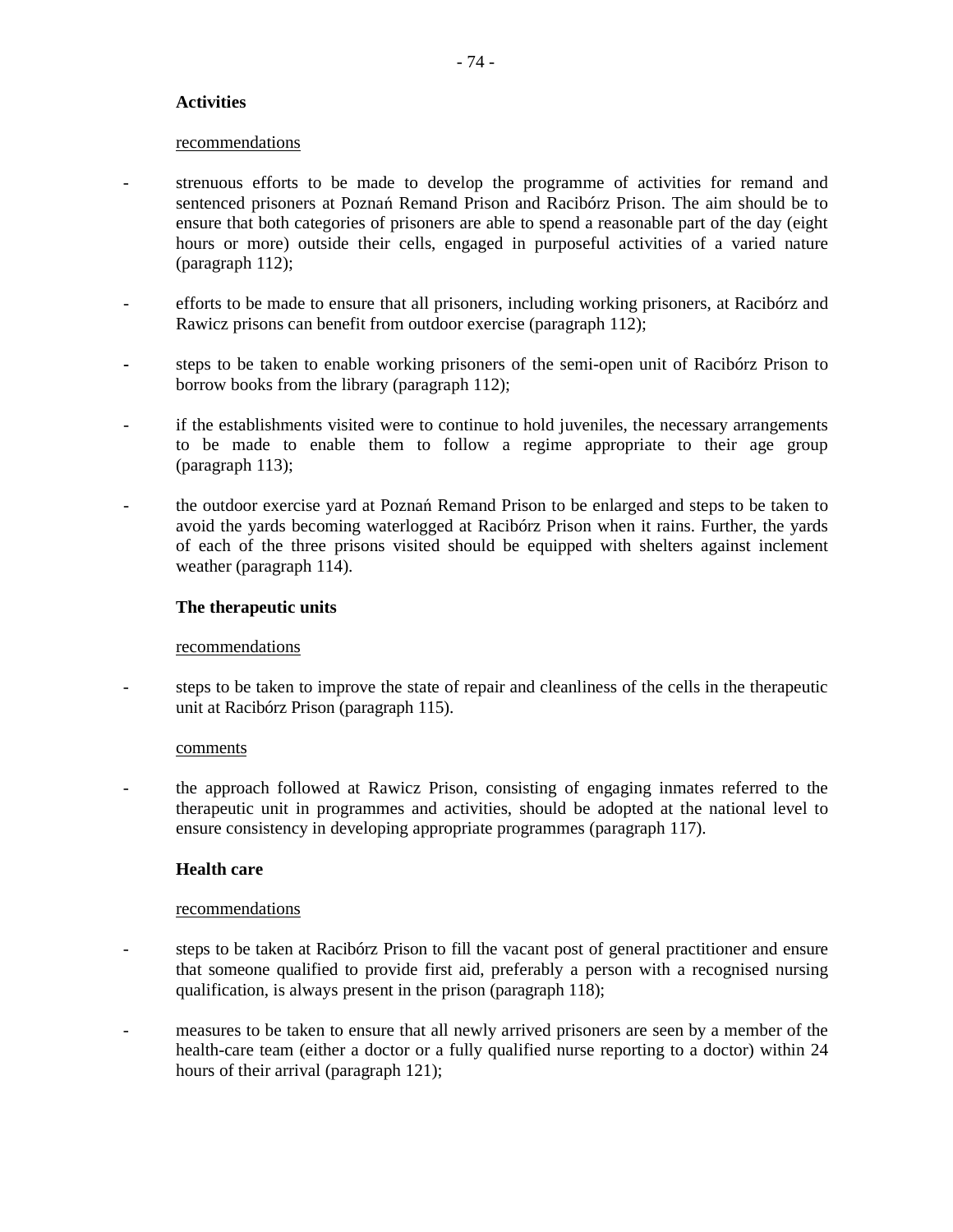- the medical record drawn up after the medical screening of a newly-arrived prisoner to contain:
	- (i) a full account of statements made by the person concerned which are relevant to the medical examination (including his description of his state of health and any allegations of ill-treatment),
	- (ii) a full account of objective medical findings based on a thorough examination, and
	- (iii) the doctor's conclusions in the light of (i) and (ii), indicating the degree of consistency between any allegations made and the objective medical findings (paragraph 122);
- the results of every examination, including the above-mentioned statements and the doctor's conclusions, to be made available without delay to the prisoner and his lawyer (paragraph 122);
- steps to be taken to ensure that whenever injuries are recorded by a doctor which are consistent with allegations of ill-treatment made by a prisoner (whether on arrival or at a later stage of his detention) or which, even in the absence of an allegation, are indicative of ill-treatment, the record is systematically brought to the attention of the relevant prosecutor (paragraph 122);
- a "register of traumatic lesions" to be kept by the health-care service of each penitentiary establishment (paragraph 122);
- steps to be taken to bring practice as regards prisoners' medical examinations in line with the considerations in paragraph 123. If necessary, the law should be amended accordingly (paragraph 123);
- the Polish authorities to abandon the policy of routine application of means of restraint to "N" status prisoners during medical consultations (paragraph 124);
- the Polish authorities to develop and implement a comprehensive policy for the provision of care to prisoners with drug-related problems (paragraph 125);
- steps to be taken to ensure that an individualised approach is followed as regards inmates' clothing in the hospital wards at Poznań Prison Hospital (paragraph 128);
- an end to be put to the practice in the psychiatric ward at Poznań Prison Hospital of conducting interviews and medical procedures through bars (paragraph 131);
- steps to be taken in the psychiatric ward at Poznań Prison Hospital to set-up individual treatment plans for patients based on a broader range of therapeutic, rehabilitative and recreational activities. This implies the recruitment of an appropriate number of corresponding staff (paragraph 132);
- all persons accommodated in a prison psychiatric ward to be offered, health permitting, at least one hour a day of outdoor exercise in a reasonably spacious and secure setting (paragraph 132);
- steps to be taken to ensure that the principles concerning means of restraint outlined in paragraph 135 are applied in the psychiatric ward of Poznań Prison Hospital as well as in all other prison psychiatric wards in Poland (paragraph 135).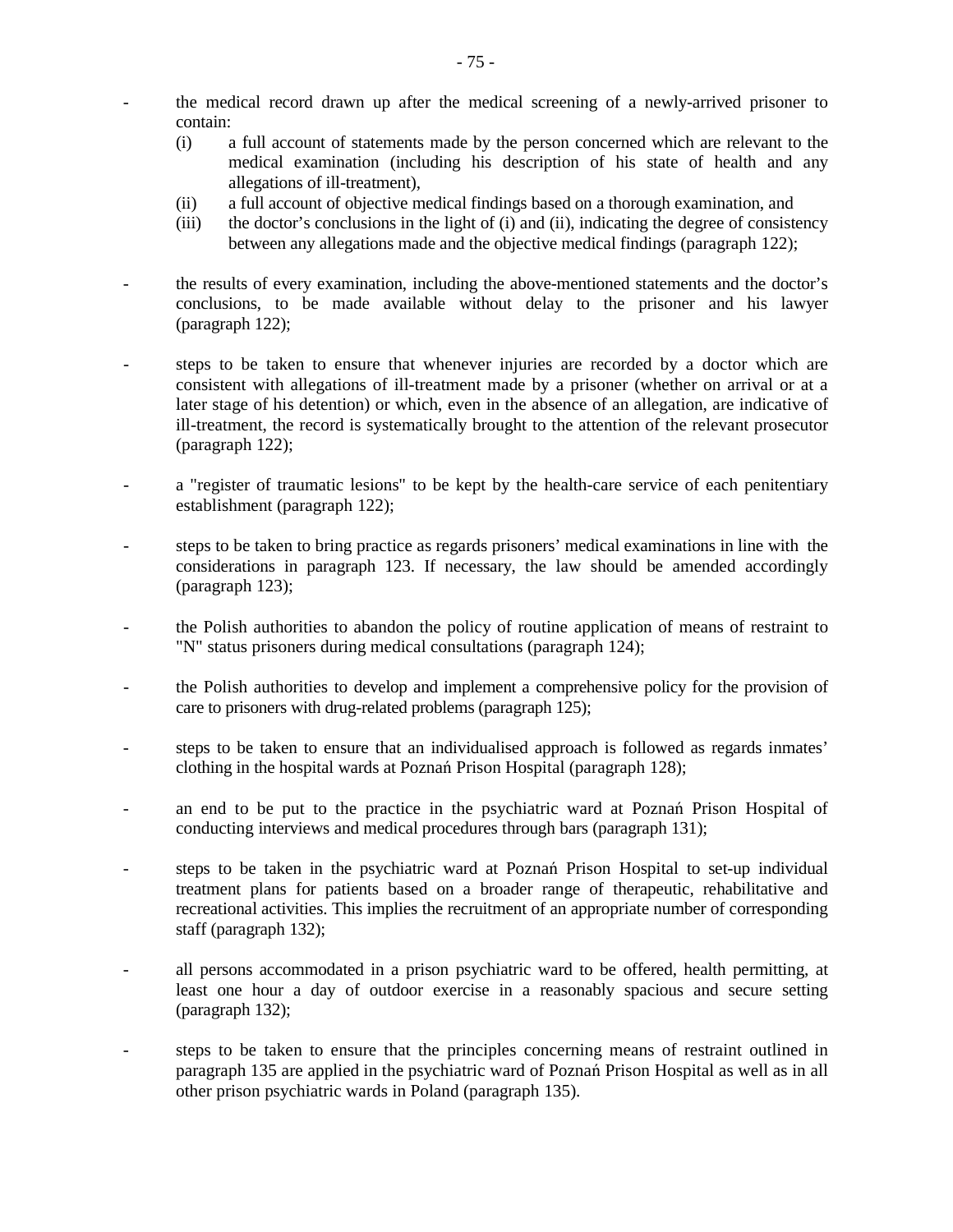#### comments

- consideration should be given to increasing the hours of attendance of the psychiatrist at Racibórz and Rawicz Prisons (paragraph 118);
- the Polish authorities are invited to re-organise the system of medical consultations at Poznań Remand Prison and Racibórz Prison (paragraph 119);
- the Polish authorities are invited to provide a more congenial and personalised environment in the psychiatric ward at Poznań Prison Hospital; in particular, the current oppressive design of the patients rooms should be reviewed with a view to creating an accommodation structure which preserves the dignity of the patient (paragraph 131).

#### **Other issues**

#### recommendations

- the Polish authorities to review the arrangements concerning contact with the outside world for remand prisoners, taking into consideration the remarks in paragraph 138 and Rules 24.1 and 99 of the European Prison Rules (paragraph 138);
- the rules governing disciplinary sanctions to be revised, in the light of the remarks in paragraph 140 (paragraph 140);
- all disciplinary cells measuring less than  $6 \text{ m}^2$  to be either enlarged or taken out of service. In addition, access to natural light should be improved in the cells at Racibórz Prison (paragraph 141);
- existing regulations and practice concerning the role of prison doctors in relation to disciplinary matters to be reviewed. In so doing, regard should be had to the European Prison Rules and the comments made by the CPT in paragraph 53 of its  $15<sup>th</sup>$  General Report (paragraph 142);
- steps to be taken to review the resort to means of restraint at Racibórz Prison and, if necessary, in other Polish prisons, in the light of the remarks in paragraph 144 (paragraph 144);
- the security cells at Rawicz Prison to be either enlarged or taken out of service (paragraph 145);

#### comments

- it would be desirable for sentenced prisoners to be entitled to at least one visit per week (paragraph 136);
- the Polish authorities are invited to introduce a visit booking system at Poznań Remand Prison, and to add at least one weekend day to the schedule of visits at Racibórz Prison (paragraph 137);
- the objective should be to offer remand prisoners a visit every week of at least one hour's duration (paragraph 138);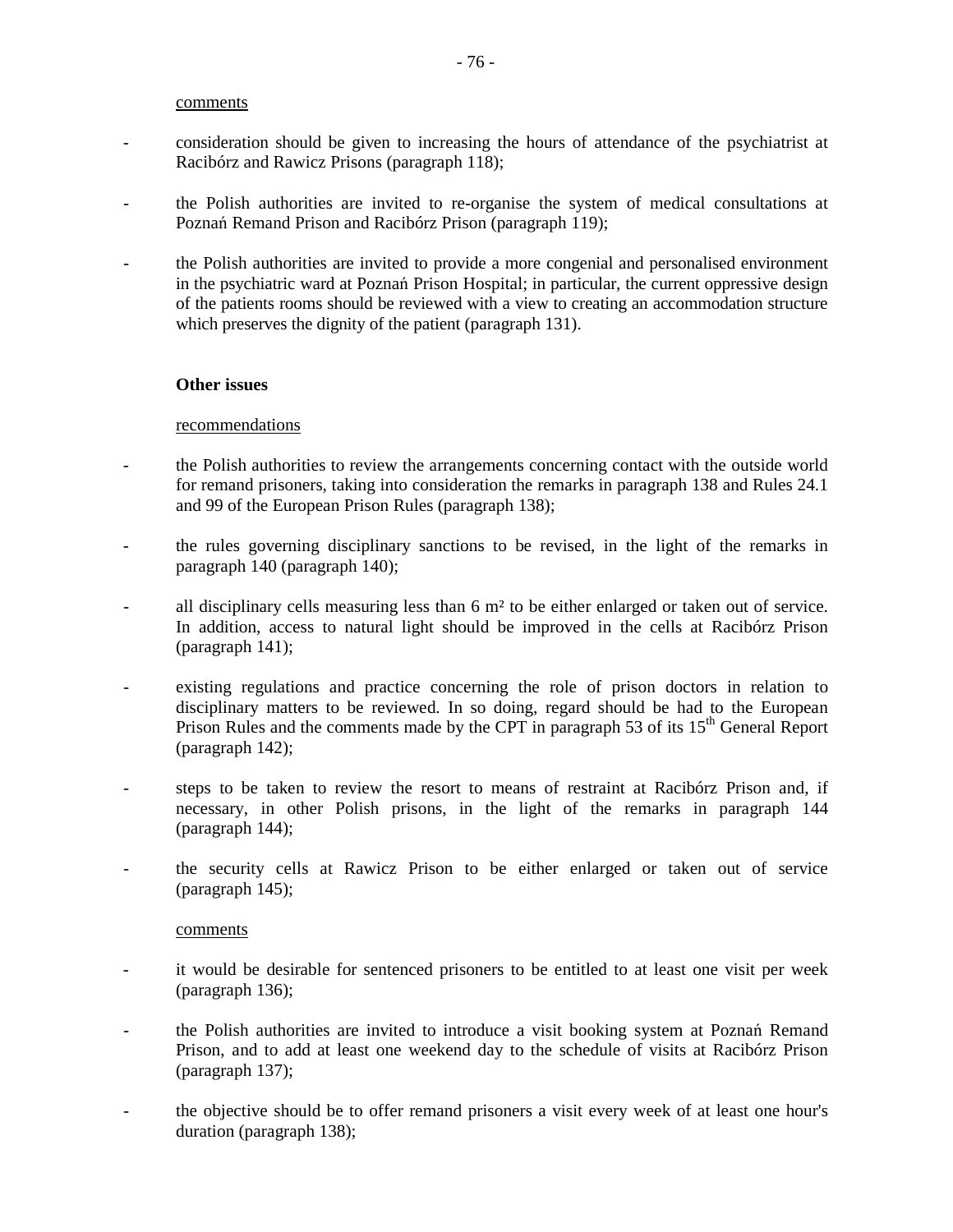- the Polish authorities are invited to introduce a system in each establishment for recording all types of disciplinary sanctions (paragraph 139);
- the remarks and recommendations made in paragraph 77 concerning the use of pepper spray apply equally to prison establishments (paragraph 144).

#### requests for information

- the Polish authorities' comments on the delays in providing answers to prisoners' complaints (paragraph 146).

#### **Social welfare and psychiatric establishments**

#### **Living conditions**

#### recommendations

- steps to be taken by the management of the Bytom Social Care Home to ensure that all residents suffering from physical impairments receive the necessary assistance so that they can effectively benefit from at least one hour of outdoor exercise per day (if their state of health permits) (paragraph 152).

#### requests for information

- the state of play as regards the renovation of the Bytom Social Care Home (paragraph 151).

## **Means of restraint**

#### recommendations

- a register for the use of means of restraint to be established at the Bytom Social Care Home (paragraph 155);
- the use of mechanical restraints to be reviewed at Lubliniec Psychiatric Hospital, in the light of the remarks in paragraph 158 (paragraph 158);
- the Ordinance of the Minister of Health and Social Assistance of 23 August 1995 on the "Methods of Application of Restraints" to be amended, taking into consideration the remarks in paragraph 159 (paragraph 159).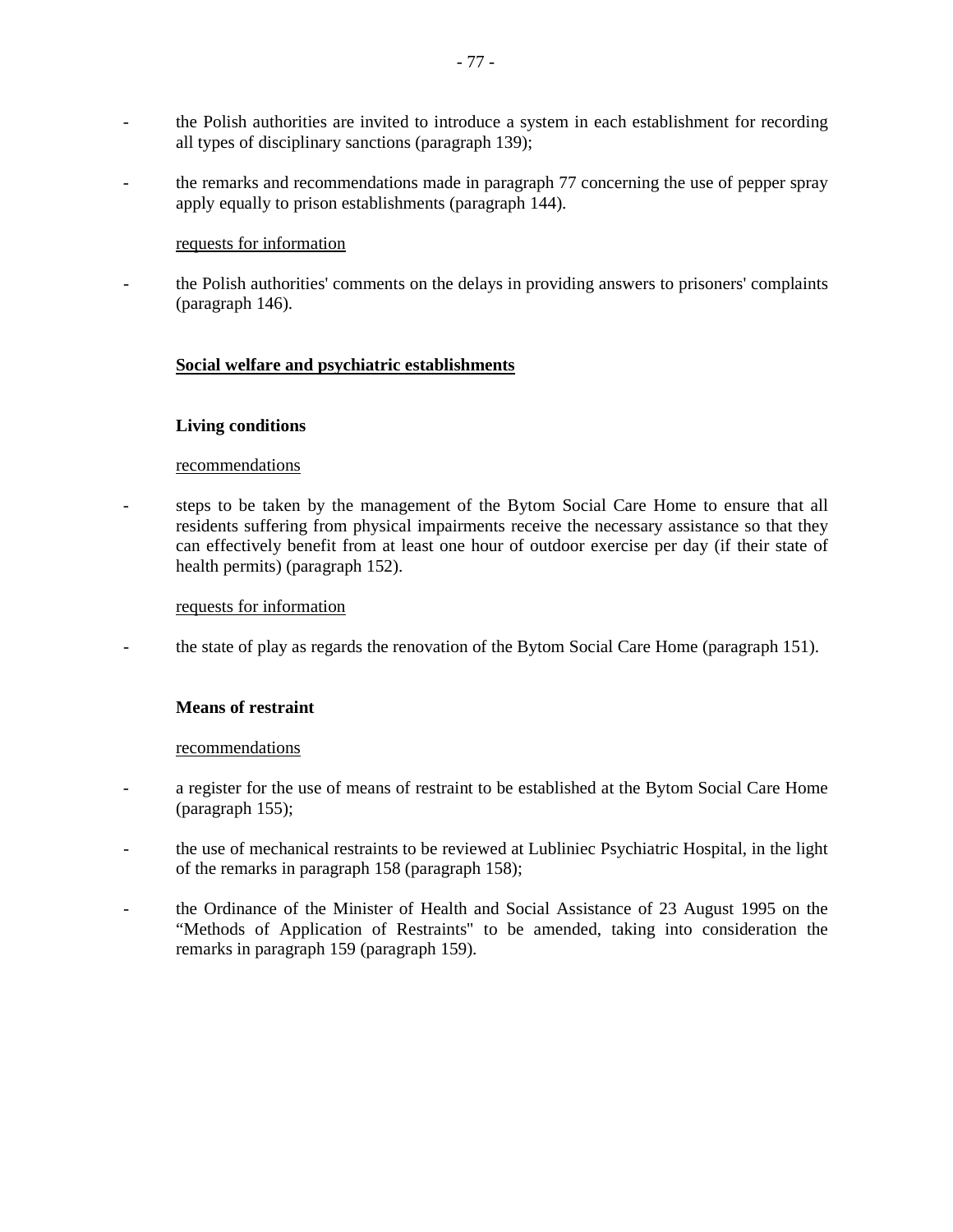### **Safeguards**

#### recommendations

- steps to be taken to ensure that all residents who are placed in a social welfare home on an involuntary basis, as well as their guardians, are systematically notified in writing of the court decision and are informed, in writing and verbally, of the reasons for the decision and the avenues/deadlines for lodging an appeal against that decision (paragraph 164);
- the relevant legislation to be amended with a view to establishing an automatic review, at regular intervals, by an independent body of the need for a continuation of involuntary placement (paragraph 165);
- steps to be taken at the Bytom Social Care Home and, where appropriate, in other social welfare institutions in Poland, to ensure that all residents who are not or no longer able to give a valid consent to their placement, do not have a guardian and are prevented from leaving the establishment, are notified to the competent court (paragraph 166);
- the Polish authorities to strive to find alternative solutions which would better guarantee the independence and impartiality of guardians (paragraph 167);
- guardianship courts to be encouraged to adopt a more active approach as regards talking to residents during the inspection of social welfare institutions (paragraph 168).

#### requests for information

- clarification as to whether persons to be admitted to social welfare homes are heard in person by the judge during involuntary placement procedures (paragraph 164).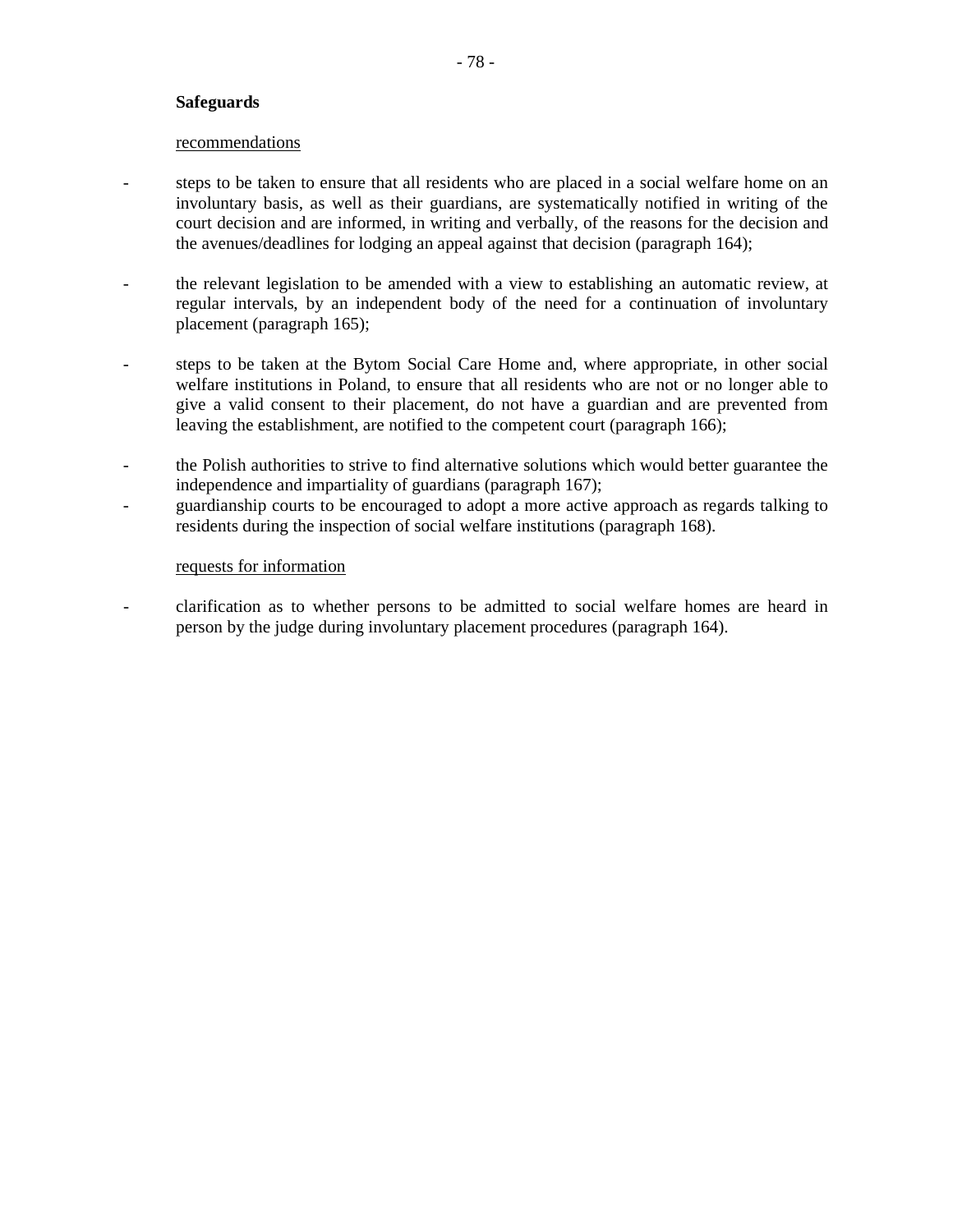# **APPENDIX II**

# **LIST OF THE NATIONAL AUTHORITIES AND ORGANISATIONS WITH WHICH THE CPT'S DELEGATION HELD CONSULTATIONS**

# **A. National authorities**

# **Ministry of Justice**

| Mr Krzysztof KWIATKOWSKI    | Minister of Justice                                 |
|-----------------------------|-----------------------------------------------------|
| Mr Stanisław CHMIELEWSKI    | Secretary of State                                  |
| Mr Igor DZIALUK             | Under-secretary of State                            |
| Mr Kajetan DUBIEL           | Director General of the Prison Service              |
| Mr Leszek MARKUSZEWSKI      | Director of the Bureau of Health, Prison Service    |
| Mr Piotr KULA               | Department of Execution of Judgements and Probation |
| Mr Grażyna SRANEK           | Legislative Department                              |
| Mrs Anna ADAMIAK Prosecutor | Liaison Officer of the CPT                          |

# **Ministry of Interior and Administration**

| Mr Piotr STACHAŃCZYK                                              | Under-secretary of State                             |  |  |  |  |  |  |
|-------------------------------------------------------------------|------------------------------------------------------|--|--|--|--|--|--|
| Mr Andrzej MATEJUK                                                | Inspector general, Police Headquarters               |  |  |  |  |  |  |
| Mr Michał CZESZEJKO-SOCHACKI Director of the Bureau of Prevention |                                                      |  |  |  |  |  |  |
| Mrs Krystyna GESIK                                                | <b>Inspection Bureau, Police Headquarters</b>        |  |  |  |  |  |  |
| Mrs Agata FURGAŁA                                                 | Deputy Director of the Department of Analysis and    |  |  |  |  |  |  |
|                                                                   | Supervision                                          |  |  |  |  |  |  |
| Mr Marcin WYDRA                                                   | Plenipotentiary of Human Rights, Police Headquarters |  |  |  |  |  |  |
| Mr Tomasz PEST                                                    | Deputy Director of the Border Guards                 |  |  |  |  |  |  |
| Mr Andrzej JÓŹWIAK                                                | Representative of the Chief of the Department        |  |  |  |  |  |  |
|                                                                   | of Human Rights, Border Guards                       |  |  |  |  |  |  |

# **Ministry of Health**

| Mr Marek HABER          | Undersecretary of State                                     |
|-------------------------|-------------------------------------------------------------|
| Mrs Barbara KOZŁOWSKA   | Spokesman for Patients' Rights                              |
| Mr Wojciech KLOSIŃSKI   | Deputy Director of the Department of Public Health          |
| Mr Kuba SEKOWSKI        | Head of the Office of Psychiatry and Social Pathology       |
| Mrs Magdalena KOZŁOWSKA | Specialist at the Office of Psychiatry and Social Pathology |